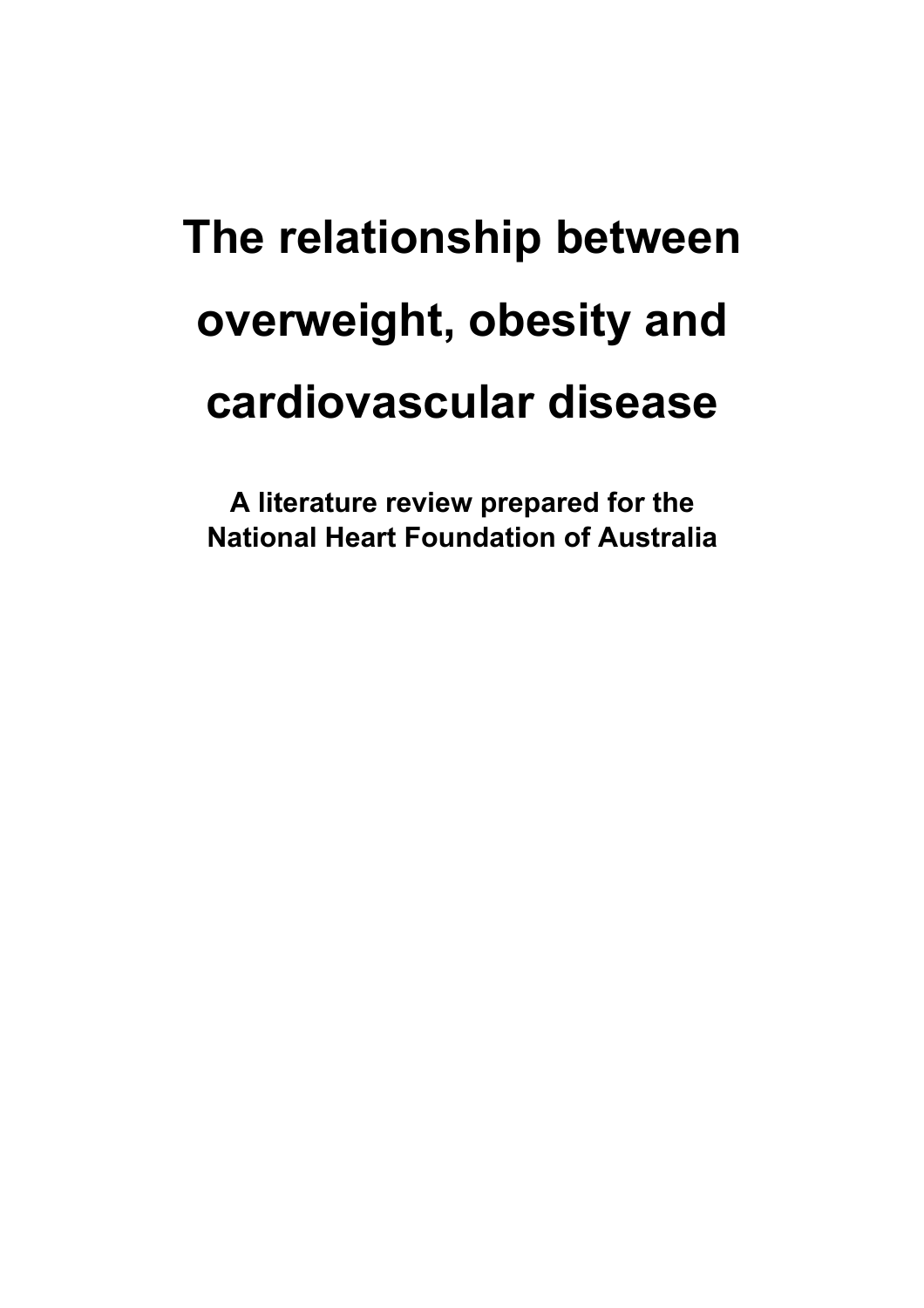The Australian Institute of Health and Welfare is Australia's national health and welfare statistics and information agency. The Institute's mission is *better health and wellbeing for Australians through better health and welfare statistics and information*.

The National Heart Foundation of Australia is a charity and the leading organisation in the fight against cardiovascular disease (heart, stroke and blood vessel disease) in Australia. The Foundation's mission is to *reduce suffering and death from heart, stroke and blood vessel disease in Australia*.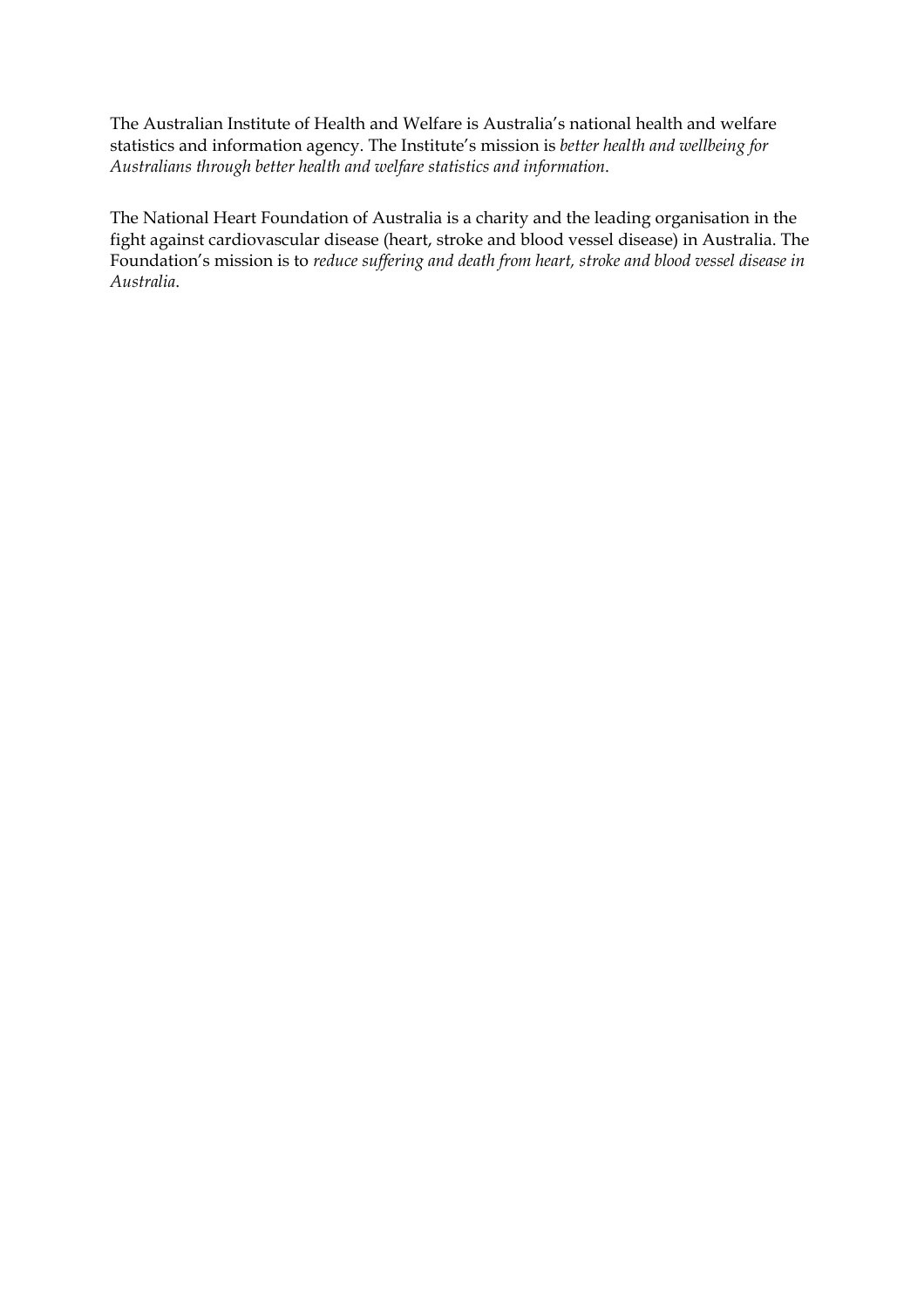CARDIOVASCULAR DISEASE SERIES Number 23

# **The relationship between overweight, obesity and cardiovascular disease**

# **A literature review prepared for the National Heart Foundation of Australia**

**Australian Institute of Health and Welfare and** 

**National Heart Foundation of Australia** 

**November 2004** 

Australian Institute of Health and Welfare Canberra AIHW Cat. No. CVD 29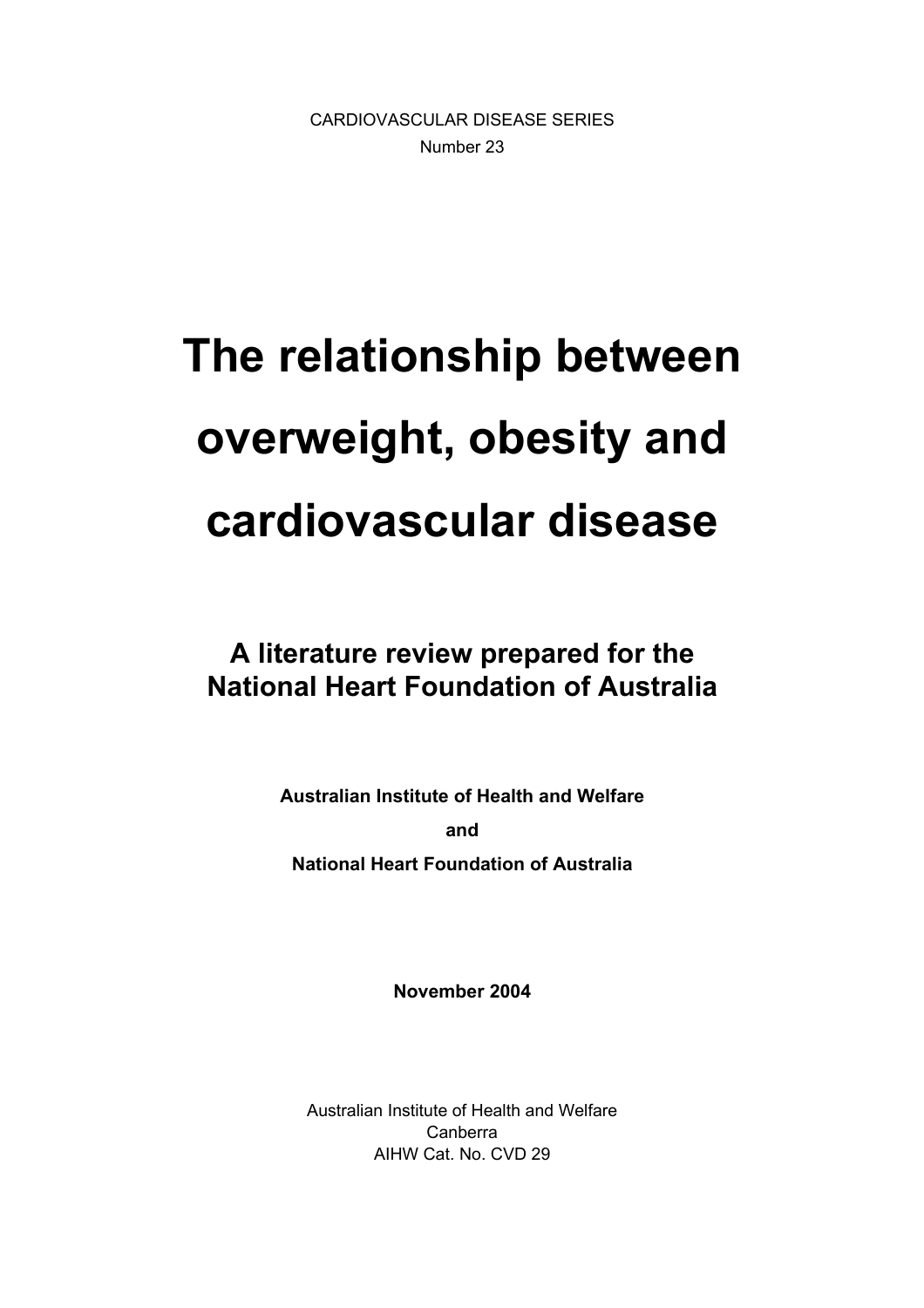© Australian Institute of Health and Welfare 2004

This work is copyright. Apart from any use as permitted under the Copyright Act 1968, no part may be reproduced without prior written permission from the Australian Institute of Health and Welfare. Requests and enquiries concerning reproduction and rights should be directed to the Head, Media and Publishing, Australian Institute of Health and Welfare, GPO Box 570, Canberra ACT 2601.

This publication is part of the Australian Institute of Health and Welfare's Cardiovascular Disease Series. A complete list of the Institute's publications is available from the Publications Unit, Australian Institute of Health and Welfare, GPO Box 570, Canberra ACT 2601, or via the Institute's web site <http://www.aihw.gov.au>.

ISSN 1323-9236

ISBN 1 74024 427 3

#### **Suggested citation**

Australian Institute of Health and Welfare (AIHW) and National Heart Foundation of Australia 2004. The relationship between overweight, obesity and cardiovascular disease. AIHW Cat. No. CVD 29. Canberra: AIHW (Cardiovascular Disease Series No. 23).

#### **Australian Institute of Health and Welfare**

Board Chair Hon. Peter Collins, AM, QC

**Director** Dr Richard Madden

Any enquiries about or comments on this publication should be directed to:

National Centre for Monitoring Cardiovascular Disease Australian Institute of Health and Welfare GPO Box 570 Canberra ACT 2601

Phone: (02) 6244 1000

Email: cvd@aihw.gov.au

Published by Australian Institute of Health and Welfare Printed by Pirion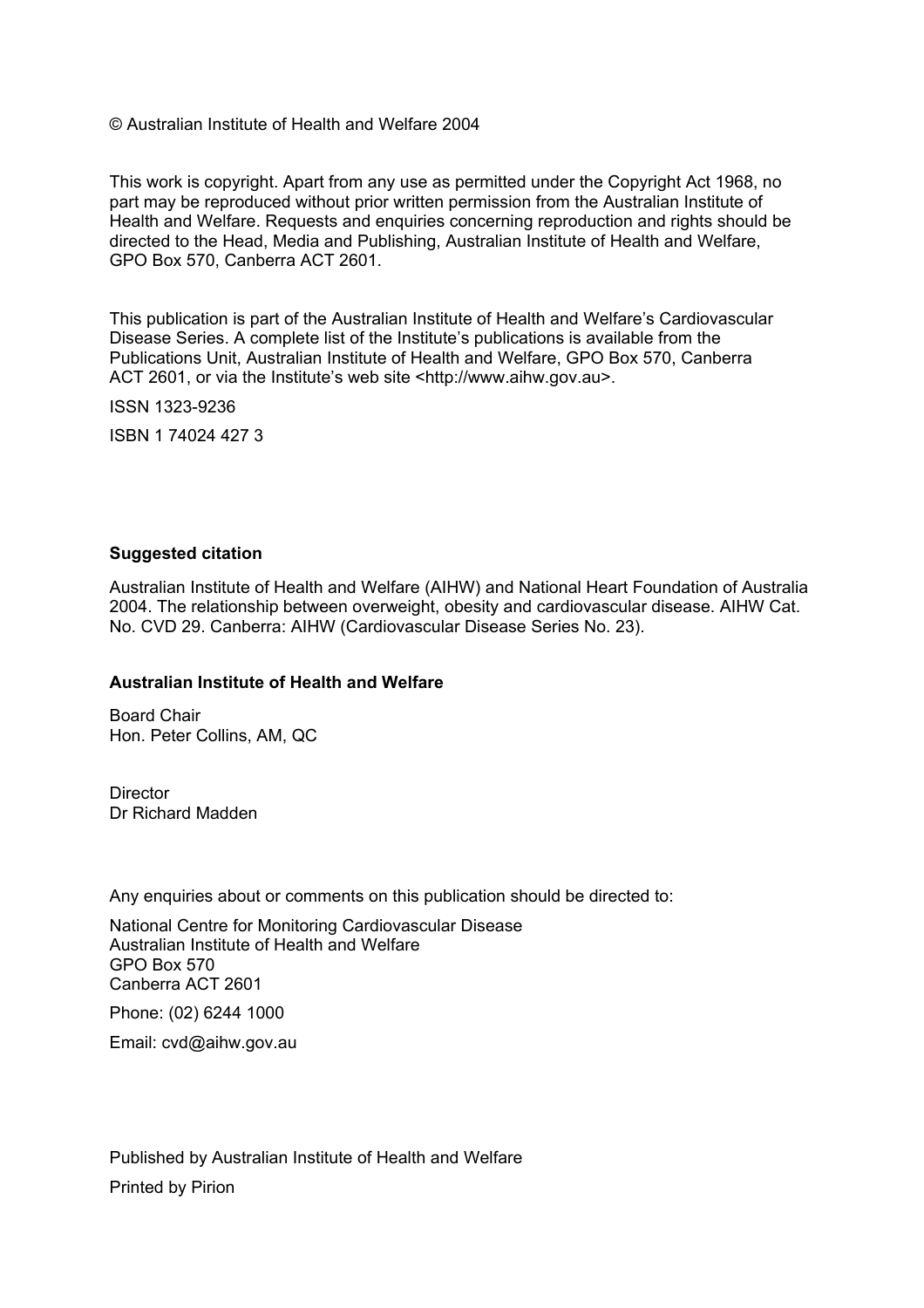# **Contents**

| 1              |                                                                        |  |
|----------------|------------------------------------------------------------------------|--|
|                |                                                                        |  |
|                |                                                                        |  |
| $\overline{2}$ |                                                                        |  |
|                |                                                                        |  |
|                |                                                                        |  |
|                | 2.3                                                                    |  |
|                |                                                                        |  |
| 3              |                                                                        |  |
|                |                                                                        |  |
|                |                                                                        |  |
|                |                                                                        |  |
|                |                                                                        |  |
| 4              | The association between excess body weight and other major established |  |
|                |                                                                        |  |
|                |                                                                        |  |
|                |                                                                        |  |
|                |                                                                        |  |
| 5              |                                                                        |  |
|                |                                                                        |  |
|                |                                                                        |  |
|                | 5.3                                                                    |  |
|                |                                                                        |  |
|                |                                                                        |  |
| 6              |                                                                        |  |
|                |                                                                        |  |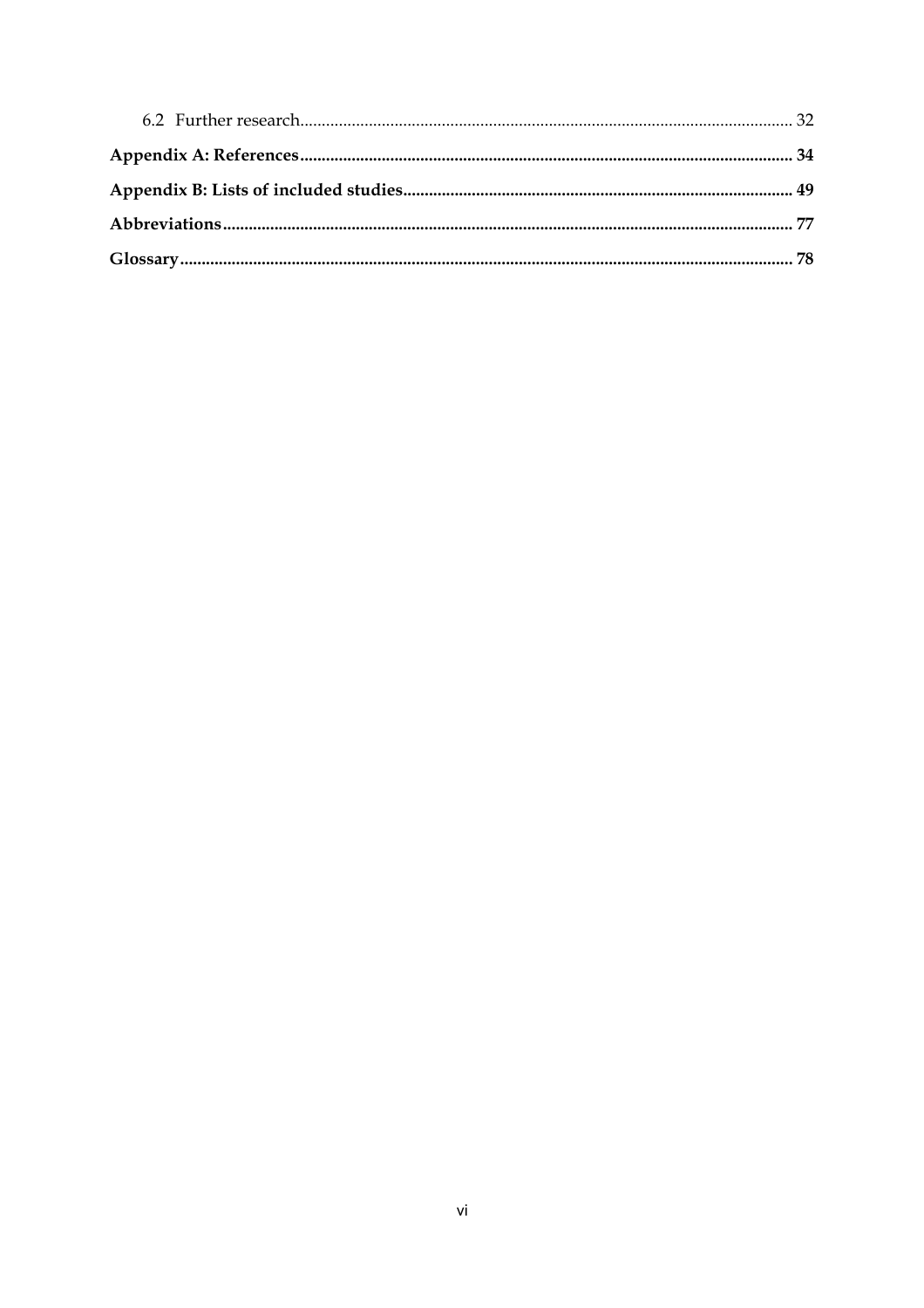# **Preface**

The National Heart Foundation of Australia commissioned the Australian Institute of Health and Welfare to undertake the literature review contained in this publication to bring together the diverse material dealing with the impact of excess weight on cardiovascular disease. A range of policy responses to the growing prevalence of excess weight in Australia are now being developed and it is therefore important that the evidence for the relationship between excess weight and cardiovascular disease is well understood.

The literature review covers a large amount of peer-reviewed research, and stands as a tribute to the expertise and commitment of the researchers involved.

While the review was in progress, there was substantial national publicity and debate in the print and electonic media over the health impacts of excess weight. In that context, this thorough review will assist and even stimulate further informed debate.

Dr Lyn Roberts Chief Executive Officer—National National Heart Foundation of Australia Dr Paul Magnus Medical Adviser Australian Institute of Health and Welfare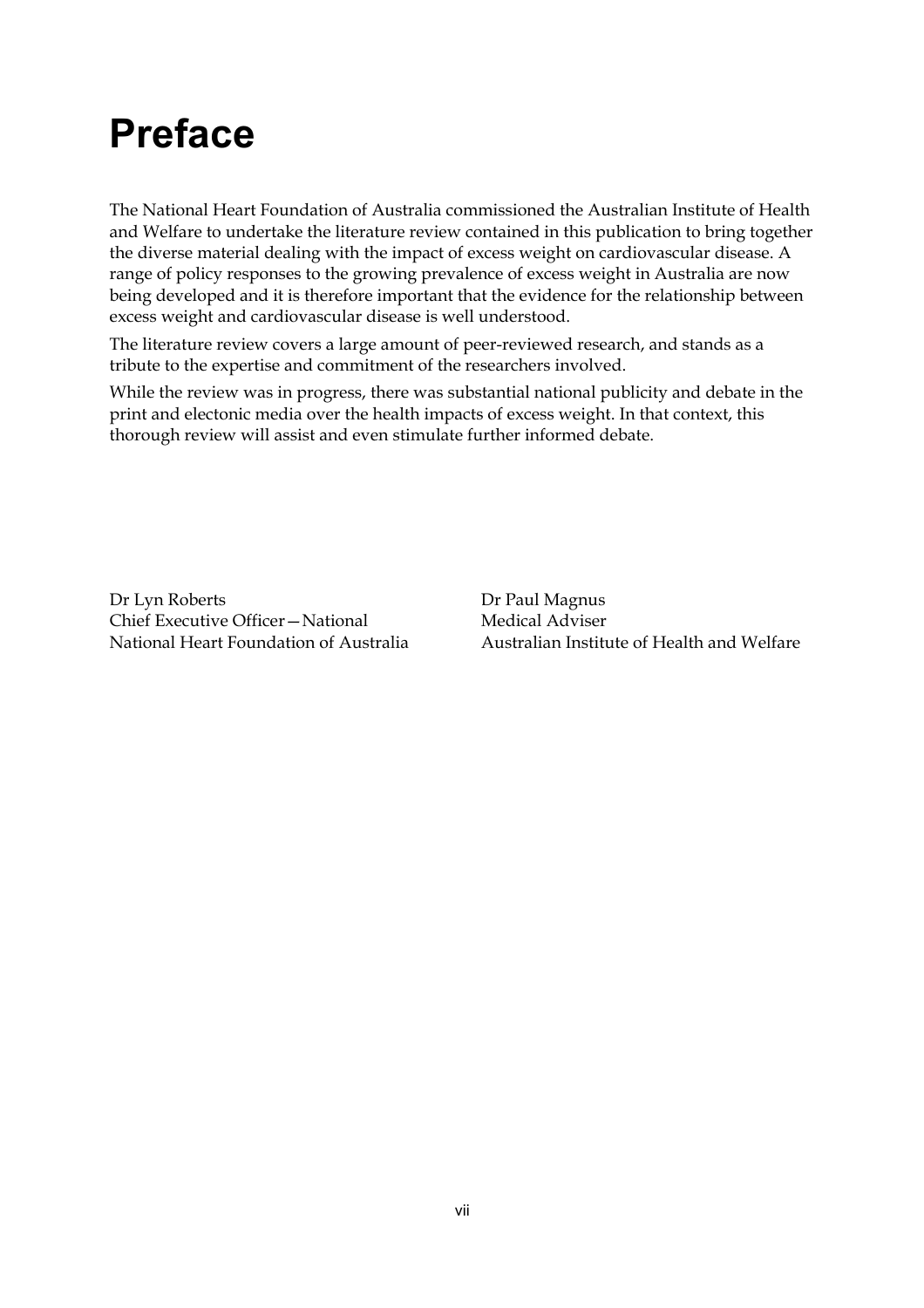# **Contributors**

This report was prepared by Joanne Davies (Project Co-coordinator), Bonnie Field and Toni Hunt. It was originally prepared in August 2003 for the National Heart Foundation of Australia, and has been revised for publication in 2004.

# **Acknowledgments**

The report's contributors gratefully acknowledge the valuable feedback provided by staff of the National Heart Foundation of Australia (NHFA), the members of the NHFA's Overweight, Obesity and CVD Project Working Group and Paul Magnus from the Australian Institute of Health and Welfare.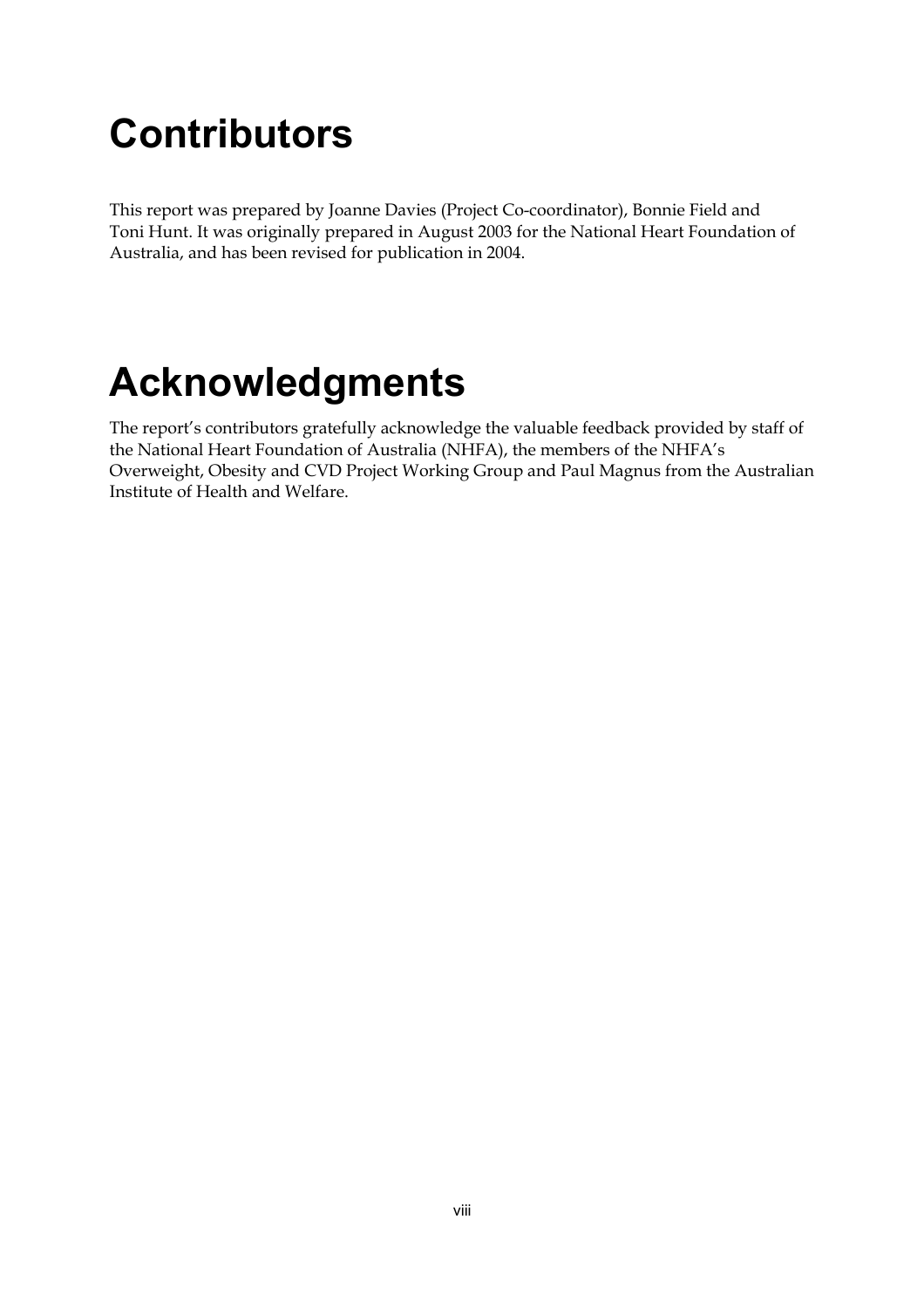# **1 Summary**

This report presents a review of the literature evaluating the association between overweight and obesity and cardiovascular disease (CVD), and whether the relationship is direct or indirect. In many instances the report examines the relationship between CVD or its metabolic risk factors and 'excess body weight', meaning all degrees of overweight taken as one group. This is because the literature does not always focus on traditional categories such as 'overweight' and 'obesity'.

The review draws on major Australian and international studies and data to examine the relationship between excess body weight and CVD, and its major biomedical risk factors. The main findings in this report, based on the literature reviewed in these studies, are summarised below.

# **1.1 Evidence relating to major biomedical risk factors**

The literature reviewed in this study suggests that:

There is **good evidence** of an association between:

- excess body weight and:
	- atherosclerosis
	- high blood pressure, including in children and adolescents
	- high total blood cholesterol, high LDL cholesterol and low HDL cholesterol
	- Type 2 diabetes, particularly central adiposity
- overweight and obesity and:
	- Type 2 diabetes among Aboriginal and Torres Strait Islander peoples.

There is **moderate evidence** of an association between:

- excess body weight and:
	- atherosclerosis in men compared with pre-menopausal women
	- high blood pressure in women compared with men, and younger men compared with older men
	- high total blood cholesterol (and high LDL cholesterol) in younger adults versus older adults
	- high total blood cholesterol (and high LDL cholesterol and low HDL cholesterol) in children and adolescents
	- Type 2 diabetes in children and adolescents
- duration of excess body weight and:
	- Type 2 diabetes in men.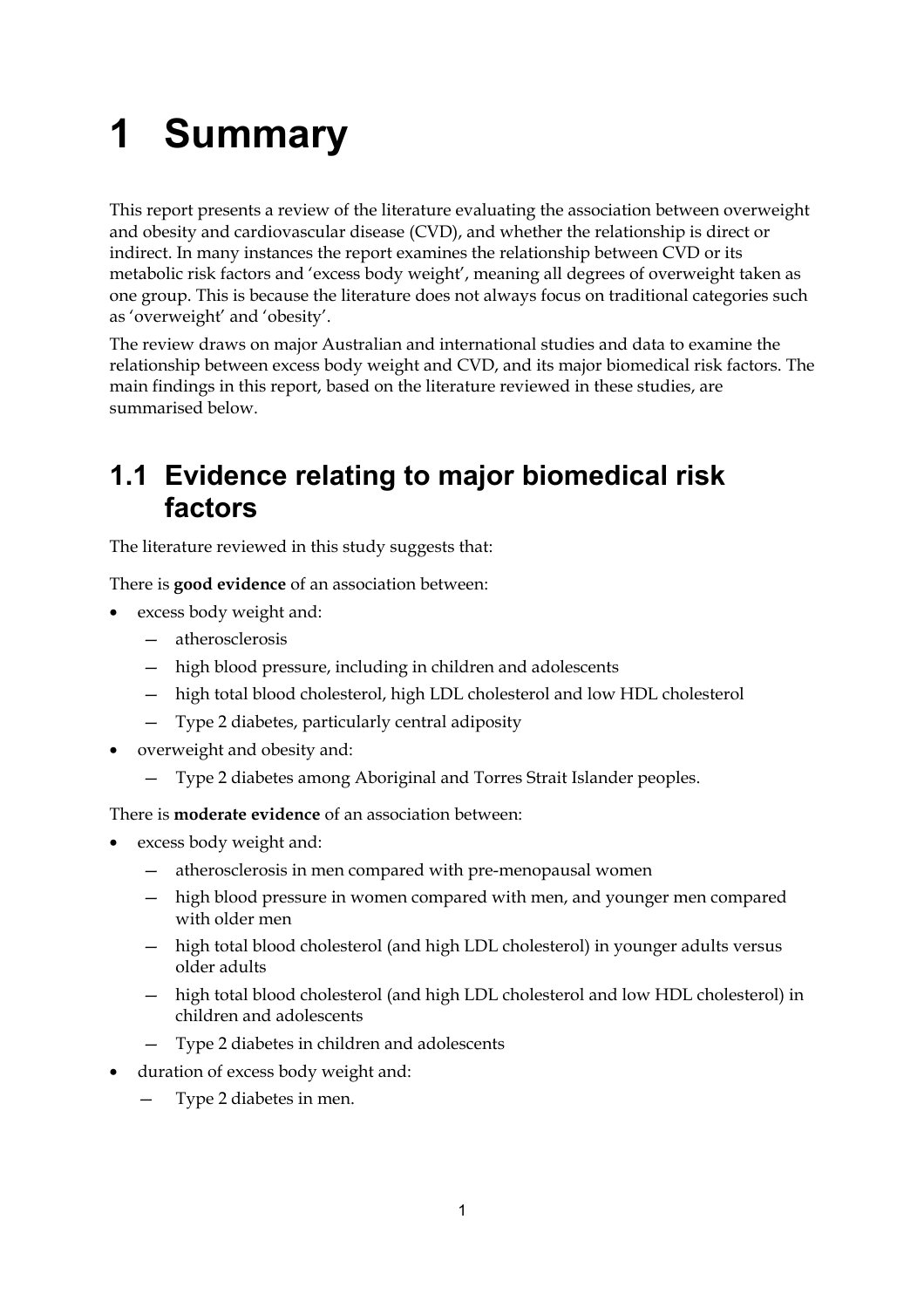There is **little or weak evidence** of an association between:

- central adiposity and:
	- high blood pressure.

# **1.2 Evidence relating to cardiovascular disease**

The literature reviewed also suggests that:

There is **good evidence** of an association between:

- overweight and obesity and:
	- CVD incidence in young to middle-aged adults
	- coronary heart disease (CHD) incidence in adults.

There is **moderate evidence** of an association between:

- overweight and obesity and:
	- heart failure incidence in adults
	- ischaemic stroke incidence in adults
- obesity (including duration of obesity) and:
	- CVD mortality
- abdominal obesity and:
	- CVD incidence in older men
	- CHD incidence in older men and younger women
	- stroke incidence.

There is **little or weak evidence** of an association between:

- overweight and obesity and:
	- CVD incidence among Aboriginal and Torres Strait Islander peoples
- obesity and:
	- CHD incidence among children and adolescents (particularly among girls) unless the children become obese adults.

The literature reviewed in this study points to a relationship between excess body weight, in particular obesity, and CVD. The relationship links excess body weight with CVD both indirectly as an independent risk factor for the established biomedical risk factors (atherosclerosis, high blood pressure, high blood cholesterol and Type 2 diabetes) and directly as an independent risk factor for CVD, in particular CHD.

The major gaps and deficiencies in the literature relate to 'at risk' populations such as people from low socioeconomic backgrounds, Aboriginal and Torres Strait Islander people and migrant groups.

Other issues that may require further examination are the effect of the duration of being overweight or obese, location of body fat (such as central adiposity) and extent of excess body weight. It should be noted that most studies in this review did not consider the role of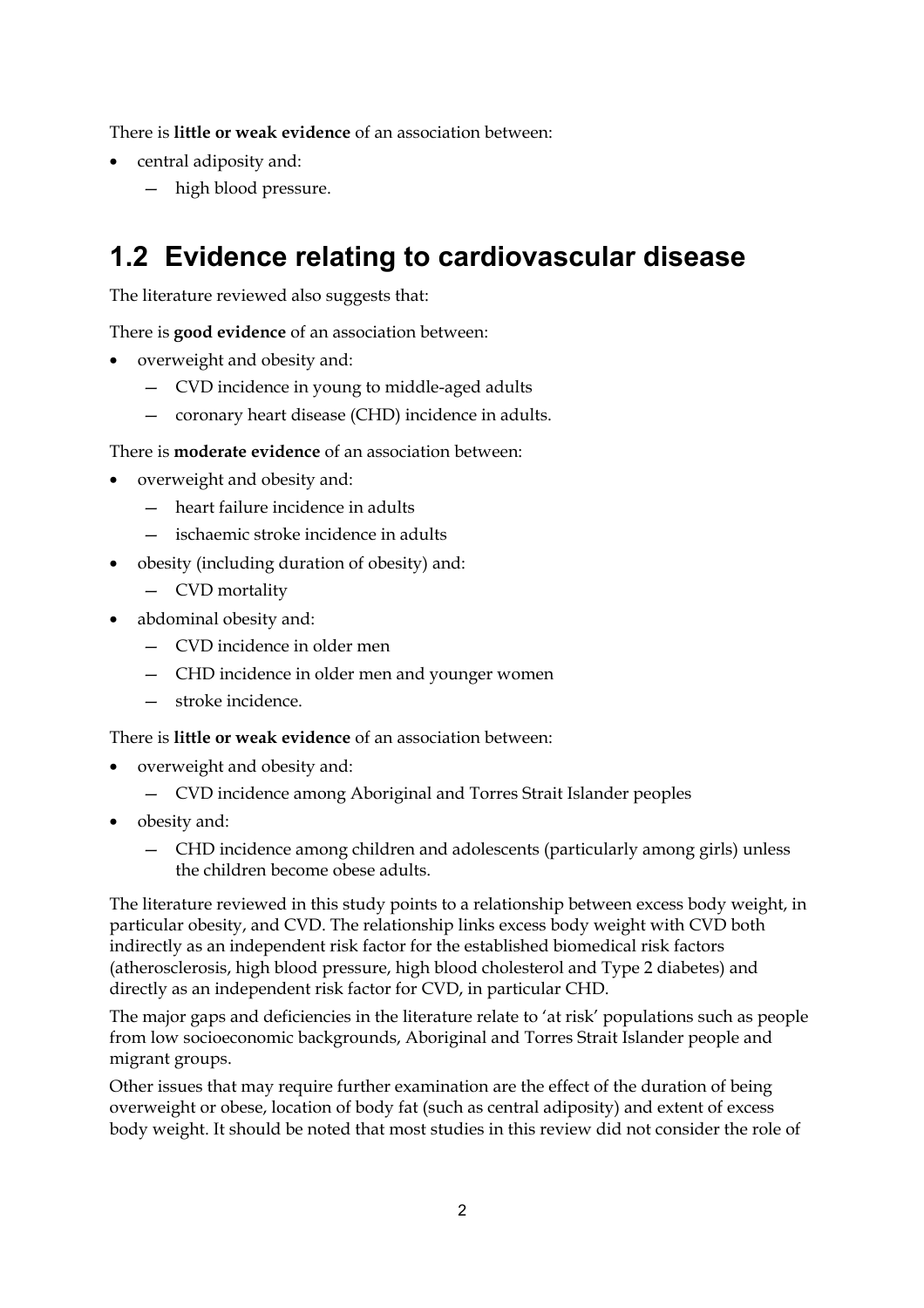physical activity and physical fitness as mediating factors in the development of CVD or its risk factors.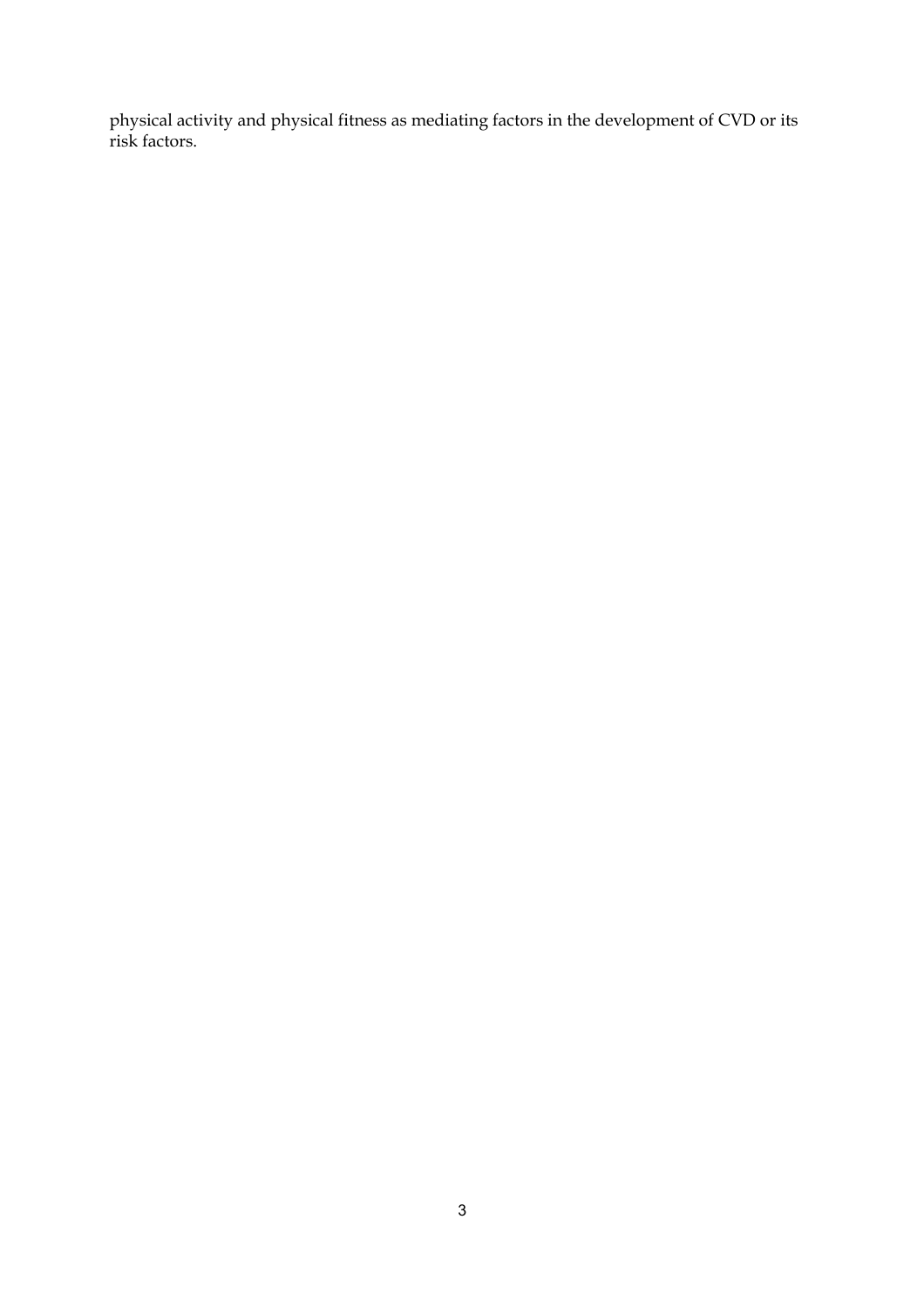# **2 Introduction**

The World Health Organization (WHO) has called the worldwide rise in obesity a global epidemic (WHO 2000) and Australia has not escaped the trend. Rates in Australia have risen dramatically over the past few decades. Around one in five Australian adults was estimated to be obese in 1999–2000, and around two in five overweight but not obese (AIHW 2004a).

The high prevalence of excess weight is not restricted to adults. Levels of child and adolescent overweight and obesity are also on the rise. In Australia, it is estimated that around 5% of children and adolescents are obese (body mass index (BMI)  $\geq$  30) and 20% are overweight (BMI  $\geq$  25) (AIHW 2004b).

With excess body weight comes the risk of long-term health consequences. Overweight and obesity is associated with the morbidity and mortality of many health conditions, such as CHD, Type 2 diabetes, gall bladder disease, ischaemic stroke, osteoporosis, sleep apnoea and some types of cancers (WHO 2000). Although the focus of this review is on the relationship between overweight and obesity and CVD, this list of conditions highlights the impact excess body weight has on overall morbidity and mortality; overweight (BMI ≥ 25) is estimated to account for over 4% of the total burden of disease in Australia in 1996 (AIHW: Mathers et al. 1999).

Obesity is associated with a substantial reduction in life expectancy. Recent data from the United States suggest that a severe level of obesity (BMI > 45) during early adulthood (aged 20–30 years) may reduce a man's life expectancy by up to 13 years and a woman's by up to 8 years (Fontaine et al. 2003).

Obesity in childhood and adolescence is a major concern, not only because of the health and social problems in the short term but also because of the increased risk of it continuing into adulthood with associated long-term health effects.

While many factors influence excess body weight, at a basic level overweight and obesity results from a sustained energy imbalance. This occurs when energy intake from the diet exceeds energy expenditure from physical activity and metabolic processes over a considerable period (WHO 2000). Even a slight imbalance over the long term can result in increased weight. The result of excess energy intake relative to energy expenditure is the storage of unused energy as body fat.

# **2.1 Prevalence of overweight and obesity in Australia**

The 1999–2000 Australian Diabetes, Obesity and Lifestyle Study (AusDiab) estimated that over 2.6 million (21% of the population aged 25 years and over) were obese (BMI  $\geq$  30) – this is more than double the rate observed in 1980. When looking at the broader group who are overweight (BMI ≥ 25, which includes the obese group), the same survey estimates that 7.5 million Australians aged 25 years and over (or 60%) are affected.

Men (67%) were more likely to be overweight or obese than women (52%). The proportion of overweight or obese people increased across age groups and peaked at 55–74 years for men (74%) and 65–74 years for women (71%) (AIHW 2002).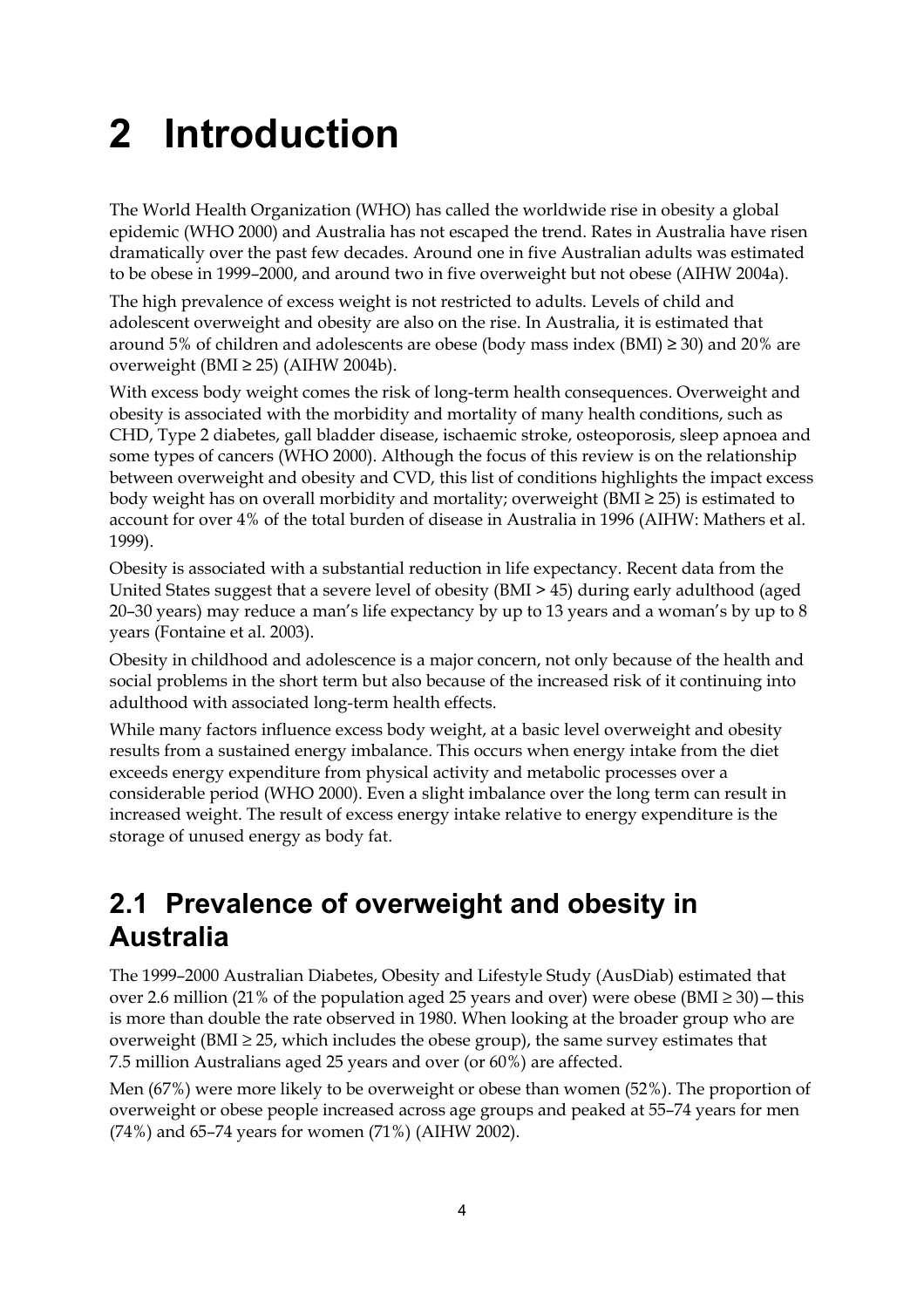Some subgroups in Australia are more at risk of being overweight or obese. Overweight or obesity is more common among women in lower socioeconomic groups and women living in remote areas. Aboriginal and Torres Strait Islander peoples are more likely to be obese than other Australians (AIHW 2001).

Between 1985 and 1997, the prevalence of overweight and obesity doubled among young Australians. Further, obesity alone trebled over the same period among young people (Booth et al. 2003).

# **2.2 The problem of cardiovascular disease**

CVD is Australia's biggest health problem. Based on self-reports from the National Health Survey, an estimated 3.7 million Australians or 19.4% of the population had a current cardiovascular condition. Cardiovascular disease kills more people than any other disease (accounting for 39% of all deaths in 2000) and it accounts for the largest share of health expenditure (AIHW 2004a). Much of the death, disability and illness caused by CVD is preventable.

Many Australians remain at higher risk of CVD through tobacco smoking, being physically inactive, eating a diet high in saturated fats and low in unsaturated fats (Cobiac et al. 2000), being overweight, or having high blood cholesterol or high blood pressure (BP).

A report by Bonow and colleagues (2002) highlighted three factors that could serve to accelerate the rate of CVD and its complications. First is the ageing of the population. Second is the dramatic increase in the rate of obesity and Type 2 diabetes and their related complications of hypertension, hyperlipidaemia and atherosclerotic vascular disease. Finally, there is evidence emerging that risk factors are clustering in young people.

# **2.3 Aim of this review**

Growing awareness of the public health significance of the obesity epidemic has evoked strong interest within and outside the health sector. The recent interest has included the establishment of a National Obesity Taskforce, the running of state-organised obesity forums, and regular newspaper and journal articles on the epidemic (Swinburn 2003). It is timely, then, that the relationship between overweight and obesity and CVD is examined.

The aim of the review is to assess how overweight and obesity relates to CVD, either directly or indirectly. The review draws on major Australian and international studies and data to examine the relationship between overweight and obesity and:

- CVD incidence and mortality
- the major biomedical CVD risk factors.

Particular emphasis is placed on:

- the strength of the association of overweight and obesity with CVD, i.e. its strength as a risk factor
- identifying elements of the association between excess body weight and CVD, such as abdominal obesity and duration of overweight and obesity
- population subgroups at most risk.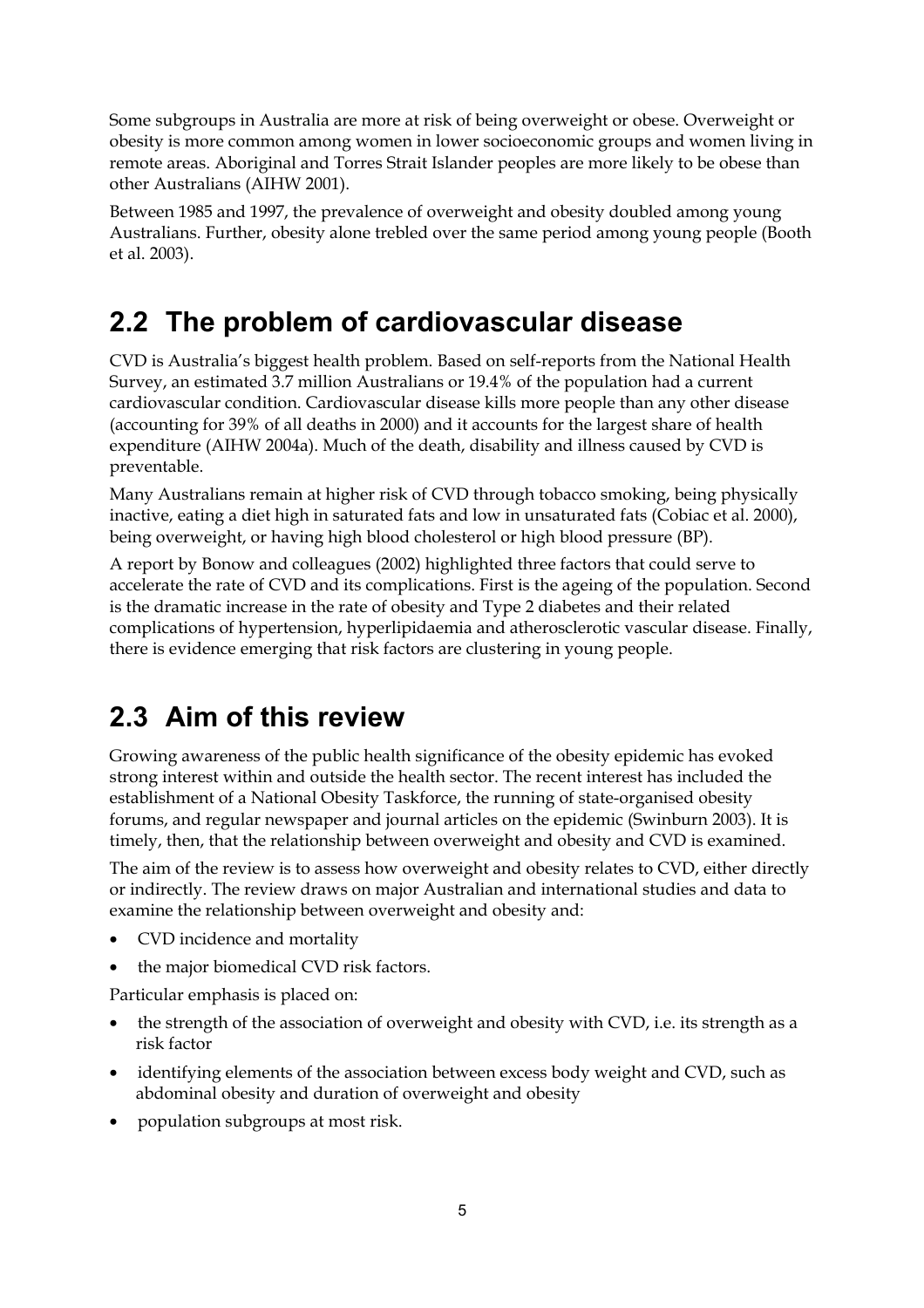The report highlights gaps and deficiencies within the identified literature to assist in determining potential future research avenues.

# **2.4 Structure of the report**

The report is divided into six sections. Sections 1 and 2 are the summary and introduction, respectively. Section 3 describes the methodology used in this review. Section 4 reviews evidence of the association between overweight and obesity and established biomedical risk factors for CVD. Section 5 summarises the current literature examining the association between overweight and obesity and CVD. CVD is discussed in terms of its major components: CHD, stroke and heart failure. Section 6 concludes with recommendations and priority research areas based on gaps and deficiencies in the literature identified by the reviewers. References (Appendix A) and supplementary tables listing included studies (Appendix B) are included at the back of the report.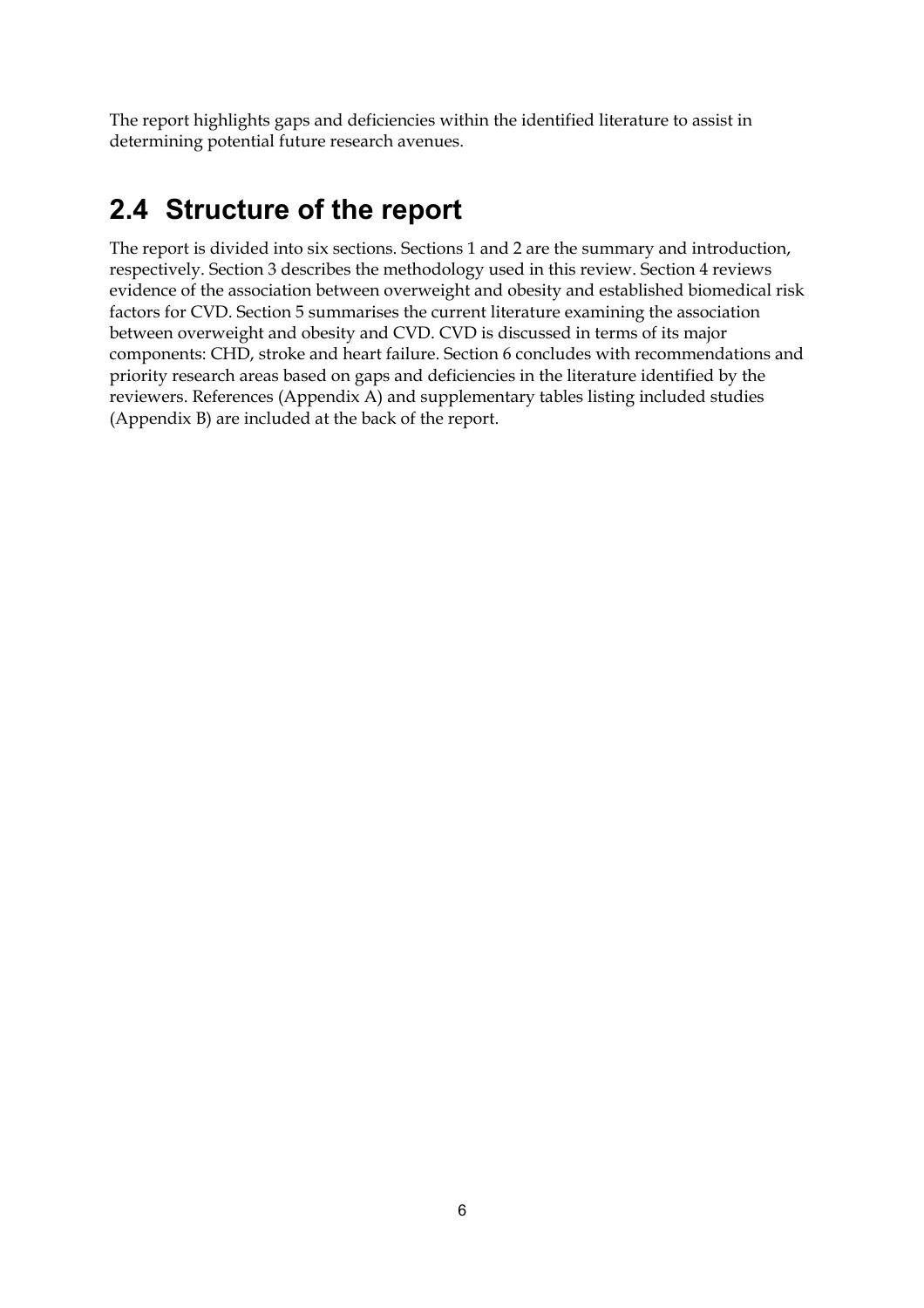# **3 Methods**

# **3.1 Measures of body weight**

This section describes the major measures of overweight and obesity used in this report.

# **Total adiposity**

Overall or total adiposity is most commonly measured using the BMI. This is an index of a person's weight relative to their height, and is considered to be a reasonable reflection of overall body fat for most people. BMI is not gender-specific. It is calculated as a person's weight in kilograms divided by the square of their height in metres. BMI does not directly measure percentage of body fat, but it provides a more accurate measure of overweight and obesity than relying on weight alone (NIH 1998).

The WHO has defined categories of BMI based on evidence of increased risk of chronic disease and mortality (Table 1) (WHO 2000) and these categories have recently been adopted as the national standard in Australia (NHDC 2003). This classification is used for people aged 18 years and over, and is not suitable for children and adolescents. In addition, the specific cut-offs shown in Table 1 may not be suitable for all ethnic groups, who may have equivalent levels of risk at a lower (e.g. Asians) or higher (e.g. Pacific Islanders or Polynesians) BMI (Craig et al. 2001; Deurenberg et al. 1998; WHO 2000).

The classification is not suitable for children and adolescents due to age-related growth patterns. Consequently, the International Obesity Task Force has developed internationally accepted cut-off points for BMI which are age-and sex-specific for children aged 2 to 17 years for use in population surveys (Cole et al. 2000; NHDC 2003).

Other measures of excess body weight include absolute body fat, relative body fat (i.e. percentage of body fat) and ratio of actual weight to desirable weight (or the Metropolitan Relative Weight, MRW).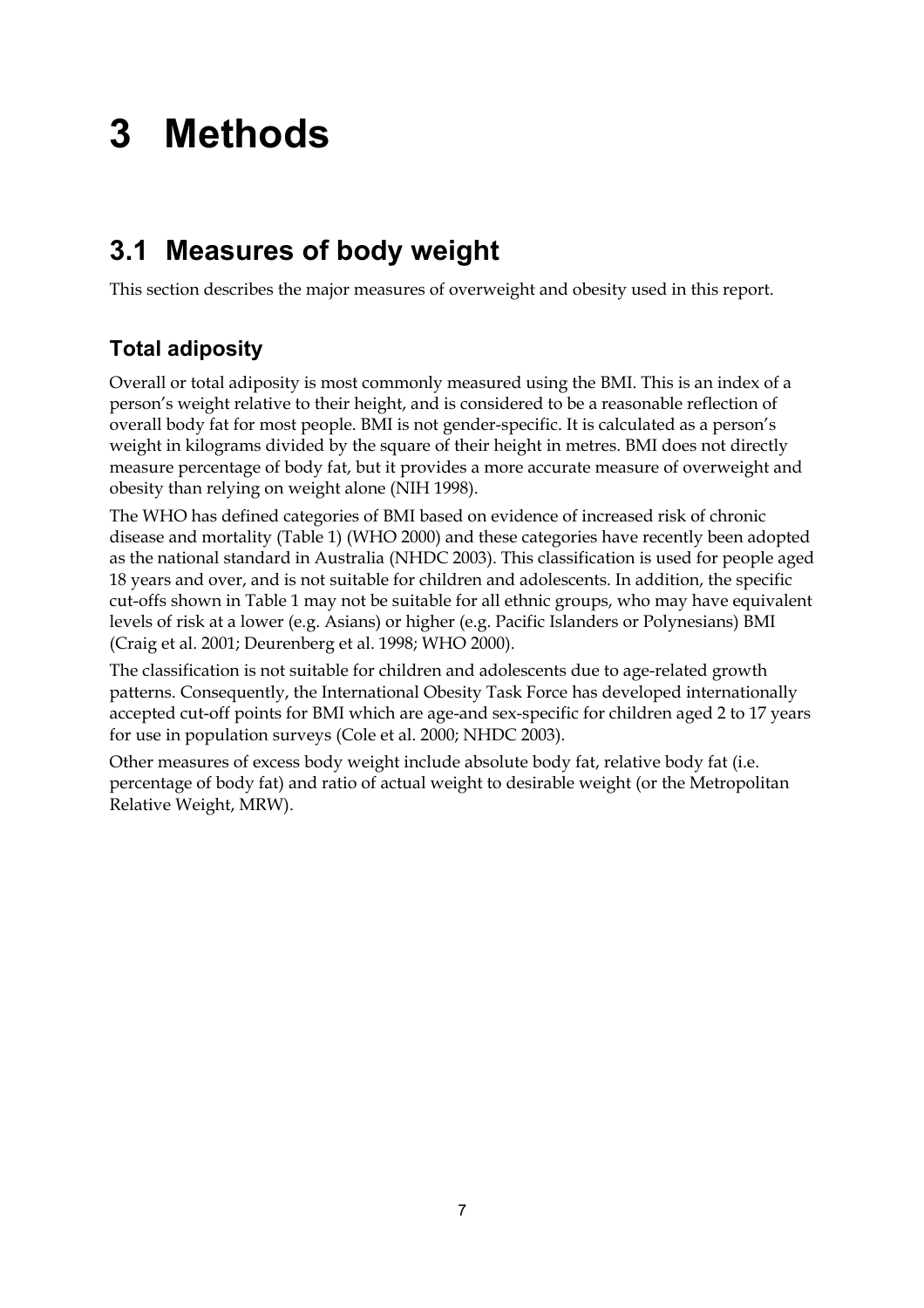| BMI ( $kg/m2$ ) | <b>Classification</b> |
|-----------------|-----------------------|
| < 18.5          | Underweight           |
| $18.5 - 24.9$   | Healthy weight range  |
| $\geq 25$       | Overweight            |
| $25.0 - 29.9$   | Preobese              |
| $\geq 30$       | Obese                 |
| $30.0 - 34.9$   | Class I obesity       |
| $35.0 - 39.9$   | Class II obesity      |
| $\geq 40$       | Class III obesity     |

**Table 1: Classification of BMI for people aged 18 and over** 

*Sources:* WHO 2000; NHDC 2003.

#### **Central adiposity**

It has been suggested that central adiposity—where fatness is heavily concentrated around the waistline—is a better measure of disease risk than overall or total adiposity. However, it is difficult to assess which is the better measure of disease risk when total adiposity and central adiposity are so highly correlated (Kuller 1999; Obarzanek 1999).

Certain abdominal skinfold measures, waist-to-hip ratio (WHR) and waist circumference are considered to be markers of central adiposity or intra-abdominal fat. More recently, newer techniques such as scans of visceral fat tissue have been shown to be good measures of central adiposity as well. These newer techniques, although providing more precise measures of body fat, are costly and impractical for use in many research studies or population surveys (WHO 2000; Kuller 1999).

Similar to BMI, health risks increase as waist circumference increases. BMI is used more frequently, particularly in self-report surveys, since people are much more likely to be able to report or estimate their height and weight rather than their waist circumference. Current evidence suggests that, for Caucasians, waist circumferences greater than 94 cm in men and greater than 80 cm in women indicate increased risk (WHO 2000). Waist circumferences greater than 102 cm (men) and 88 cm (women) indicate substantially increased risk. As with BMI, this classification is not suitable for use in people aged less than 18 years and, again, the cut-off points were developed for Caucasians and may not be suitable for all ethnic groups.

# **3.2 Scope**

The association with CVD is explored in terms of overall associations with CVD incidence and mortality, and then in terms of the major components of CVD including CHD, stroke and heart failure. The association with the major biomedical CVD risk factors is also examined.

Where possible, the following population subgroups are examined: male and female, age groups (children and adolescents, early adulthood, middle age, older age), socioeconomic status, Aboriginal and Torres Strait Islander peoples, and selected migrant groups (Pacific Islander peoples, South-East Asians, Mediterraneans).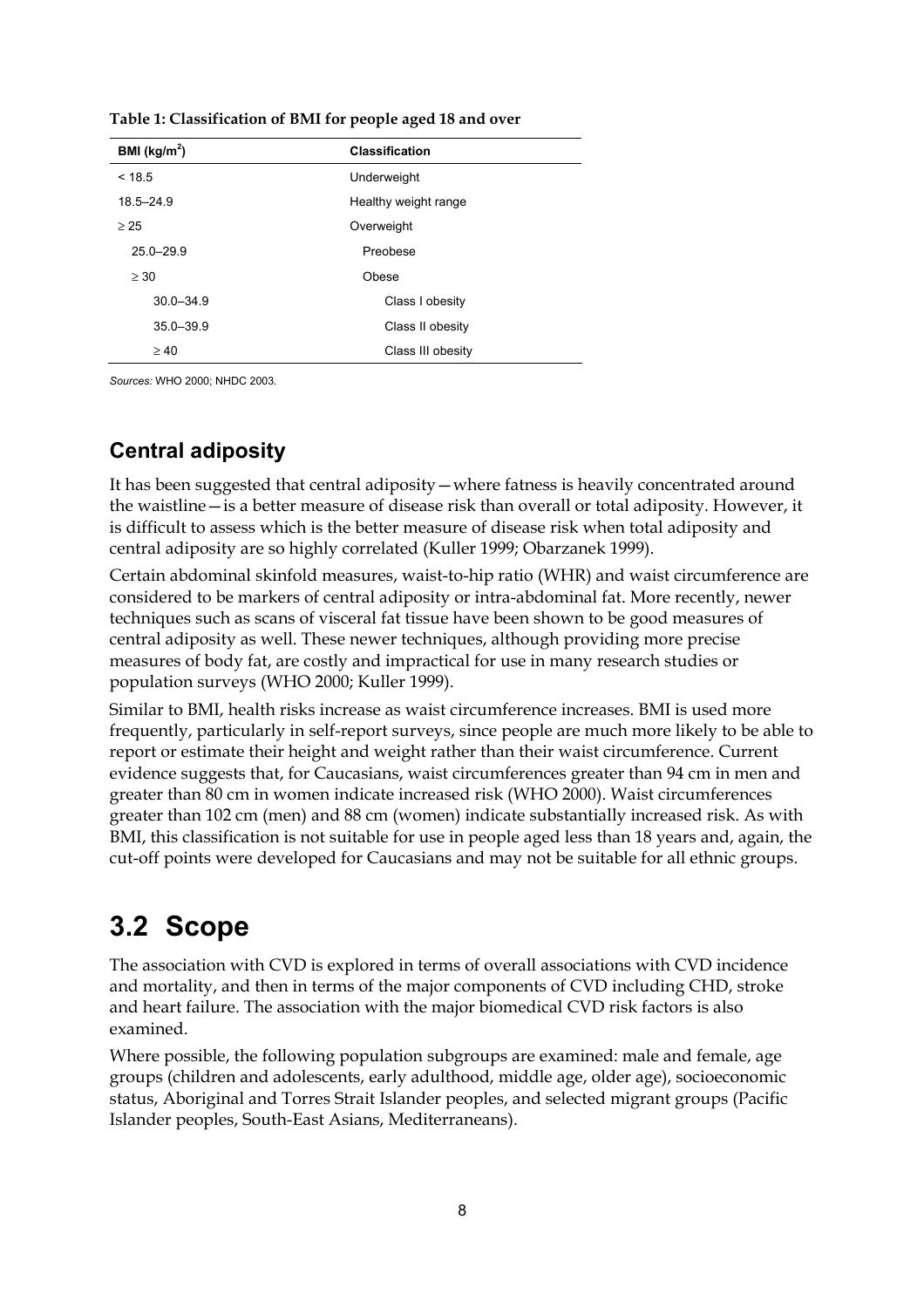# **3.3 Literature identification**

Articles included in this review were identified by Medline and ProQuest searches covering the period 1 January 1990 to 30 June 2003. Keywords used were 'BMI', 'overweight', 'obesity', 'cardiovascular disease' and 'heart disease'. Articles were also identified from key reviews on the topic.

Relevant studies were evaluated according to whether the study met the following inclusion criteria:

- literature inclusion criteria:
	- published studies and reviews
	- measured anthropometric data only
	- sufficiently large sample sizes (≥ 1,000 individuals). Smaller studies were included if particularly relevant, such as for population subgroups.
- literature exclusion criteria:
	- how a person became overweight or obese, i.e. nutrition or physical activity levels
	- mechanisms underlying overweight and obesity
	- weight loss and weight cycling (losing and gaining weight repeatedly).

Results from some Australian studies which may not fit these criteria exactly have been included as a means of representing local findings.

# **3.4 Appraising and summarising the strength of evidence**

Evaluation of the evidence centred on several criteria (adapted from NHFA 2003):

- consistency of evidence over a range of study designs
- the quality of the evidence, relating to minimising measurement bias
- the size of the effect
- relevance of the evidence to the Australian population.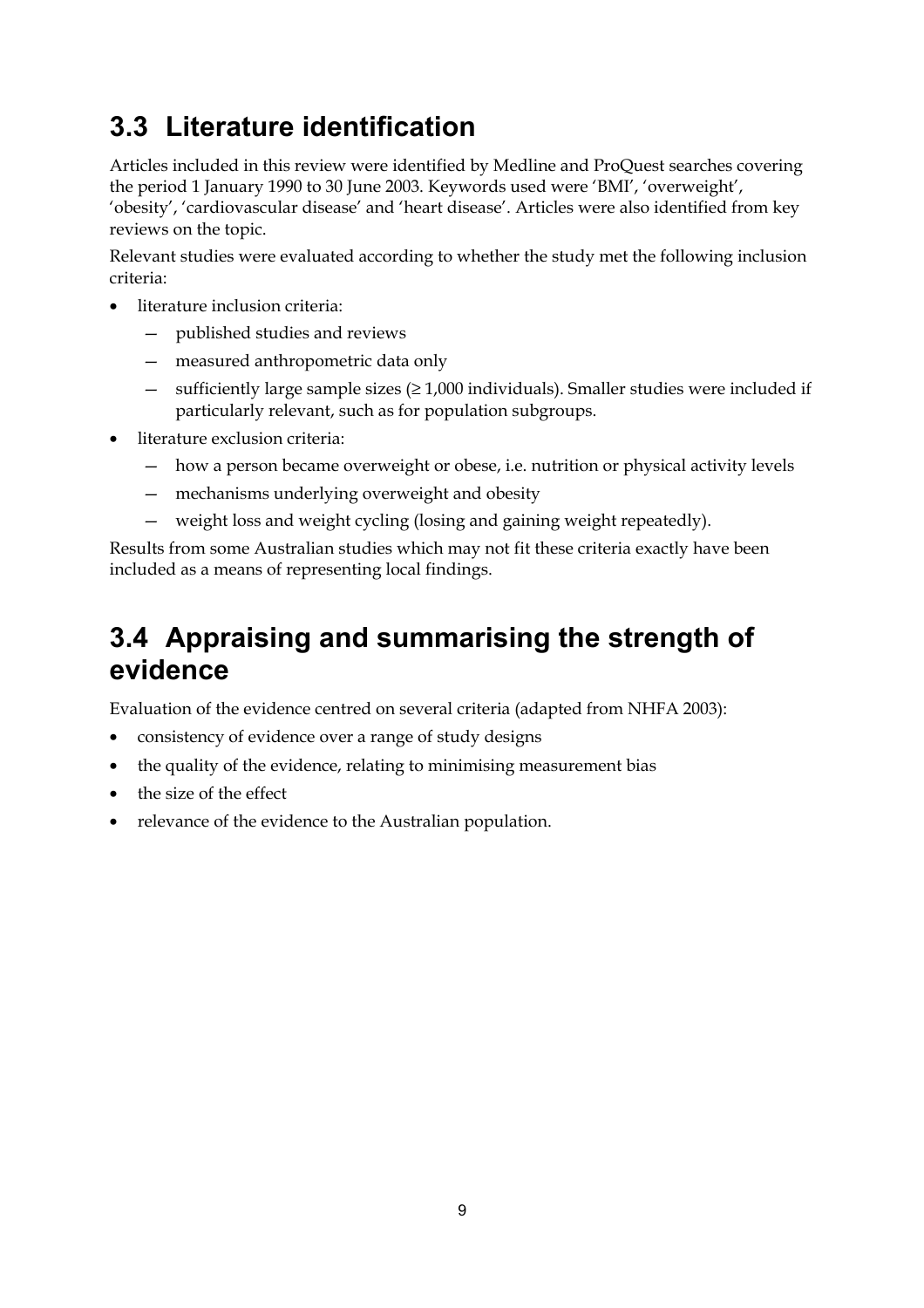#### **Table 2: Appraisal criteria**

|                          | Good evidence                                                                               | Moderate evidence                                                                                                     | Little or weak evidence                                                                                                            |
|--------------------------|---------------------------------------------------------------------------------------------|-----------------------------------------------------------------------------------------------------------------------|------------------------------------------------------------------------------------------------------------------------------------|
| Level of evidence        | Consistency across a range<br>of study designs and<br>measures of overweight and<br>obesity | Inconsistency across a range<br>of study designs; use of<br>surrogate measures; limited<br>number and type of studies | Inconsistency across a<br>range of study designs and<br>measures of overweight<br>and obesity; small number<br>and type of studies |
| Quality of the evidence  | Measurement bias minimised                                                                  | Limited in quality                                                                                                    | Limited in quality                                                                                                                 |
| Magnitude of association | Statistically significant                                                                   | Effect possibly due to<br>measurement bias                                                                            | Effect possibly due to<br>measurement bias                                                                                         |

*Source:* Adapted from NHFA 2003.

Further criteria that are useful in appraising causality include the presence of a dose– response relationship, the correct time sequence between exposure and outcome, independence and specificity of the effect, and the effect of introducing or removing exposure to the factor. With the exception of the latter criteria each of these are used throughout the review: the dose–response relationship via analysis of the extent of excess body weight and the health outcome; the time between exposure and outcome via a focus on prospective studies conducted over many years; and excess body weight as an independent risk factor for CVD via the extent to which confounding variables are considered in each study. The effect of introducing or removing the exposure (i.e. weight loss or gain) was considered more problematic to include in the review because of additional confounding factors such as baseline BMI and the extent, rate and duration of weight loss, gain or maintenance. The authors acknowledge, however, that this is an important criterion and, if considered, would add to the evidence for the association.

In line with Table 2, at the end of each section this review reports the strength of evidence between overweight and obesity and the CVD-related factor of interest as either good, moderate or little/weak.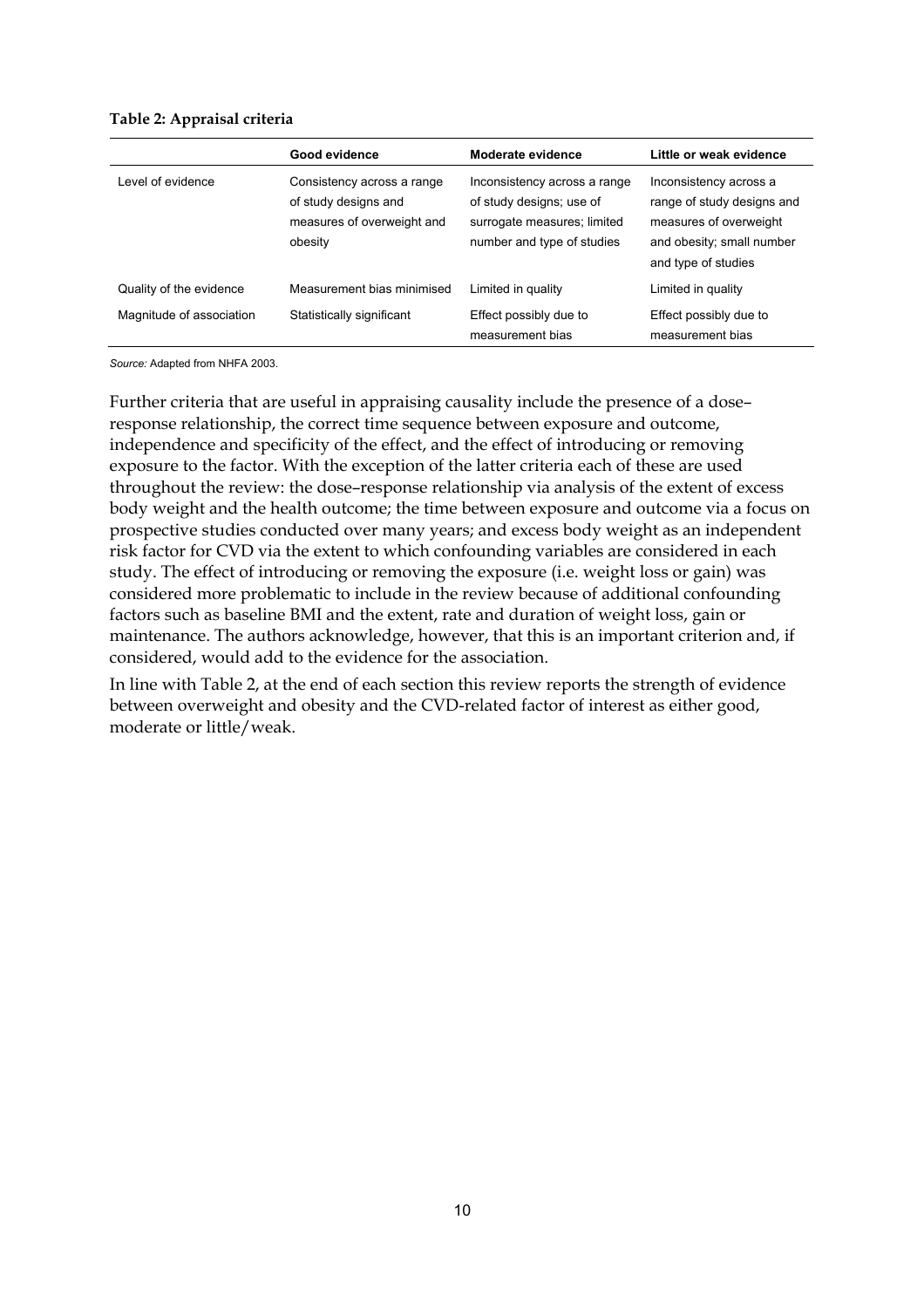# **4 The association between excess body weight and other major established biomedical CVD risk factors**

This section examines whether there is an association between excess body weight (or body fatness) and the development of CVD through its underlying pathology. Links with 'overweight and obesity' are made if there is sufficient evidence from the studies examined that a level of excess body weight equivalent to the definitions of overweight and obesity (described in Section 3.1) have been assessed; if not, the term 'excess body weight' is used.

First, the association between excess body weight and atherosclerosis, the underlying mechanism for CVD, is examined. Second, its association with the traditional biomedical CVD risk factors is examined. Lists of studies used in this review are presented in Appendix B.

# **4.1 Atherosclerosis**

This section examines the relationship between excess body weight and the development of atherosclerosis. Atherosclerosis is the process that gradually clogs arteries, through fatty and fibre-like deposits that build up on the inner walls of the arteries. It is the main underlying condition for CVD. Typically studies which assess atherosclerosis are small. They use CT scans of coronary arteries or investigate coronary arteries or tissues in autopsy examination. In the latter, assessment of coronary risk factors is done retrospectively. Studies identified in this review are presented in Appendix B Table A1.

A cross-sectional study by Takami et al. (2001) of 849 Japanese men aged 20–78 years investigated the relationship between body fatness (particularly abdominal fat) and carotid atherosclerosis. They found that general adiposity (as measured by BMI), waist circumference, WHR, abdominal subcutaneous fat and intra-abdominal fat were all correlated with carotid intimal–medial thickness (IMT) after adjustment for age and smoking habit. Adjustment for general adiposity eliminated all other associations except WHR with IMT, indicating that abdominal fat is not as strongly associated with atherosclerosis as is general body fatness.

The Progetto ATENA study is a large (over 5,000 participants) ongoing investigation of the causes of CVD and cancer in Italian females aged 30 to 69 years. Rubba et al. (2001) examined a subsample of 310 females from within this study and showed that higher BMI (29 versus 27) was associated with common carotid artery plaques, after adjusting for age. De Michele et al. (2002) also reported on a subsample of 310 women from the study and concluded that BMI and WHR were significant predictors of carotid wall thickness independent of other cardiovascular risk factors (age, BP, lipid abnormalities, and fasting insulin). The investigators used ultrasound examination of carotid IMT as a marker of early atherosclerosis. As BMI increased, IMT increased along with other coronary risk factors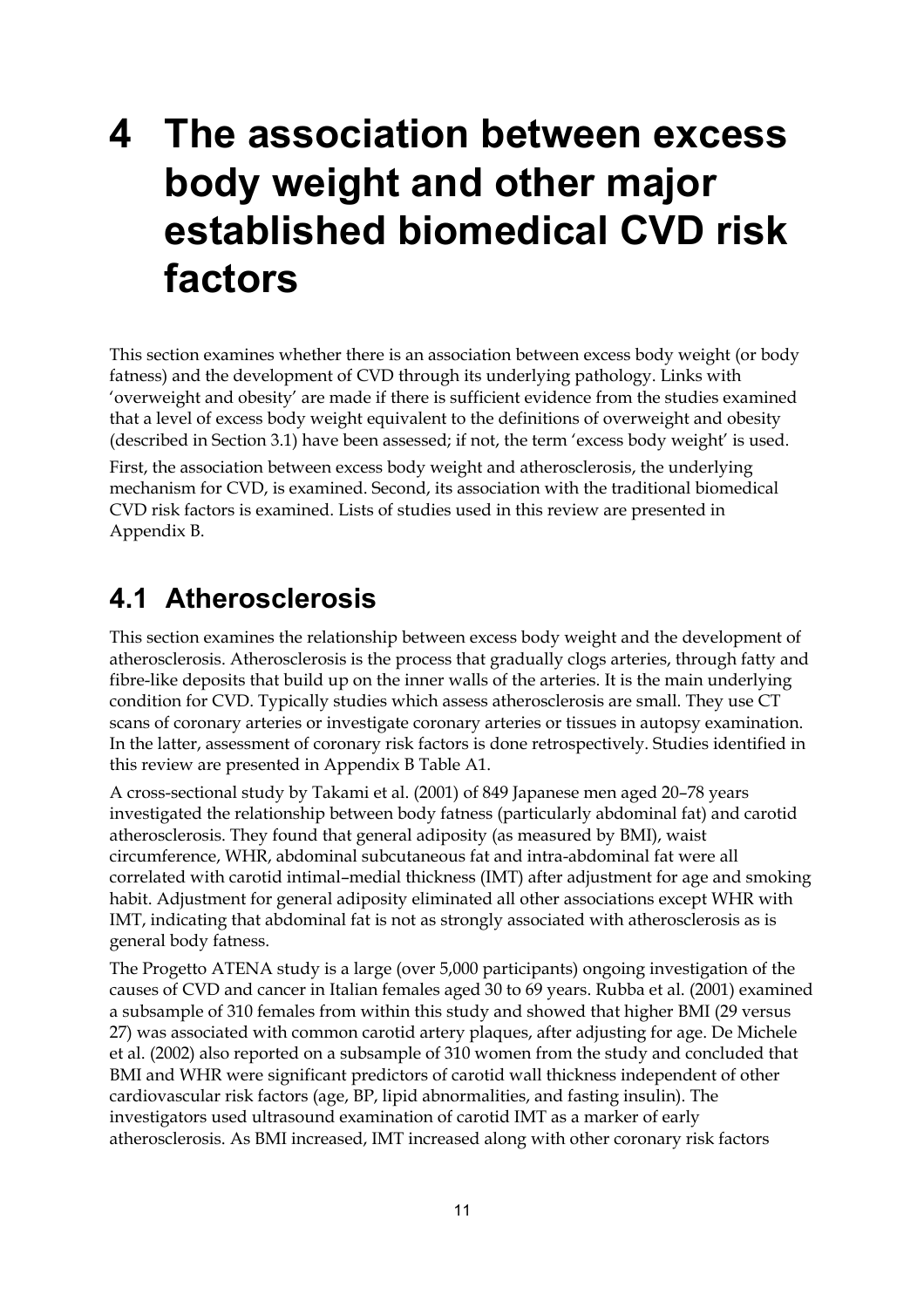(systolic blood pressure (SBP), diastolic blood pressure (DBP), triglycerides, fasting glucose, insulin and lower high-density lipoprotein (HDL) concentrations).

Berenson et al. (1992) showed that atheroscleroses of the aorta and coronary arteries were related to obesity in youth. Autopsies were conducted on 150 children and young adults aged 6 to 30 years in the Bogalusa Heart Study. The study revealed that obesity was associated with the early development of atherosclerotic lesions as evidenced by fatty streaks and/or fibrous plaque lesions, particularly among young men.

Mahoney and colleagues (1996) examined coronary artery calcification in young adults in the Muscatine Study. The longitudinal study measured coronary risk factors in 384 children (mean age 15 years) and twice during adult life (mean ages 27 and 33 years). They used electron beam computed tomography to measure coronary artery calcification as a marker of the atherosclerotic process. They found that increased BMI and triceps skinfold thickness during childhood was more strongly associated with the presence of coronary artery calcification in young adult men than women.

A study by McGill and others (2002) examined early stages of atherosclerosis in the arteries and tissues from around 3,000 people aged 15–34 years who had died from injuries or poisoning. They found that obesity ( $BMI \geq 30$ ) and thick panniculus adiposus (central pattern of obesity) were related to accelerated coronary atherosclerosis in adolescent and young men, but not women. When adjustment was made for standard CVD risk factors (cholesterol, smoking and high BP) the size of the effect was reduced by around 15%.

A commentary by Grundy (2002) concluded that the effects of other risk factors, although underestimated in McGill's study, did not detract from the strong and independent association of obesity as a risk factor for coronary atherosclerosis, at least for men. He suggested two reasons why the effects of obesity on atherosclerosis were not observed in women. First, premenopausal women generally have a delay in the progression of atherosclerosis. Second, men generally have a higher accumulation of abdominal adipose tissue that may predispose to higher atherosclerotic risk.

# **4.1.1 Strength of evidence**

The literature reviewed in this study suggests that:

- There is good evidence of an association between excess body weight and atherosclerosis.
- There is moderate evidence that an association between excess body weight and atherosclerosis may be stronger in men than in premenopausal women.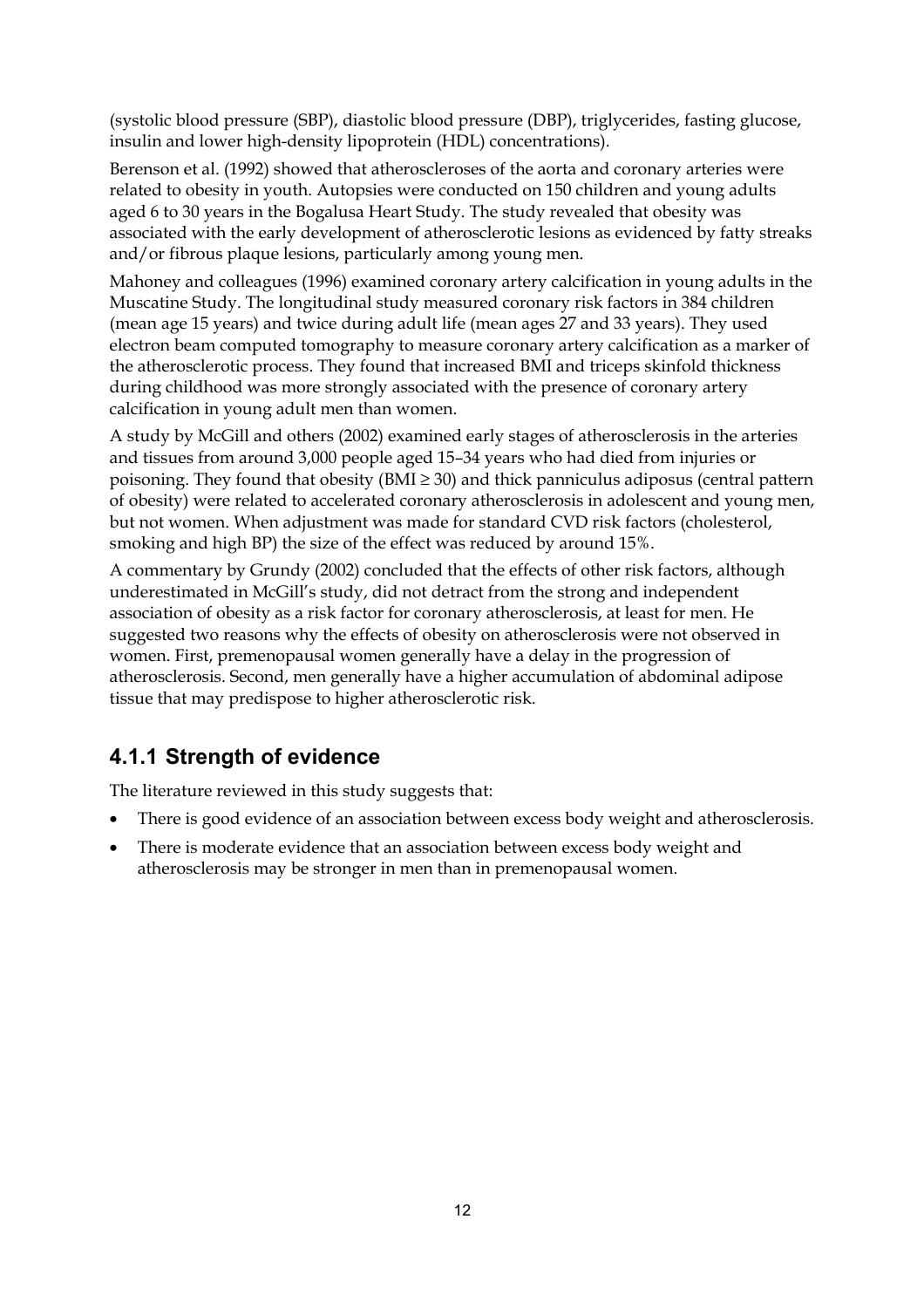# **4.2 High blood pressure**

This section examines the association between excess body weight and high BP. Although obesity and high BP are both disorders/conditions in their own right, studies have shown that there is a strong and close relationship between the two (Frohlich 1991). BP increases as BMI increases and people who are obese have been found to have a much higher prevalence of high BP (Doll et al. 2002; WHO 2000; Kemper et al. 1999; McCarron & Reusser 1996; Stamler 1991; Garn et al. 1988). The studies included in this review are listed in Appendix B Table A2.

# **4.2.1 Excess body weight and high BP**

In the three US National Health and Nutrition Examination Surveys (NHANES), high BP (defined as 140/90 mmHg or greater or reported use of antihypertensive medication) was independently associated with higher BMI. In all three surveys, higher BMI was responsible for around 30% of the prevalence of high BP (Hajjar & Kotchen 2003). After adjustments were made for age, sodium and potassium excretion, alcohol intake and smoking status, the NHANES II study of American adults found that high BP among those with excess body weight was three times as common as among those with normal weight (van Itallie 1985).

The latest NHANES phase (Hajjar & Kotchen 2003), conducted in 1999–2000, observed an increase in participants with high BP when compared with the previous two phases of the NHANES III survey conducted between 1988 and 1991, and 1991 and 1994. Within this same period, Flegal et al. (2002) also found an approximate increase of 8% in the prevalence of obesity (BMI  $\geq$  30). After adjustments were made for age, sex and race/ethnicity, BMI was independently and positively associated with high BP prevalence and was found to contribute to more than half the increase (Hajjar & Kotchen 2003).

The INTERSALT Study (Stamler 1991; Dyer & Elliot 1989) examined the relationship between BMI and BP among more than 10,000 people in 52 centres and 32 countries around the world. They found a clearly established, significant and independent relationship between high BP and increased BMI. BMI was positively associated with SBP in 51 of the 52 centres studied among men, and in 47 of the 52 centres among women. This association was significant in 24 and 27 centres for men and women, respectively. BMI was positively associated with DBP in 51 centres for men and 49 centres for women and was significant in 33 and 31 centres, respectively. The INTERSALT study found that every BMI unit increase was associated with an SBP increase of 0.91 mmHg for men and a 0.72 mmHg increase for women (Stamler 1991; Dyer & Elliot 1989). For DBP, this increase was 0.75 mmHg for men and 0.5 mmHg for women per BMI unit. This significantly positive association between BMI and BP was similar between men and women and was significant across age groups as well (Dyer & Elliot 1989). Overall, a ten kilogram difference in body weight was associated with a 3.0 mmHg difference in SBP and a 2.2 mmHg difference in DBP (Dyer & Elliot 1989).

The WHO MONICA study found that although there were ethnic differences in the association between obesity and high BP, in general the risk of an obese person becoming hypertensive is similar worldwide (relative risk (RR) approximately 2–3) when compared with a lean person (WHO 2000).

#### **Sex**

Some studies have found the positive association between body weight and BP to be similar among men and women (Folsom et al. 1991; Dyer & Elliot 1989). However, Doll et al. (2002)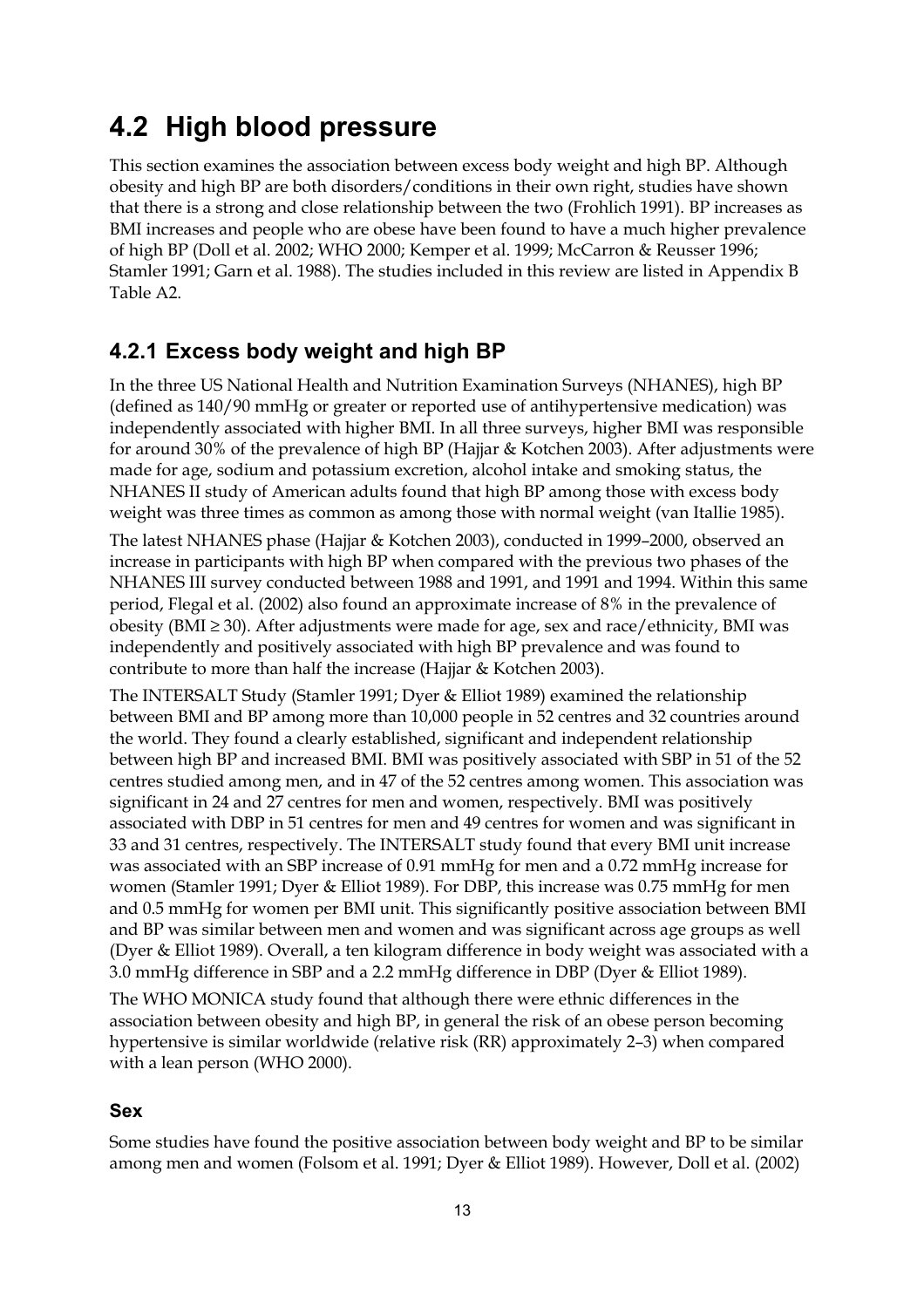established a substantially greater association between overweight and obesity and BP levels in females. Among men, they found a 1 mmHg increase in SBP for every 1.7 kg/m<sup>2</sup> increase in BMI, 4.5 cm increase in waist circumference or 3.4% increase in WHR. Among women, this 1 mmHg SBP increase occurred for every 1.25 kg/m2 increase in BMI, 2.5 cm increase in waist circumference, or 1.8% increase in WHR—substantially smaller increments than in men, indicating a stronger relationship between BP and measures of overweight and obesity in women.

A similar association was also found in the Tecumseh Community Health Survey where excess body fatness was a stronger predictor for high BP in females than males (Garn et al. 1988). Further, higher rates of high BP and lower rates of BP control were found among women in the 1999–2000 NHANES (Hajjar & Kotchen 2003).

#### **Age**

The prevalence of high BP and overweight and/or obesity increases progressively with age (Filipovsky et al. 1993). However, the NHANES II study established that the RR of high BP among overweight people aged 20–44 years was 5.6 times greater than their non-overweight counterparts. Among people aged 45–74, the RR was double that of lean persons of the same age (van Itallie 1985).

Similarly, the INTERSALT study found that the positive association between BMI and BP was significant across age groups; however, there was a stronger association for those aged 20–39 compared with those aged 40–59 (Dyer & Elliot 1989). Therefore, it follows that increased body weight during early adult life may be more hazardous than during middle age in relation to BP.

Garn et al. (1988) in their study of 5,507 people aged 15–75 years, however, found the effect of total adiposity levels on BP was as marked in older adults as in younger adults.

# **4.2.2 Duration of excess body weight**

The People's Gas Company Study (Chicago) followed 746 men over a period of 20 years and found that the relative weight (RW) of young adult men, measured as the ratio of actual weight to desirable weight for height x 100, was related to risk of high BP later in life. Young men with a RW < 105 had lower rates of high BP over the next 20 years compared with young men with a RW = 105–114 (Stamler 1991).

# **4.2.3 Location of body fat**

Studies have reported a link between central adiposity and increased risk of developing high BP (Selby et al. 1989; Blair et al. 1984; Despres et al. 1990). In some studies, central skinfold thickness, WHR and waist circumference have all been revealed to be strong predictors of high BP compared with BMI (Doll et al. 2002; Kemper et al. 1999; Folsom et al. 1991; Blair et al. 1984). However, in other studies, BMI was more strongly associated with BP than central skinfold tests were (Filipovsky et al. 1993; Stamler 1991) or there was no difference across the measures of fat patterning (Garn et al. 1988).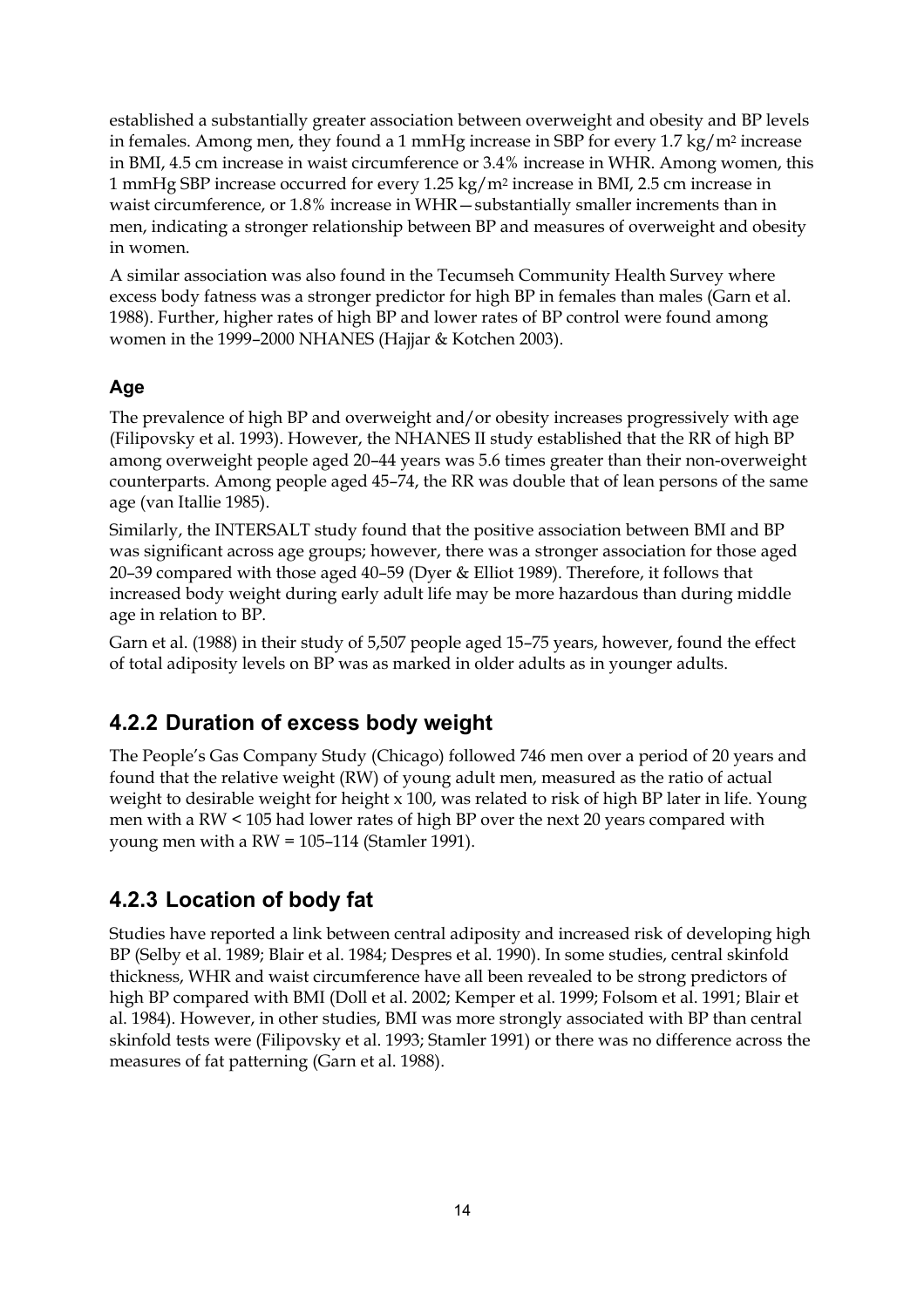## **4.2.4 Excess body weight in childhood and adolescence**

The Bogalusa Heart study (Freedman et al. 1999) found that overweight children were 2.4 times more likely to have high DBP and 4.5 times more likely to have high SBP, when compared with non-overweight children. Overweight was classified as a BMI above the smoothed 95th percentile of combined data from the Health Examination Survey II and III, and NHANES I, II and III.

|                    | White boys | White girls | <b>Black boys</b> | <b>Black girls</b> | Overall |
|--------------------|------------|-------------|-------------------|--------------------|---------|
| High levels of SBP |            | 4.5         | 3.0               | 3.0                | 4.5     |
| High levels of DBP | 3.1        | 3.4         | 1.1               | 1.6                |         |

| Table 3: Estimated RR for overweight children (BMI > 95th percentile) aged 5-17 years and high BP |
|---------------------------------------------------------------------------------------------------|
|---------------------------------------------------------------------------------------------------|

*Source*: Freedman et al. 1999.

Similarly, a study by Rosner et al. (2000) examined eight US epidemiological studies to assess differences in BP between black and white children. They documented consistent associations between body size and high BP among all children, regardless of race, age and gender. Children in the upper decile of BMI had a 2.5–3.7 odds ratio (OR) when compared with children in the lower decile.

A study of 2,460 children aged 12–16 years (Sorof et al. 2002) that examined the association between all risk factors and high BP among children found BMI to be most dominant. Obese children were three times more at risk of high BP than non-obese children were. The gradient of risk increased with increment of BMI. Further, this study found a positive association between high SBP (referred to as 'isolated' high BP) and obesity (Sorof et al. 2002). Thirtythree per cent of obese children had high BP compared with 11% of non-obese children. Of those who were hypertensive, more than 88% had isolated SBP (Sorof et al. 2002).

# **4.2.5 Strength of evidence**

The literature reviewed in this study suggests that:

- There is good evidence of an association between excess body weight and high BP among people of all ages, including children, with those classed as obese at greatest risk.
- There is moderate evidence that the association between excess body weight and high BP is less strong with increasing age and less strong for men compared with women.
- There is little evidence of an association between central adiposity and high BP.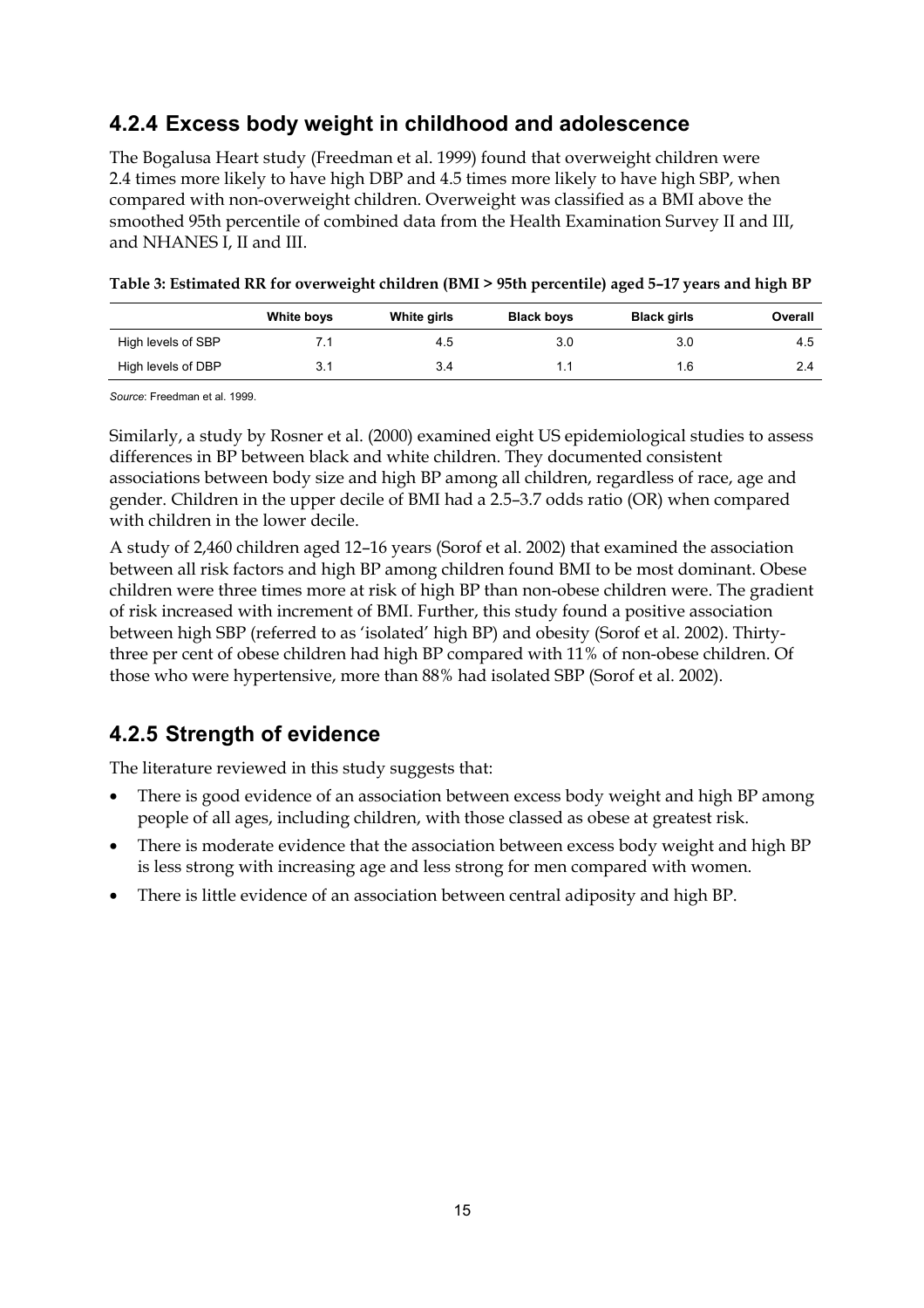# **4.3 High blood cholesterol**

This section examines the association between excess body weight and high blood cholesterol, including its components. The examination is based on a range of prospective and cross-sectional studies, and various populations. The studies included in this review are listed in Appendix B Table A3.

# **4.3.1 Total cholesterol (TC) levels**

Several studies have shown consistent positive independent associations between excess body weight and TC levels (Owen et al. 2003; WHO 2000; Ferrara et al. 1997; Stamler et al. 1997; Ernst & Obarzanek 1994; Denke et al. 1993; Dattilo & Kris-Etherton 1992; Garn et al. 1988).

The Tecumseh Community Health Survey (Garn et al. 1988) examined 5,507 white people aged 15–75 to study the association of skinfold levels and lipids and BP. They discovered that increased body weight, measured using the sum of four skinfolds (triceps, subscapular, iliac and abdominal), was associated with an increase in lipid levels across all age groups. This study found an average 13 mg/dL increase (around 0.34 mmol/L) in TC from the lowest to the highest level of body fatness. This increase was found to be slightly more marked in males.

Significant correlations between body weight and TC levels were also observed in other studies reviewed by Denke et al. (1993): the Brooks Air Force Base Study and the Chicago Heart Association Detection Project in Industry.

#### **Age**

Denke et al. (1993) reported on NHANES II data and assessed the association between BMI and TC levels in white men. They found that among young men (20–44 years), differences in TC levels were most marked between the highest (BMI ≥ 30) and lowest (BMI < 21) BMI groups. Similar results occurred in older men (45–59 and 60–74 years), but to a lesser degree. The results were adjusted for dietary intakes and smoking.

The Chicago Heart Association Detection Project in Industry (reviewed by Denke et al. 1993) found a stronger correlation between body weight and TC levels in those aged less than 35 years.

# **4.3.2 Low-density lipoprotein (LDL) cholesterol**

Significant correlations between body weight and LDL cholesterol levels were found in the Framingham Offspring Study (reviewed by Denke et al. 1993), the Cardiac Study (Denke et al. 1993) and the Rancho Bernardo Study (Ferrara et al. 1997). People with excess body weight are more likely to have increased levels of LDL cholesterol (Ferrara et al. 1997; Stamler et al. 1997; Kuller et al. 1995; Ernst & Obarzanek 1994; Denke et al. 1993; Dattilo & Kris-Etherton 1992).

#### **Age**

The NHANES II (Denke et al. 1993) study found that LDL cholesterol levels were not as readily influenced by body weight as was TC. The association between LDL cholesterol levels and BMI was even less significant in the older age groups. Young men (aged 20–44)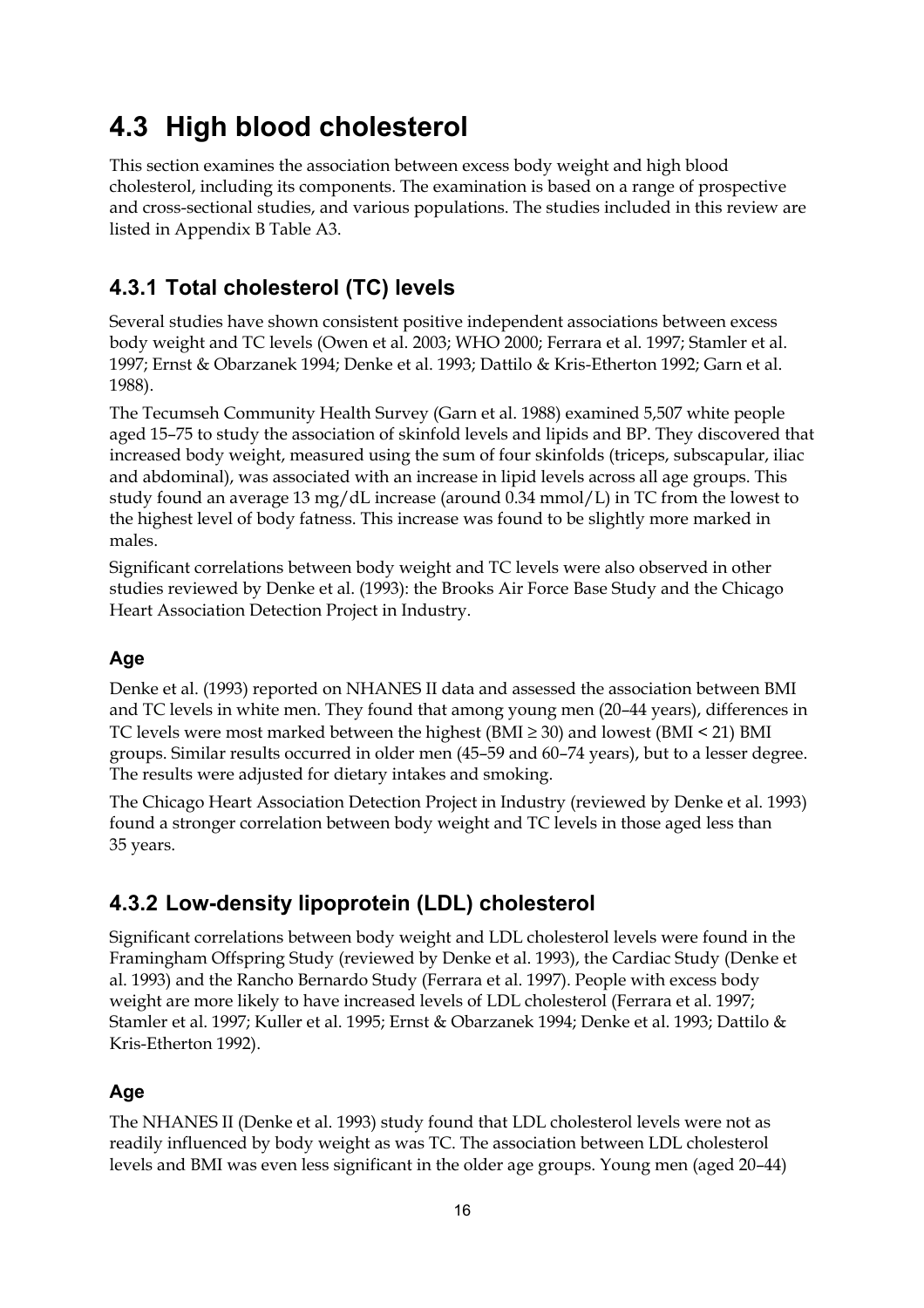with BMI  $\geq$  30 showed higher LDL levels (3.78 mmol/L) compared with young men in the leanest category (BMI  $\leq$  21) (2.87 mmol/L). In the same BMI categories in older age groups, there was very little difference in LDL levels.

The Chicago Heart Association Detection Project in Industry (reviewed by Denke et al. 1993) also found stronger correlations between body weight and LDL cholesterol levels among younger people (aged < 35 years). The Framingham Offspring Study (reviewed by Denke et al. 1993) also noted a stronger correlation between LDL cholesterol and BMI for young men aged 20–29 years compared with older men aged 40–49.

# **4.3.3 High-density lipoprotein (HDL) cholesterol**

Excess body weight is associated with lower levels of HDL cholesterol (WHO 2000; Ferrara et al. 1997; Ernst & Obarzanek 1994; Denke et al. 1993; Dattilo & Kris-Etherton 1992).

The Lipid Research Clinics Program Prevalence Study also showed a significant negative correlation between HDL cholesterol and body weight in those aged 12–79 years (reviewed by Denke et al. 1993). The NHANES II study found that HDL cholesterol levels were negatively correlated with BMI and this was significant across age groups (Denke et al. 1993).

# **4.3.4 Location of body fat**

There is some evidence that central adiposity is related to the risk of high blood cholesterol independent of total adiposity (WHO 2000; Despres 1994). Kuller (1999) found that central adiposity compared with total adiposity was more positively associated with increased triglyceride level, lower HDL cholesterol and less positively associated with LDL cholesterol. Total adiposity was more strongly associated with LDL cholesterol.

# **4.3.5 Excess body weight in childhood and adolescence**

Childhood obesity is a major health problem as it commonly leads to obesity in adulthood and is associated with several risk factors for CVD, including high blood cholesterol. Further, high cholesterol levels in childhood often lead to high levels in adulthood (Ernst & Obarzanek 1994).

Data examining the association between lipid levels and body weight in children are rare. However, Ernst & Obarzanek (1994) examined two child and adolescent studies, the Bogalusa Heart Study and the Muscatine study, and found that both demonstrated a positive correlation between BMI or skinfolds and TC and LDL cholesterol levels, and a negative correlation for HDL cholesterol. These studies established that the greater the BMI and skinfold thickness the greater the level of blood cholesterol and other lipids. Further analysis of the Bogalusa Heart Study by Freedman et al. (1999) established that overweight (defined as BMI at levels ≥ 85th percentile) children aged 5–17 years were 2.4 times as likely to have high TC levels as non-overweight school children. Similar ORs were also seen for high LDL cholesterol (3.0) and low HDL cholesterol (3.4).

The Ten Towns Heart Health Study (Owen et al. 2003), involving a cross-sectional analysis of adolescents aged 13–16 years, found that TC levels increased as BMI increased. Social class and ethnic group were not significantly related to TC levels.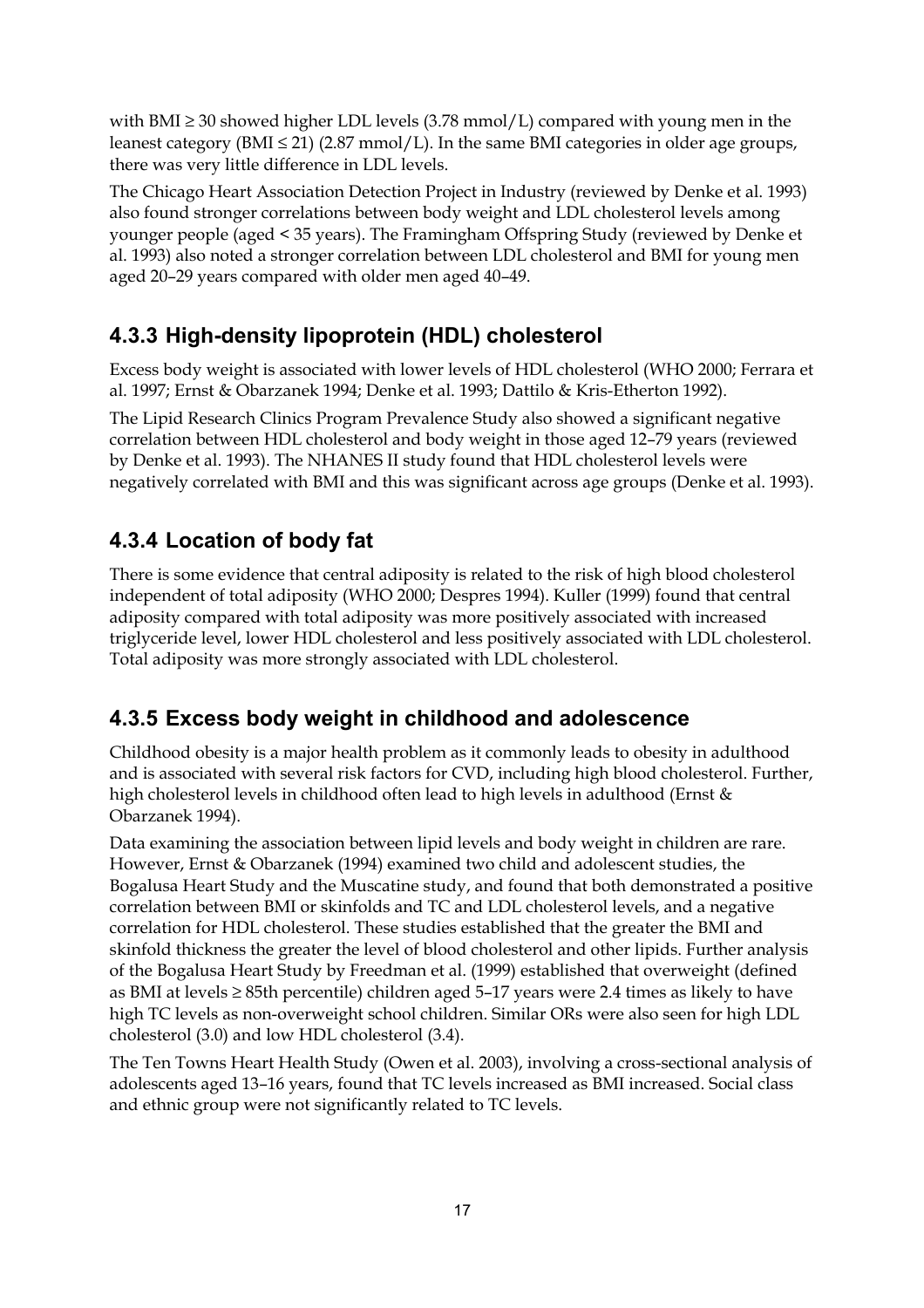## **4.3.6 Strength of evidence**

The literature reviewed in this study suggests that:

- There is good evidence of an association between excess body weight and higher TC and LDL cholesterol levels and lower HDL cholesterol levels.
- There is moderate evidence that the association between excess body weight and higher TC and LDL cholesterol levels is stronger in younger adults compared with older adults.
- There is moderate evidence of an association between excess body weight and higher TC and LDL cholesterol levels and lower HDL cholesterol levels among children and adolescents.

# **4.4 Type 2 diabetes**

This section examines the relationship between excess body weight and the development of Type 2 diabetes, a well-established biomedical risk factor for CVD (Barrett-Connor & Pyorala 2001).

Large prospective and cross-sectional studies using measured overweight and obesity and measured glucose or insulin levels are rare. For this reason, this section draws on studies which may not meet this description. Studies included in this review are presented in Appendix B Table A4.

Assessment of the relationship of obesity and Type 2 diabetes identified certain elements which strengthen the risk of developing Type 2 diabetes amongst the obese, after controlling for age, smoking and family history of Type 2 diabetes (WHO 2000). These characteristics include central adiposity, duration of obesity, and obesity during childhood and adolescence.

# **4.4.1 Location of body fat**

Excess body weight, especially when located in the abdominal region, has a strong association with blood glucose levels, insulin resistance and the development of diabetes. This has been a consistent finding across a range of prospective studies (Despres et al. 2001; Boyko et al. 2000; Njolstad et al. 1998; Chan et al. 1994; Haffner et al. 1991; Charles et al. 1991; Colditz et al. 1990), cross-sectional studies (Janssen et al. 2002; Schmidt et al. 1992; Dowse et al. 1991; Skarfors et al. 1991) and recent reviews (WHO 2003; Hodge et al. 1996; WHO 2000; Kuller 1999; Despres et al. 1990).

Most studies support that central adiposity is the dominant risk factor for the development of Type 2 diabetes, although there are some exceptions. Perry et al. (1995) and Skarfors et al. (1991) found BMI was the dominant risk factor over other measures of central adiposity for risk of developing Type 2 diabetes.

A review by Hodge et al. (2001) concluded that both overall adiposity and central fat distribution were important independent risk factors for Type 2 diabetes.

# **4.4.2 Duration of excess body weight**

Wannamethee and Shaper (1999), in the British Regional Heart Study, showed that for men aged 40–59 years the duration of being overweight and obese ( $BMI \geq 25$ ) was a strong and continuous predictor of Type 2 diabetes. Men who had been overweight (defined as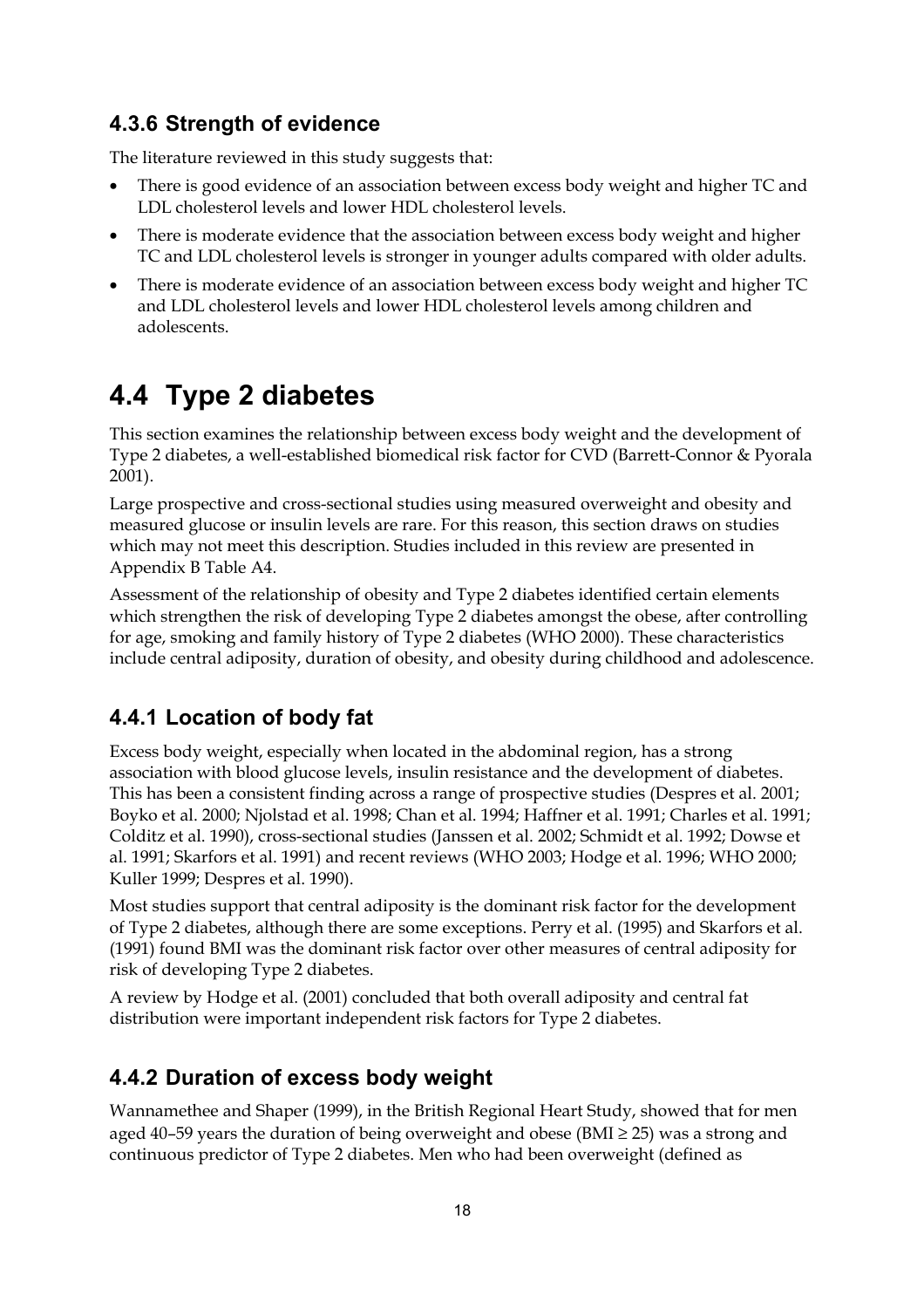BMI = 25.0–27.9) or obese (defined as BMI  $\geq$  28) for 5 years or more consistently had a greater risk of diabetes than men who had been in a comparable BMI category for less than 5 years. The RR compared with normal-weight men was threefold for overweight men who had been so for less than 5 years, compared with a RR being fourfold in men who had been obese for 5 years or more. Men who were markedly obese (BMI > 30) for 5 years or more had an eightfold risk of developing Type 2 diabetes compared with men who were not overweight  $(BMI < 25)$ .

### **4.4.3 Childhood and adolescence**

There is evidence that cases of Type 2 diabetes are emerging in the child and adolescent population. Type 2 diabetes is typically characterised by its onset during middle age; however, small clinical studies are revealing cases of Type 2 diabetes in obese children.

A review of these small clinical studies by Goran and colleagues (2003) discussed the emergence of Type 2 diabetes and CVD in children. They proposed several risk factors for the development of Type 2 diabetes and CVD in youth: increased body fat and abdominal fat, insulin resistance, ethnicity and onset of puberty. Furthermore, they suggested that these factors work in an additive fashion.

In their review, the authors cite evidence from the Bogalusa Heart study, where there was a weak but significant positive association between children with central body fat and fasting insulin. The study also found that there was increased insulin resistance in African-Americans compared with Caucasian children, based on measures of fasting insulin. Their review cites various cross-sectional studies that show that pubertal development was associated with an approximate 25–30% reduction in insulin sensitivity. The authors conclude that further research is required to ascertain the mechanisms for the progression of Type 2 diabetes in both adults and children.

### **4.4.4 Australian studies**

The AusDiab study conducted during 1999–2000 found that obesity ( $BMI \geq 30$ ) levels among adults (25 years and over) were more than double the rate observed in 1980 in the National Heart Foundation of Australia's Risk Factor Prevalence Survey (AIHW 2002). Further, obesity was strongly linked to impaired glucose tolerance (31.5% were obese) and diabetes (44.4% were obese) (Dunstan et al. 2001).

The investigators concluded that the increased prevalence of obesity in Australia has been a significant contributing factor in the increasing prevalence of diabetes, specifically Type 2 diabetes.

#### **Aboriginal and Torres Strait Islander peoples**

Several small (less than 1,000 participants) regional Australian studies have examined the association of excess body weight and the prevalence of Type 2 diabetes in Aboriginal and Torres Strait Islander peoples.

Daniel et al. (1999) concluded after an 8-year follow-up study that BMI-specific diabetes incidence rates in Australian Aboriginal people were among the highest in the world. In two Central Australian Aboriginal communities, after adjusting for age, sex and community, the population diabetes incidence rate was 20.3 cases/1,000 person-years. Across the BMI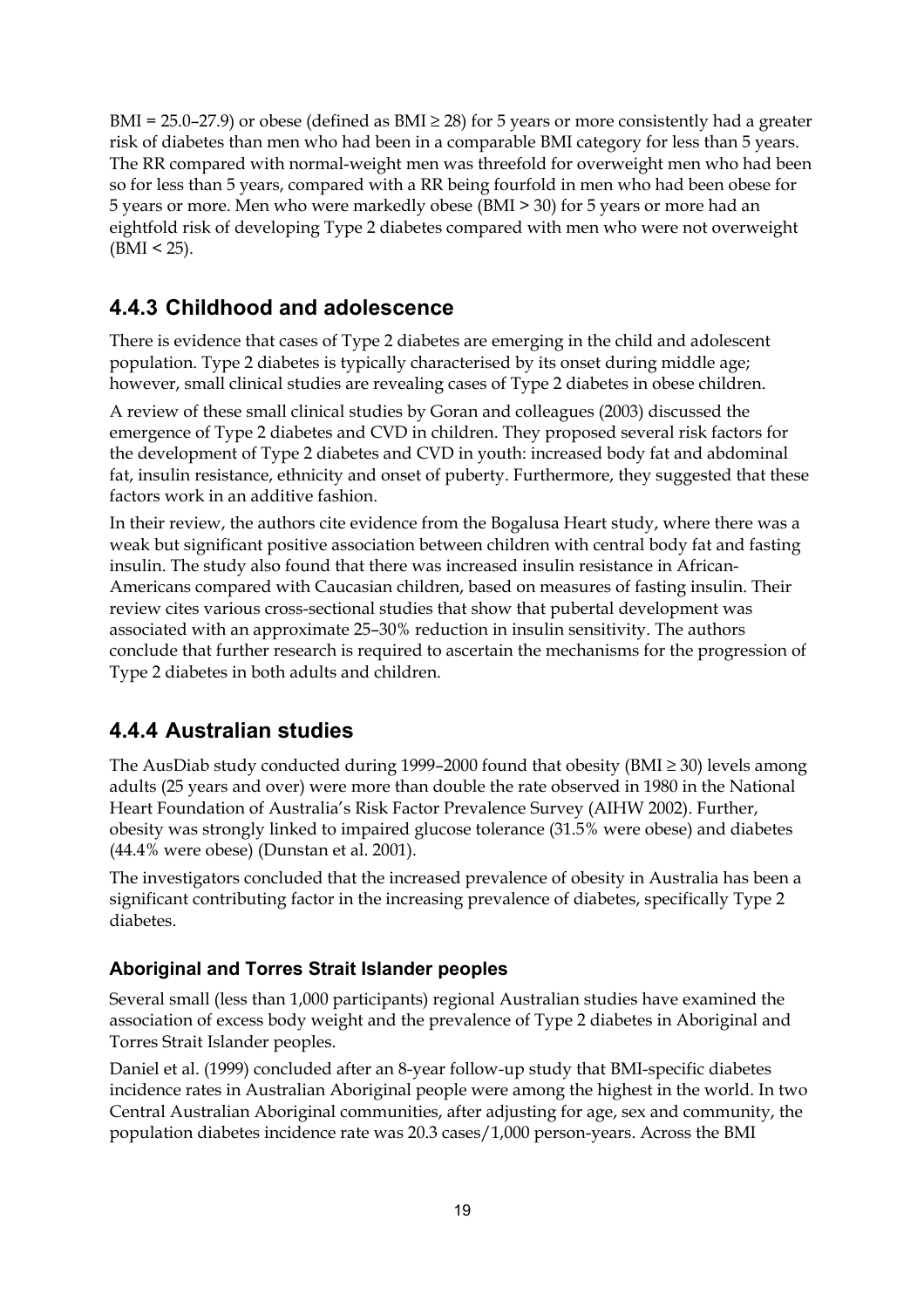categories (BMI: < 25; 25–28.9; 29–32.9 and ≥ 33), rates ranged from 10.7 to 47.2 cases/1,000 person-years.

Sequential cross-sectional surveys (1987, 1991 and 1995) were conducted in a Central Australian Aboriginal community. McDermott and colleagues (2000) reported that among younger women (15–24 years) in this community there was a trebling in obesity prevalence (BMI ≥ 30) over the period and a four- to fivefold increase in diabetes prevalence.

A cross-sectional study by Guest et al. (1993) compared insulin and obesity levels of 300 southeastern Australian Aboriginals and 553 other Australians from rural and urban Australia. They found that mean insulin levels were much higher in Australian Aboriginals (15.5 mU/L) than other Australians (9.5 mU/L). Obesity (BMI > 30) was more prevalent in Australian Aboriginals—38% of Australian Aboriginal females (25–64 years) were obese compared with 18% of other Australian females. Abdominal obesity (WHR > 0.9 in men and > 0.8 in women) was higher among Australian Aboriginal females (mean 0.87 in persons aged 25–64 years) than other Australian females (mean  $0.81$ ,  $p \le 0.001$ ). There was a strong and positive association between insulin levels and BMI. The association between WHR and insulin levels was not significant.

Leonard and others (2002) investigated obesity, diabetes and associated CVD risk factors among Torres Strait Islander people. They found a high prevalence of overweight (BMI ≥ 25 and < 30) (81%), obesity (BMI  $\geq$  30) (51%), abdominal obesity (WHR  $>$  0.9 for men and  $>$  0.8 for women) (70%), diabetes (26%), high blood cholesterol (33%), albuminuria (28%), high BP (32%) and tobacco smoking (45%). In fact, only 8.5% of men and 6.5% of women were considered free of risk factors for heart disease.

O'Dea and others (1990) found a high frequency of diabetes in a small Aboriginal community in Northern Australia despite the community being relatively lean. BMI increased with age for both men and women, but only 25% of the sample was overweight or obese. Type 2 diabetes increased with age—Type 2 diabetes was eight times as common in those 35 years and older as in those aged 15–34 years.

# **4.4.5 Strength of evidence**

The literature reviewed in this study suggests that:

- There is good evidence of an association between excess body weight, particularly in the abdominal region, and Type 2 diabetes.
- There is moderate evidence of an association between the duration of excess body weight and Type 2 diabetes in men.
- There is moderate evidence of an association between excess body weight in childhood and adolescence and Type 2 diabetes.
- There is good evidence of an association between overweight and obesity among Aboriginal and Torres Strait Islander people and Type 2 diabetes.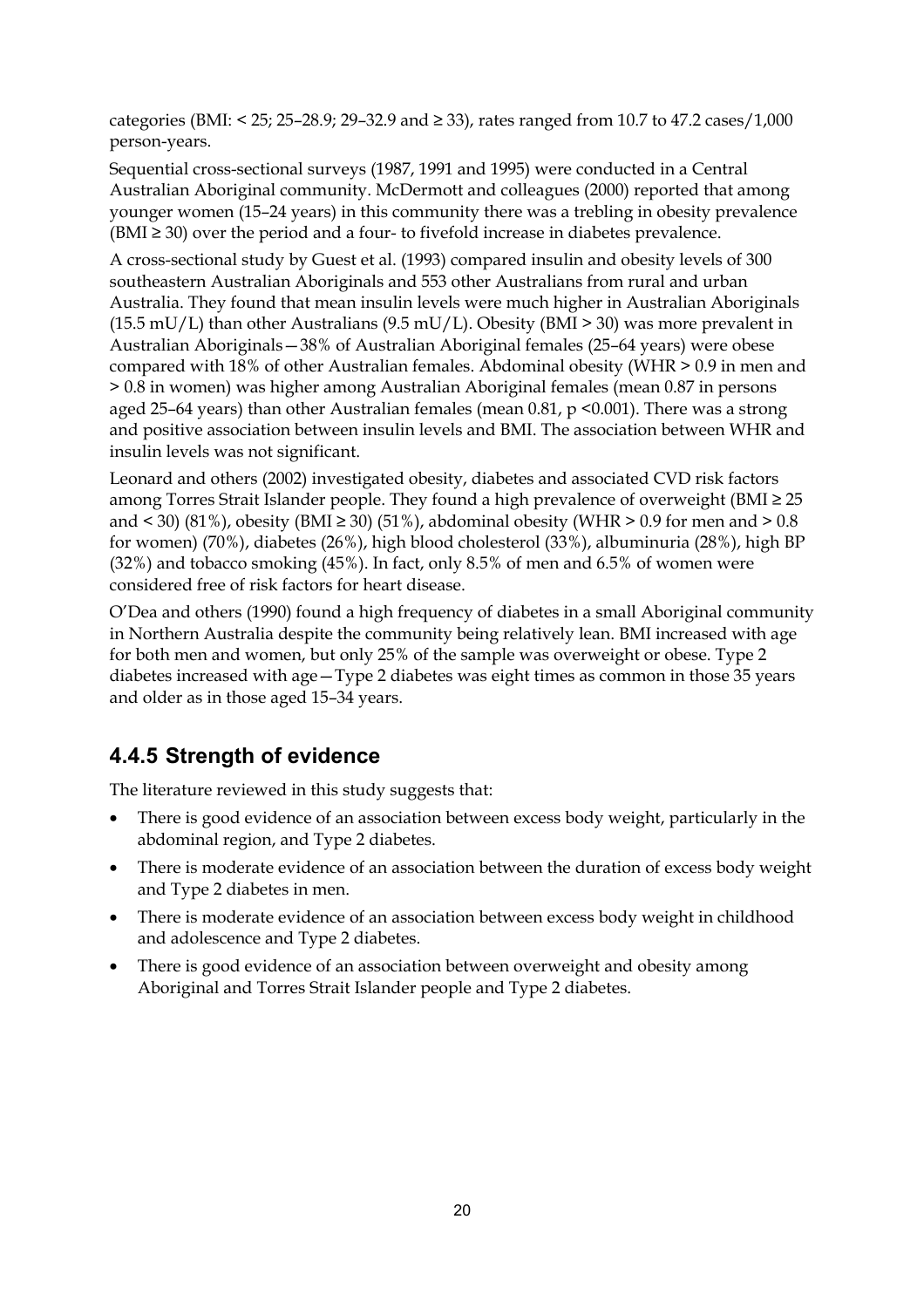# **5 The association between overweight and obesity and CVD**

This section examines the association of overweight and obesity and CVD. It discusses the association with overall CVD risk and then examines major CVD components including CHD, stroke and heart failure. The metabolic effects arising from obesity, which may explain its contribution to cardiovascular risk, are outside the scope of this discussion.

The discussion is based on international prospective analyses involving large cohorts, measured criteria of overweight and obesity, and documented outcomes and results assessing the independent and combined contribution of overweight and obesity and CVD risk. Results from Australian studies may not fit these criteria but have been included to represent local findings. Case control studies have also been included where available.

Studies included in this review are presented in Appendix B Table A5.

# **5.1 Overweight and obesity and risk of CVD**

The signs alluding to an association between overweight and obesity and CVD risk have largely originated from analyses of the Framingham Heart Study. One of the earliest of these was by Hubert et al. (1983). After 26 years of follow-up they concluded that obesity, measured as the ratio of actual weight to desirable weight (MRW), was a significant independent predictor of CVD, including CHD, coronary death and congestive heart failure in both men and women; and stroke in women after adjustment for risk factors.

After 44 years of follow-up of the Framingham Heart Study, Wilson et al. (2002) showed that CVD risk (including angina, myocardial infarction, CHD or stroke) was higher among overweight men (RR 1.24; 95% CI: 1.07–1.44), and obese men (RR 1.38; 95% CI: 1.12–1.69) and obese women (RR 1.38; 95% CI: 1.14–1.68) after adjustment for age, smoking, high blood pressure, high cholesterol and diabetes. The association was not significant among overweight women. In this case, overweight was defined as BMI ≥ 25 but < 30, and obesity as  $BMI \geq 30$ .

After 16 years of follow-up, analysis of prospective data from the Nurses' Health Study (Manson et al. 1995) indicated that the risk of death from CVD was significantly greater among women with a BMI  $\geq$  27 compared with the risk among women with a BMI < 19. Among women with a BMI  $\geq$  32 the RR of death from CVD was 4.1 (95% CI: 2.1–7.1) after accounting for cigarette smoking and disease-related weight loss. Deaths due to CHD were even more strongly associated with BMI among women in the study than deaths due to CVD, as the death rate began to increase at a BMI above or equal to 22 (RR 1.4); among those with a BMI  $\geq$  29, the RR of death was 4.6. (Although weight was self-reported in this study, it was highly correlated with measured weight in a small subsample of the cohort.)

### **5.1.1 Age**

Hubert et al. (1983) concluded in their analysis of the Framingham Heart Study that an increase in MRW after the age of 25 years independently predicted the risk of CVD, particularly in men. Kannel, D'Agostino & Cobb (1996) refined this risk based on their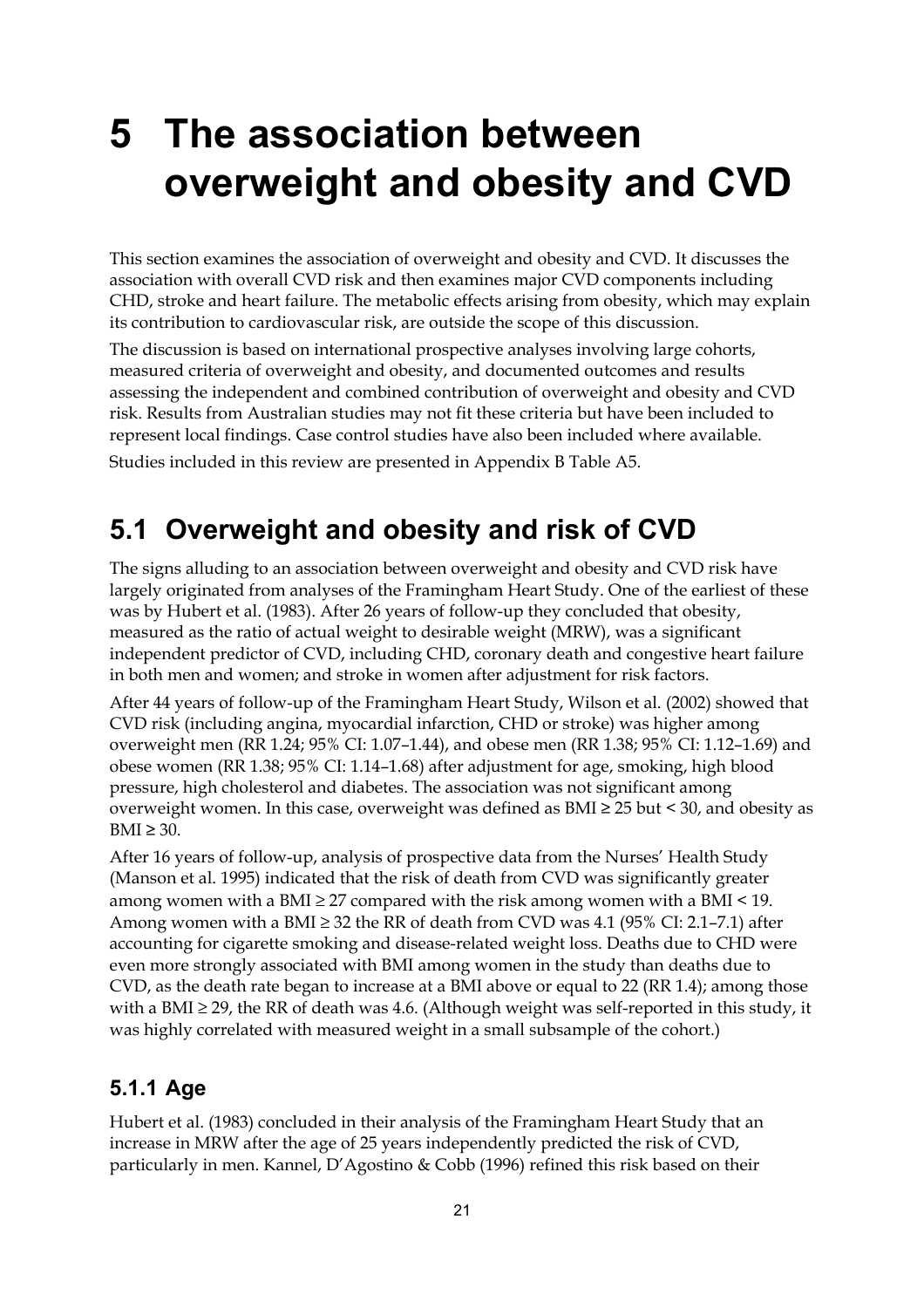summary of the effect of weight on CVD using the Framingham Heart Study and other studies, by concluding that the amount of weight gained after the age of 25 (or on completion of musculoskeletal growth) carries a proportionately increased risk of CVD.

However, this linear association may not continue into old age. Analysis of results from the American Cancer Society's Cancer Prevention Study I (Stevens et al. 1998b) involving 324,135 participants showed that excess body weight increased the risk of death from CVD in healthy white adults aged 30–74 years followed up over a period of 12 years. Above 74 years, however, the RR of death was not significant for either men or women. Hubert et al. (1983) noted in their analysis of the Framingham Heart Study that whilst an increase in MRW after the age of 25 years increased the risk of CVD, the association was stronger among men and women aged less than 50 years.

Similar results were obtained by Baik et al. (2000) in the Health Professionals Follow-up Study. CVD mortality among obese (BMI ≥ 30) men aged less than 65 years was significantly greater (RR 3.92) after accounting for other risk factors including smoking compared with those with a BMI < 23 ( $RR \le 1$ ). Among men 65 years or older, there was no significant relationship between BMI and risk of CVD mortality.

Similar results have been observed in women. In the Adventist Mortality Study, mortality due to CVD was strongly dependent on age among obese (defined in the study as BMI > 27.4) women. Higher BMI at a younger age (30–54 years at baseline) was associated with an increased risk of CVD mortality after 15–26 years of follow-up, whereas this did not apply in older ages (55–74 years at baseline) (Singh & Linstead 1998).

# **5.1.2 Duration of excess body weight**

The reduced risk at older ages may, however, be mediated by the duration of excess body weight. In 1998, Harris et al. analysed data on non-smoking older persons in the Framingham Heart Study and concluded that risk of death was twofold among those with a BMI at or above the 70th percentile at both 55 and 65 years of age. Those who were heavy only at age 65 years had only a small increase in risk and those who were thin over time had better survival overall. CVD mortality (including deaths due to angina, CHD, stroke and congestive heart failure) showed a similar pattern to all-cause mortality.

Analysis of longitudinal data involving men aged 40–55 years at baseline by Spataro et al. (1996) found that there was no discernible association between adiposity and CHD mortality for the first 14 years of follow-up but after 15–22 years of follow-up adiposity (measured as per cent body fat derived from skinfolds, BMI, subscapular skinfold, and their sum) was significantly related to CHD mortality. Similarly, Hubert et al. (1983), in their analysis of the association between obesity (measured using the MRW) and CVD using data from the Framingham Heart Study, found that the risk was greatest among those who remained the heaviest over the 26 years of follow-up.

### **5.1.3 Protective effects of 'healthy weight'**

From analysis of data from the Nurses' Health Study and the Health Professionals Follow-Up Study, Field et al. (2001) concluded that adults should try to maintain a BMI of between 18.5 and 21.9 to minimise their risk of disease.

Kannel, D'Agostino and Cobb (1996), in their comprehensive analysis of the literature, concluded that the optimal weight for avoidance of CVD and prolonging life corresponds to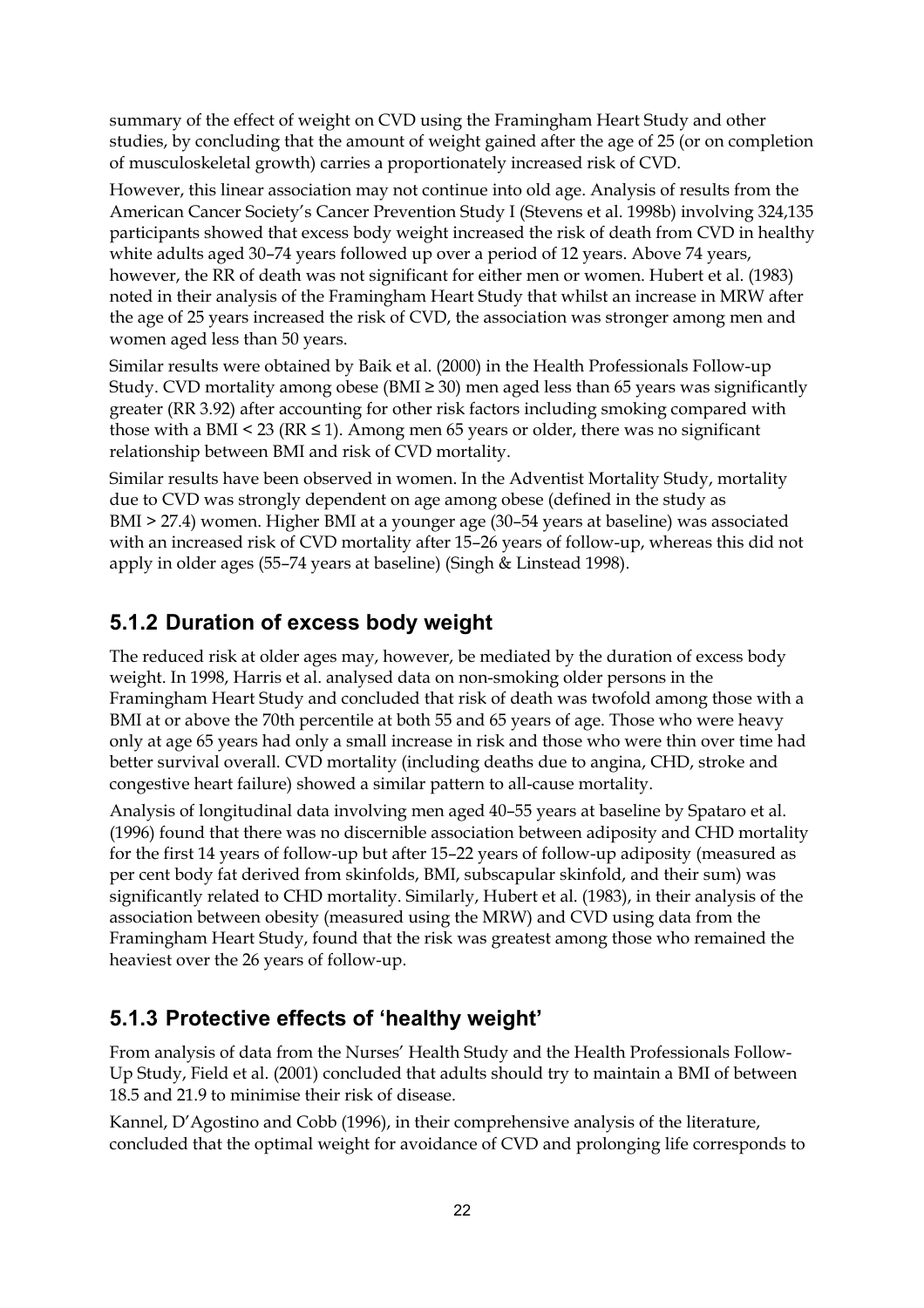a BMI of 22.6 for men and 21.1 for women or a subscapular skinfold thickness < 12 mm in men and < 15 mm in women.

# **5.1.4 Overweight or obese**

In a British study involving 7,735 men aged 40–59 years (Shaper et al. 1997) there was a significant increase in the risk of CVD mortality among men with a BMI of 28.0–29.9 (RR 1.57; 95% CI: 1.09–2.25) and men with a BMI ≥ 30 (RR 2.09; 95% CI: 1.45–3.03) compared with those with a BMI of 20.0–21.9. There were no significant increases in risk among those with a BMI of 22.0–28.0. The analysis adjusted for age, smoking, social class, alcohol consumption and physical activity.

In the Health Professionals Follow-up Study (Baik et al. 2000) CVD mortality among obese men aged less than 65 years was significantly greater (RR 3.92; 95% CI: 1.64–9.36) than among those with a BMI < 23 after accounting for smoking status, family history of myocardial infarction, profession, marital status, alcohol intake and dietary components. Those with a BMI =  $23.0-29.9$  did not differ significantly from those with a BMI <  $23.$ 

# **5.1.5 Location of body fat**

In 1991, Kannel et al. investigated regional obesity compared with total adiposity as a risk of CVD using the Framingham Study. They found that the risk of CVD incidence and mortality increased with the degree of regional, central or abdominal obesity. These were measured as waist-to-height ratio, subscapular skinfold alone, its ratio with triceps skinfold and its ratio with BMI. Abdominal obesity was an independent risk factor for stroke, heart failure and CVD mortality in men. In women, the subscapular-to-triceps skinfold ratio independently contributed to the risk of CHD and CVD mortality.

Location of adiposity may be mediated by age as a risk factor for CVD. Among men aged 65 and over, waist circumference, but not BMI, strongly predicted risk of death from CVD in the Health Professionals Follow-up Study (Baik et al. 2000).

Abdominal adiposity may be a better predictor of stroke risk in men and women than BMI (see Section 5.2.3; Suk et al. 2003; Shinton et al. 1995; Walker et al. 1996) and CHD risk in older men (see Section 5.2.1; Rimm at al. 1995) and younger women (aged less than 65) (see Section 5.2.1; Rexrode et al. 1998).

### **5.1.6 Other 'non-white' population subgroups**

The discussion to date has focused on 'white' populations, where the greater the adiposity the greater the risk of CVD. Among 'non-white' populations the association may not be as simple. Adams-Campbell et al. (1995) noted a greater risk of coronary artery disease among moderately overweight African-Americans (with an approximate BMI of between 27 and 32) but found that there was no apparent increase in the degree of coronary artery disease in the more severe overweight range.

In a large population-based study in China, the results were similar to those in white populations (Zhou et al. 2002). The study involved approximately 100,000 people aged 35–59 years followed up for an average of nine years. The authors concluded that BMI was positively and independently associated with an increased risk in the incidence of both stroke and CHD in the population studied. After adjusting for other CVD risk factors, each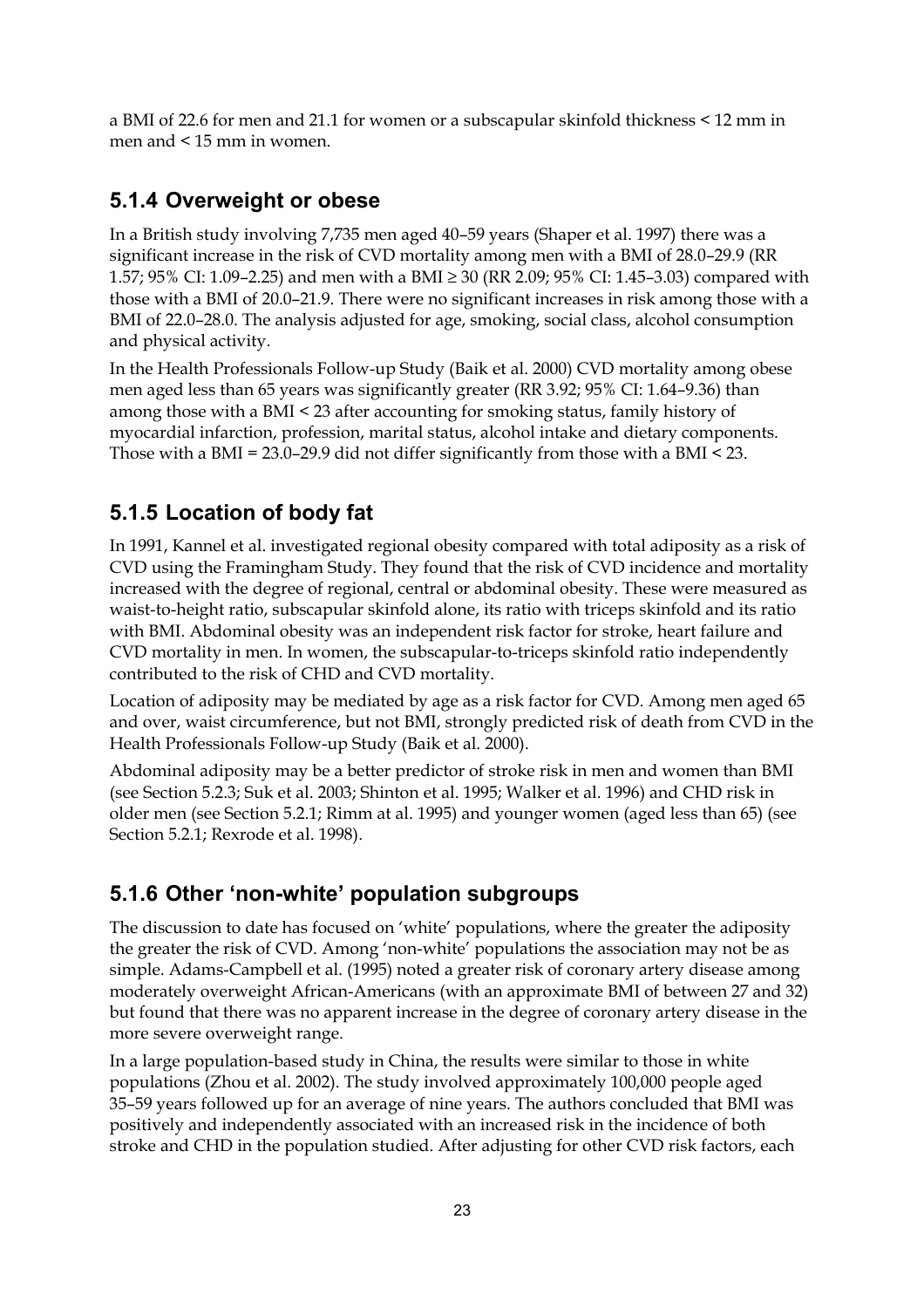two-unit increase in BMI was associated with a 23% increase in the RR for CHD (95% CI: 1.08–1.41), a 9% increase in the RR for total stroke (95% CI: 1.04–1.13) and a 13% increase in the RR for ischaemic stroke (95% CI: 1.08–1.17).

# **5.2 Overweight and obesity and risk of specific CVDs**

### **5.2.1 Coronary heart disease**

Much of the literature linking overweight and obesity to specific CVDs focuses on CHD.

In 1998 the American Heart Association added obesity to its list of major risk factors for CHD (Eckel & Krauss 1998). Rao et al. (2001) examined the evidence supporting this addition. They concluded that the available evidence indicates that both a high BMI (defined in one study as a BMI > 29 among women) and a high WHR are independent risk factors for CHD and mortality irrespective of the presence of other coronary risk factors. There are numerous studies supporting this conclusion (Harris et al. 1993; Manson et al. 1995; Rimm et al. 1995; Willett et al. 1995; Jousilahti et al. 1996; Rexrode et al. 1998; Field et al. 2001; Rashid et al. 2003).

#### **Age**

Unlike the mediating effect of older age on obesity and overall CVD risk, this may not apply to CHD risk and may be inter-related with change in weight throughout adult life, which is currently outside the scope of this review.

Analysis of 'white' people in the Epidemiologic Follow Up Study of the NHANES I survey by Harris et al. (1997) showed that BMI ≥ 27 in late middle age (which may reflect the maximum lifetime weight for most people) was associated with a 70% increased risk of CHD in old age (aged 70–86) among both men and women (95% CI: 1.3–2.1) after adjusting for SBP, total cholesterol at baseline and self-reported diabetes, while BMI ≥ 27 in old age was not (RR 1.1; 95% CI: 0.8–1.5). Heavier weight in old age was, however, associated with an increased risk of CHD once those with substantial weight loss between middle and old age were excluded from the analysis.

Among women in the Nurses' Health Study, Manson et al. (1990) found that the current level of overweight or obesity ( $BMI \geq 25$ ) among those aged 30 to 55 was a more important correlate of present risk of CHD (RR 2.0; 95% CI: 1.4–2.8 adjusted for age and smoking) than overweight or obesity (BMI  $\geq$  25) at 18 years of age (RR 1.5; 95% CI: 1.0–2.3). Significant weight gain during adulthood (of 20–34.9 kg), however, approximately doubled the coronary risk after controlling for the initial relative weight level at age 18 (RR 2.5; 95% CI: 1.7–3.7).

In contrast to weight gain throughout life, 'morbid obesity' (or Class III obesity defined as BMI  $\geq$  40 based on the WHO classification, see Table 1) early in adult life is emerging as a significant risk factor for CHD mortality. In a recent review of data from the Framingham Heart Study, the Nurses' Health Study, the Buffalo Health Study and the Cancer Prevention Study II involving a total of nearly 400,000 people, Rashid et al. (2003) concluded that 'morbid obesity' significantly increased risk of death from CHD, especially in young men.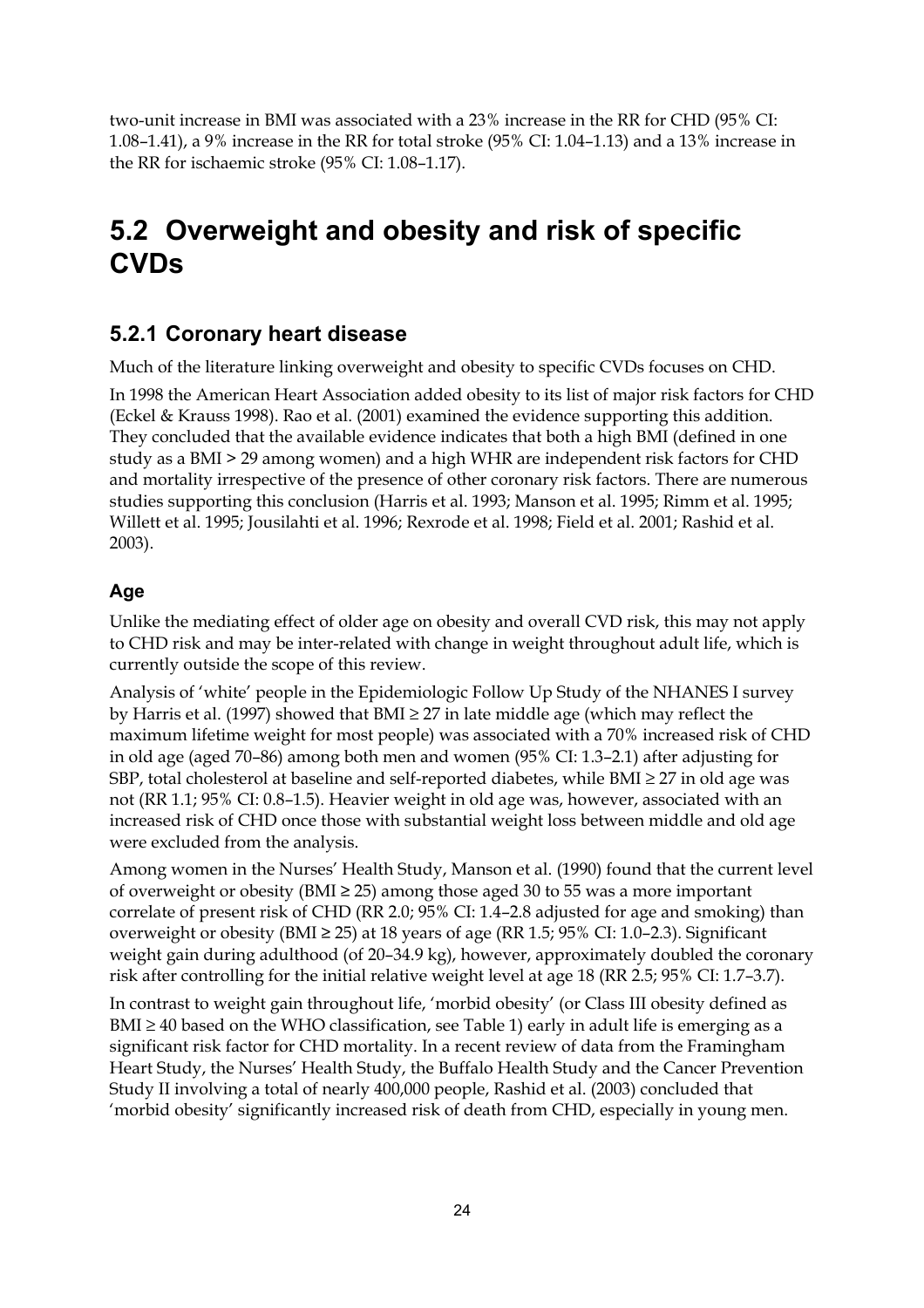#### **Age and sex**

In a 15-year follow-up study involving 16,113 men and women aged 30–59 years, obesity was found to be an independent risk factor for CHD mortality among men, after adjusting for age, smoking, serum cholesterol and SBP, and a contributing factor (as BMI was found to interact with SBP) to the risk of CHD death among women (Jousilahti et al. 1996). Starting at a BMI of approximately 22, a unit increase in body weight was related to a 4–5% increase in CHD mortality. Among young men (aged 30–49 years) the association between BMI and CHD mortality was weaker than among older men (aged 50–59 years) although the reverse was true in women.

#### **Age and location of body fat**

A large study by Rimm at al. (1995) involving 29,122 men aged 40–75 years found that BMI and WHR were associated with an increased risk of CHD. Among men younger than 65, after adjusting for other coronary risk factors, the RR was 1.7 for men with BMI = 25.0–28.9, 2.6 for BMI = 29.0–32.9 and 3.4 where BMI  $\geq$  33 compared with a lean BMI < 23. Among men 65 years or above the association between BMI and risk of CHD was much weaker, although WHR was a stronger predictor of risk (RR 2.8 between extreme quintiles). The authors concluded that among younger men, obesity is a strong risk factor for CHD, independent of fat distribution, whereas for older men, measures of fat distribution may be a better predictor of coronary disease.

#### **Extent of adiposity**

Analysis of data from 115,886 women in the Nurses' Health Study by Manson et al. (1990) showed that even mild-to-moderate overweight (BMI = 25.0–28.9) increased the risk of nonfatal CHD in middle-aged women after adjustment for age and smoking (RR 1.8; 95% CI: 1.2–2.5). Among those with a BMI  $\geq$  29 the risk more than trebled (RR 3.3; 95% CI: 2.3–4.5). The effect was substantially reduced after adjusting for other CVD risk factors but remained significant among those with a BMI  $\geq$  29 (RR 1.9; 95% CI: 1.3–2.6). Further analysis by Manson et al. (1995) showed that CHD mortality increased among women in the Nurses' Health Study with a BMI  $\geq$  22. Above a BMI = 29 the RR was 4.6.

Analysis of the Nurses' Health Study by Willett et al. (1995) showed similar results. They concluded that higher levels of body weight within the 'normal' range, as well as modest weight gains (more than 5 kg) after 18 years of age, appear to increase risks of CHD in middle-aged women. After controlling for age, smoking, menopausal status, postmenopausal hormone use and parental history of CHD, significant increases in risk were observed among those with a  $BMI \geq 23$  compared with those with a  $BMI \leq 21$ . The RRs for CHD were 1.5 (95% CI: 1.2–1.8) for a BMI = 23.0–24.9, 2.1 (95% CI: 1.7–2.5) for a BMI = 25.0–28.9 and 3.6 (95% CI: 3.0–4.3) for a BMI  $\geq$  29.

Harris et al. (1993) assessed the risk of CHD incidence among overweight white women aged 65–74 years in the Epidemiologic Follow Up Study of the NHANES I survey. They found that after an average of 14 years of follow-up women with a BMI ≥ 29 showed an increased risk of CHD after adjusting for other CHD risk factors.

In a 10 year follow-up study of 77,690 middle-aged women in the Nurses Health Study and 46,060 men in the Health Professionals Follow-Up Study, Field et al. (2001) found that the incidence of heart disease increased with the severity of overweight. Compared with men and women with a BMI < 25, men with a BMI  $\geq$  30 were twice as likely to develop CHD (95%) CI: 1.7–2.3) and women 1.5 times as likely (95% CI: 1.3–1.7). However, if the reference BMI is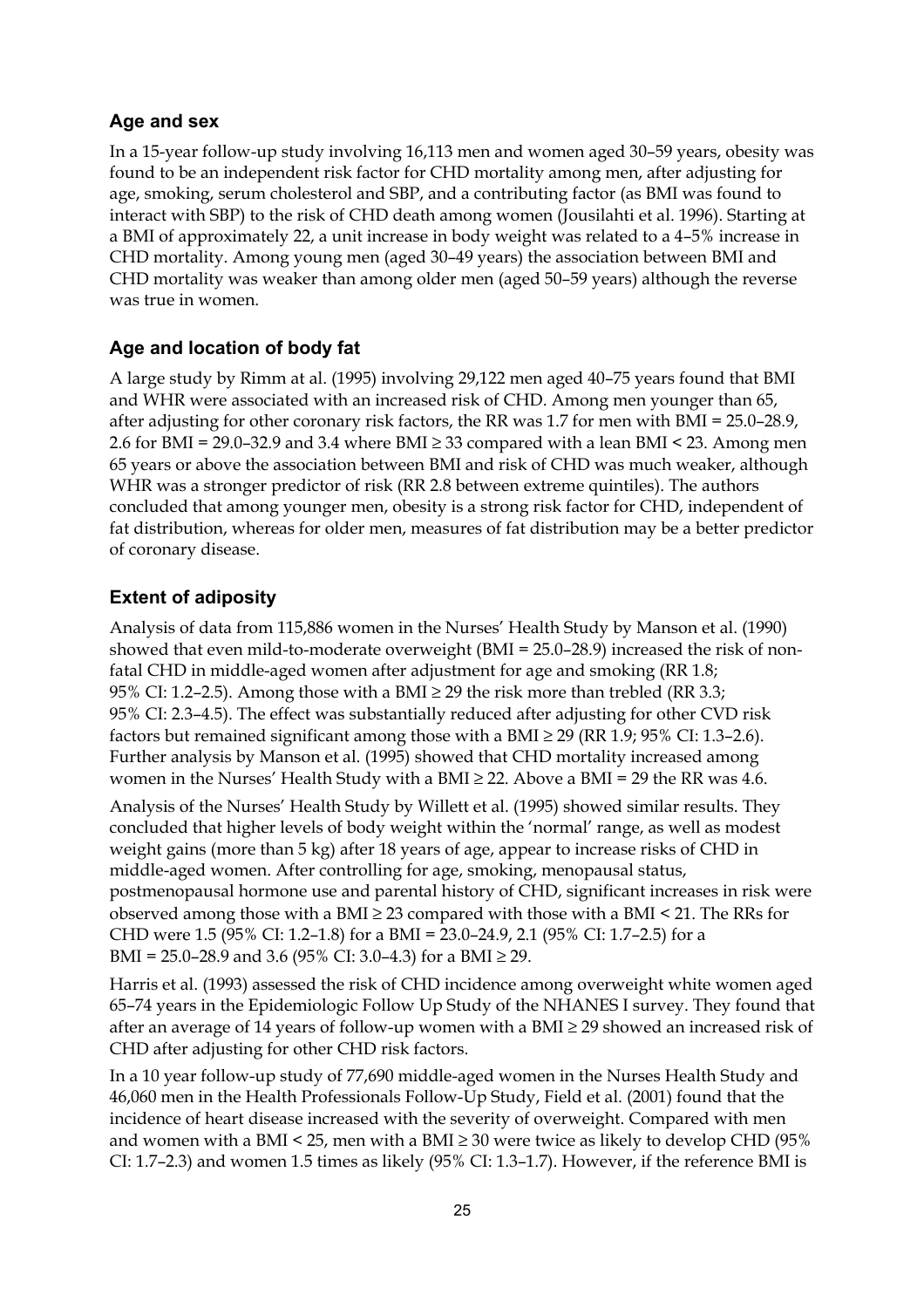lowered to between 18.5 and 21.9 the risk among obese men and women increases slightly and is apparent even in the weight range BMI = 22.0–24.9, where the RR of heart disease is 1.2 for women (95% CI: 1.1–1.4) and 1.1 for men (95% CI: 1.0–1.4). The data were adjusted for age, smoking status and race.

In a 15-year follow-up study involving 16,113 men and women aged 30–59 years, Jousilahti and others (1996) found that for each unit increase in BMI above approximately 22 there was an increased risk of CHD mortality of 4–5%.

#### **Location of body fat**

In an assessment of abdominal adiposity on CHD risk among women aged 40–65 years in the Nurses' Health Study, Rexrode et al. (1998) concluded that WHR and waist circumference are independently associated with CHD risk after controlling for BMI and other cardiac risk factors. Women in the highest quintile of WHR or waist circumference were about 2.5 times more likely to develop CHD than women in the lowest quintile and the association was more pronounced in women younger than 60.

Other measures of adiposity, apart from BMI and waist circumference, have also been shown to be equally predictive of CHD risk. In a case control study involving middle-aged adults, Kahn et al. (1996) found that the ratio of waist girth to thigh girth and abdominal diameter measured from front to back were more strongly related to CHD than was total adiposity after controlling for smoking, history of high blood pressure, high cholesterol and diabetes.

#### **Childhood and adolescence**

The contribution of childhood obesity to CHD risk was examined by Freedman et al. (2001). They found that although participants who were overweight early in life were more obese as adults, the age of onset of obesity did not show consistent (or statistically significant) associations with adult risk factor levels. In their review of the literature they noted the conflicting results of other studies. In one study, obese adolescent boys (but not girls) were at increased risk of CHD mortality, and that this association was independent of adult BMI, whereas other studies have found that the effects of childhood obesity were mediated by adult weight status and some findings suggest that the risk may be highest among normalweight children who become obese adults. The authors concluded that additional data are needed to assess the independent relationship of childhood weight status and CHD morbidity.

### **5.2.2 Heart failure**

Kenchaiah et al. (2002) examined obesity as a risk factor for heart failure. They concluded that for each unit increment of BMI there was an increased risk of heart failure of 5% for men and 7% for women after controlling for several risk factors including age, smoking status and previous heart attack. Obese women were 2.1 times (95% CI: 1.51–2.97) as likely to develop heart failure compared with those of normal BMI; and obese men 1.9 times (95% CI: 1.30– 2.79) as likely. There was a stepwise increase in risk across increasing categories of BMI with obesity defined as  $BMI \geq 30$ .

He et al. (2001), in their assessment of the NHANES 1 Epidemiologic Follow-Up Study, found that after an average of 19 years of follow-up, the incidence of congestive heart failure was positively and significantly associated with overweight ( $BMI \geq 27.8$  for men and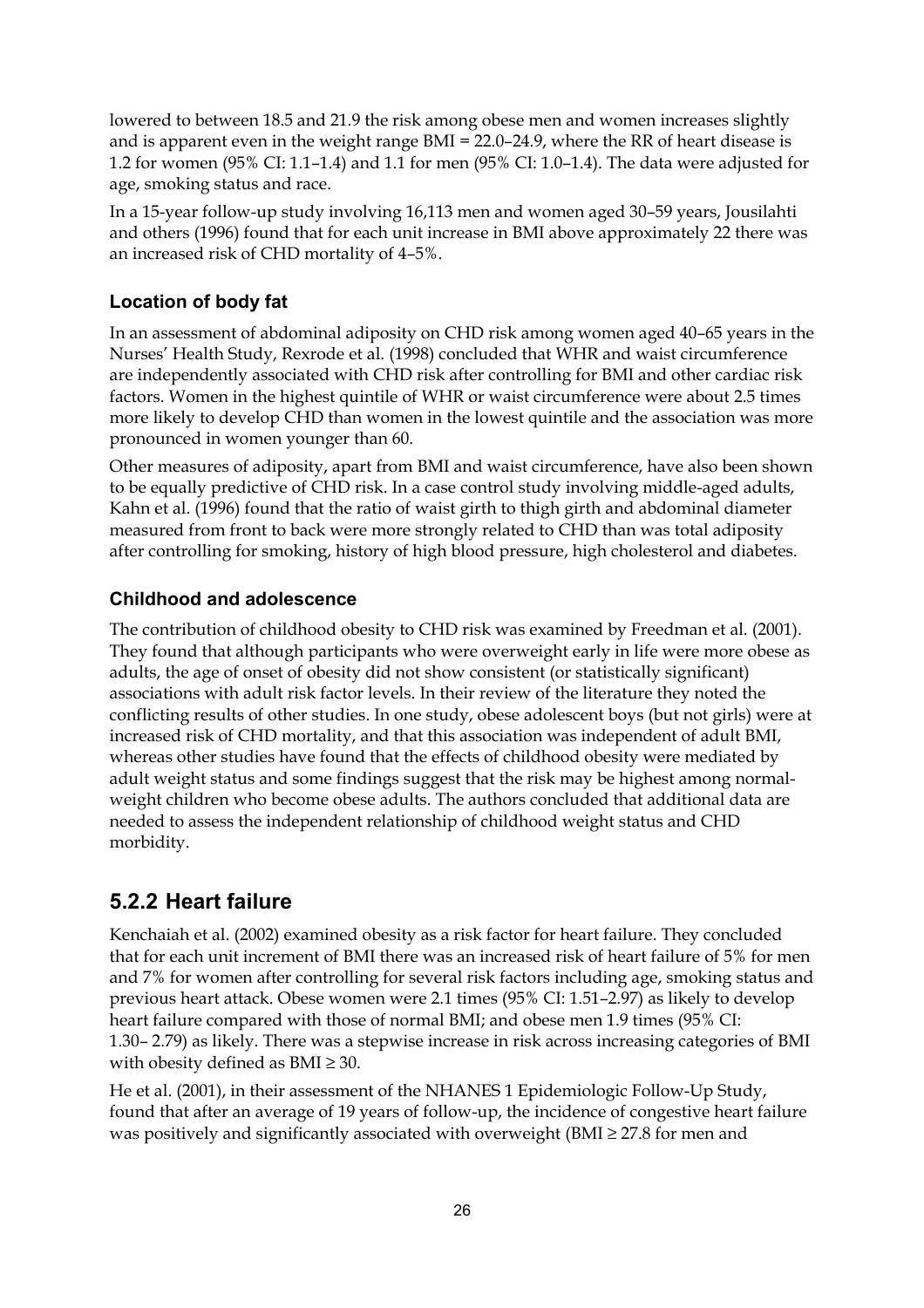BMI  $\geq$  27.3 for women) (RR 1.30; 95% CI: 1.12–1.52) after adjusting for several risk factors including current cigarette smoking, hypertension, diabetes and low physical activity.

## **5.2.3 Stroke**

Although obesity is an established risk factor for CHD, and has more recently been identified to increase the risk of heart failure, its role as a risk factor for stroke remains controversial, based on differences between sexes, measures of adiposity used and type of stroke.

#### **Men**

Analysis of 21,414 US male physicians participating in the Physicians' Health Study (Kurth et al. 2002) found that, compared with participants with BMI < 23, those with BMI  $\geq$  30 had a RR of 2.0 (95% CI: 1.5–2.7) for ischaemic stroke, and 2.3 (95% CI: 1.0–5.0) for haemorrhagic stroke. The association was mediated by high BP, diabetes and high cholesterol for ischaemic stroke but not for haemorrhagic stroke. They estimated that for each unit increase in BMI there was a significant 6% increase in the RR of both ischaemic and haemorrhagic stroke. Field et al. (2001) also found that obese (BMI ≥ 30) men were twice as likely to suffer a stroke compared with men with a BMI < 25.

By contrast BMI was not a risk factor for stroke in a Swedish study involving a cohort of 7,495 men aged 47–55 years who were followed up for an average of 12 years (Harmsen et al. 1990), nor among 28,643 American male health professionals aged 40–75 followed prospectively for five years (Walker et al. 1996). However, there was a significant ageadjusted risk between extreme quintiles of the WHR  $($  < 0.89 compared with  $\geq$  0.98) and stroke (RR 2.3; 95% CI: 1.25–4.37) (Walker et al. 1996). These findings are based on selfreported measurements.

#### **Women**

Field et al. (2001), in their analysis of a large cohort of women, did not observe an increased risk of stroke with increasing BMI after adjusting for age, smoking, oral contraceptive use, menopausal status, hormone replacement therapy and time period. Overweight and obesity may, however, increase the risk for ischaemic, but not haemorrhagic, stroke in women. During 16 years of follow-up in the Nurses' Health Study involving women aged 30–55, ischaemic stroke was 75% higher in women with a BMI > 27 and 137% higher in those with a BMI > 32, compared with women who had a BMI < 21 (Rexrode et al. 1997).

#### **Location of body fat**

Results from two case control studies showed that abdominal fat was associated with an increased risk of stroke. In the Northern Manhattan Stroke Study, involving 576 stroke cases, those with a WHR greater than or equal to the median had an OR of 3.0 (95% CI: 2.1–4.2) for ischaemic stroke (Suk et al. 2003). The association occurred in men and women and in all race-ethnic groups; it was a stronger predictor of stroke than BMI, and had a greater effect among younger persons. In a British case control study involving men and women aged 35 to 74 years, Shinton, Sagar and Beevers (1995) found that excess body fat, in particular abdominal fat, increased the risk of stroke, although cigarette smoking presented a greater risk than abdominal fat alone.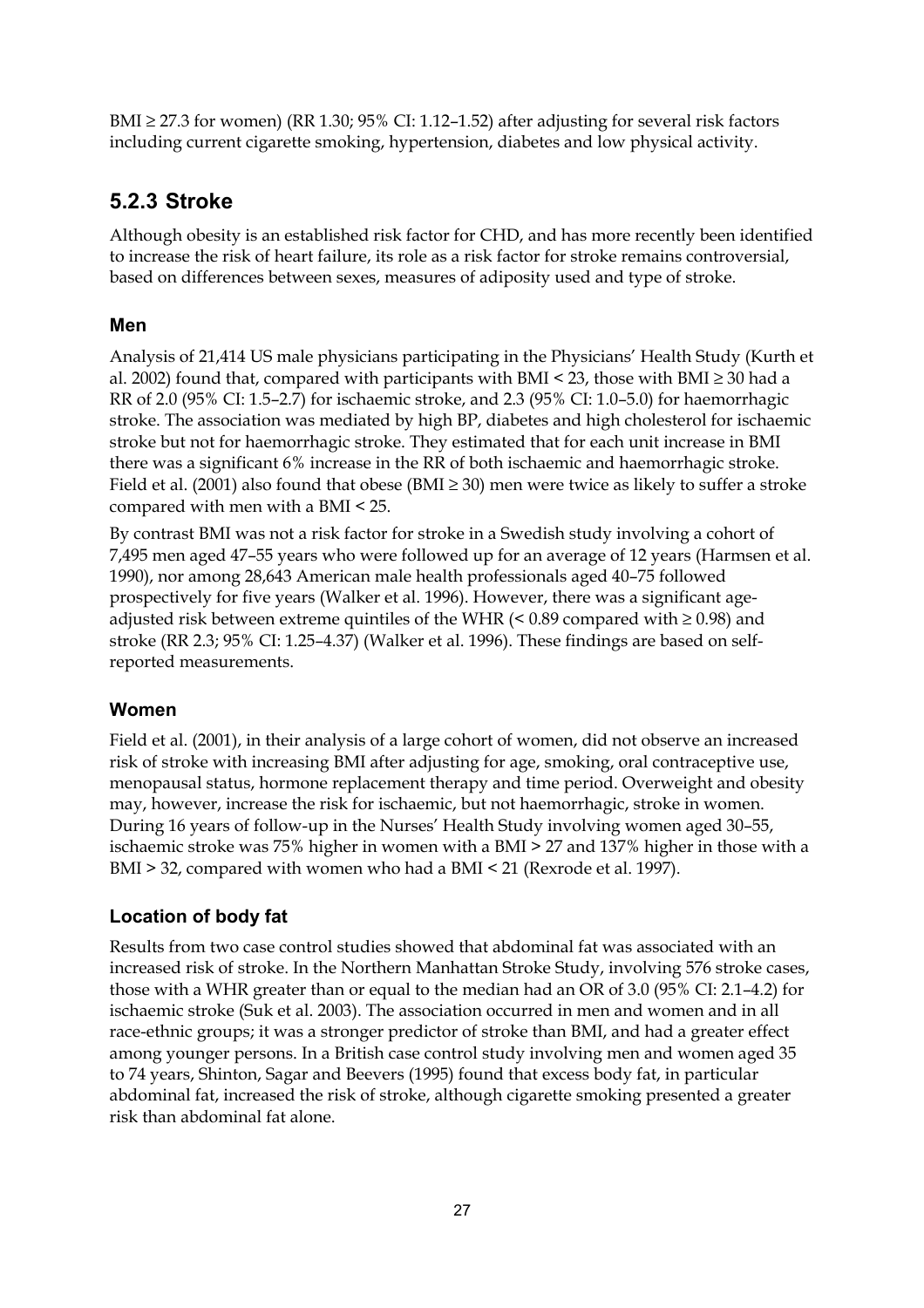# **5.3 Australian studies**

### **5.3.1 Women**

Large Australian studies investigating the association between overweight and obesity and CVD are rare. Brown et al. (1998) analysed data on adjusted self-reported height and weight from 13,431 women aged 45–49 years in the Australian Longitudinal Study on Women's Health (now known as the Women's Health Australia project). They found that the risk of heart disease (self-reported) doubled among women with a BMI > 40 (OR 2.0; adjusted for confounding variables) compared with a BMI  $\leq$  30.

### **5.3.2 Aboriginal and Torres Strait Islander peoples**

Wang & Hoy (2002) assessed the association between BMI and risk of disease-specific mortalities over a period of eight years in 744 Indigenous Australians aged 20–77 years in a remote community. Contrary to results on 'white' populations included in this review, they found no association between BMI and death from CVD (including heart failure, heart attack, cardiac arrest and stroke coded as either a primary or secondary cause). In fact, those in the highest BMI quartile (median 30.1) were the least likely to die from CVD (rate ratio of 0.41, adjusted for age, sex, smoking and drinking status) although this result was not significant. The authors suggested that this result may be due to the association of higher BMIs with relative socioeconomic advantage. The findings might also be explained by higher birth weights. Pre-existing disease in those in the lowest BMI quartile (median 18.1) was also not accounted for. They concluded 'that the ability to gain and maintain a moderate to mildly excessive amount of weight indicates a survival advantage for adults in this society'.

# **5.4 Relative risks**

Table 4 summarises the studies reviewed that provide relative risk data on the relationship between overweight, obesity and CVD.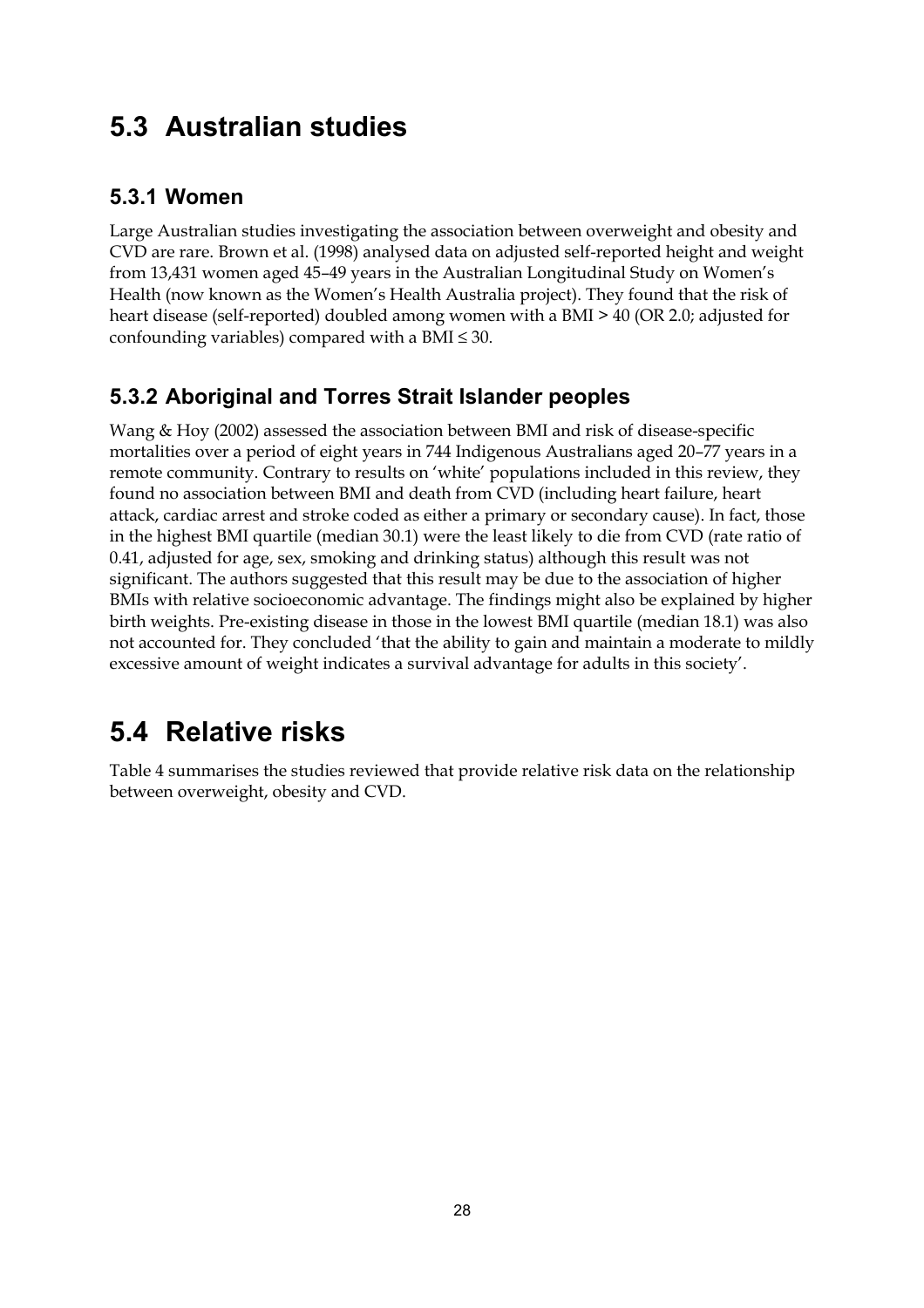| Study               | <b>Population</b>                                                   | Outcome                        | <b>Relative risk</b>       | <b>CI</b> |     |
|---------------------|---------------------------------------------------------------------|--------------------------------|----------------------------|-----------|-----|
| Baik et al. 2000    | Men < 65 yrs (BMI $\geq$ 30)                                        | CVD death                      | 3.9                        | 1.6       | 9.4 |
| Brown et al. 1998   | Women aged 45-49 (BMI > 40)                                         | Heart disease<br>incidence     | Odds ratio 2.0             | 0.9       | 4.5 |
| Field et al. 2001   | Men (BMI $\geq$ 30) (RR = 1; BMI < 25)                              | CHD incidence                  | 2.0                        | 1.7       | 2.3 |
|                     | Women (BMI ≥ 30) (RR = 1; BMI < 25)                                 | CHD incidence                  | 1.5                        | 1.3       | 1.7 |
|                     | Men (BMI = 22.0–24.9) (RR = 1; BMI = 18.5–21.9)                     | CHD incidence                  | 1.1                        | 1.0       | 1.4 |
|                     | Women (BMI = 22-24.9) (RR = 1; BMI = 18.5-21.9)                     | CHD incidence                  | 1.2                        | 1.1       | 1.4 |
| Harris et al. 1997  | BMI $\geq$ 27 in late middle age                                    | CHD incidence                  | 70% increase<br>in old age | 1.3       | 2.1 |
| Kurth et al. 2002   | Men (BMI $\geq$ 30) (RR = 1; BMI < 23)                              | Ischaemic stroke<br>incidence  | 2.0                        | 1.5       | 2.7 |
|                     | Men (BMI $\geq$ 30) (RR = 1; BM < 23)                               | Haemorrhagic<br>stroke         | 2.3                        | 1.0       | 5.0 |
| Manson et al. 1990  | Women at 30–55 years (BMI $\geq$ 25)                                | CHD incidence                  | 2.0                        | 1.4       | 2.8 |
|                     | Women at 18 years (BMI $\geq$ 25)                                   | CHD incidence<br>in middle age | 1.5                        | 1.0       | 2.3 |
|                     | Women middle aged (BMI $\geq$ 29)                                   | CHD incidence                  | 1.9                        | 1.3       | 2.6 |
| Manson et al. 1995  | Obese women (BMI $\geq$ 32)                                         | CVD death                      | 4.1                        | 2.1       | 7.1 |
|                     | Women (BMI $\geq$ 29)                                               |                                | 4.6                        | P < 0.001 |     |
| Rimm et al. 1995    | Men < 65 yrs (BMI = 25.0–28.9) (RR = 1; BMI < 23)                   | CHD incidence                  | 1.7                        | 1.1       | 2.7 |
|                     | Men < 65 yrs (BMI = 29.0–32.9) (RR = 1; BMI < 23)                   | CHD incidence                  | 2.6                        | 1.5       | 4.4 |
|                     | Men < 65 yrs (BMI $\ge$ 33) (RR = 1; BMI < 23)                      | CHD incidence                  | 3.4                        | 1.7       | 7.1 |
|                     | Men aged $\geq 65$ yrs (WHR > 0.98) (RR = 1;<br>$WHR = 0.70 - 0.89$ | CHD incidence                  | 2.8                        | 1.2       | 6.2 |
| Shaper et al. 1997  | Men (BMI = $28.0 - 29.9$ )                                          | CVD death                      | 1.6                        | 1.1       | 2.2 |
|                     | Men (BMI $\geq$ 30)                                                 | CVD death                      | 2.1                        | 1.4       | 3.0 |
| Suk et al. 2003     | WHR $\geq$ median                                                   | Ischaemic stroke<br>incidence  | Odds ratio 3.0             | 2.1       | 4.2 |
| Walker et al. 1996  | Men (WHR $\geq$ 0.98) (RR =1; WHR < 0.89)                           | Stroke incidence               | 2.4                        | 1.2       | 4.6 |
| Willett et al. 1995 | Women (BMI = 23.0-24.9)                                             | CHD incidence                  | 1.5                        | 1.2       | 1.8 |
|                     | Women (BMI = 25.0-28.9)                                             | CHD incidence                  | 2.1                        | 1.7       | 2.5 |
|                     | Women (BMI $\geq$ 29)                                               | CHD incidence                  | 3.6                        | 3.0       | 4.3 |
| Wilson et al. 2002  | Overweight men $(BMI = 25.0 - 29.9)$                                | CVD incidence                  | 1.2                        | 1.1       | 1.4 |
|                     | Obese men $(BMI \ge 30)$                                            |                                | 1.4                        | 1.1       | 1.7 |
|                     | Obese women (BMI $\geq$ 30)                                         |                                | 1.4                        | 1.1       | 1.7 |
| Zhou et al. 2002    | Every 2 unit increase in BMI                                        | CHD incidence                  | 23% increase<br>in RR      | 1.1       | 1.4 |
|                     | Every 2 unit increase in BMI                                        | Total stroke<br>incidence      | 9% increase<br>in RR       | 1.0       | 1.1 |
|                     | Every 2 unit increase in BMI                                        | Ischaemic stroke               | 13% increase<br>in RR      | 1.1       | 1.2 |

## **Table 4: Summary of the relative risks for CVD**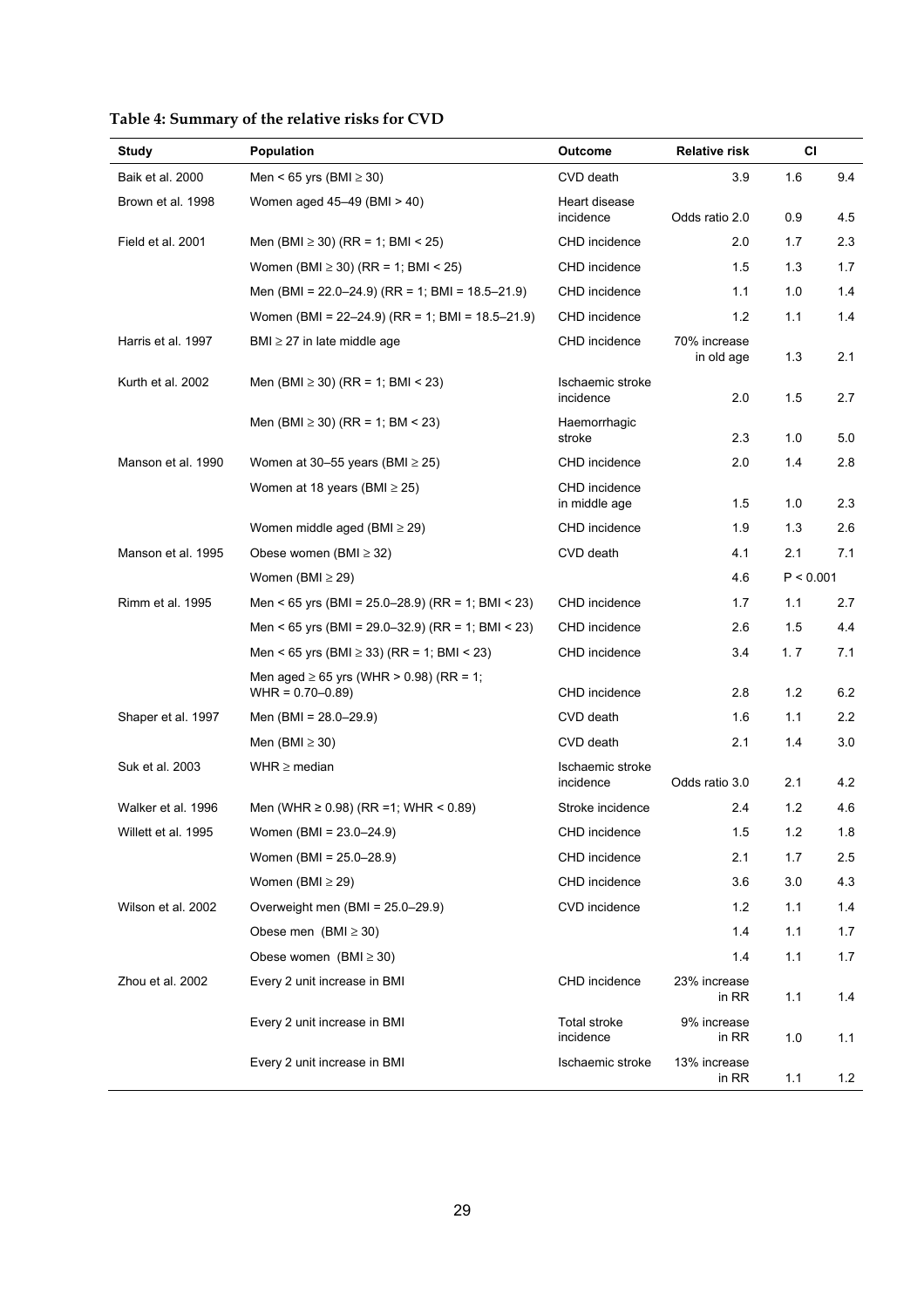# **5.5 Strength of evidence**

The literature reviewed in this study suggests that for:

## **Cardiovascular disease**

- There is good evidence of an association between overweight and obesity and CVD incidence among young to middle-aged men and women but not among older people.
- There is moderate evidence of an association between the duration of obesity and CVD mortality among adults, which may mediate the protective effect of overweight in older age.
- There is moderate evidence of an association between obesity and CVD mortality among adults.
- There is moderate evidence of an association between abdominal obesity and risk of CVD, particularly among older men.
- Overweight and obesity as a risk factor for CVD among Aboriginal and Torres Strait Islander peoples remains uncertain.

## **Coronary heart disease**

- There is good evidence of an association between overweight and obesity and increased risk of CHD in adults.
- There is moderate evidence of an association between abdominal obesity and risk of CHD in older men and younger women.
- There is little evidence of an association between childhood and adolescent obesity and risk of CHD (particularly among girls), unless the children become obese adults.

## **Heart failure**

• There is moderate evidence of an association between overweight and obesity and risk of heart failure.

## **Stroke**

- There is moderate evidence of an association between overweight and obesity and increased risk of ischaemic stroke among adults.
- There is moderate evidence of an association between abdominal adiposity and risk of stroke in men and women.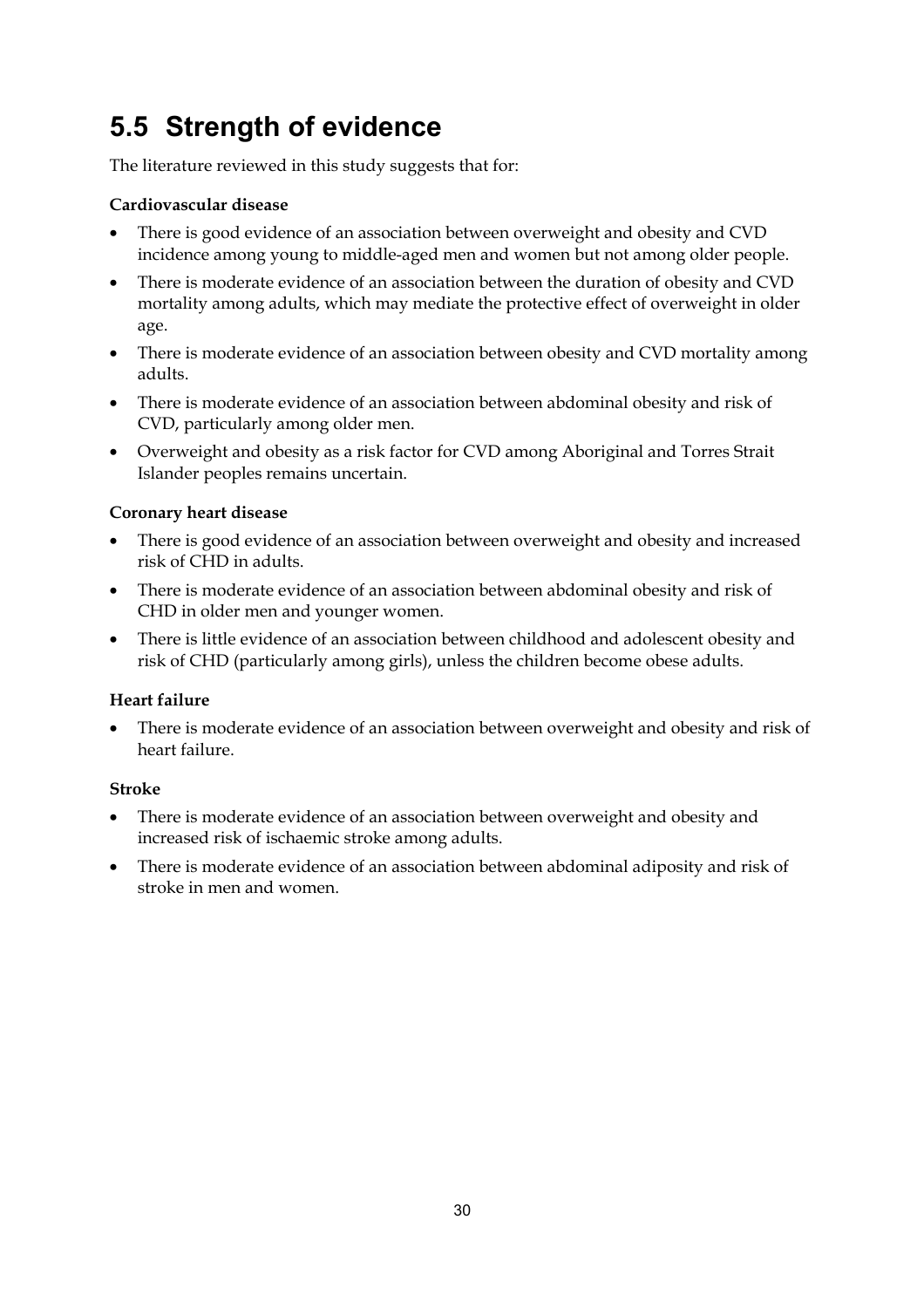# **6 Conclusions**

# **6.1 Summary of evidence**

Tables 5 and 6 below summarise the extent of evidence of an association between excess body weight and CVD, as suggested in the literature reviewed.

**Table 5: A summary of the evidence between excess body weight and major established biomedical risk factors for CVD** 

| The association between excess body weight and                  | Level of evidence |  |  |  |  |  |  |  |
|-----------------------------------------------------------------|-------------------|--|--|--|--|--|--|--|
| <b>Atherosclerosis</b>                                          | Good              |  |  |  |  |  |  |  |
| is stronger in men compared with pre-menopausal women           | Moderate          |  |  |  |  |  |  |  |
| <b>High blood pressure</b>                                      | Good              |  |  |  |  |  |  |  |
| is stronger in women compared with men                          | Moderate          |  |  |  |  |  |  |  |
| is stronger in younger men compared with older men<br>$\bullet$ | Moderate          |  |  |  |  |  |  |  |
| in children and adolescents<br>٠                                | Good              |  |  |  |  |  |  |  |
| in adults with central adiposity                                | Weak              |  |  |  |  |  |  |  |
| <b>Blood cholesterol</b>                                        |                   |  |  |  |  |  |  |  |
| High total cholesterol                                          | Good              |  |  |  |  |  |  |  |
| is stronger in younger adults compared with older adults<br>٠   | Moderate          |  |  |  |  |  |  |  |
| in children and adolescents<br>$\bullet$                        | Moderate          |  |  |  |  |  |  |  |
| High LDL cholesterol                                            | Good              |  |  |  |  |  |  |  |
| is stronger in younger adults compared with older adults        | Moderate          |  |  |  |  |  |  |  |
| in children and adolescents                                     | Moderate          |  |  |  |  |  |  |  |
| Low HDL cholesterol                                             | Good              |  |  |  |  |  |  |  |
| in children and adolescents                                     | Moderate          |  |  |  |  |  |  |  |
| Type 2 diabetes                                                 |                   |  |  |  |  |  |  |  |
| in adults with central adiposity                                | Good              |  |  |  |  |  |  |  |
| in children and adolescents<br>٠                                | Moderate          |  |  |  |  |  |  |  |
| in men with long duration of excess body weight<br>٠            | Moderate          |  |  |  |  |  |  |  |
| The association between overweight and obesity and              |                   |  |  |  |  |  |  |  |
| <b>Type 2 diabetes</b>                                          |                   |  |  |  |  |  |  |  |
| in Aboriginal and Torres Strait Islander peoples                | Good              |  |  |  |  |  |  |  |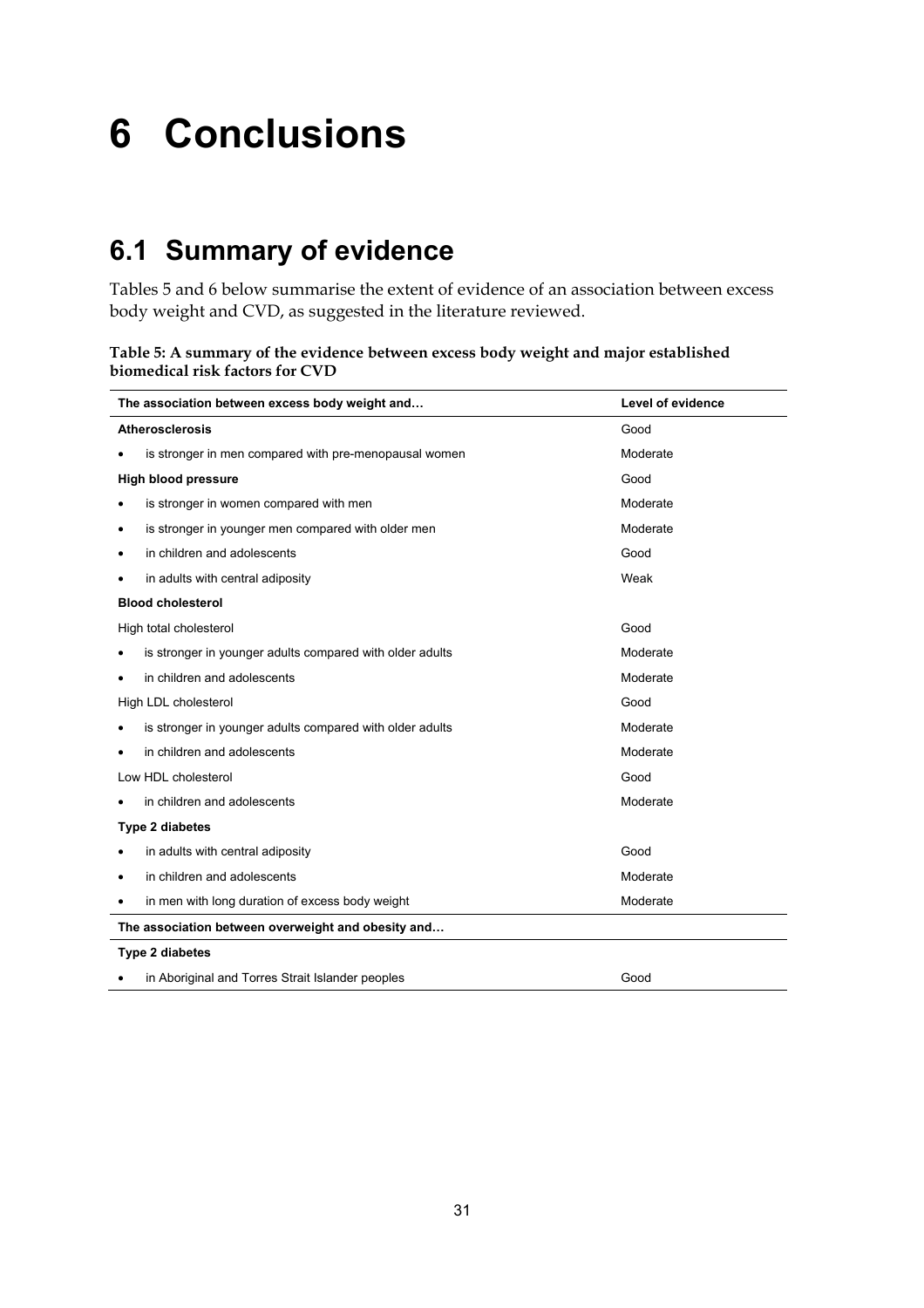**Table 6: A summary of the evidence between overweight and obesity and risk of CVD** 

| Level of evidence<br>The association between overweight and obesity and |                                                   |  |  |  |  |  |  |  |  |  |
|-------------------------------------------------------------------------|---------------------------------------------------|--|--|--|--|--|--|--|--|--|
| Cardiovascular disease                                                  |                                                   |  |  |  |  |  |  |  |  |  |
| incidence in young to middle-aged adults                                | Good                                              |  |  |  |  |  |  |  |  |  |
| incidence in Aboriginal and Torres Strait Islander peoples<br>٠         | Weak                                              |  |  |  |  |  |  |  |  |  |
| <b>Coronary heart disease</b>                                           |                                                   |  |  |  |  |  |  |  |  |  |
| incidence in adults                                                     | Good                                              |  |  |  |  |  |  |  |  |  |
| <b>Heart failure</b>                                                    |                                                   |  |  |  |  |  |  |  |  |  |
| incidence in adults                                                     | Moderate                                          |  |  |  |  |  |  |  |  |  |
| <b>Stroke</b>                                                           |                                                   |  |  |  |  |  |  |  |  |  |
| ischaemic stroke incidence                                              | Moderate                                          |  |  |  |  |  |  |  |  |  |
| The association between obesity and                                     |                                                   |  |  |  |  |  |  |  |  |  |
| Cardiovascular disease                                                  |                                                   |  |  |  |  |  |  |  |  |  |
| mortality in adults (including duration of obesity)                     | Moderate                                          |  |  |  |  |  |  |  |  |  |
| incidence in older men with abdominal obesity                           | Moderate                                          |  |  |  |  |  |  |  |  |  |
| <b>Coronary heart disease</b>                                           |                                                   |  |  |  |  |  |  |  |  |  |
| incidence in older men and younger women with abdominal obesity<br>٠    | Moderate                                          |  |  |  |  |  |  |  |  |  |
| incidence in children and adolescents (particularly among girls)<br>٠   | Weak (unless the children<br>become obese adults) |  |  |  |  |  |  |  |  |  |
| <b>Stroke</b>                                                           |                                                   |  |  |  |  |  |  |  |  |  |
| incidence in adults with abdominal obesity                              | Moderate                                          |  |  |  |  |  |  |  |  |  |

# **6.2 Further research**

The reviewers found limited or no studies on overweight and obesity and:

### **Atherosclerosis**

- between the sexes
- across age groups (including children and adolescents)
- location of body fat: central versus total adiposity
- among the diverse populations, people from low socioeconomic backgrounds, Aboriginal and Torres Strait Islander people, or migrant groups

### **High blood pressure**

- between the sexes
- across age groups (including children and adolescents)
- among the diverse populations, people from low socioeconomic backgrounds, Aboriginal and Torres Strait Islander people, or migrant groups

### **Blood cholesterol**

- duration of overweight and obesity
- among the diverse populations, people from low socioeconomic backgrounds, Aboriginal and Torres Strait Islander people, or migrant groups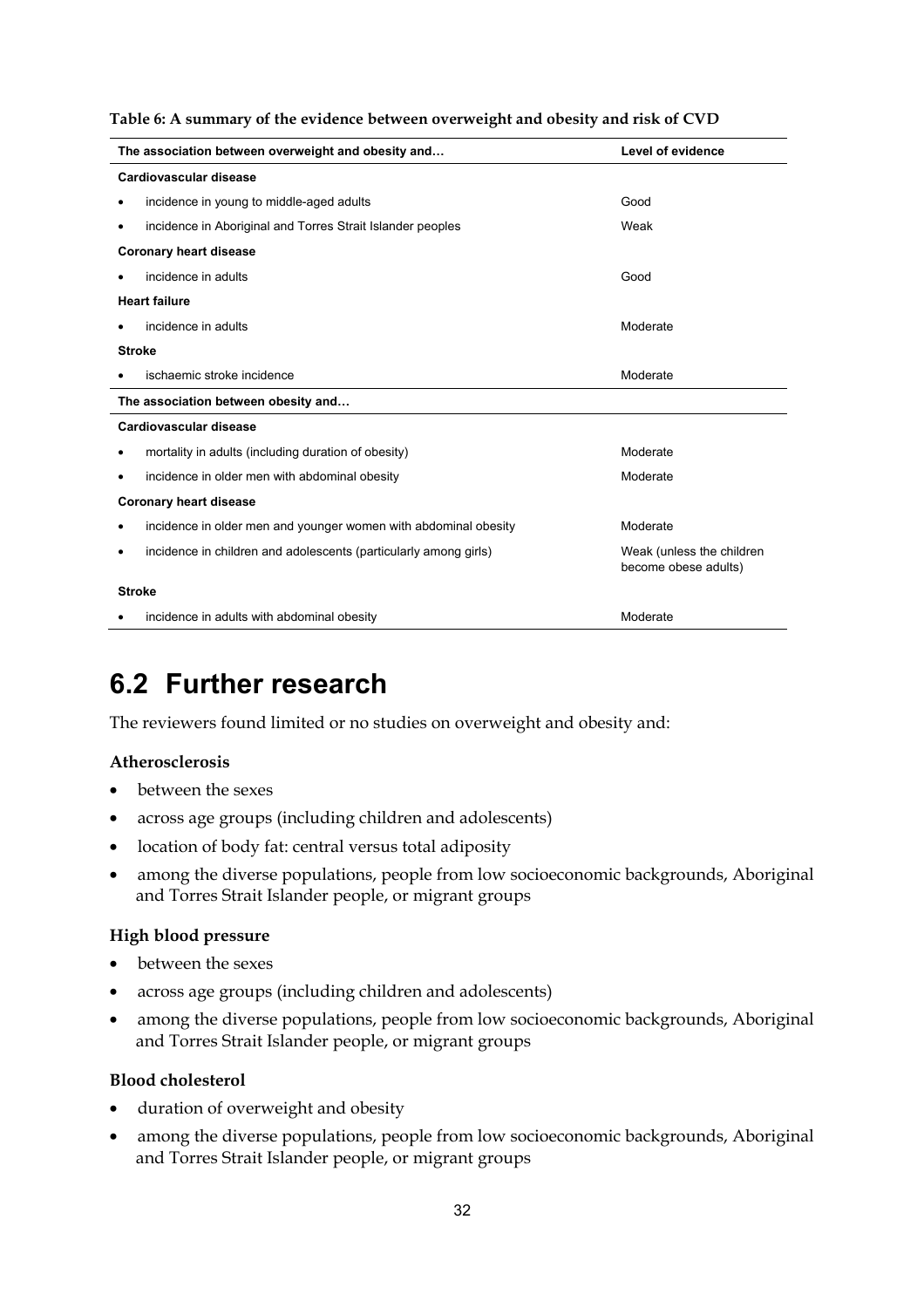## **Type 2 diabetes**

- across age groups (including children and adolescents)
- duration of overweight and obesity
- among the diverse populations, people from low socioeconomic backgrounds, Aboriginal and Torres Strait Islander people, or migrant groups
- extent of obesity

## **Cardiovascular disease**

- among the diverse populations, people from low socioeconomic backgrounds, Aboriginal and Torres Strait Islander people, or migrant groups
- increased levels of physical activity and its effect on reducing the negative health consequences of overweight.
- among children and adolescents, including low birthweight.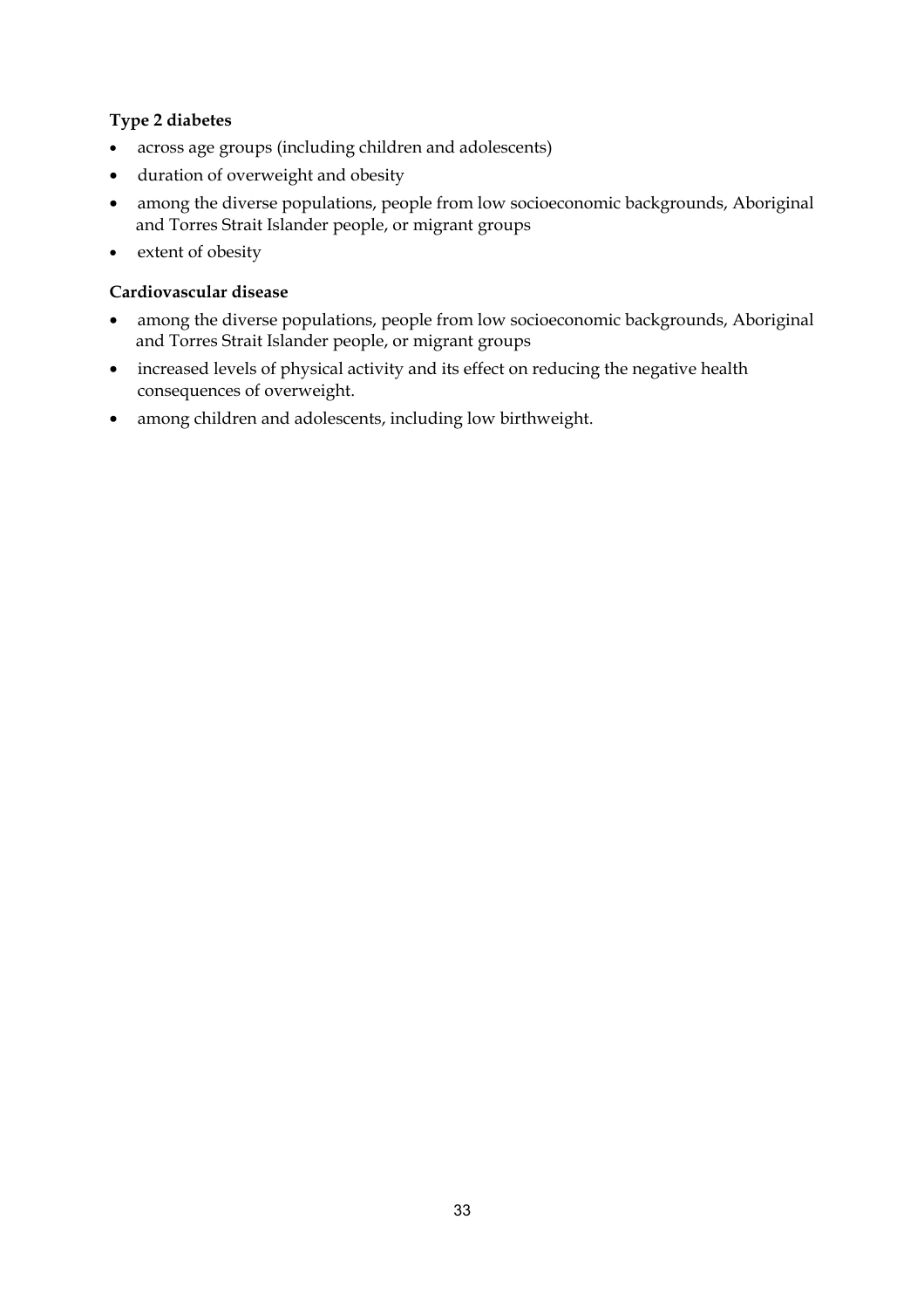# **Appendix A: References**

Abate N 1996. Insulin resistance and obesity. The role of fat distribution pattern. Diabetes Care 19(3):292–4.

Abate N, Garg A, Peshock R et al. 1995. Relationships of generalized and regional adiposity to insulin sensitivity in men. Journal of Clinical Investigation 96:88–98.

ABS (Australian Bureau of Statistics) & AIHW (Australian Institute of Health and Welfare) 2001. The health and welfare of Australia's Aboriginal and Torres Strait Islander peoples. Canberra: ABS.

Adams-Campbell LL, Pensiton RL, Kim KS & Mensah E 1995. Body mass index and coronary artery disease in African-Americans. Obesity Research.3(3):215–19.

AIHW (Australian Institute of Health and Welfare) 2001. Heart, stroke and vascular diseases—Australian facts 2001. AIHW Cat. No. CVD 13. Cardiovascular Disease Series No. 14. Canberra: AIHW, National Heart Foundation of Australia, National Stroke Foundation of Australia.

AIHW 2002. Australia's health 2002. AIHW Cat. No. AUS 33. Canberra: AIHW.

AIHW 2004a. Australia's health 2004. AIHW Cat. No. AUS 44. Canberra: AIHW.

AIHW 2004b. A rising epidemic: obesity in Australian children and adolescents. Risk Factor Data Briefing Number 2. Canberra: AIHW.

AIHW: Mathers C, Vos T & Stevenson C 1999. The burden of disease and injury in Australia. AIHW Cat. No. PHE 17. Canberra: AIHW.

Allison D, Fontaine K, Manson J et al. 1999. Annual deaths attributable to obesity in the United States. Journal of the American Medical Association 282(16):1530–8.

Andreas R, Muller D & Sorkin J 1993. Long-term effects of change in body weight on allcause mortality. Annals of Internal Medicine 119(7):737–43.

Ascherio A, Rimm E, Giovannucci E et al. 1992. A prospective study of nutritional factors and hypertension among US men. Circulation 86:1474–84.

Baik I, Ascherio A, Rimm E et al. 2000. Adiposity and mortality in men. American Journal of Epidemiology 152(3):264–71.

Ball K, Mishra G & Crawford D 2002. Which aspects of socioeconomic status are related to obesity among men and women? International Journal of Obesity 26:559–65.

Ball M, Wilson B, Robertson I et al. 1993. Obesity and body fat distribution in New Zealanders: a pattern of coronary heart disease risk. New Zealand Medical Journal 106:69–72.

Barrett-Connor E 1989. Epidemiology, obesity, and non-insulin-dependent diabetes mellitus. Epidemiologic Reviews 11:172–80.

Barrett-Connor E & Pyorala K 2001. Long-term complications: diabetes and coronary heart disease. In: Ekoe J-M, Zimmet P & Williams R (eds). The epidemiology of diabetes mellitus: an international perspective. West Sussex: Wiley & Sons.

Baur LA 2001. Obesity: definitely a growing concern. Medical Journal of Australia 174:553.

Beasley J 2003. Letter: Obesity and years of life lost. Journal of the American Medical Association 289(14):1777.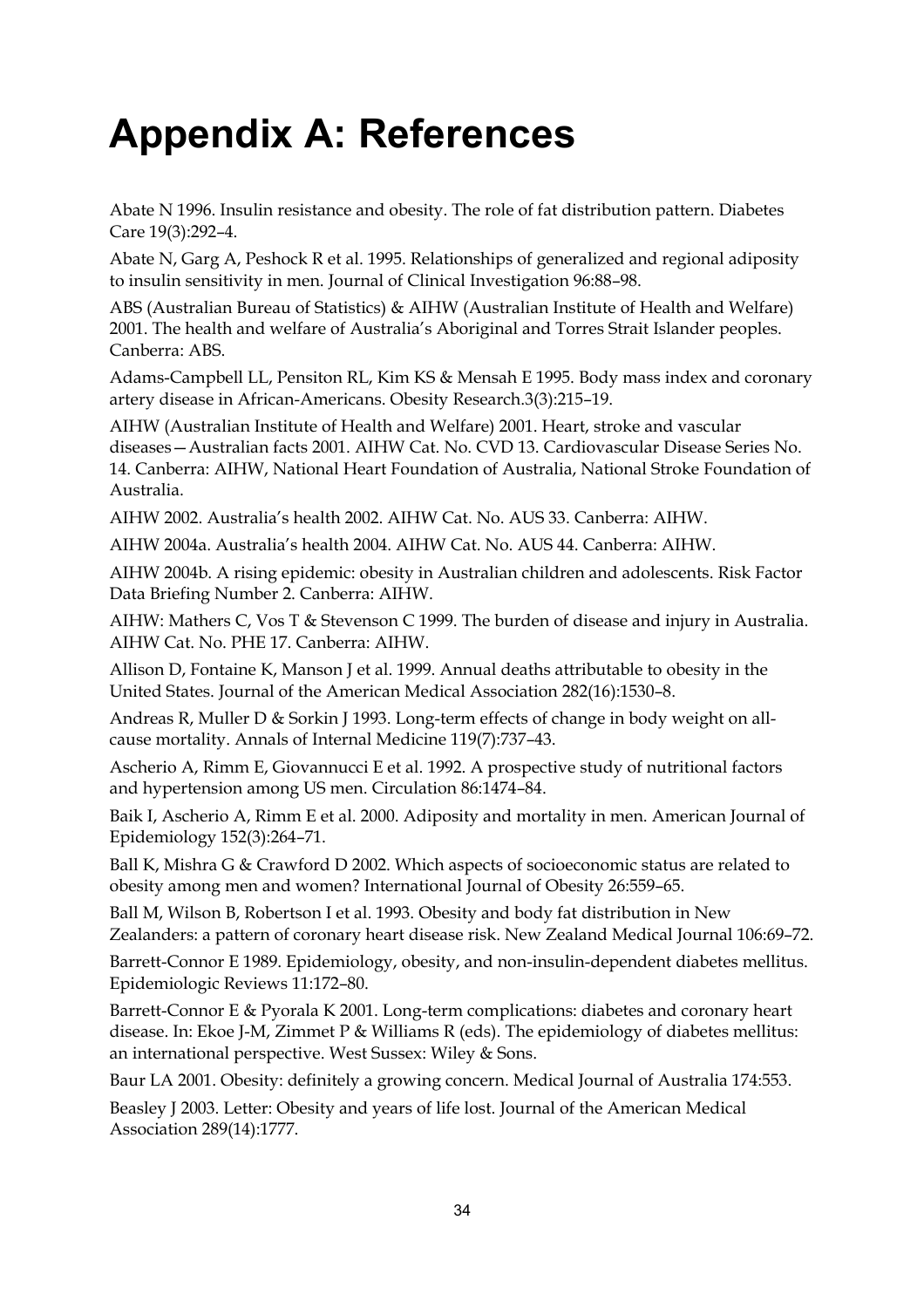Benjamin S, Rolka D, Valdez R et al. 2003. Estimated number of adults with prediabetes in the US in 2000. Diabetes Care 26(3):645–9.

Berenson G, Wattigney W, Tracy R et al. 1992. Atherosclerosis of the aorta and coronary arteries and cardiovascular risk factors in persons age 6 to 30 years and studied at necropsy (the Bogalusa Heart Study). American Journal of Cardiology 70:851–8.

Birmingham B, Dyer A, Shekelle R et al. 1993. Subscapular and triceps skinfold thicknesses, body mass index and cardiovascular risk factors in a cohort of middle-aged employed men. Journal of Clinical Epidemiology 46(3):289–302.

Blair D, Habicht J, Sims E et al. 1984. Evidence for an increased risk for hypertension with centrally located body fat and the effect of race and sex on this risk. American Journal of Epidemiology 119(4):526–40.

Blair S, Shaten J, Brownell K et al. 1993. Body weight change, all-cause mortality, and causespecific mortality in the multiple risk factor intervention trial. Annals of Internal Medicine 119(7):749–57.

Bloomgarden Z 2002. Obesity, hypertension, and insulin resistance. Diabetes Care 25(11):2088–97.

Bonow R, Smaha L, Smith S Jr et al. 2002. World Heart Day 2002. International burden of cardiovascular disease: responding to the emerging global epidemic. Circulation 106:1602–5.

Booth ML, Chey T, Wake M et al. 2003. Change in the prevalence of overweight and obesity among young Australians, 1969–1997. American Journal of Clinical Nutrition 77:29–36.

Booth ML, Wake M, Armstrong T et al. 2001. The epidemiology of overweight and obesity among Australian children and adolescents, 1995–97. Australian and New Zealand Journal of Public Health 25(2):162–9.

Borecki I, Rice T, Perusse L et al. 1995. Major gene influence on the propensity to store fat in trunk versus extremity depots: evidence from the Quebec Family Study. Obesity Research  $3(1):1-8.$ 

Bouchard C, Bray G & Hubbard VS 1990. Basic and clinical aspects of regional fat distribution. American Journal of Clinical Nutrition 52:946–50.

Boyko E, Leonetti D, Fujimoto W et al. 2000. Visceral adiposity and risk of Type 2 diabetes: a prospective study among Japanese Americans. Diabetes Care 23(4):465–71.

Brancati F, Wang N-Y, Mead L et al. 1999. Body weight patterns from 20 to 49 years of age and subsequent risk for diabetes mellitus. Archives of Internal Medicine 159:957–63.

Branchtein L, Reichelt A, Schmidt M et al. 1997. Waist circumference and waist-to-hip ratio are related to gestational glucose tolerance. Diabetes Care 20(4):509–11.

Brown W, Dobson A & Mishra G 1998. What is a healthy weight for middle-aged women? International Journal of Obesity 22:520–8.

Brown W, Mishra G, Kenardy J et al. 2000. Relationships between body mass index and wellbeing in young Australian women. International Journal of Obesity 24:1360–8.

Burke G, Bild D, Hilner J et al. 1996. Differences in weight gain in relation to race, gender, age and education in young adults: The CARDIA study. Ethnicity and Health 1(4):327–35.

Cameron A, Welborn T, Zimmet P et al. 2003. Overweight and obesity in Australia: the 1999– 2000 Australian Diabetes, Obesity and Lifestyle Study (AusDiab). Medical Journal of Australia 178:427–32.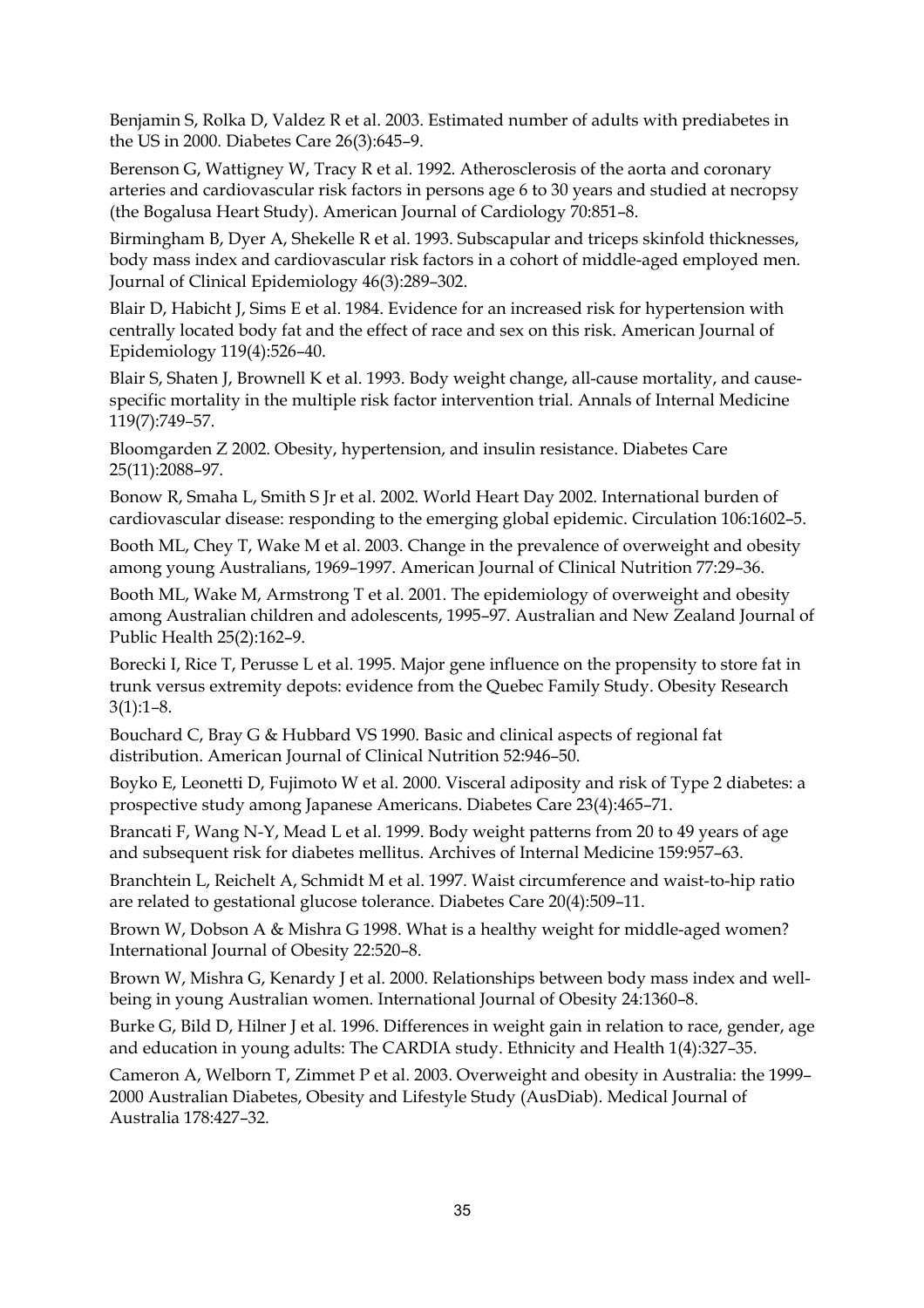Campbell P & Carlson M 1993. Impact of obesity on insulin action in NIDDM. Diabetes 42:405–10.

Carey D 1998. Abdominal obesity. Current Opinion in Lipidology. 9:35–40.

Cassano P, Rosner B, Vokonas P et al. 1992. Obesity and body fat distribution in relation to the incidence of non-insulin-dependent diabetes mellitus. American Journal of Epidemiology 136(12):1474–86.

Chambless L, Heiss G, Folsom A et al. 1997. Association of coronary heart disease incidence with carotid arterial wall thickness and major risk factors: The atherosclerosis risk in communities (ARIC) study, 1987–1993. American Journal of Epidemiology 146(6):483–94.

Chan J, Stampfer M, Rimm E et al. 1994. Obesity, fat distribution, and weight gain as risk factors for clinical diabetes in men. Diabetes Care 17(9):961–9.

Charles M, Fontbonne A, Thibult N et al. 1991. Risk factors for NIDDM in white population. Paris Prospective Study. Diabetes 40:796–9.

Charurvedi N & Fuller J 1995. Mortality risk by body weight and weight change in people with NIDDM. Diabetes Care 18(6):766–74.

Cho E, Colditz G, Manson J et al. 2002. A prospective study of obesity and risk of coronary heart disease among diabetic women Diabetes Care. 25:1142–8.

Cobiac L, Record S & Leppard P 2000. The NHF fat recommendations—how can they be achieved? A report prepared for the National Heart Foundation of Australia and Unilever Foods. Canberra: CSIRO.

Colditz G, Willett W, Stampfer M et al. 1990. Weight gain as a risk factor for clinical diabetes in women. American Journal of Epidemiology 132(3):501–13.

Cole T, Bellizzi M, Flegal K et al. 2000. Establishing a standard definition for child overweight and obesity worldwide: International survey. British Medical Journal 320:1240–3.

Cole T, Freedman J & Preece M 1995. Body mass index reference curves for the UK, 1990. Archives of Diseases in Childhood 73:25–9.

Craig P, Halavatau V, Comino E et al. 2001. Differences in body composition between Tongans and Australians: time to rethink the healthy weight ranges? International Journal of Obesity 25:1806–14.

Daniel M, Mylvaganam A, Rowley K et al. 1999. Diabetes incidence in an Australian Aboriginal population. Diabetes Care 22:1993–8.

Daniels S, Khoury P & Morrison J 2000. Utility of different measures of body fat distribution in children and adolescents. American Journal of Epidemiology 152(12):1179–84.

Daniels S, Morrison J, Sprecher D et al. 1999. Association of body fat distribution and cardiovascular risk factors in children and adolescents. Circulation 99:541–5.

Datillo A & Kris-Etherton P 1992. Effects of weight reduction on blood lipids and lipoproteins: a meta-analysis. American Journal of Clinical Nutrition 56:320–8.

Deeg D, Miles T, vanZonneveld R et al. 1990. Weight change, survival time and cause of death in Dutch elderly. Archives of Gerontology and Geriatrics 10:97–111.

De Michele MD, Panica S, Iannuzzi A et al. 2002. Association of obesity and central fat distribution with carotid artery wall thickening in middle-aged women. Stroke 33:2923–8.

DeNino W, Ades P, Tchernof A et al. 2001. Contribution of abdominal adiposity to agerelated differences in insulin sensitivity and plasma lipids in healthy nonobese women. Diabetes Care 24(5):925–32.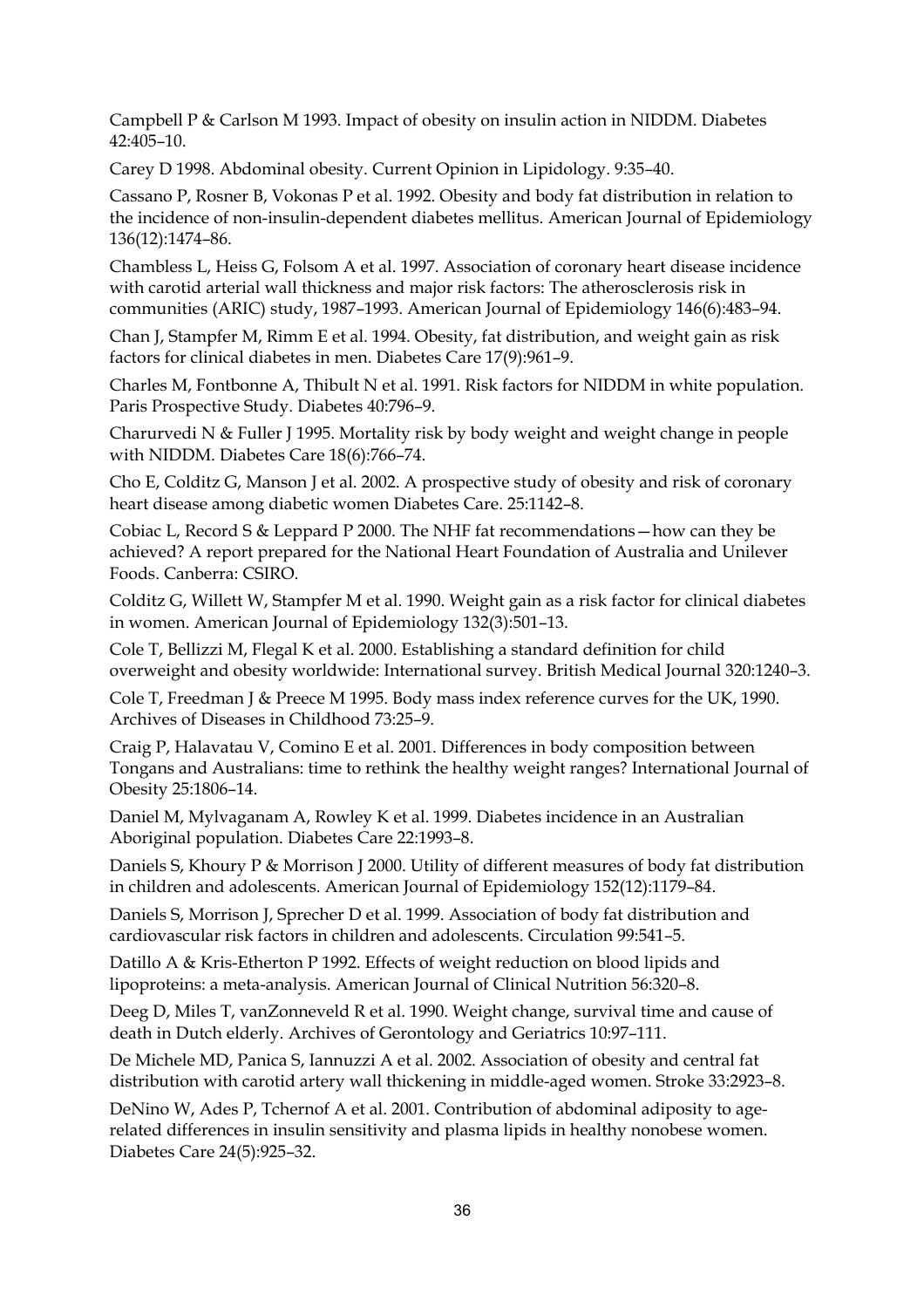Denke M, Sempos C & Grundy S 1993. Excess body weight. An under recognized contributor to high blood cholesterol levels in white American men. Archives of Internal Medicine 153:1093–103.

Despres J-P 1994. Dyslipidaemia and obesity. Clinical Endocrinology and Metabolism 8(3):629–60.

Despres J-P & Lamarche B 1993. Effects of diet and physical activity on adiposity and body fat distribution: implications for the prevention of cardiovascular disease. Nutrition Research Reviews 6:137–59.

Despres J-P, Lamarche B, Maurige P et al. 1996. Hyperinsulinemia as an independent risk factor for ischemic heart disease. New England Journal of Medicine 334:952–7.

Despres J-P, Lemieuz I & Prud'homme D 2001. Treatment of obesity: need to focus on high risk abdominally obese patients. British Medical Journal 322:716–20.

Despres J-P, Moorjani S, Lupien P et al. 1990. Regional distribution of body fat, plasma lipoproteins, and cardiovascular disease. Arteriosclerosis 10:497–511.

Deurenberg P, Yap M & Van Staveren W 1998. Body mass index and percent body fat: a metaanalysis among different ethnic groups. International Journal of Obesity 22:1164–71.

Diaz M 2002. Hypertension and obesity. Journal of Human Hypertension 16 (Supp1):S18– S22.

Dietz W 1998. Health consequences of obesity in youth: childhood predictors of adult disease. Pediatrics 101:518–25.

Doll S, Paccaud F, Bovet P et al. 2002. Body mass index, abdominal adiposity and blood pressure: consistency of their association across developing and developed countries. International Journal of Obesity 26:48–57.

Dowse G, Zimmet P, Gareeboo H et al. 1991. Abdominal obesity and physical inactivity as risk factors for NIDDM and impaired glucose tolerance in Indian Creole, and Chinese Mauritians. Diabetes Care 14:271–82.

Drake A, Smith A, Betts P et al. 2002. Type 2 diabetes in obese white children. Archives of Diseases in Children 86:207–8.

Dunstan D, Zimmet P, Welborn T et al. 2001. Diabesity and associated disorders in Australia 2000. The accelerating epidemic. Australian diabetes, obesity and lifestyle report. Melbourne: International Diabetes Institute.

Dyer A & Elliot P 1989. The INTERSALT study: relations of body mass index to blood pressure. Journal of Human Hypertension3:299–308.

Dyer A, Stamler J & Greenland P 2000. Associations of weight change and weight variability with cardiovascular and all-cause mortality in the Chicago Western Electric Company study. American Journal of Epidemiology 152(4):324–33.

Eckel R & Krauss R 1998. American Heart Association call to action: obesity as a major risk factor for coronary heart disease. Circulation 97:2099–100.

Eckersley R 2001. Losing the battle of the bulge: causes and consequences of increasing obesity. Medical Journal of Australia 174:590–2.

Ekoe J-M, Zimmet P & Williams R (eds) 2002. The epidemiology of diabetes mellitus: An international perspective. Chichester: Wiley & Sons Ltd.

Erikkson J & Forson T 2001. Early growth and coronary heart disease in later life. British Medical Journal 322:949–53.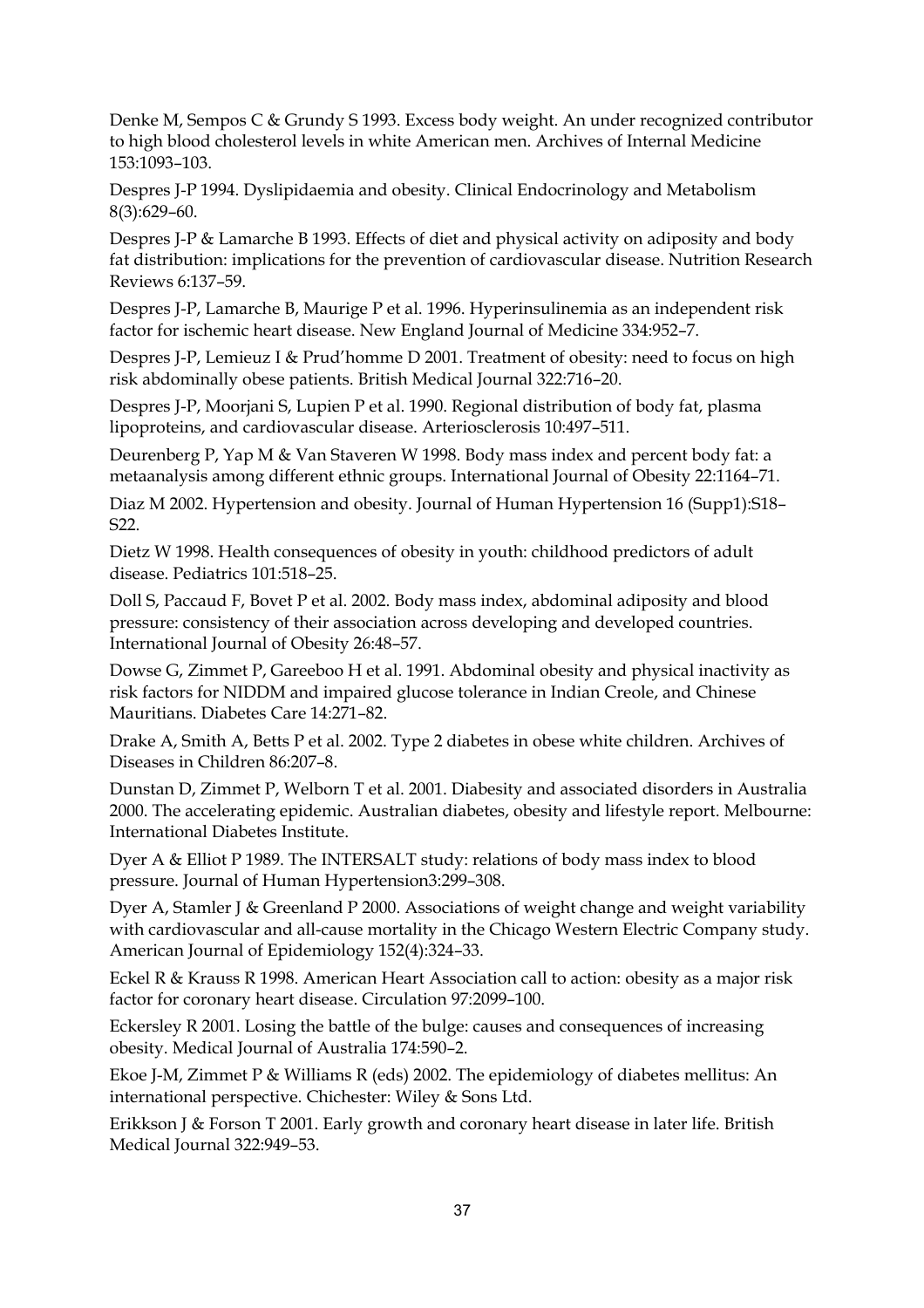Erikkson J, Forson T, Tuomilehto J et al. 1999. Catch-up growth in childhood and death from coronary heart disease: longitudinal study. British Medical Journal 318:427–31.

Ernst N & Obarzanek E 1994. Child health and nutrition: obesity and high blood cholesterol. Preventive Medicine 12:427–36.

Esposito K, Pontillo A, Palo DD et al. 2003. Effect of weight loss and lifestyle changes on vascular inflammatory markers in obese women. Journal of the American Medical Association 289(14):1799–804.

Ezzati M, Lopez A, Rodgers A et al. 2002. Selected major risk factors and global and regional burden of disease. The Lancet 360:1347–60.

Ferrara A, Barrett-Connor E & Shan J 1997. Total, LDL, and HDL cholesterol decrease with age in older men and women. The Rancho Bernardo Study 1984–1994. Circulation 96:37–43.

Field A, Coakley E, Must A et al. 2001. Impact of overweight on the risk of developing common chronic diseases during a 10-year period. Archives of Internal Medicine 161:1581–6.

Filipovsky J, Sucimetiere P, Darne B et al. 1993. Abdominal body mass distribution and elevated blood pressure are associated with increased risk of death from cardiovascular diseases and cancer in middle-aged men. The results of a 15- to 20-year follow-up in the Paris prospective study I. International Journal of Obesity 17:197–203.

Flegal K, Carroll M, Ogden C et al. 2002. Prevalence and trends in obesity among US adults, 1999–2000. Journal of the American Medical Association 288:1723–7.

Fletcher G, Grundy S & Hayman L (eds) 1999. Obesity: impact on cardiovascular disease. New York: Futura Publishing.

Folsom A, Burke G, Ballew C et al. 1989. Relation of body fatness and its distribution to cardiovascular risk factors in young blacks and whites. The role of insulin. American Journal of Epidemiology 130 (5):911–24.

Folsom A, Burke G, Byers C et al. 1991. Implications of obesity for cardiovascular disease in blacks: the CARDIA and ARIC studies. American Journal of Clinical Nutrition 53:S1604–11.

Folsom A, Kushi L, Anderson K et al. 2000. Associations of general and abdominal obesity with multiple health outcomes in older women. The Iowa Women's Health Study. Archives of Internal Medicine 160:2117–28.

Fontaine K & Bartlett S 2000. Access and use of medical care among obese persons. Obesity Research 8(5):403–6.

Fontaine K, Redden D, Wang C et al. 2003. Years of life lost due to obesity. Journal of the American Medical Association 289:187–93.

Ford E, Moriarty D, Zack M et al. 2001. Self-reported body mass index and health related quality of life: findings from the behavioural risk factor surveillance system. Obesity Research 9(1):21–31.

Ford E, Williamson D & Liu S 1997. Weight change and diabetes incidence: findings from a national cohort of US adults. American Journal of Epidemiology 146(3):214–22.

Freedman D, Khan LK, Dietz W et al. 2001. Relationship of childhood obesity to coronary heart disease risk factors in adulthood: the Bogalusa Heart Study. Pediatrics 108(3):712–18.

Freedman DS, Dietz WH, Srinivasan SR et al. 1999. The relation of overweight to cardiovascular risk factors among children and adolescents: the Bogalusa Heart Study. Pediatrics 103(6):1175–81.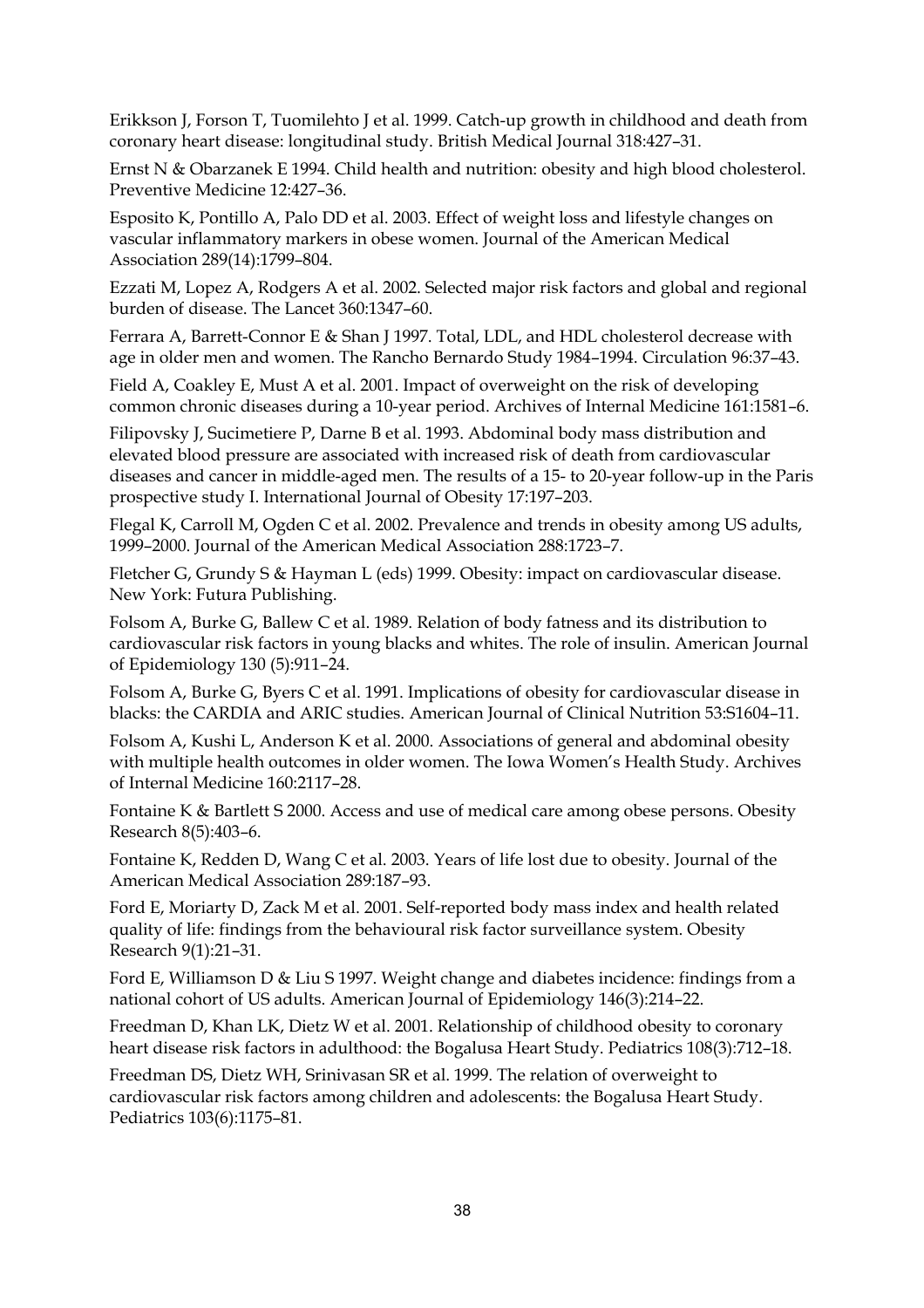Fried L, Kronmal R, Newman A et al. 1998. Risk factors for 5-year mortality in older adults. The cardiovascular health study. Journal of the American Medical Association 279(8):585–95.

Friedman J 2003. A war on obesity, not the obese. Science 299:856–8.

Frohlich E 1991. Obesity and hypertension. Hemodynamic aspects. Annals of Epidemiology 1(4):287–93.

Fujimoto W, Bergstrom R, Boyko E et al. 1995. Susceptibility to development of central adiposity among populations. Obesity Research 3(Suppl. 2):S179–86.

Fujioka S, Matsuzawa Y, Tokunaga K et al. 1991. Improvement of glucose and lipid metabolism associated with selective reduction of intra-abdominal visceral fat in premenopausal women with visceral fat obesity. International Journal of Obesity 15:853–9.

Gallagher D, Vissner M, Sepulveda D et al. 1996. How useful is body mass index for comparison of body fatness across age, sex and ethnic groups? American Journal of Epidemiology 143(3):228–39.

Gallo G 1991. Is weight fluctuation a risk factor? The New England Journal of Medicine 324(26):1887–8.

Garn S, Sullivan T & Hawthorne V 1988. Effect of skinfold levels on lipids and blood pressure in younger and older adults. Journal of Gerontology 43(6):170–4.

Garrison R, Feinleib M, Castelli W et al. 1983. Cigarette smoking as a confounder of the relationship between relative weight and long-term mortality. Journal of the American Medical Association 249(16):2199–203.

Gill T 2001. Cardiovascular risk in the Asia-Pacific region from a nutrition and metabolic point of view: abdominal obesity. Asia Pacific Journal of Clinical Nutrition 10(2):85–9.

Glenny A-M, O'Meara S, Melville A et al. 1997. The treatment and prevention of obesity: a systematic review of the literature. International Journal of Obesity 21:715–37.

Goldstein D 1992. Beneficial health effects of modest weight loss. International Journal of Obesity 16:397–415.

Goran M, Ball F & Cruz M 2003. Obesity and risk of Type 2 diabetes and cardiovascular disease in children and adolescents. Journal of Clinical Epidemiology and Metabolism 88(4):1417–27.

Goran M & Gower B 1999. Relation between visceral fat and disease in children and adolescents. American Journal of Clinical Nutrition 70(Suppl.):S149–56.

Grundy S 2002. Obesity, metabolic syndrome, and coronary atherosclerosis. Circulation 105:2696–8.

Guest C & O'Dea K 1992. Diabetes in Aborigines and other Australian populations. Australian Journal of Public Health 16(4):340–9.

Guest C, O'Dea K, Hopper J et al. 1993. Hyperinsulinaemia and obesity in Aborigines of south-eastern Australia, with comparisons from rural and urban Europid populations. Diabetes Research and Clinical Practice 20:155–64.

Haffner S, Michell B, Hazuda H et al. 1991. Greater influence of central distribution of adipose tissue on incidence of non-insulin-dependent diabetes in women than men. American Journal of Clinical Nutrition 53:1312–17.

Hajjar I & Kotchen T 2003. Trends in prevalence, awareness, treatment, and control of hypertension in the United States, 1988–2000. Journal of the American Medical Association 290(2):199–206.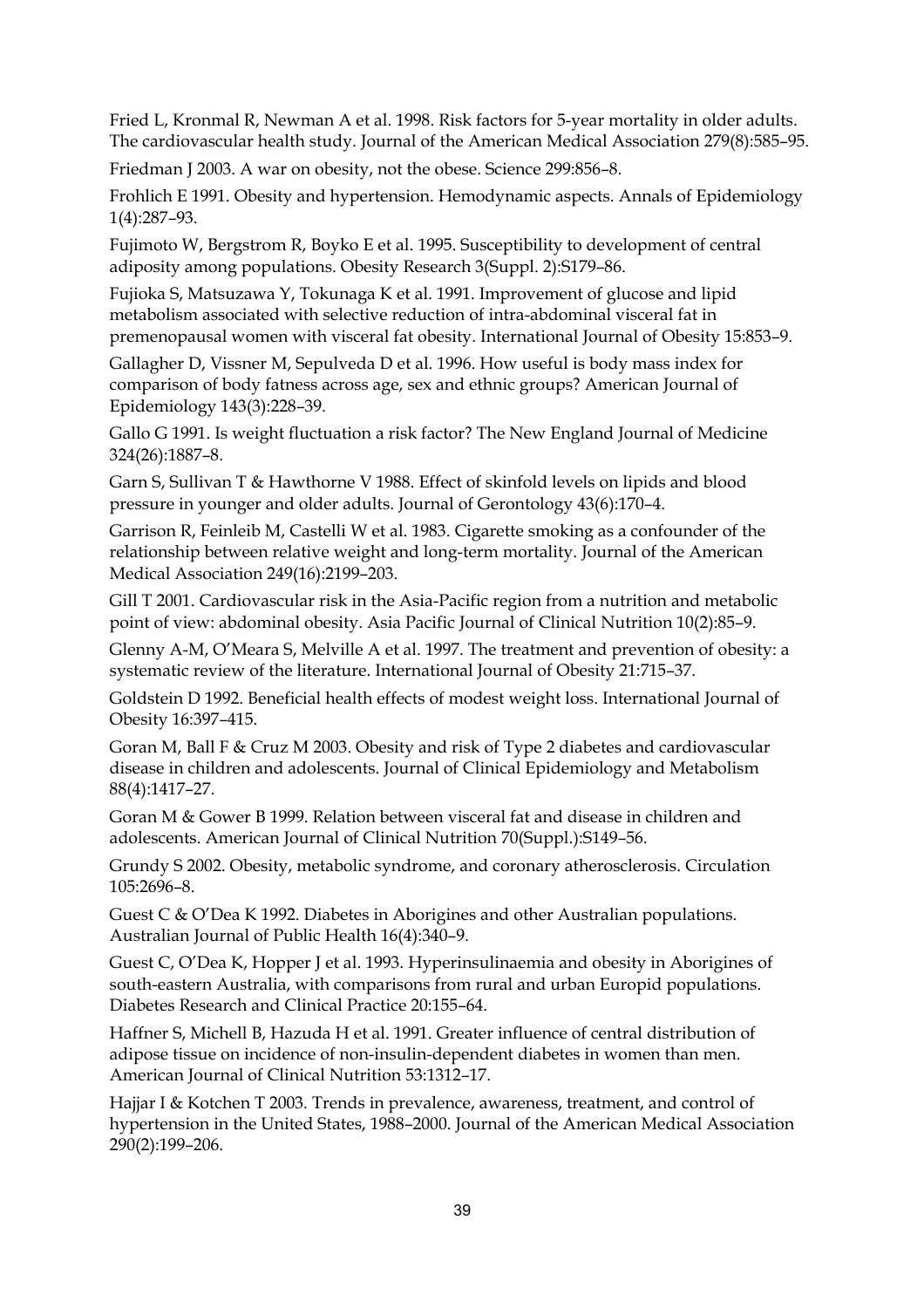Hanson R, Narayan K, McCance D et al. 1995. Rate of weight gain, weight fluctuation and incidence of NIDDM. Diabetes 44:261–6.

Harmsen P, Rosengren A, Tsipogianni A et al. 1990. Risk factors for stroke in middle-aged men in Goteborg, Sweden. Stroke 21:223–9.

Harris T, Ballard-Barbasch R, Madans J et al. 1993. Overweight, weight loss and risk of coronary heart disease in older women. American Journal of Epidemiology 137:1318–27.

Harris T, Cook F, Garrison R et al. 1988. Body mass index and mortality among nonsmoking older persons. The Framingham Heart Study. Journal of the American Medical Association 259(10):1520–4.

Harris T, Launer L, Madans J et al. 1997. Cohort study of effect of being overweight and change in weight on risk of coronary heart disease in old age. British Medical Journal 314:1791–2.

Harvey P & Althaus M-M 1993. The distribution of body mass index in Australian children aged 7–15 years. Australian Journal of Nutrition and Dietetics 50:151–3.

Hayahi T, Newell-Morris L et al. 2003. Visceral adiposity and the risk of impaired glucose tolerance. Diabetes Care 26(3):650–5.

He J, Ogden L, Bazzano L et al. 2001. Risk factors for congestive heart failure in US men and women. NHANES I epidemiologic follow-up study. Archives of Internal Medicine 161:996– 1002.

Heiss G, Sharett A, Barnes R et al. 1991. Carotid atherosclerosis measured by B-mode ultrasound in populations: associations with cardiovascular risk factors in the ARIC study. American Journal of Epidemiology 134(3):250–6.

Higgins M, D'Agostino R, Kannel W et al. 1993. Benefits and adverse effects of weight loss. Annals of Internal Medicine 119(7):758–63.

Hodge AM, Collins VR, Zimmet P et al. 2001. Type 2 diabetes and obesity. In: Ekoe J-M, Zimmet P & Williams R. The epidemiology of diabetes mellitus: an international perspective. West Sussex: Wiley & Sons.

Hodge A, Dowse G, Collins V et al. 1996. Mortality in Micronesian Nauruans and Melanesian and Indian Fijians is not associated with obesity. American Journal of Epidemiology 143(5):442–55.

Huang Z, Willett W, Manson J et al. 1998. Body weight, weight change and risk for hypertension. Annals of Internal Medicine 128(2):81–8.

Hubert H, Feinleib M, McNamara P et al. 1983. Obesity as an independent risk factor for cardiovascular disease: a 26-year follow-up of participants in the Framingham Heart Study. Circulation. 67(5):968–77

Ireland P & Giles G 1996. Blood pressure in the Australian- and Italian-born: a Melbourne suburb revisited after 20 years. Australian and New Zealand Journal of Public Health 20(2):143–49.

James P, Leach R, Kalamara E et al. 2001. The worldwide obesity epidemic. Obesity Research 9(Suppl. 4):S228–33.

Janssen I, Katzmarzyk P & Ross R 2002. Body mass index, waist circumference, and health risk. Archives of Internal Medicine 162:2074–9.

Jeffery R, Gray C, French S et al. 1995. Evaluation of weight reduction in a community intervention for cardiovascular disease risk: changes in body mass index in the Minnesota Heart Health Program. International Journal of Obesity 19:30–9.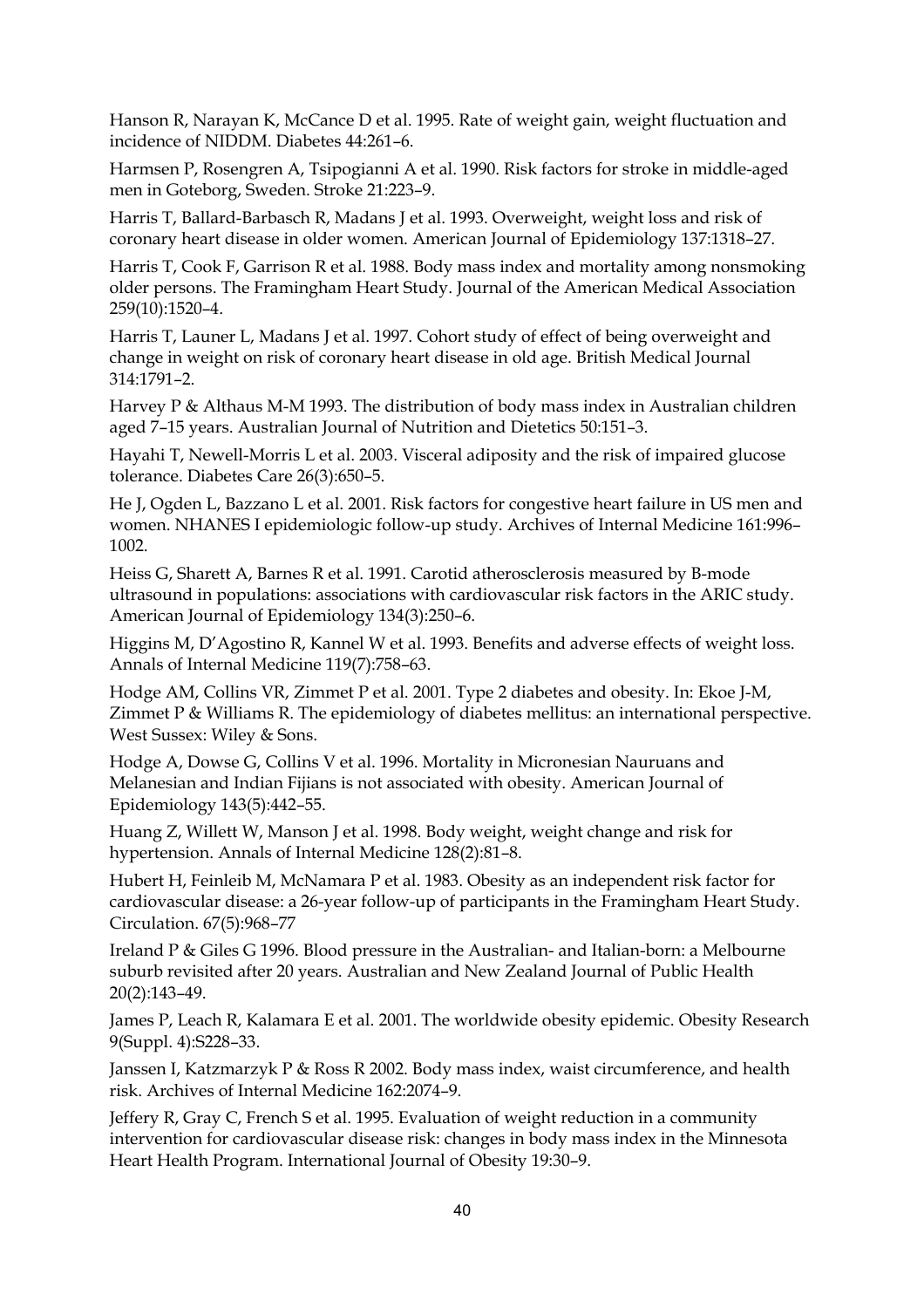Jousilahti P, Tuomilehto J, Vartiainen E et al. 1996. Body weight, cardiovascular risk factors, and coronary mortality. 15-year follow-up of middle-aged men and women in Eastern Finland. Circulation 93:1372–9.

Kahn H, Austin H, Williamson D et al. 1996. Simple anthropometric indices associated with ischemic heart disease. Journal of Clinical Epidemiology 49(9):1017–24.

Kannel W, Cupples L, Ramaswami R et al. 1991. Regional obesity and risk of cardiovascular disease: the Framingham study. Journal of Clinical Epidemiology 44(2):183–90.

Kannel W, D'Agostino R & Cobb J 1996. Effect of weight on cardiovascular disease. American Journal of Clinical Nutrition 63(3):S419–21.

Kaye S, Folsom A, Sprafka J et al. 1991. Increased incidence of diabetes mellitus in relation to abdominal adiposity in older women. Journal of Clinical Epidemiology 44(3):329–34.

Kemper H, Ost G, Twisk J et al. 1999. Lifestyle and obesity in adolescence and young adulthood: results from the Amsterdam Growth and Health Longitudinal Study (AGAHLS). International Journal of Obesity 23 (Suppl. 3):S34–40.

Kenchaiah S, Evans J, Levy D et al. 2002. Obesity and the risk of heart failure. New England Journal of Medicine 347(5):305–13.

Kimm S & Obarzanek E 2002. Childhood obesity: A new pandemic of the new millennium. Pediatrics 110(5):1003–7.

Kruass R & Winston M 1998. Obesity. Impact on cardiovascular disease. Circulation 98: 1472–6.

Kuller L 1999. The epidemiology of obesity in adults in relationship to cardiovascular disease. In: Fletcher GF, Grundy SM & Hayman LL (eds). Obesity: impact on cardiovascular disease. Armonk, NY: Futura Publishing Co., Inc.

Kuller L, Meilahn E, Bunker C et al. 1995. Development of risk factors for cardiovascular disease among women from adolescence to older ages. American Journal of the Medical Sciences 310 (Suppl 1):S91–100.

Kumanyika S 1993. Special issues regarding obesity in minority populations. Annals of Internal Medicine 119(7):650–4.

Kumanyika S 1995. Searching for the association of obesity with coronary artery disease. Obesity Research 3(3):273–5.

Kurth T, Gaziano J, Berger K et al. 2002. Body mass index and the risk of stroke in men. Archives of Internal Medicine 162:2557–62.

Lahmann P, Lissner L, Gullberg B et al. 2000. Sociodemographic factors associated with longterm weight gain, current body fatness and central adiposity in Swedish women. International Journal of Obesity 24:685–94.

Lakka H-M, Laaksonen D, Lakka T et al. 2002. The metabolic syndrome and total and cardiovascular disease mortality in middle-aged men. Journal of the American Medical Association 288(21):2709–16.

Larsson B, Bengtsson C, Bjorntorp P et al. 1992. Is abdominal body fat distribution a major explanation for the sex difference in the incidence of myocardial infarction? The study of men born in 1913 and the study of women, Goteborg, Sweden. American Journal of Epidemiology 135(3):266–73.

Larsson B, Svardsudd K, Welin L et al. 1984. Abdominal adipose tissue distribution, obesity and risk of cardiovascular disease and death: 13 year follow up of participants in the study of men born in 1913. British Medical Journal 288:1401–4.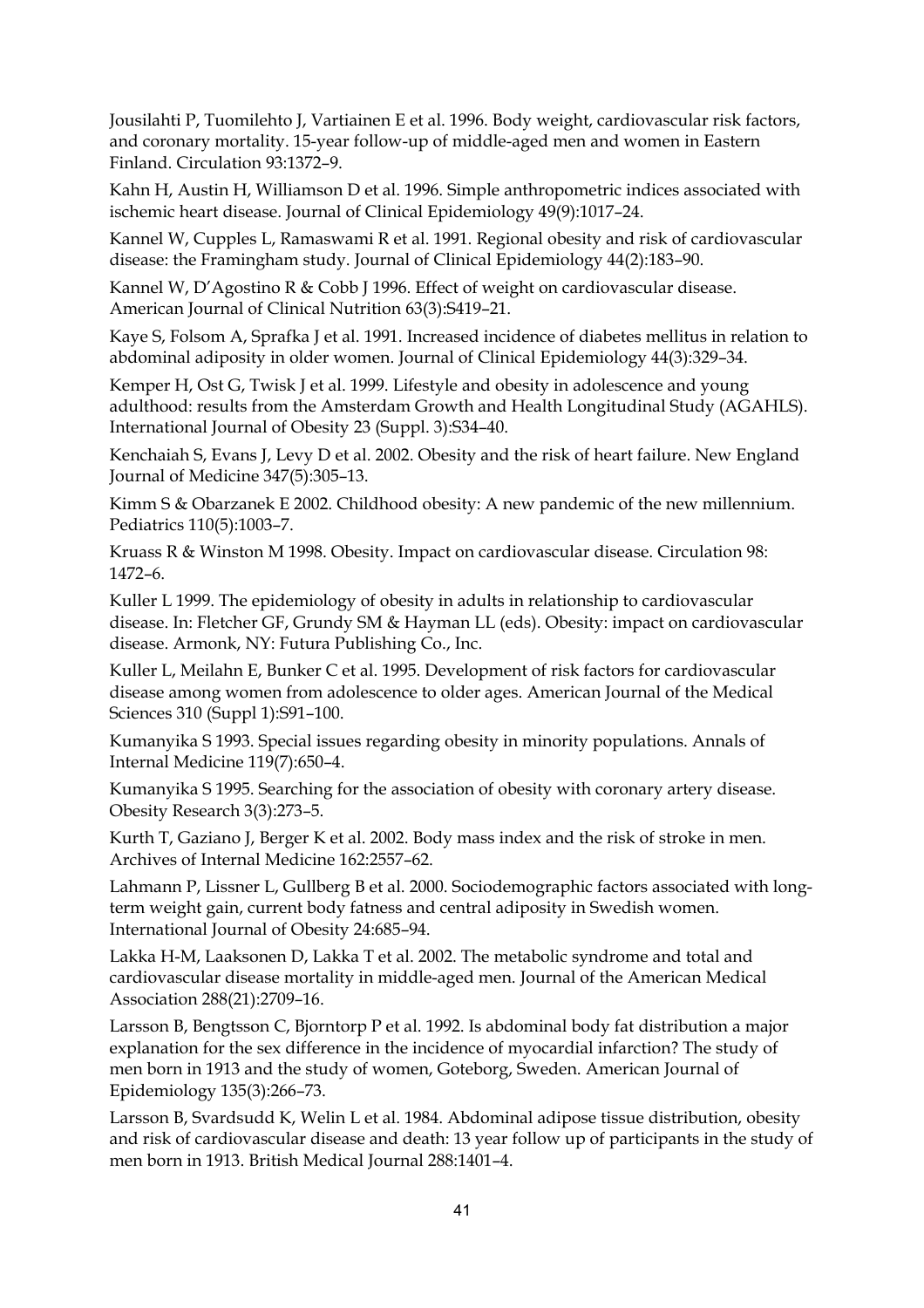Larsson U, Karlsson J & Sullivan M 2002. Impact of overweight and obesity on health-related quality of life. A Swedish population study. International Journal of Obesity 26:417–24.

Lazarus R, Baur L, Webb K et al. 1995. Recommended body mass index cutoff values for overweight screening programmes in Australian children and adolescents: comparisons with North American values. Journal of Paediatric and Children's Health 31:143–7.

Lean M, Lan T & Seidell J 1998. Impairment of health and quality of life in people with large waist circumference. The Lancet 351:853–6.

Lean M, Powrie J, Anderson A et al. 1989. Obesity, weight loss and prognosis in Type 2 diabetes. Diabetic Medicine 7:228–33.

Lee I-M & Paffenbarger R 1992. Change in body weight and longevity. Journal of the American Medical Association 268(15):2045–9.

Leonard D, McDermott R, O'Dea K et al. 2002. Obesity, diabetes and associated cardiovascular risk factors among Torres Strait Islander people. Australian and New Zealand Journal of Public Health 26:144–9.

Leyva F, Godsland I, Ghatei M et al. 1998. Hyperleptinemia as a component of metabolic syndrome of cardiovascular risk. Arteriosclerosis Thrombosis and Vascular Biology 18: 928–33.

Lissner L, Andres R, Muller D et al. 1990. Body weight variability in men: metabolic rate, health and longevity. International Journal of Obesity 14:373–83.

Lissner L, Odell P, D'Agnostino R et al. 1991. Variability of body weight and health outcomes in the Framingham population. New England Journal of Medicine 324:1839–44.

Long S, O'Brien K, MacDonald K et al. 1994. Weight loss in severely obese subjects prevents the progression of impaired glucose tolerance to Type 2 diabetes. A longitudinal interventional study. Diabetes Care 17(5):372–5.

Lundgren H, Bengtsson C, Blohme G et al. 1989. Adiposity and adipose tissue distribution in relation to incidence of diabetes in women: results from a prospective population study in Gothenburg, Sweden. International Journal of Obesity 13:413–23.

Magarey A, Daniels L & Boulton T 2001. Prevalence of overweight and obesity in Australian children and adolescents: Reassessment of 1985 and 1995 data against new standard international definitions. Medical Journal of Australia 174:561–4.

Mahoney L, Burns T, Stanford W et al. 1996. Coronary risk factors measured in childhood and young adult life are associated with coronary artery calcification in young adults: The Muscatine Study. Journal of the American College of Cardiology 27:277–84.

Manson J, Colditz G, Stampfer M et al. 1990. A prospective study of obesity and risk of coronary heart disease in women. New England Journal of Medicine 322:882–9.

Manson J, Willett W, Stampfer M et al. 1995. Body weight and mortality among women. New England Journal of Medicine 333:677–85.

Martikainen P & Marmot M 1999. Socioeconomic differences in weight gain and determinants and consequences of coronary risk factors. American Journal of Clinical Nutrition 69:719–26.

Massie B 2002. Obesity and heart failure-risk factor or mechanism? New England Journal of Medicine 347(5):358–9.

McAuley K, Wilson N, Williams S et al. 2002. Intensive lifestyle changes are necessary to improve insulin sensitivity. Diabetes Care 25(3):445–52.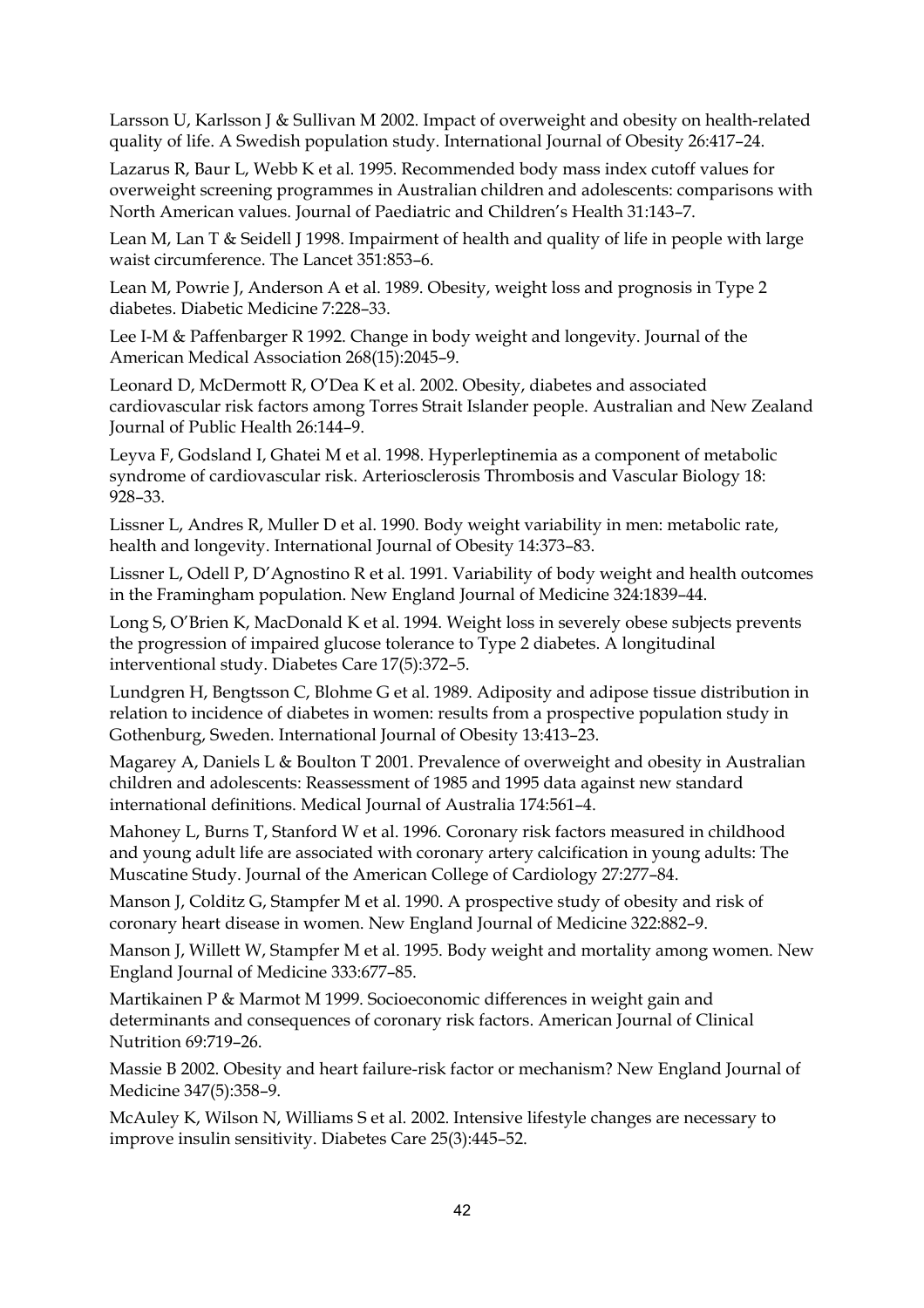McCarron D & Reusser M 1996. Body weight and blood pressure regulation. American Journal of Clinical Nutrition 63(3):S423–4.

McDermott R, Rowley KG, Lee AJ et al. 2000. Increase in the prevalence of obesity and diabetes and decrease in plasma cholesterol in a central Australian Aboriginal community. Medical Journal of Australia 172:480–4.

McGill H 1997. Childhood nutrition and adult cardiovascular disease. Nutrition Reviews 55(1):S2–11.

McGill H, McMahan A, Herderick E et al. 2002. Obesity accelerates the progression of coronary atherosclerosis in young men. Circulation 105:2712–18.

Meigs J, Muller D, Nathan D et al. 2003. The natural history of progression from the normal glucose tolerance to Type 2 diabetes in the Baltimore Longitudinal Study of Aging. Diabetes 52:1475–84.

Mokdad A, Serdula M, Dietz W et al. 1999. The spread of the obesity epidemic in the United States, 1991–1998. Journal of the American Medical Association 282(16):1519–22.

Molarius A, Seidell J, Sans S et al. 2000. Educational level, relative body weight, and changes in their association over 10 years: an international perspective from the WHO MONICA project. American Journal of Public Health 90(8):1260–8.

Morris R & Rimm A 1991. Association of waist to hip ratio and family history with the prevalence of NIDDM among 25,272 adult white females. American Journal of Public Health 81(4):507–9.

Mykkanen L, Laakso M, Uositupa M et al. 1990. Prevalence of diabetes and impaired glucose tolerance in elderly subjects and their association with obesity and family history of diabetes. Diabetes Care 13:1099–105.

Nakamura T, Tokunaga K, Shimomura I et al. 1994. Contribution of visceral fat accumulation to the development of coronary artery disease in non-obese men. Atherosclerosis 107:239–46.

National Taskforce on the Prevention and Treatment of Obesity 2000. Overweight, obesity and health risk. Archives of Internal Medicine 160:898–904.

NHDC (National Health Data Committee) 2003. National health data dictionary. Version 12.AIHW Cat. No. HWI 43. Canberra: AIHW.

NHFA (National Heart Foundation of Australia) 2003. Position statement on dietary fat and overweight /obesity. Nutrition and Dietetics 60:174-6

NHMRC (National Health and Medical Research Council) 1997. Acting on Australia's weight: a strategic plan for the prevention of overweight and obesity. Canberra: AGPS.

NHMRC 2000. How to use the evidence: assessment and application of scientific evidence. Canberra: AGPS.

NHMRC 2003a. Dietary guidelines for Australian adults. Canberra: NHMRC.

NHMRC 2003b. Dietary guidelines for children and adolescents in Australia. Canberra: NHMRC.

Nicklas B, Berman D, Penninx B et al. 2003. Visceral adipose tissue cutoffs associated with metabolic risk factors for coronary heart disease in women. Diabetes Care 26(5):1413–20.

NIH 1998. Clinical guidelines on the identification, evaluation, and treatment of overweight and obesity in adults: the evidence report. NIH publication No. 98–4083. US. Viewed 4 November 2004, <http://www.nhlbi.nih.gov/guidelines/obesity/ob\_gdlns.pdf >.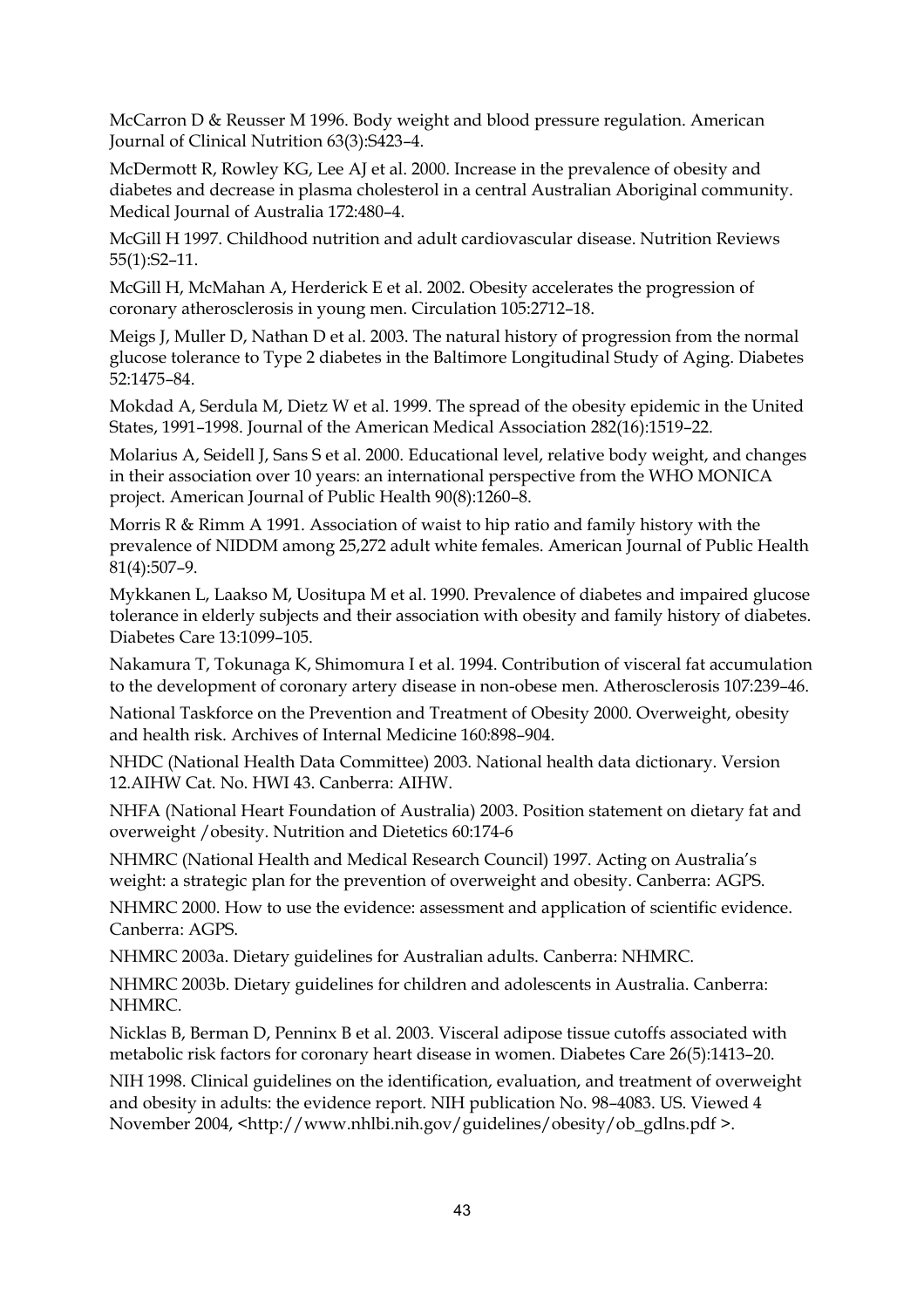Njolstad I, Arnessen E & Lund-Larsen P 1998. Sex differences in risk factors for clinical diabetes in a general population: 12-year follow-up of the Finnmark study. American Journal of Epidemiology 147(1):49–58.

Nowicki R, Billington C, Levine A et al. 2003. Overweight, obesity and associated disease burden in the Veterans Affairs ambulatory care population. Military Medicine 168(3):252–6.

Obarzanek E 1999. Obesity in children, adolescents and families. In: Fletcher GF, Grundy SM & Hayman LL (eds). Obesity: Impact on cardiovascular disease. Armonk, NY: Futura Publishing Co., Inc.

O'Dea K 1991. Westernisation, insulin resistance and diabetes in Australian Aborigines. The Medical Journal of Australia 155:258–64.

O'Dea K, Lion R, Lee A et al. 1990. Diabetes, hyperinsulinemia and hyperlipidemia in small Aboriginal community in Northern Australia. Diabetes Care 13(8):830–5.

Owen C, Whincup P, Odoki K et al. 2003. Birth weight and blood cholesterol level: a study in adolescents and systematic review. Pediatrics 111(5):1081–9.

Park Y-W, Zhu S, Palaniappan L et al. 2003. The metabolic syndrome. Prevalence and associated risk factor findings in the US population from the third national health and nutrition examination survey, 1988–1994. Archives of Internal Medicine 163:427–36.

Pereira M, Jacobs D, Horn LV et al. 2002. Dairy consumption, obesity and the insulin resistance syndrome in young adults. The CARDIA study. Journal of the American Medical Association 287:2081–9.

Perry I, Wannamethee S, Walker M et al. 1995. Prospective study of risk factors for development of non-insulin dependent diabetes in middle aged British men. British Medical Journal 310:560–4.

Pi-Sunyer F 1991. Health implications of obesity. American Journal of Clinical Nutrition 53:S1595-1603.

Pi-Sunyer F 1993. Medical hazards of obesity. Annals of Internal Medicine 119(7):655–60.

Pi-Sunyer F 2003. A clinical view of the obesity problem. Science 299:859–60.

Pradhan A, Skerrett P & Manson J 2002. Obesity, diabetes and coronary risk in women. Journal of Cardiovascular Risk 9:323–30.

Prentice A & Jebb S 1995. Obesity in Britain: gluttony or sloth? British Medical Journal 311:437–9.

Rao S, Donahue M, Pi-Sunyer F et al. 2001. Obesity as a risk factor in coronary artery disease. American Heart Journal.142:1102–7.

Rashid MN, Fuentes F, Touchon RC et al. 2003. Obesity and the risk for cardiovascular disease. Preventive Cardiology 6(1):42–7.

Rexrode K, Carey V, Hennekens C et al. 1998. Abdominal adiposity and coronary heart disease in women. Journal of the American Medical Association 280(21):1843–8.

Rexrode K, Hennekens C, Willett W et al. 1997. A prospective study of body mass index, weight change, and risk of stroke in women. Journal of the American Medical Association 277(19):1539–45.

Rhoads G & Kagan A 1983. The relation of coronary disease, stroke and mortality to weight in youth and in middle age. The Lancet.16:492–5.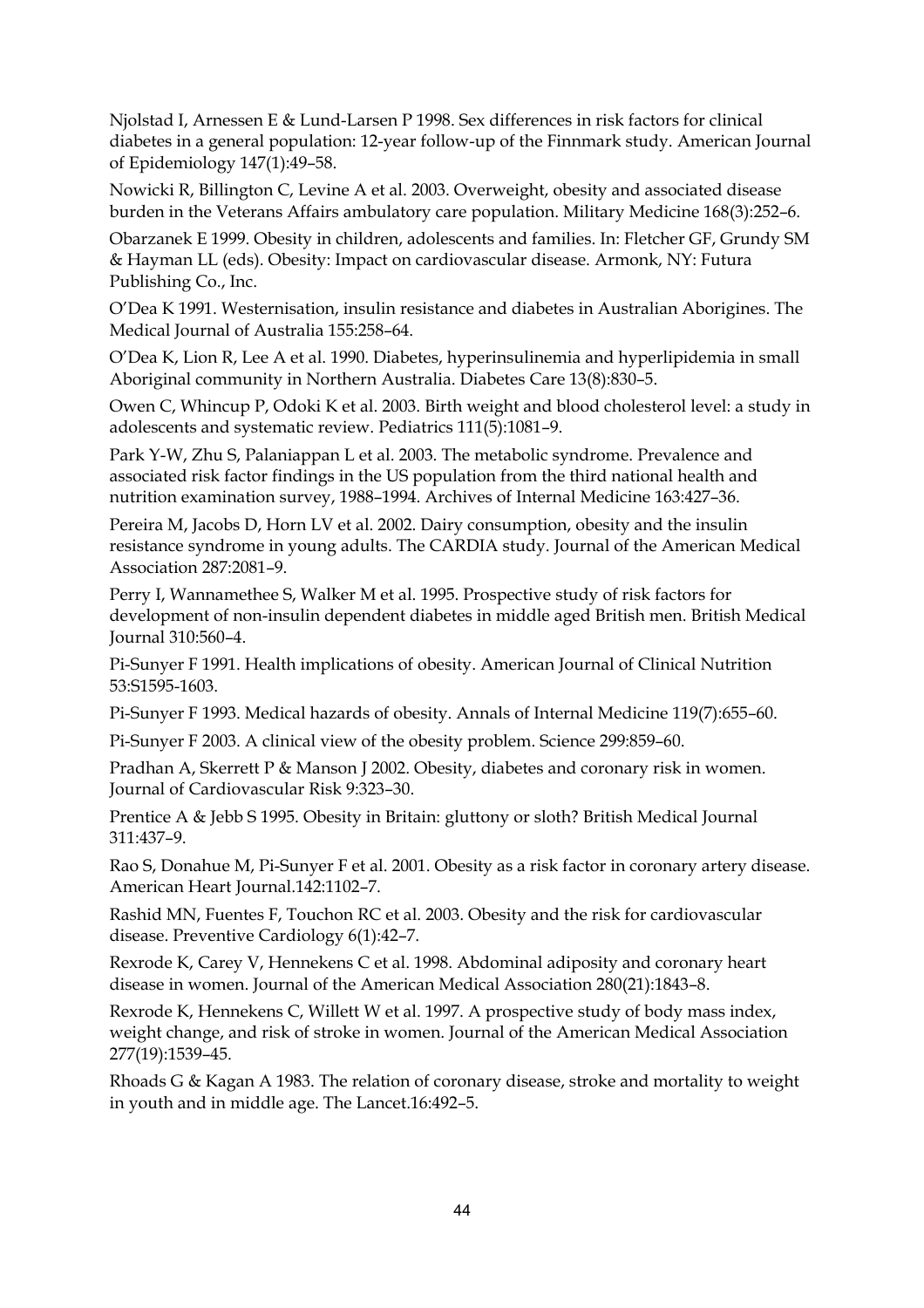Rimm E, Stampfer M, Giovannucci E et al. 1995. Body size and fat distribution as predictors of coronary heart disease among middle-aged and older US men. American Journal of Epidemiology 141(12):1117–27.

Rissel C, Lesjak M & Ward J 1998. Cardiovascular risk factors among Arabic-speaking patients attending Arabic-speaking general practitioners in Sydney, Australia: opportunities for intervention. Ethnic Health.3(3):213–22.

Rissel C & Russell C 1993. Heart disease risk factors in the Vietnamese community of southwestern Sydney. Australian Journal of Public Health 17(1):71–3.

Rosner B, Prineas R, Daniels S et al. 2000. Blood pressure differences between blacks and whites in relation to body size among US children and adolescents. American Journal of Epidemiology 151(10):1007–19.

Rossouw K, Senekal M & Stander I 2000. The accuracy of self-reported weight by overweight and obese women in an outpatient setting. Public Health Nutrition 4(1):19–26.

Rubba P, Panico S, Bond G et al. 2001. Site-specific atherosclerotic plaques in the carotid arteries of middle-aged women from Southern Italy. Associations with traditional risk factors and oxidation markers. Stroke 32:1953–9.

Schmidt M, Duncan B, Canani L et al. 1992. Association of waist-hip ratio with diabetes mellitus. Diabetes Care 15(7):912–14.

Schwartz M & Brunzell J 1997. Regulation of body adiposity and the problem of obesity. Arteriosclerosis Thrombosis Vascular Biology 17:233–8.

Schwimmer J, Burwinkle T & Varni J 2003. Health-related quality of life of severely obese children and adolescents. Journal of the American Medical Association 289(14):1813–19.

Seidell J & Bouchard C 1999. Abdominal adiposity and risk of heart disease. Journal of the American Medical Association 281(24):2284–5.

Selby J, Friedman G & Quesenberry CQ Jnr 1989. Precursors of essential hypertension. The role of body fat distribution pattern. American Journal of Epidemiology 129(1):43–53.

Shaper A, Wannamethee S & Walker M 1997. Body weight: implications for the prevention of coronary heart disease, stroke and diabetes mellitus in a cohort study of middle aged men. British Medical Journal 314:1311–17.

Shekelle R, Shryock AM, Paul O et al. 1981. Diet, serum cholesterol, and death from coronary heart disease. The Western Electric Study. New England Journal of Medicine 304(2):65–70.

Shinton R, Sagar G & Beevers G 1995. Body fat and stroke: unmasking the hazards of overweight and obesity. Journal of Epidemiology and Community Health 49:259–64.

Sichieri R, Everhart J & Hubbard C 1992. Relative weight classifications in the assessment of underweight and overweight in the United States. International Journal of Obesity 16:303–12.

Singh P & Lindsted K 1998. Body mass and 26-year risk of mortality from specific diseases among women who never smoked. Epidemiology 9:246–54.

Singhal A, Farooqi S, Cole T et al. 2002. Influence of leptin on arterial distensibility. A novel link between obesity and cardiovascular disease. Circulation 106:1919–24.

Skarfors E, Selinus K & Lithell H 1991. Risk factors for developing non-insulin dependent diabetes: a 10 year followup of men in Uppsala. British Medical Journal 303:755–60.

Smith R, Spargo R, Hunter E et al. 1992a. Prevalence of hypertension in Kimberley Aborigines and its relationship to ischaemic heart disease. An age-stratified random survey. Medical Journal of Australia 156:557–62.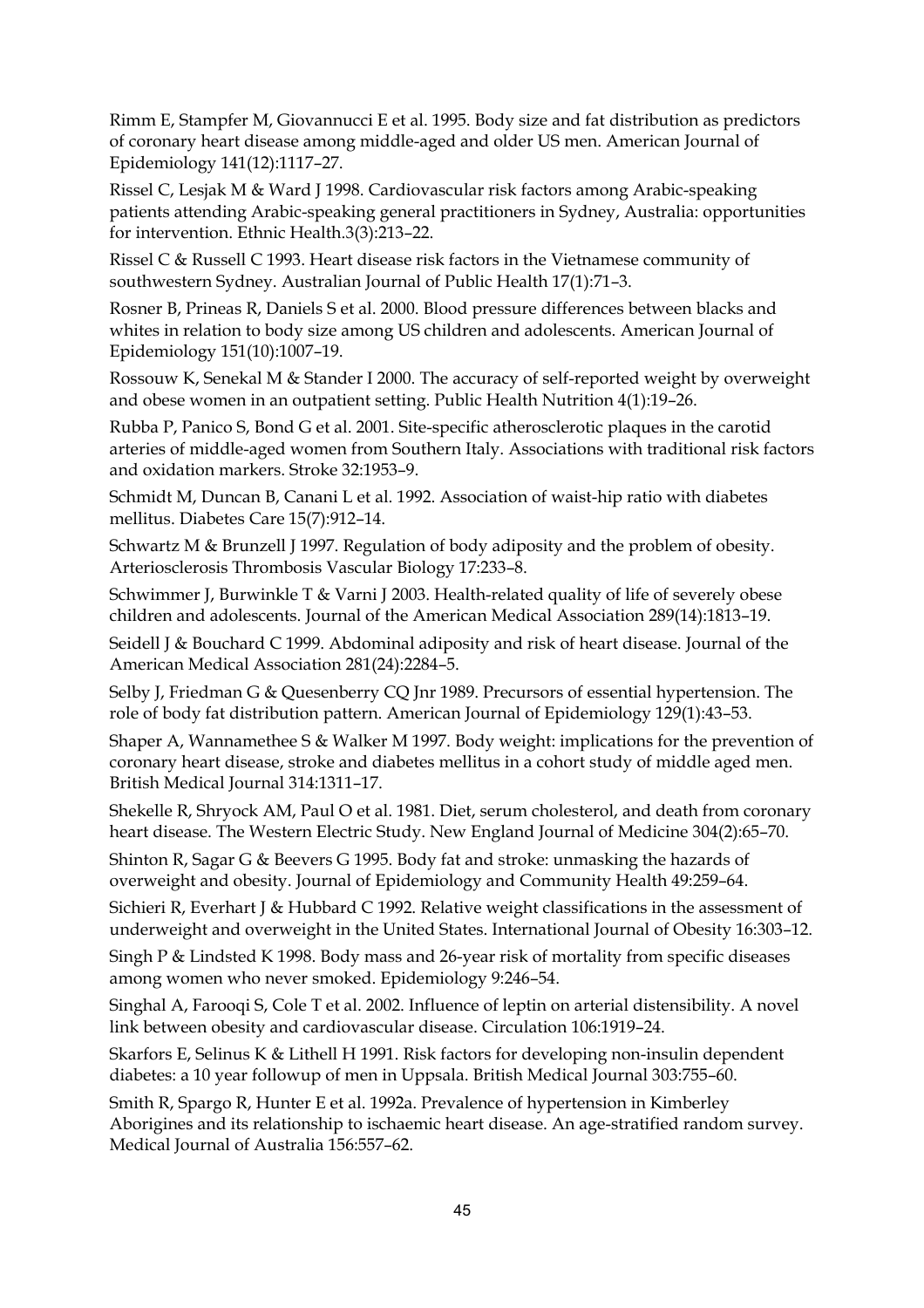Smith R, Spargo R, King R et al. 1992b. Risk factors for hypertension in Kimberley Aborigines. Medical Journal of Australia 156:562–6.

Sonne-Holm S, Sorensen T, Jensen G et al. 1989. Independent effects of weight change and attained body weight on prevalence of arterial hypertension in obese and no-obese men. British Medical Journal 299:767–70.

Sorof J & Daniels S 2002. Obesity hypertension in children. Hypertension 40:441–7.

Sorof J, Paffenbarger T, Franco K et al. 2002. Isolated systolic hypertension, obesity, and hyperkinetic hemodynamic states in children. Journal of Pediatrics 140(6):660–6.

Spataro J, Dyer A, Stamler J et al. 1996. Measures of adiposity and coronary heart disease mortality in the Chicago Western Electric Company study. Journal of Clinical Epidemiology 49(8):849–57.

Spiegelman D, Israel R, Bouchard C et al. 1992. Absolute fat mass, percent body fat and body-fat distribution: which is the real determinant of blood pressure and serum glucose? American Journal of Clinical Nutrition 55:1033–44.

Stamler J 1991. Epidemiologic findings on body mass and blood pressure in adults. Annals of Epidemiology 1(4):347–62.

Stamler J, Briefel R, Milas C et al. 1997. Relation of changes in dietary lipids and weight, trial years 1–6, to changes in blood lipids in the special intervention and usual care groups in the Multiple Risk Factor Intervention Trial. American Journal of Clinical Nutrition 65(Suppl.):S272–88.

Stevens J, Tyroler H, Cai J et al. 1998a. Body weight change and carotid artery wall thickness. The Atherosclerosis Risk in Communities (ARIC) Study. American Journal of Epidemiology 147(6):563–73.

Stevens J, Cai J & Pamuk E 1998b. The effect of age on the association between body mass index and mortality. New England Journal of Medicine 338(1):1–7.

Strauss R & Pollack H 2001. Epidemic increase in childhood overweight, 1986–1998. Journal of the American Medical Association 286(22):2845–8.

Suk S-H, Sacco R, Boden-Albala B et al. 2003. Abdominal obesity and risk of ischemic stroke. Stroke 34:1586.

Sullivan D 2001. Cardiovascular risk in the Asia-Pacific region from a nutrition and metabolic point of view: visceral obesity. Asia Pacific Journal of Clinical Nutrition 10(2):82–4.

Swinburn B 2003. Obesity action—from awareness to starter's gun. Paperweight 11:1–2.

Swinburn B, Craig P, Dent D et al. 1996. Body composition differences between Polynesians and Caucasians assessed by bioelectrical impedance. International Journal of Obesity 20:889– 94.

Takami R, Takami K, Takeda N et al. 2001. Body fatness and fat distribution as predictors of metabolic abnormalities and early carotid atherosclerosis. Diabetes Care 24(7):1248–52.

Terry R, Page W & Haskell W 1992. Waist/hip ratio, body mass index and premature cardiovascular disease mortality in US army veterans during a twenty-three year follow-up study. International Journal of Obesity 16:417–23.

Tershakovec A, Kuppler K, Zemel B et al. 2003. Body composition and metabolic factors in obese children and adolescents. International Journal of Obesity 27:19–24.

Trials of Hypertension Prevention Collaborative Research Group 1997. Effects of weight loss and sodium reduction intervention on blood pressure and hypertension incidence in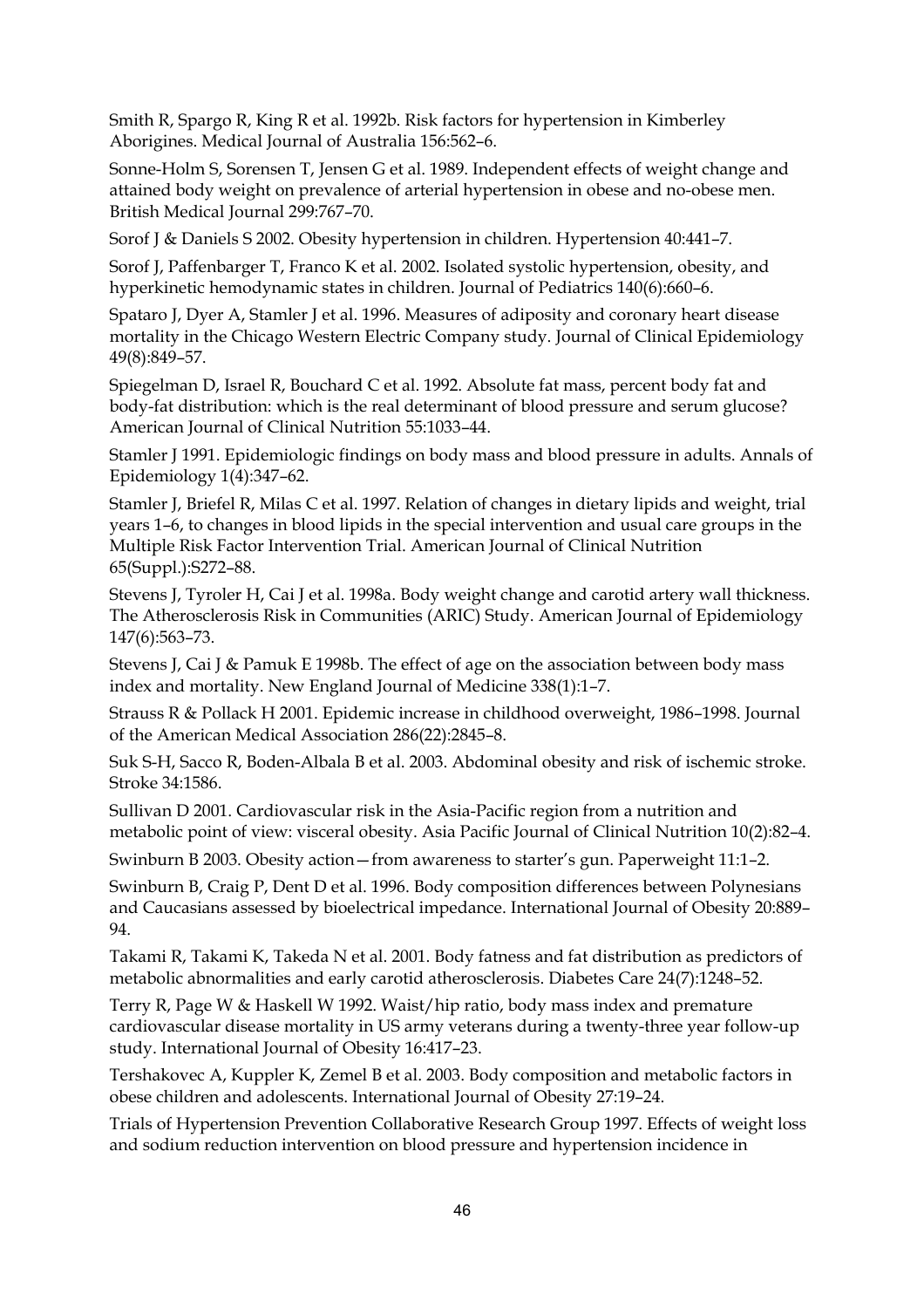overweight people with high-normal blood pressure. The Trials of Hypertension Prevention, Phase II. Archives of Internal Medicine 157:657–67.

Troiano R, Frongillo E, Sobal J et al. 1996. The relationship between body weight and mortality: a quantitative analysis of combined information from existing studies. International Journal of Obesity 20:63–75.

van Itallie T 1985. Health implications of overweight and obesity in the United States. Annals of Internal Medicine 103(6):983–8.

Vega G 2001. Obesity, the metabolic syndrome, and cardiovascular disease. American Heart Journal 142:1108–16.

Walker S, Rimm E, Ascherio A et al. 1996. Body size and fat distribution as predictors of stroke among US men. American Journal of Epidemiology 144(12):1143–50.

Wang Y & Wang J 2002. A comparison of internal references for the assessment of child and adolescent overweight and obesity in different populations. European Journal of Clinical Nutrition 56:973–82.

Wang Z & Hoy W 2002. Body mass index and mortality in Aboriginal Australians in the Northern Territory. Australia and New Zealand Journal of Public Health 26:305–10.

Wang Z, Hoy W & McDonald S 2000. Body mass index in Aboriginal Australians in remote communities. Australia and New Zealand Journal of Public Health 24:570–5.

Wannamethee S & Shaper A 1999. Weight change and duration of overweight and obesity in the incidence of Type 2 diabetes. Diabetes Care.22(8):1266–72.

Waters E & Baur L 2003. Childhood obesity: modernity's scourge. Medical Journal of Australia 178:422–3.

Weinsler R, Norris D, Birch R et al. 1985. The relative contribution of body fat and fat pattern to blood pressure level. Hypertension 7:578–85.

Whelton P & LJ A 1998. Sodium reduction and weight loss in the treatment of hypertension in older persons—a randomized controlled trial of non-pharmacological interventions in the elderly (TONE). Journal of the American Medical Association 279:839–46.

Whincup P, Gilg J, Papacosta O et al. 2002. Early evidence of ethnic differences in cardiovascular risk: cross sectional comparison of British South Asian and white children. British Medical Journal.324:635–8.

Whitaker RC, Wright JA, Pepe S et al. 1997. Predicting obesity in young adulthood from childhood and parental obesity. New England Journal of Medicine 337:869–73.

WHO 2000. Obesity: preventing and managing the global epidemic. Report of a WHO consultation. WHO Technical Report Series 894. Geneva: WHO.

WHO 2003. Diet, nutrition and the prevention of chronic diseases. WHO Technical Report Series 916. Geneva: WHO.

Wilcosky T, Hyde J, Anderson J et al. 1990. Obesity and mortality in the lipid research clinics program follow-up study. Journal of Clinical Epidemiology 43(8):743–52.

Wilhelmsen L, Rosengren A, Eriksson H et al. 2001. Heart failure in the general population of men—morbidity, risk factors and prognosis. Journal of Internal Medicine 249:253–61.

Willett W, Manson J, Stampfer M et al. 1995. Weight, weight change and coronary heart disease in women. Journal of the American Medical Association 276(6):461–5.

Wilson P, D'Agnostino R, Sullivan L et al. 2002. Overweight and obesity as determinants of cardiovascular risk. The Framingham experience. Archives of Internal Medicine 162:1867–72.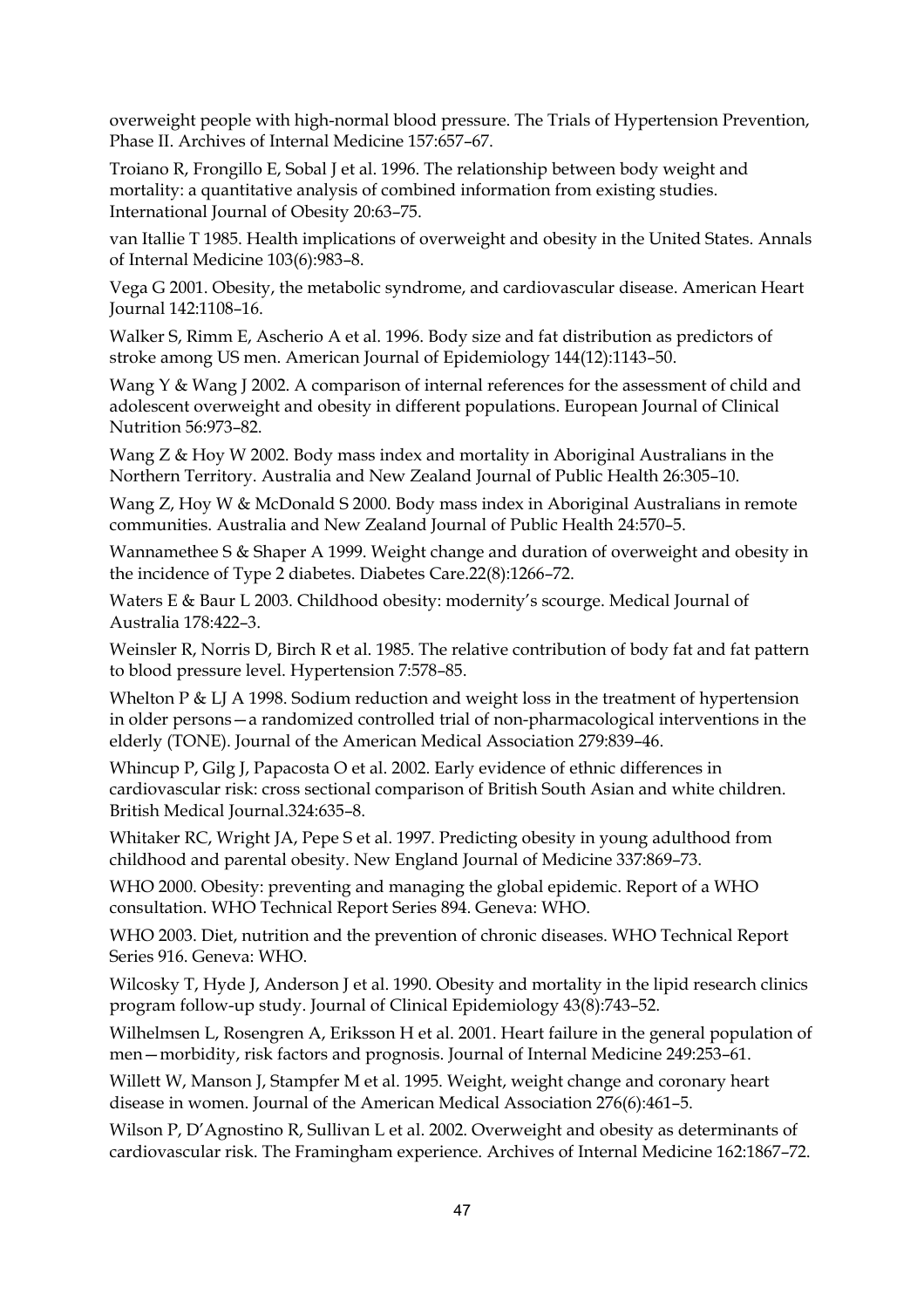Wing R 1993. Weight cycling: the public concern and the scientific data. Obesity Research 1(5):390–1.

Wolf-Maier K, Cooper R, Banegas J et al. 2003. Hypertension prevalence and blood pressure levels in 6 European countries, Canada and the United States. Journal of the American Medical Association 289(18):2363–9.

Yamahita S, Kotani K, Nakamutra T et al. 1996. Insulin resistance and body fat distribution. Diabetes Care 19(3):287–91.

Yanovski J & Yanovski S 2003. Treatment of pediatric and adolescent obesity. Journal of the American Medical Association 289(14):1851–5.

Yanovski J, Yanovski S, Hubbard K et al. 1996. Differences in body composition of black and white girls. American Journal of Clinical Nutrition 64(6):833–9.

Yong L-C & Kuller L 1994. Tracking of blood pressure from adolescence to middle age: the Dormont High School Study. Preventive Medicine 23:418–26.

Zamboni M, Armellini F, Cominacini L et al. 1994. Obesity and regional body-fat distribution in men: separate and joint relationships to glucose tolerance and plasma lipoproteins. American Journal of Clinical Nutrition 60(5):682–4.

Zhou B, Wu Y, Li Y et al. 2002. Overweight is an independent risk factor for cardiovascular disease in Chinese populations. Obesity Reviews 3:147–56.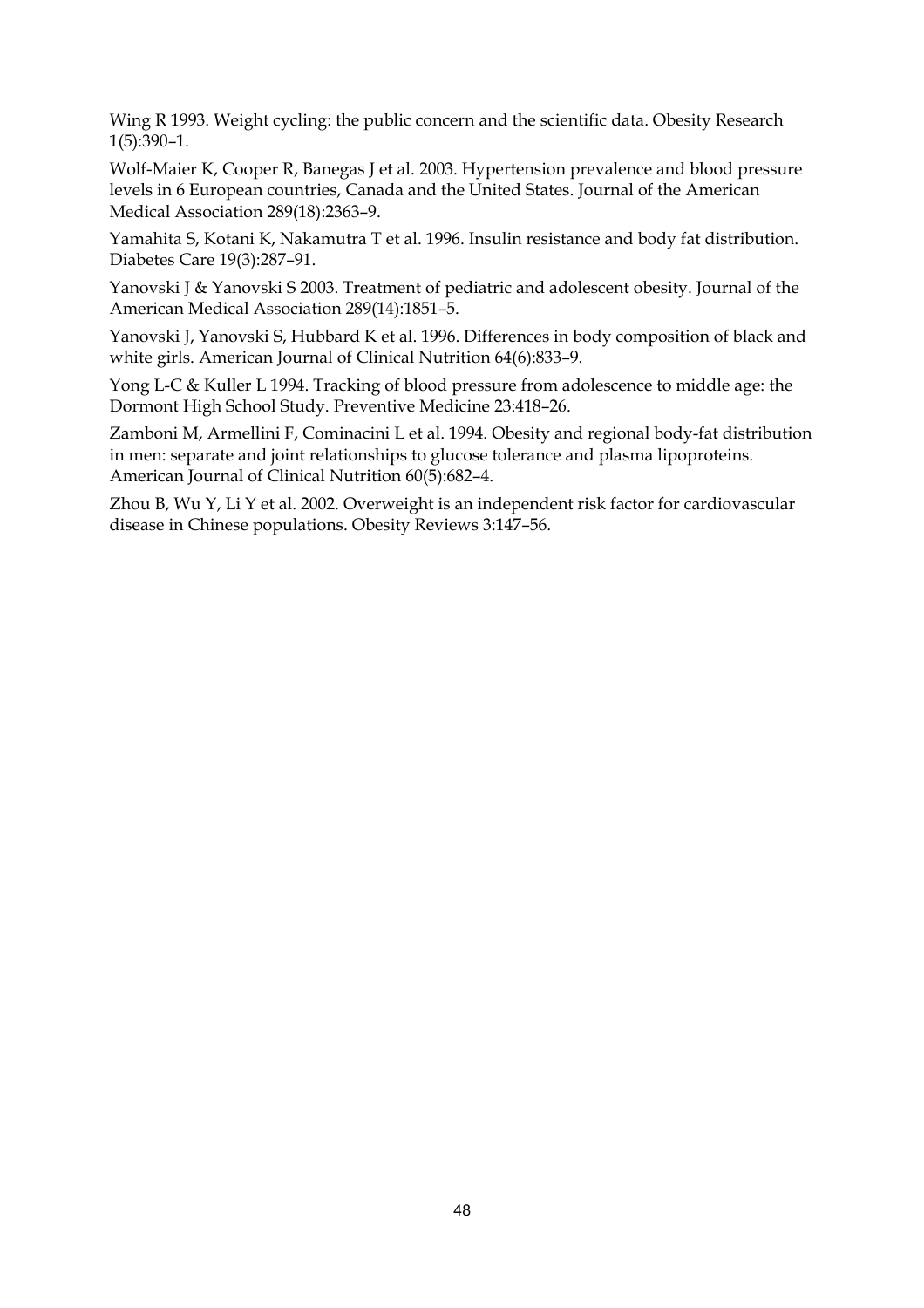# **Appendix B: Lists of included studies**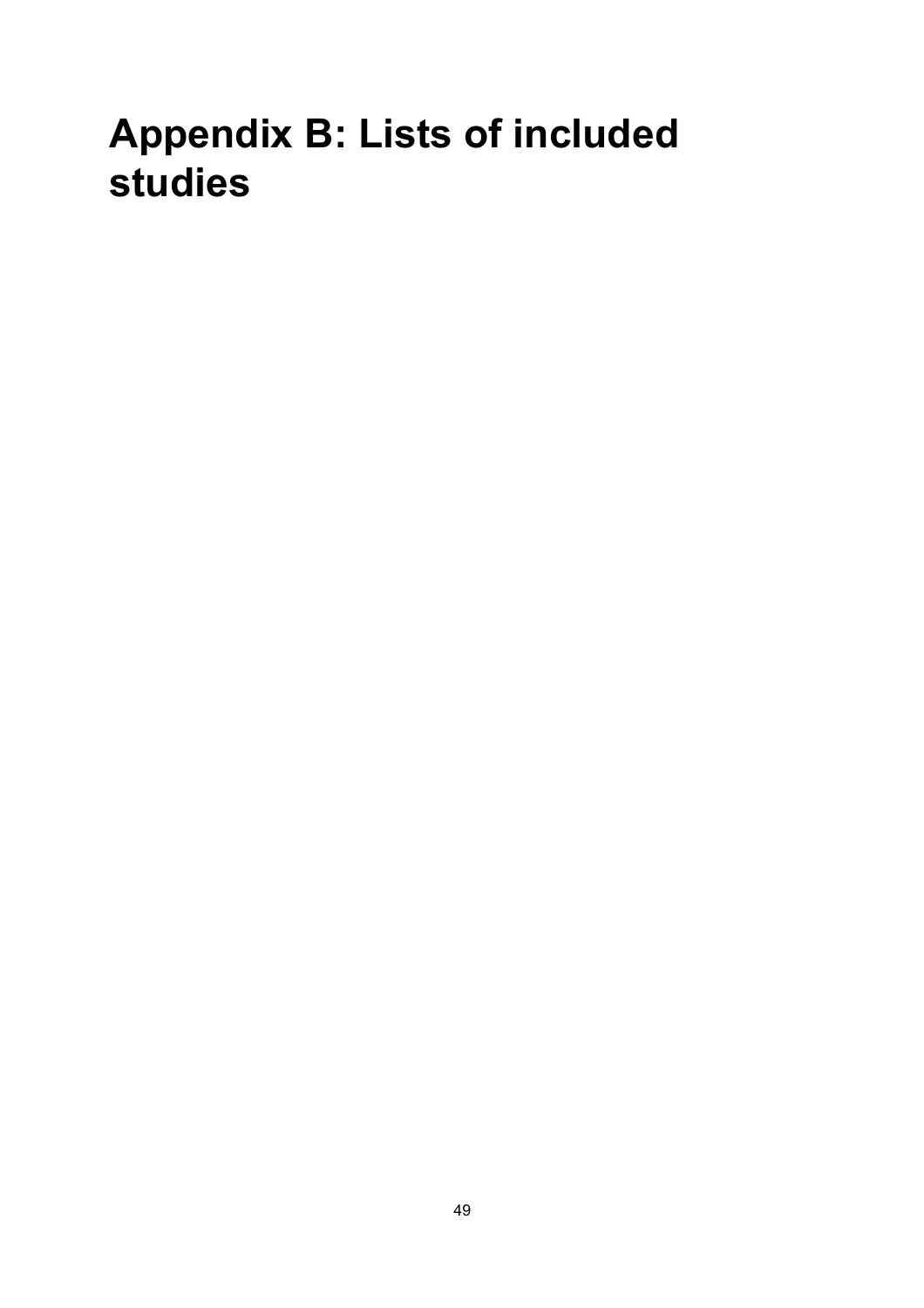| <b>Authors</b>          | Year | Study                                                                             | N     | <b>Sex</b> | Age            | <b>Follow</b><br>-up     | Index of<br>overweight<br>/ obesity            | <b>Outcome</b>                                                                                                              | <b>Confounders</b><br>considered                                                                      | Relationship                                                                                                                                                                                                                                                                                                                                                                                                                                   |
|-------------------------|------|-----------------------------------------------------------------------------------|-------|------------|----------------|--------------------------|------------------------------------------------|-----------------------------------------------------------------------------------------------------------------------------|-------------------------------------------------------------------------------------------------------|------------------------------------------------------------------------------------------------------------------------------------------------------------------------------------------------------------------------------------------------------------------------------------------------------------------------------------------------------------------------------------------------------------------------------------------------|
| Berenson<br>et al.      | 1992 | Bogalusa Heart<br>Study                                                           | 150   | M<br>F     | $6 - 30$       | Cross-<br>section<br>-al | Ponderal<br>index<br>(weight/hei-<br>$ght^3$ ) | Fatty streaks,<br>fibrous plaque<br>lesions                                                                                 | <b>No</b>                                                                                             | Ponderal index associated with fatty streaks in the<br>aorta ( $r = 0.38$ ; $p < 0.05$ ) for white males; fatty<br>streaks in the coronary arteries ( $r = 0.37$ ; $p < 0.05$ )<br>for white males. Too few observations to present<br>female correlations.                                                                                                                                                                                    |
| De<br>Michele et<br>al. | 2002 | Progetto ATENA<br>study                                                           | 5,062 | F          | $30 - 69$      | Cross-<br>section<br>-al | BMI, WHR                                       | Carotid intimal-<br>medial<br>thickness,<br>intimal-medial<br>areas                                                         | Age, BP, lipids,<br>fasting insulin.<br>Less than 5%<br>had used<br>hormone<br>replacement<br>therapy | BMI and WHR were significant predictors of carotid<br>wall thickness independently of other<br>cardiovascular risk factors.                                                                                                                                                                                                                                                                                                                    |
| Mahoney<br>et al.       | 1996 | Muscatine Study                                                                   | 384   | M<br>F     | Mean<br>$= 15$ | 15                       | BMI, triceps<br>skinfold<br>thickness          | Coronary artery<br>calcification                                                                                            | Age, sex                                                                                              | Obesity was strongly associated with coronary<br>artery calcification.                                                                                                                                                                                                                                                                                                                                                                         |
| McGill et<br>al.        | 2002 | Pathobiological<br>Determinants of<br>Atherosclerosis in<br>Youth (PDAY)<br>study | 3,000 | M<br>F     | $15 - 34$      |                          | BMI, thick<br>panniculus<br>adiposus           | Atherosclerotic<br>lesions in right<br>coronary artery<br>(RCA), left<br>anterior<br>descending<br>coronary artery<br>(LAD) | Age, race                                                                                             | Obesity is related to accelerated coronary<br>atherosclerosis in adolescent and young men.<br>Increased BMI in adolescent and young men was<br>associated with fatty streaks in the RCA and<br>stenosis in LAD. RCA lesions were greater in<br>young men with thick panniculus adiposus. BMI<br>was not associated with coronary atherosclerosis<br>in young women although there was a trend among<br>those with a thick panniculus adiposus. |

#### **Table A1: Studies included for atherosclerosis**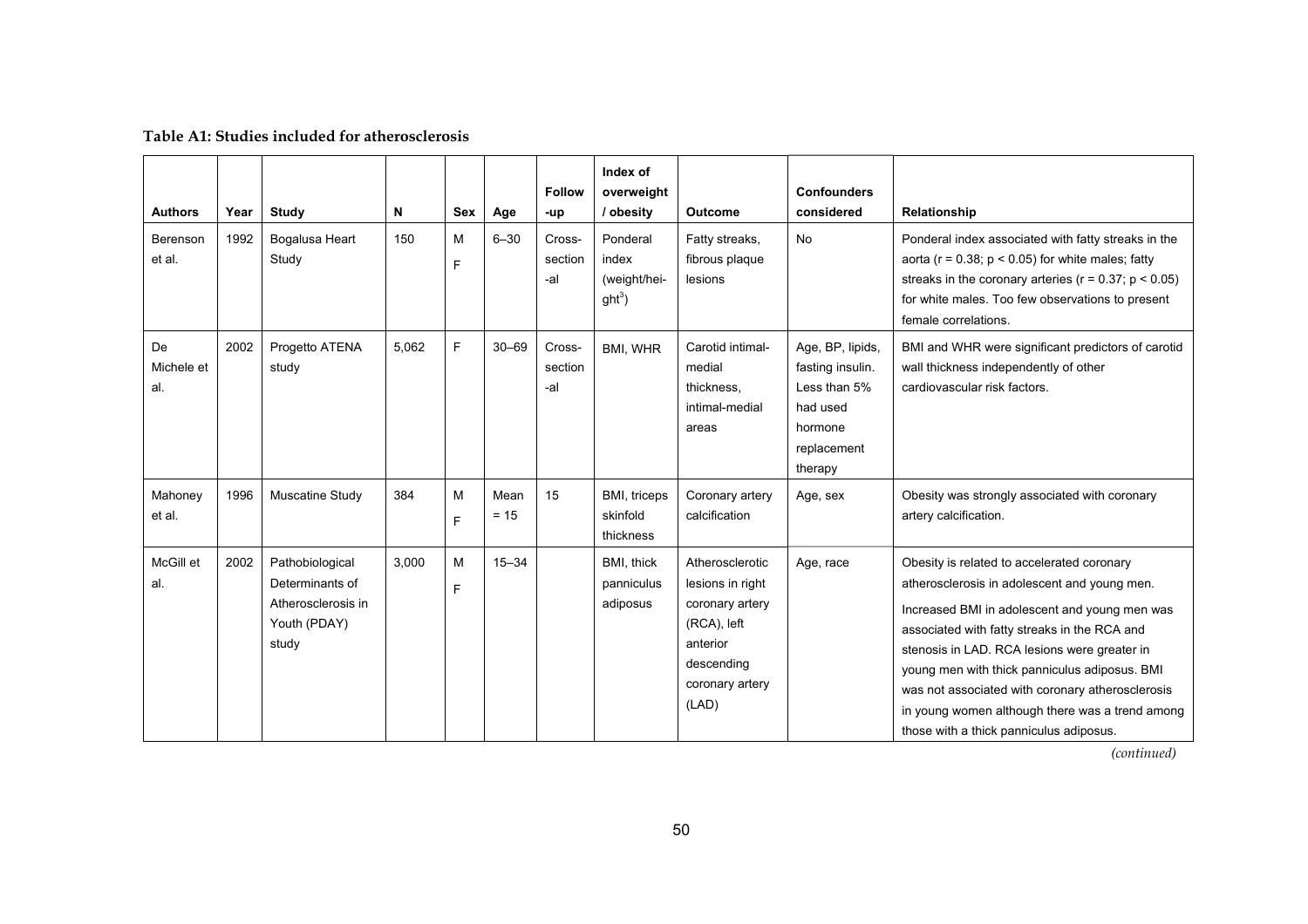| <b>Authors</b>   | Year | Study                   | N   | Sex | Age       | <b>Follow</b><br>-up     | Index of<br>overweight/<br>obesity                                                                 | <b>Outcome</b>                                      | <b>Confounders</b><br>considered | Relationship                                                                                            |
|------------------|------|-------------------------|-----|-----|-----------|--------------------------|----------------------------------------------------------------------------------------------------|-----------------------------------------------------|----------------------------------|---------------------------------------------------------------------------------------------------------|
| Rubba<br>et al.  | 2001 | Progetto ATENA<br>study | 310 | F   | $30 - 69$ | Cross-<br>section-<br>al | <b>BMI</b>                                                                                         | Carotid<br>intimal-<br>medial<br>thickness          | Age                              | Higher BMI associated with common carotid<br>plaques.                                                   |
| Takami<br>et al. | 2001 | Japanese                | 849 | M   | $20 - 78$ | Cross-<br>section-<br>al | BMI, waist<br>circumference,<br>WHR,<br>abdominal<br>sub-cutaneous<br>fat, intra-<br>abdominal fat | Carotid<br>intimal-<br>medial<br>thickness<br>(IMT) | Age, smoking                     | All overweight measures correlated with IMT.<br>When adjusted for BMI, only WHR remained<br>correlated. |

## **Table A1 (continued): Studies included for atherosclerosis**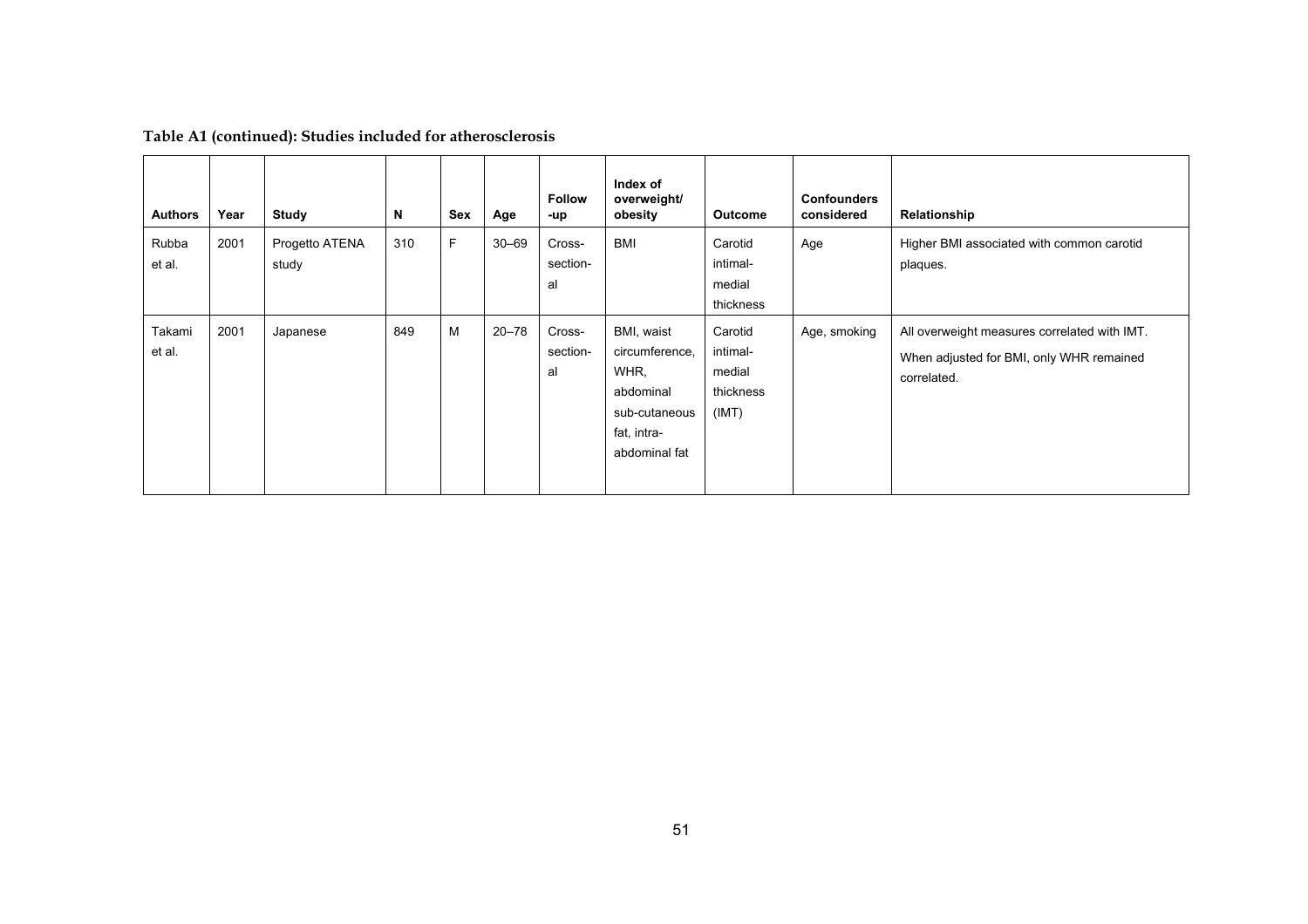|                        |      |                                                                                                      |                                          |                                                                                            |           |                     | Index of                                         |                                                       |                                                                                          |                                                                                                                                                 |
|------------------------|------|------------------------------------------------------------------------------------------------------|------------------------------------------|--------------------------------------------------------------------------------------------|-----------|---------------------|--------------------------------------------------|-------------------------------------------------------|------------------------------------------------------------------------------------------|-------------------------------------------------------------------------------------------------------------------------------------------------|
| <b>Authors</b>         | Year | Study                                                                                                | N                                        | <b>Sex</b>                                                                                 | Age       | Follow-<br>up       | overweight/<br>obesity                           | <b>Outcome</b>                                        | <b>Confounders</b><br>considered                                                         | Relationship                                                                                                                                    |
| <b>Blair</b> et<br>al. | 1984 | <b>First National</b><br>Health and<br>Nutrition<br>Examination<br>Survey (NHANES)                   | 5,506                                    | $\mathsf{M}% _{T}=\mathsf{M}_{T}\!\left( a,b\right) ,\ \mathsf{M}_{T}=\mathsf{M}_{T}$<br>F | $30 - 59$ | Cross-<br>sectional | Tricep &<br>subscapular<br>skinfold<br>thickness | <b>HBP</b>                                            | Age                                                                                      | Link between central adiposity WHR & WC and HBP                                                                                                 |
| Despres<br>et al.      | 1990 | Review of<br>numerous studies                                                                        |                                          |                                                                                            |           |                     |                                                  |                                                       |                                                                                          | Abdominal obesity related to HBP                                                                                                                |
| Doll et<br>al.         | 2002 | <b>MONICA/Swiss</b><br>data<br>- Vaud-Fribourg<br>$-$ Ticino &<br>- Seychelles<br><b>Heart Study</b> | 3,116<br>(tot.)<br>1,065<br>1,361<br>690 | M<br>F                                                                                     | $35 - 64$ | Cross-<br>sectional | BMI, WC,<br>WHR, HBP<br>$\geq 140/90$<br>mmHg    | Relationship<br>between<br>adiposity and<br><b>BP</b> | Age                                                                                      | Linear<br>WC & WHR stronger predictors than BMI                                                                                                 |
| Dyer &<br>Elliot       | 1989 | <b>INTERSALT</b>                                                                                     | 10,079                                   | M<br>F                                                                                     | $20 - 59$ | Cross-<br>sectional | $HBP \geq$<br>140/90<br>mm/Hg                    | <b>HBP</b>                                            | Age, sex,<br>sodium &<br>potassium<br>excretion,<br>alcohol intake.<br>smoking<br>status | For men, SBP increase of 0.91 mmHg and DBP<br>increase of 0.75 mmHg per BMI unit. For women,<br>this increase was 0.72 and 0.5 for SBP and DBP. |

**Table A2: Studies included for high blood pressure**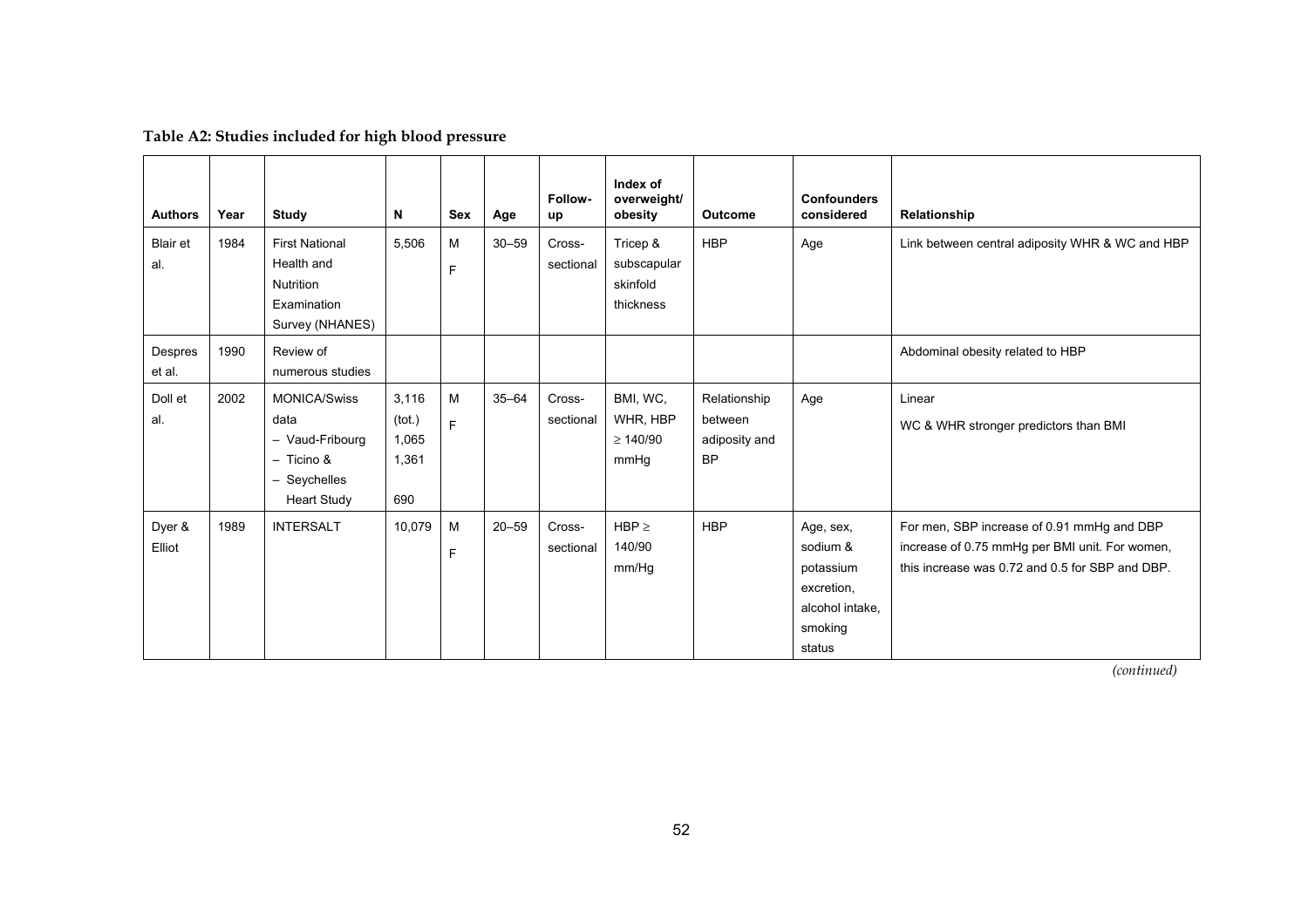| <b>Authors</b>       | Year | <b>Study</b>                                | N     | Sex              | Age       | Follow-<br>up       | Index of<br>overweight/<br>obesity                                                                         | <b>Outcome</b>                 | <b>Confounders</b><br>considered                                        | Relationship                                            |
|----------------------|------|---------------------------------------------|-------|------------------|-----------|---------------------|------------------------------------------------------------------------------------------------------------|--------------------------------|-------------------------------------------------------------------------|---------------------------------------------------------|
| Filipovsky<br>et al. | 1993 | Paris<br>Prospective<br>Study               | 7,312 | M                | $42 - 53$ | $15 - 20$           | <b>BMI &amp; ITCI</b><br>(iliac-to-thigh<br>circumferenc<br>e index)                                       | Mortality from<br>CVD & cancer | Age, smoking,<br>serum<br>cholesterol                                   | Linear<br>BMI was more strongly related to BP than ITCI |
| Freedman<br>et al.   | 1999 | Bogalusa Heart<br>Study                     | 9,167 | M<br>$\mathsf F$ | $5 - 17$  | Cross-<br>sectional | BMI > 95th<br>P. Rohrer<br>index,<br>triceps &<br>subscapular<br>skinfold<br>thickness.                    | <b>HBP</b>                     | Age, race,<br>sex, year of<br>study, insulin<br>& cholesterol<br>levels | Positive association                                    |
| Frohlich             | 1991 | Review of many<br>studies                   |       |                  |           |                     |                                                                                                            |                                |                                                                         | Association                                             |
| Garn et al.          | 1988 | Tecumseh (MI)<br>Community<br>Health Survey | 5,507 | M<br>$\mathsf F$ | $15 - 75$ | Cross-<br>sectional | Skinfolds:<br>triceps, sub-<br>scapular,<br>iliac site.<br>abdominal &<br>sum,<br>$HBP = DBP$<br>$\geq 90$ | <b>HBP</b>                     | None                                                                    | Positive association                                    |
| Hajjar &<br>Kotchen  | 2003 | <b>NHANES 1999-</b><br>2000                 | 4,115 | M<br>F           | $\geq 18$ | Cross-<br>sectional | BMI,<br>$HBP \geq$<br>140/90<br>mmHg                                                                       | Hypertension                   | Age, sex<br>race/ethnicity                                              | Per 1 unit increase in BMI-RR increase of 0.31          |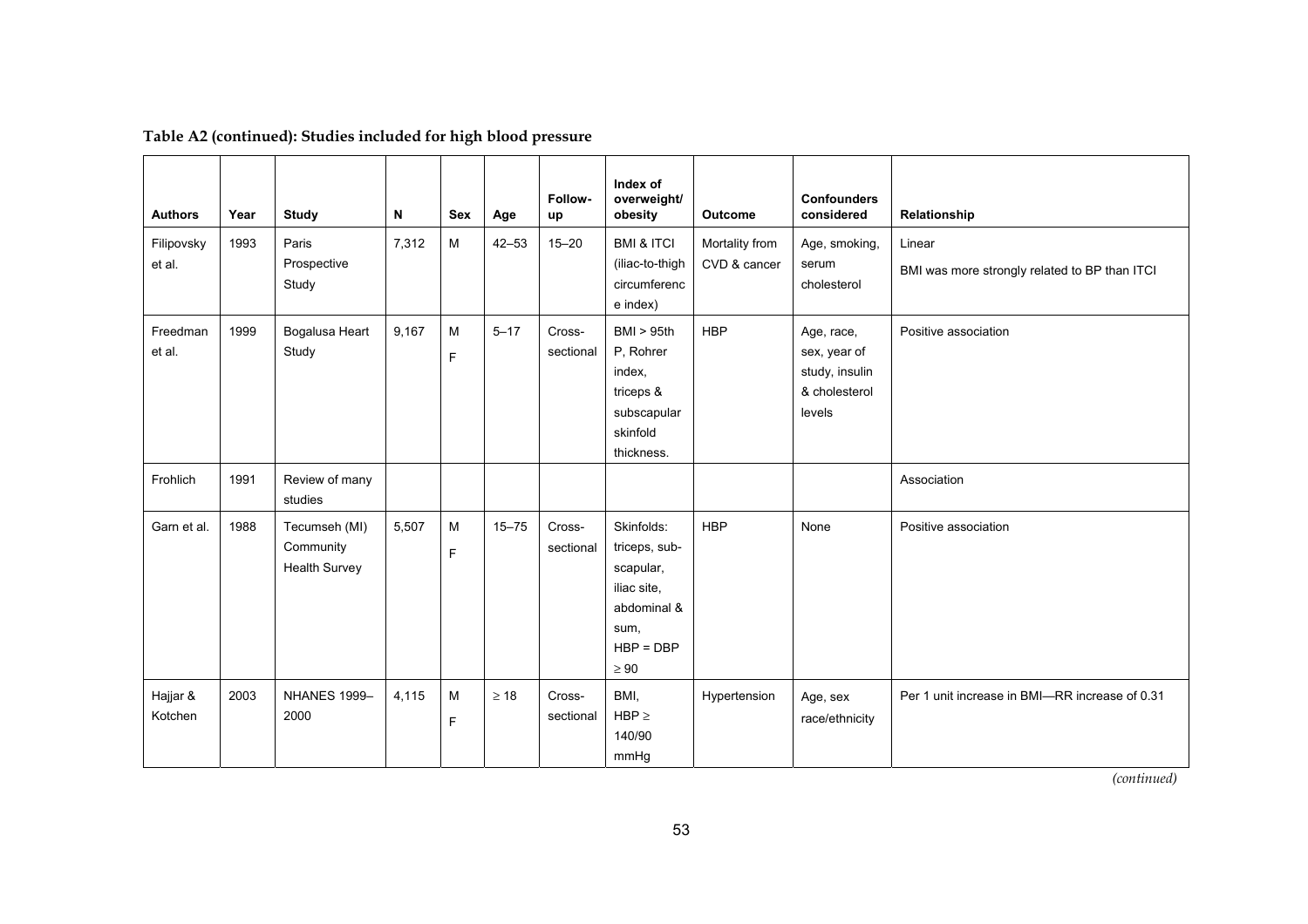| <b>Authors</b>              | Year | Study                                                              | N               | <b>Sex</b> | Age       | Follow-<br>up       | Index of<br>overweight/<br>obesity                           | <b>Outcome</b>                                      | <b>Confounders</b><br>considered | Relationship                                                              |
|-----------------------------|------|--------------------------------------------------------------------|-----------------|------------|-----------|---------------------|--------------------------------------------------------------|-----------------------------------------------------|----------------------------------|---------------------------------------------------------------------------|
| Ireland &<br>Giles          | 1996 | Melbourne<br>Collaborative<br><b>Cohort Study</b>                  | $\geq$<br>1.000 | м<br>F     | $40 - 69$ | 20                  | <b>BMI</b>                                                   | SBP & DBP                                           | Diet                             | Changes in average BP over time, unlikely to be<br>related to weight gain |
| Kemper et<br>al.            | 1999 | Amsterdam<br>Growth and Health<br>Longitudinal Study               | 500             | M<br>F     | 13        | 20                  | BMI, sum of<br>four skinfold<br>thickness                    |                                                     | Diet, physical<br>activity       | Association between skinfolds and HBP                                     |
| Kuller et<br>al.            | 1995 | The Healthy<br>Women Study                                         | 541             | F          | $42 - 50$ | Cross-<br>sectional | <b>BMI</b>                                                   | SBP & DBP                                           | Pre-<br>menopause                |                                                                           |
| Martikaine<br>n &<br>Marmot | 1999 | Whitehall II Study                                                 | 7,973           | м<br>F     | $35 - 55$ | $6 - 8$             | BMI, WHR                                                     | <b>HBP</b>                                          | Age, BMI at 25<br>years          | Independent association                                                   |
| McCarron<br>& Reusser       | 1996 | Trials of<br>Hypertension<br><b>Prevention Phase</b><br>I (TOPH I) | 2,000<br>$+$    | M<br>F     |           | Cross-<br>sectional | <b>BMI</b>                                                   | Weight loss<br>causes<br>reductions in<br><b>BP</b> | Age                              | Yes. BMI accounts for 25-30% variation in BP in<br>populations            |
| Rissel &<br>Russell         | 1993 |                                                                    | 389             | M<br>F     |           | Cross-<br>sectional |                                                              |                                                     |                                  |                                                                           |
| Rosner et<br>al.            | 2000 | Eight large US<br>epidemiological<br>studies                       | 47,196          | M<br>F     | $5 - 17$  | Cross-<br>sectional | <b>BMI</b> obesity<br>$\geq$ 95th P,<br>$HBP \geq 95th$<br>P |                                                     | Height, weight,<br>study         | Strong association. $RR = 2.5 - 3.7$                                      |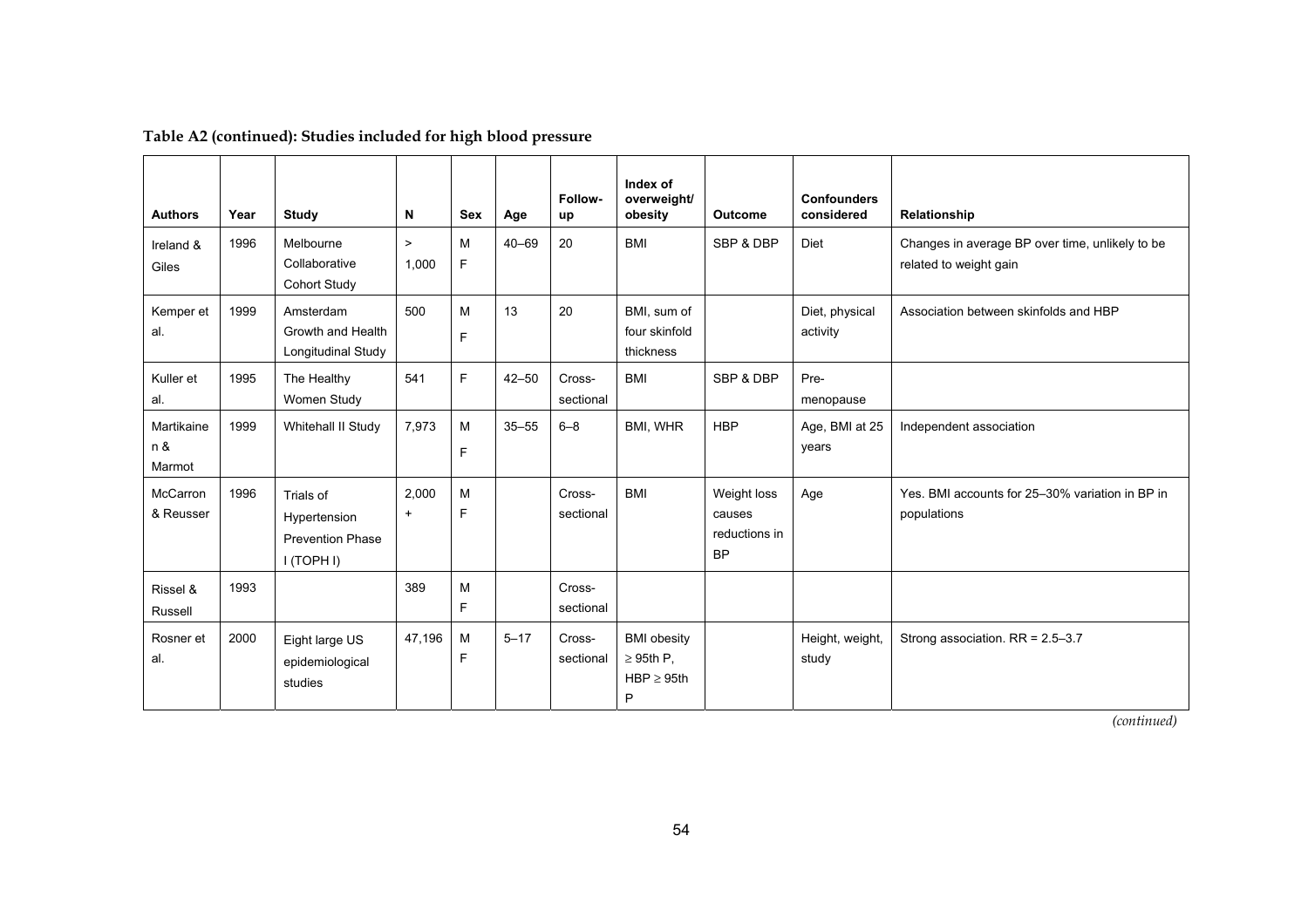| <b>Authors</b>  | Year  | Study                                                       | N     | <b>Sex</b> | Age             | Follow-<br>up       | Index of<br>overweight/<br>obesity                           | <b>Outcome</b>            | <b>Confounders</b><br>considered | Relationship                                                                                                   |
|-----------------|-------|-------------------------------------------------------------|-------|------------|-----------------|---------------------|--------------------------------------------------------------|---------------------------|----------------------------------|----------------------------------------------------------------------------------------------------------------|
| Selby et<br>al. | 1989  | Kaiser<br>Permanente<br><b>Medical Care</b><br>Program      | 1.031 |            |                 |                     | BMI.<br>subscapular<br>& triceps<br>skinfold                 |                           | Age, sex,<br>race,               | Strong association between centrally deposited body<br>fat, BMI and HBP                                        |
| Smith et<br>al. | 1992a | Kimberley Region<br>Study Mar 88-<br>Sept 89                | 490   | M<br>F     | $\geq 15$       | Cross-<br>sectional | HBP $\geq$<br>160/95<br>mm/Hg, BMI<br>& skinfolds            | <b>HBP</b>                |                                  | Strong association between overweight and HBP.<br>Not so strong for obesity except among middle-age-<br>women. |
| Smith et<br>al. | 1992a | Kimberley Region<br>Study Mar 88-<br>Sept 89                | 490   | M<br>F     | $\geq 15$       | Cross-<br>sectional | $HBP \geq$<br>160/95<br>mm/Hg,<br>BMI&<br>skinfolds          | HBP, ECG<br>abnormalities | Age, sex                         | HBP 2-3 times higher in Indigenous Australians.                                                                |
| Sorof et<br>al. | 2002  | 8 Houston urban<br>public high<br>schools                   | 2.460 | M<br>F     | $12 - 16$       | Cross-<br>sectional | <b>BMI</b> obesity<br>$\geq$ 95th P,<br>$HBP \geq 95th$<br>P | <b>HBP</b>                |                                  | Strong association RR = 3                                                                                      |
| Stamler         | 1991  | People's Gas<br>Company Medical<br>Department in<br>Chicago | 746   | M          | Young<br>adults | 20                  | Relative<br>weight,<br>$HBP = DBP$<br>$\geq$ 95 mmHg         | <b>HBP</b>                | None                             | Yes                                                                                                            |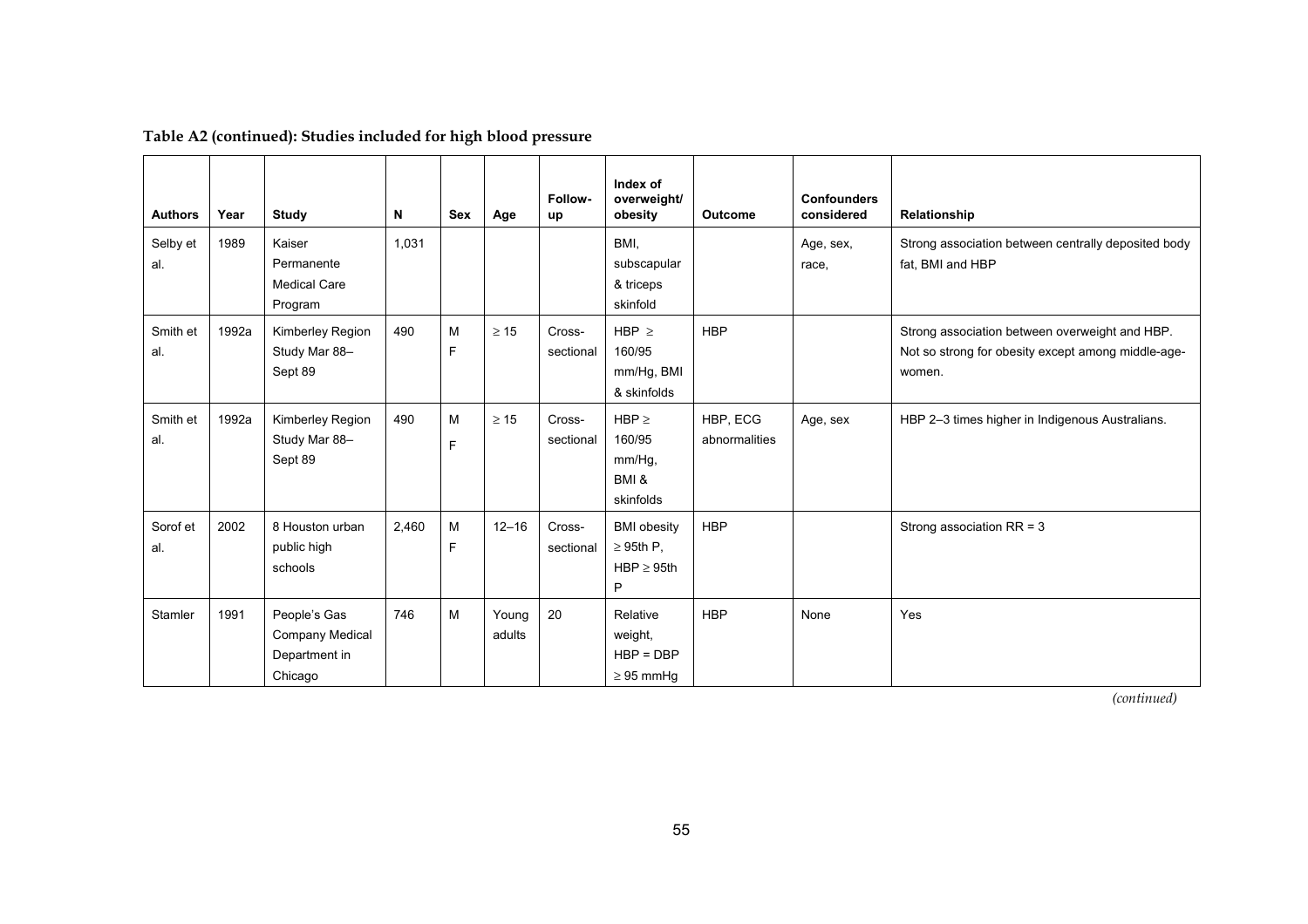| <b>Authors</b> | Year | <b>Study</b>                                             | N      | Sex            | Age                    | Follow-<br>up       | Index of<br>overweight/<br>obesity               | Outcome    | <b>Confounders</b><br>considered                                                                                                          | Relationship                          |
|----------------|------|----------------------------------------------------------|--------|----------------|------------------------|---------------------|--------------------------------------------------|------------|-------------------------------------------------------------------------------------------------------------------------------------------|---------------------------------------|
| Stamler        | 1991 | CARDIA                                                   |        | M<br>F         | $15 - 30$              | Cross-<br>sectional | <b>BMI</b>                                       | <b>HBP</b> | Smoking,<br>alcohol intake,<br>potassium and<br>calcium intake,<br>demographic<br>and<br>psychosocial<br>traits                           | Linear                                |
| Stamler        | 1991 | Chicago Heart<br>Association<br><b>Detection Project</b> | 21,024 | ${\sf M}$<br>F | $25 - 44$<br>$45 - 64$ | Cross-<br>sectional | $SBP \geq 160$<br>mmHg;<br>$DBP \geq 95$<br>mmHg | <b>HBP</b> | Age, heart<br>rate, serum<br>cholesterol<br>level, 1-hour<br>postload<br>plasma<br>glucose level,<br>serum uric<br>acid level,<br>smoking | Independent                           |
| Stamler        | 1991 | <b>INTERSALT</b>                                         | 10,079 | M<br>F         | $20 - 59$              | Cross-<br>sectional | $HBP \geq$<br>140/90<br>mmHg                     | <b>HBP</b> | Age, sex<br>sodium &<br>potassium<br>excretion,<br>alcohol intake,<br>smoking<br>status                                                   | Significantly independent association |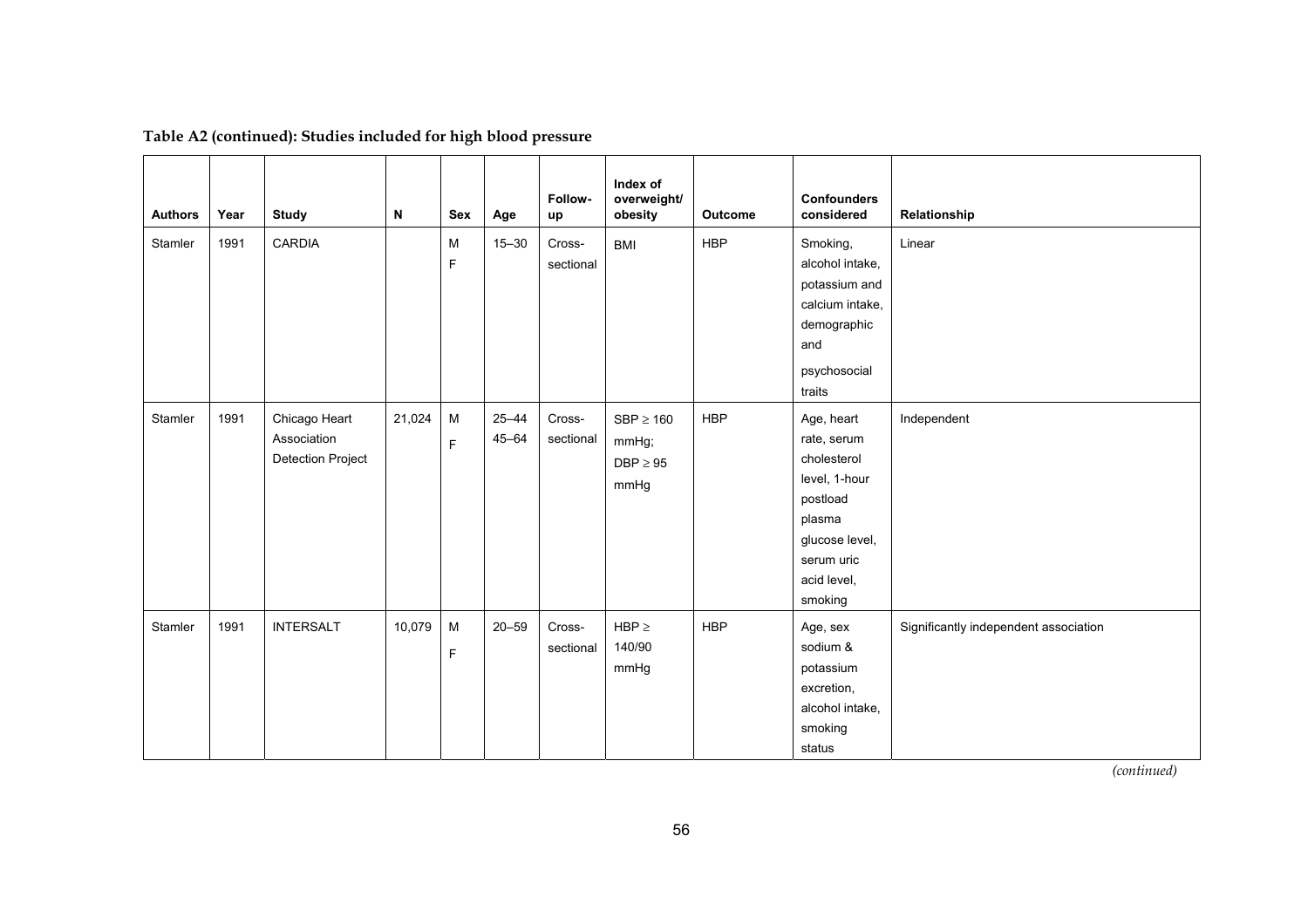| <b>Authors</b>                                     | Year | <b>Study</b>                                                     | N     | <b>Sex</b> | Age       | Follow-<br>up       | Index of<br>overweight/<br>obesity                                                                            | <b>Outcome</b> | <b>Confounders</b><br>considered                                                                                                   | Relationship                          |
|----------------------------------------------------|------|------------------------------------------------------------------|-------|------------|-----------|---------------------|---------------------------------------------------------------------------------------------------------------|----------------|------------------------------------------------------------------------------------------------------------------------------------|---------------------------------------|
| Stamler                                            | 1991 | <b>Western Electric</b><br>Study                                 | 1,860 | M          |           | 8                   |                                                                                                               | <b>HBP</b>     |                                                                                                                                    | Significantly independent association |
| Trials of<br>Hypertensi<br>on<br>Research<br>Group | 1997 | Trials of<br>Hypertension<br>Prevention<br>Phase II (TOPH<br>II) | 2,382 | M<br>F     | $30 - 54$ | $3 - 4$             | $HBP \geq$<br>140/90<br>mmHg<br>Overweight<br>$=$ BMI 110%<br>to 165% of<br>their<br>desirable<br>body weight | <b>HBP</b>     | Current<br>hypertension,<br>CVD, NIDDM,<br>renal<br>insufficiency or<br>other serious<br>illness.<br>current/planne<br>d pregnancy | Weight loss causes a reduction in BP. |
| van Itallie                                        | 1985 | <b>NHANES II</b>                                                 |       | M&F        | $20 - 75$ | Cross-<br>sectional | BMI, triceps<br>&<br>subscapular<br>skinfold<br>thickness,<br>$HBP \geq$<br>160/95                            | <b>HBP</b>     | Age, sodium &<br>potassium<br>excretion,<br>alcohol intake,<br>smoking<br>status                                                   | Strong association                    |
| <b>WHO</b>                                         | 2000 | <b>WHO MONICA</b><br>Study                                       |       |            |           |                     |                                                                                                               |                |                                                                                                                                    | Yes. $RR = 2 - 3$                     |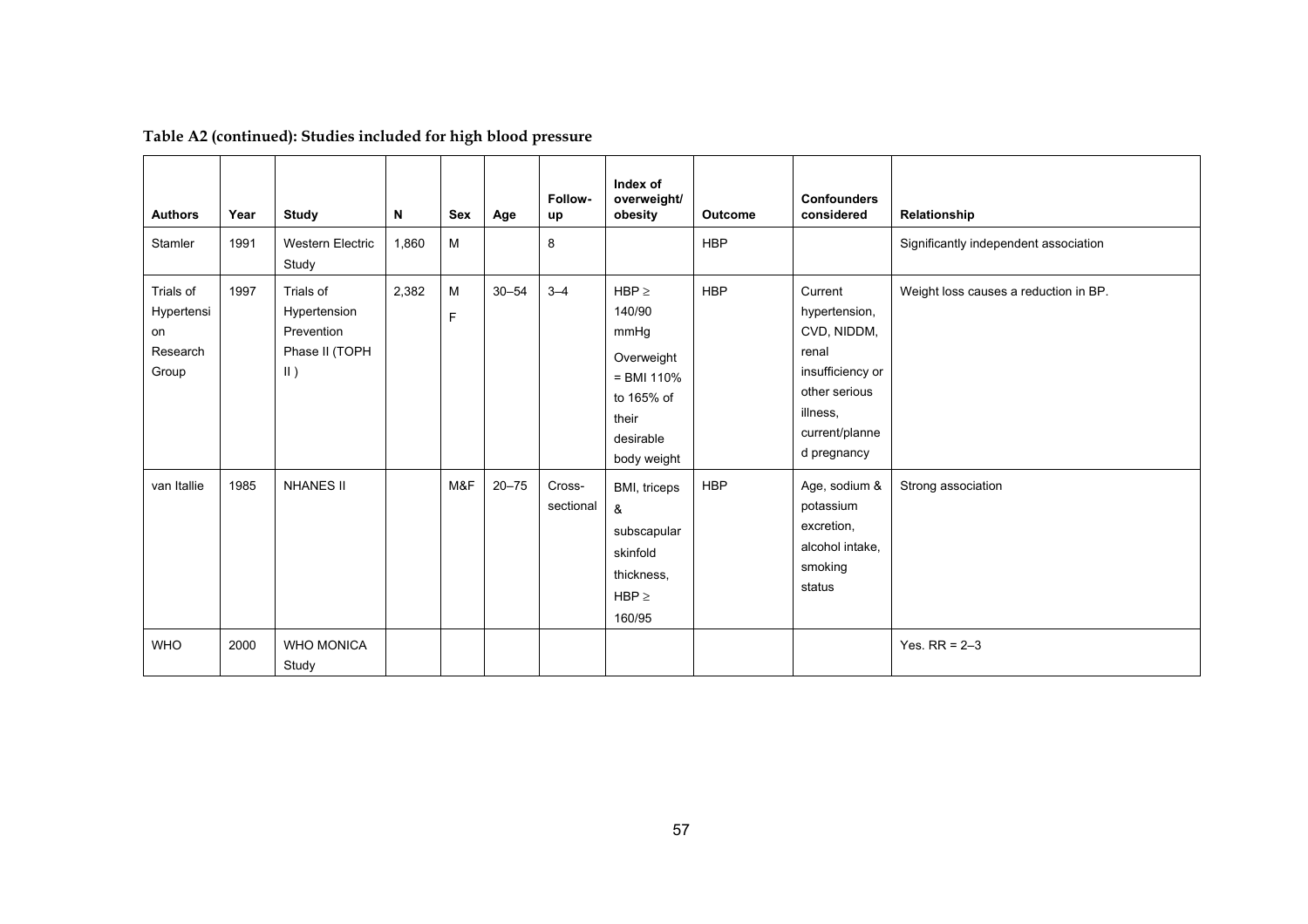## **Table A3: Studies included for high blood cholesterol**

| <b>Authors</b>                 | Year | Study                                                                   | N      | <b>Sex</b> | Age       | Follow-<br>up       | Index of<br>overweight/<br>obesity | <b>Outcome</b>                | <b>Confounders</b><br>considered                                                                    | Relationship                                                                                                                         |
|--------------------------------|------|-------------------------------------------------------------------------|--------|------------|-----------|---------------------|------------------------------------|-------------------------------|-----------------------------------------------------------------------------------------------------|--------------------------------------------------------------------------------------------------------------------------------------|
| Dattilo &<br>Kris-<br>Etherton | 1992 | Meta-analysis of<br>70 studies                                          |        |            |           | Cross-<br>sectional |                                    |                               |                                                                                                     | Weight loss had positive association on TC,<br>triglycerides and LDL cholesterol and an inverse<br>association with HDL cholesterol. |
| Denke<br>et al.                | 1993 | <b>NHANES II</b><br>& review of other<br>studies                        | 4.834  | M          | $20 - 74$ | Cross-<br>sectional | <b>BMI</b>                         | High<br>cholesterol<br>levels | Smoking,<br>intake of<br>saturated fats<br>(% of energy),<br>daily dietary<br>cholesterol<br>intake | Linear trend<br>Linear regression                                                                                                    |
| Denke<br>et al.                | 1993 | <b>Brooks Air Force</b><br>Study                                        | 1,264  | M          | $17 - 64$ |                     | % of body<br>fat and BMI           | High<br>cholesterol<br>levels |                                                                                                     | BMI positively associated with TC and triglycerides                                                                                  |
| Denke<br>et al.                | 1993 | Chicago Heart<br>Association<br><b>Detection Project</b><br>in Industry | 33,648 | M<br>F     | $20 - 55$ |                     | Relative<br>weight                 | High<br>cholesterol<br>levels |                                                                                                     | Relative weight positively associated with TC                                                                                        |
| Denke<br>et al.                | 1993 | <b>CARDIA Study</b>                                                     | 4,955  | M<br>F     | $18 - 30$ |                     | <b>BMI</b>                         | High<br>cholesterol<br>levels |                                                                                                     | BMI significantly associated with LDL cholesterol                                                                                    |
| Denke<br>et al.                | 1993 | Lipid Research<br>Clinics Program<br>Prevalence Study                   | 6.865  | M<br>F     | $4 - 79$  |                     | <b>BMI</b>                         | High<br>cholesterol<br>levels |                                                                                                     | BMI positively associated with triglycerides<br>Ages 12-79 BMI inversely related to HDL<br>cholesterol                               |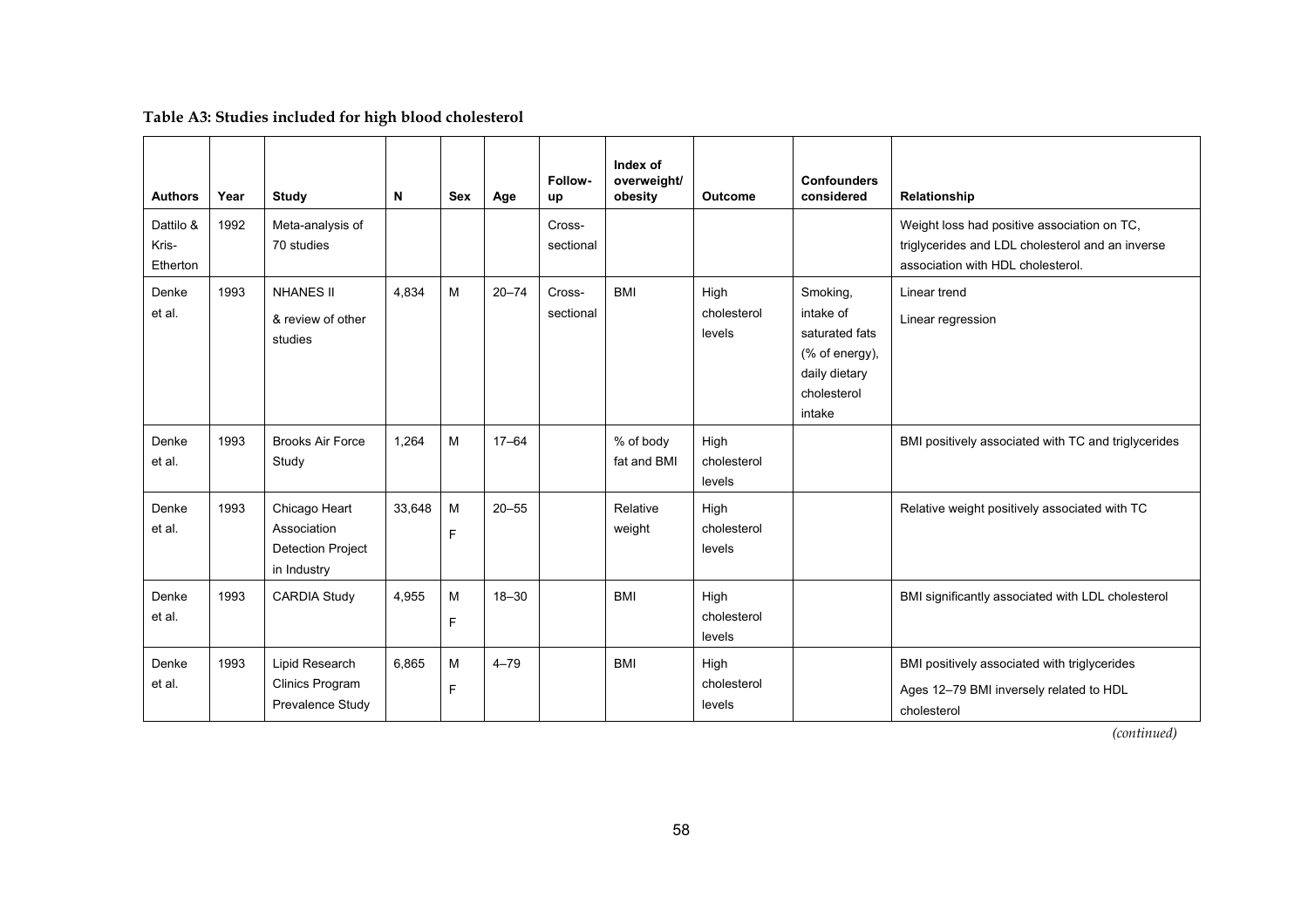| <b>Authors</b>           | Year | <b>Study</b>                                       | N     | Sex    | Age       | Follow-<br>up | Index of<br>overweight/<br>obesity               | <b>Outcome</b>                | <b>Confounders</b><br>considered | Relationship                                                                                              |
|--------------------------|------|----------------------------------------------------|-------|--------|-----------|---------------|--------------------------------------------------|-------------------------------|----------------------------------|-----------------------------------------------------------------------------------------------------------|
| Denke<br>et al.          | 1993 | <b>Baltimore</b><br>Longitudinal Study<br>of Aging |       |        |           |               |                                                  |                               |                                  | Changes in BMI causes changes in TC                                                                       |
| Denke<br>et al.          | 1993 | <b>Western Electric</b><br>Study                   |       |        |           |               |                                                  |                               |                                  | Changes in BMI causes changes in TC                                                                       |
| Denke<br>et al.          | 1993 | Framingham<br><b>Offspring Study</b>               | 4.304 | M<br>F | $16 - 49$ |               | <b>BMI</b>                                       | High<br>cholesterol<br>levels |                                  | Changes in BMI causes changes in TC.<br>BMI positively associated with LDL cholesterol esp.<br>aged 20-29 |
| Despres<br>et al.        |      | Review of<br>numerous studies                      |       |        |           |               |                                                  |                               |                                  | Abdominal obesity related to cholesterol levels                                                           |
| Ernst &<br>Obarzan<br>ek | 1994 | Bogalusa Heart<br>Study                            |       | M<br>F | $5 - 14$  | 11            | Ponderal<br>index, BMI,<br>skinfold<br>thickness | High<br>cholesterol<br>levels |                                  | Yes                                                                                                       |
| Ernst &<br>Obarzan<br>ek | 1994 | Muscatine Study                                    | 2.367 | M<br>F | $8 - 18$  | 12            | Ponderal<br>index, BMI,<br>skinfold<br>thickness | High<br>cholesterol<br>levels |                                  | Yes                                                                                                       |

# **Table A3 (continued): Studies included for high blood cholesterol**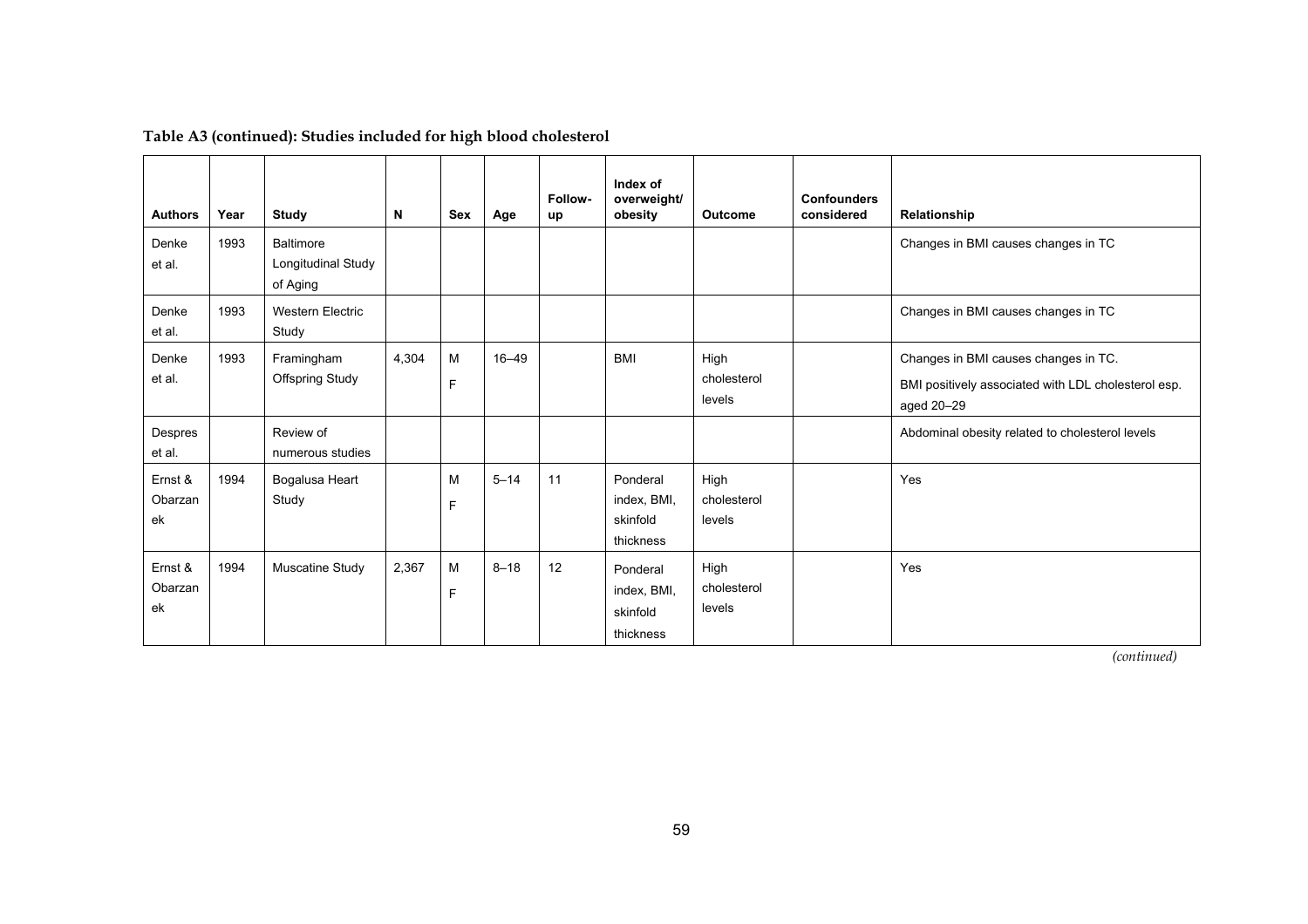| <b>Authors</b>       | Year | <b>Study</b>                                | N     | <b>Sex</b>     | Age       | Follow-<br>up       | Index of<br>overweight/<br>obesity                                                                                                                                                  | <b>Outcome</b>                | <b>Confounders</b><br>considered | Relationship                                                                                                                        |
|----------------------|------|---------------------------------------------|-------|----------------|-----------|---------------------|-------------------------------------------------------------------------------------------------------------------------------------------------------------------------------------|-------------------------------|----------------------------------|-------------------------------------------------------------------------------------------------------------------------------------|
| Ferrara<br>et al.    | 1997 | Rancho Bernardo<br>Study                    | 2,344 | M<br>F         | $50 - 93$ | 8<br>917<br>people  | <b>BMI</b>                                                                                                                                                                          | High<br>cholesterol<br>levels | Age                              | Changes in BMI caused positive association with<br>changes in LDL cholesterol and TC; inversely with<br>changes in HDL cholesterol. |
| Freedm-<br>an et al. | 1999 | Bogalusa Heart<br>Study                     | 9,167 | ${\sf M}$<br>F | $5 - 17$  | Cross-<br>sectional | <b>BMI</b> and<br>Rohrer<br>Index<br>Overweight<br>$= BMl \geq 27$<br>High lipids:<br>TC > 200<br>mg/dL<br>LDL ><br>130mg/dL<br>$TG \geq 130$<br>mg/dL<br>HDL < 35<br>$mg/dL = low$ | High<br>cholesterol<br>levels | Race, sex,<br>age                | Weakly related to TC and LDL cholesterol and<br>strongly related to HDL cholesterol and TG                                          |
| Garn et<br>al.       | 1988 | Tecumseh (MI)<br>Community Health<br>Survey | 5.507 | M<br>F         | $15 - 75$ | Cross-<br>sectional | Skinfolds:<br>tricep,<br>subscapular,<br>iliac &<br>abdominal &<br>sum                                                                                                              | High blood<br>cholesterol     | None                             | Associated                                                                                                                          |

### **Table A3 (continued): Studies included for high blood cholesterol**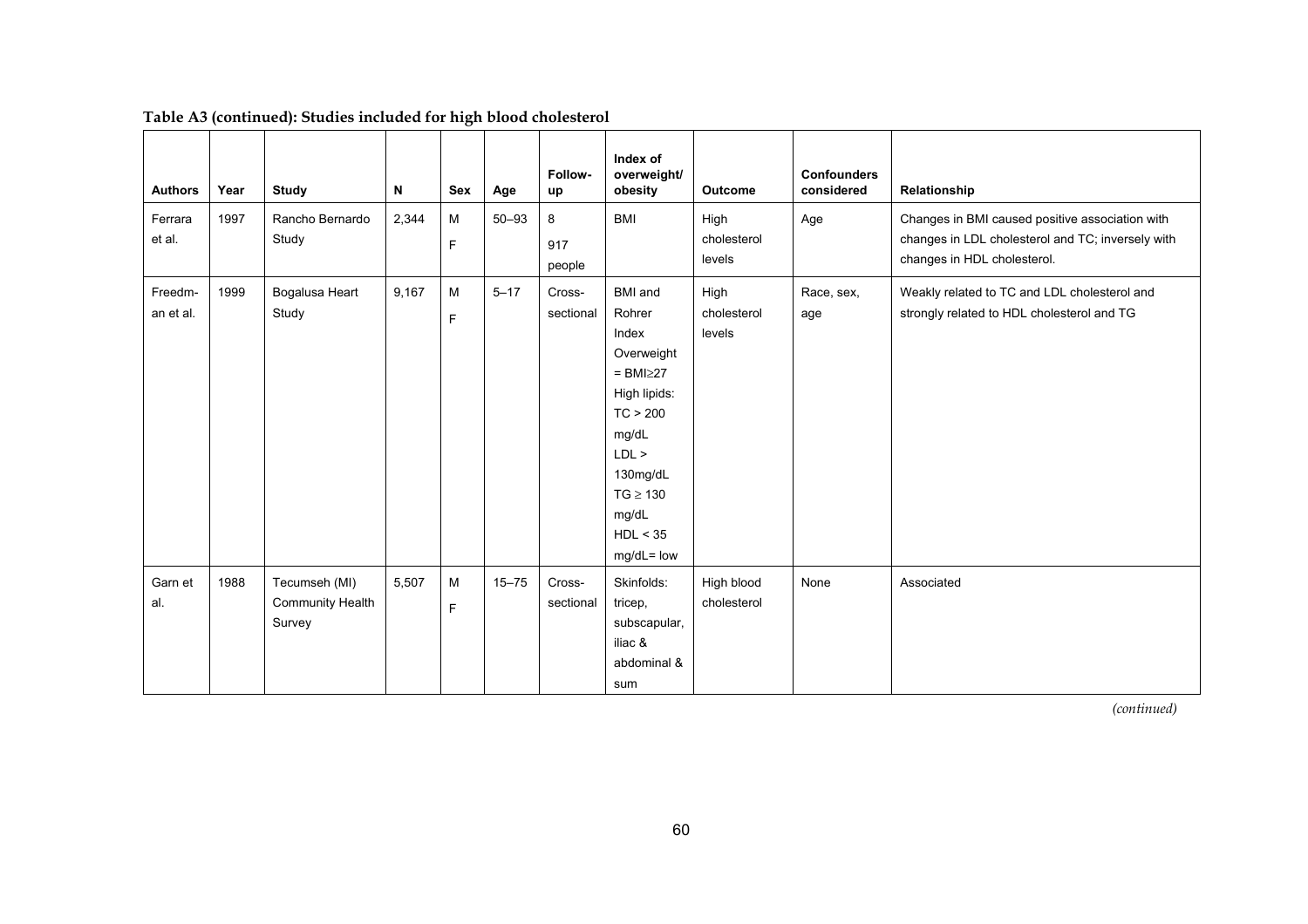| <b>Authors</b>    | Year | <b>Study</b>                                          | N                           | Sex     | Age       | Follow-<br>up | Index of<br>overweight/<br>obesity                                                      | <b>Outcome</b>                                            | <b>Confounders</b><br>considered                               | Relationship                                                                 |
|-------------------|------|-------------------------------------------------------|-----------------------------|---------|-----------|---------------|-----------------------------------------------------------------------------------------|-----------------------------------------------------------|----------------------------------------------------------------|------------------------------------------------------------------------------|
| Owen et<br>al.    | 2003 | Ten Towns Heart<br><b>Health Study</b>                | 1,532                       | M<br>F. | $13 - 16$ |               | Birth weight,<br>length of<br>gestation,<br>crown-heel<br>length, head<br>circumference | Total blood<br>cholesterol,<br>BMI at<br>adolescence      | Age, sex, town<br>and ethnicity                                | No association between birth weight and<br>cholesterol levels at adolescence |
| Stamler<br>et al. | 1997 | Multiple risk factor<br>intervention trial<br>(MRFIT) | 6,428<br>at<br>baseli<br>ne | M       |           | $1 - 6$       | <b>BMI</b>                                                                              | $\geq 10\%$<br>reduction in<br>serum total<br>cholesterol | Smoking,<br>DBP, baseline<br>lipids,<br>antihypertensi<br>ves. | Weight loss associated with lowering of cholesterol                          |
| <b>WHO</b>        | 2000 | <b>WHO MONICA</b><br>Study                            |                             |         |           |               |                                                                                         |                                                           |                                                                | Yes. $RR = 2 - 3$                                                            |

# **Table A3 (continued): Studies included for high blood cholesterol**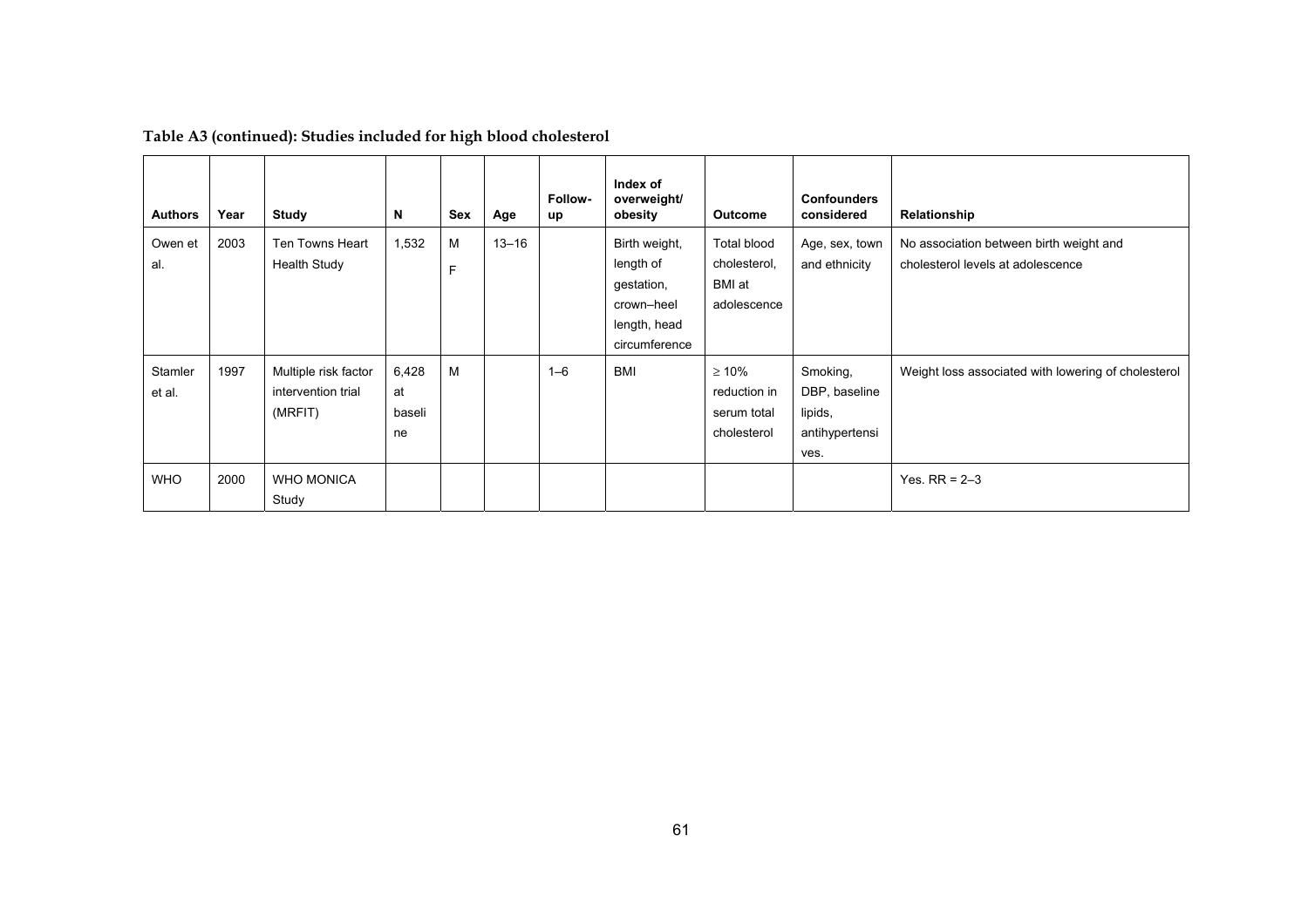| <b>Authors</b>            | Year | Study                                                                                       | N      | <b>Sex</b> | Age                | Follow-<br>up | Index of<br>overweight/<br>obesity               | Outcome      | <b>Confounders</b><br>considered                                             | Relationship                                                                                                                                                                                                                                                                                                                                                     |
|---------------------------|------|---------------------------------------------------------------------------------------------|--------|------------|--------------------|---------------|--------------------------------------------------|--------------|------------------------------------------------------------------------------|------------------------------------------------------------------------------------------------------------------------------------------------------------------------------------------------------------------------------------------------------------------------------------------------------------------------------------------------------------------|
| <b>Brancati</b><br>et al. | 1999 | John Hopkins<br>Precursors Study<br>(measured at<br>baseline, self-<br>report at follow-up) | 916    | М          | $20 - 29$          | 27            | <b>BMI</b>                                       | <b>NIDDM</b> | Age, physical<br>activity,<br>maternal<br>history of<br>diabetes.<br>smoking | BMI at 25, 35 and 45 years of age all strongly predict<br>diabetes risk (RR for overweight<br>BMI $\geq$ 25 vs non-overweight were greater than 3.0).                                                                                                                                                                                                            |
| Cassano<br>et al.         | 1992 | Normative Ageing<br>Study cohort                                                            | 1,972  | М          | 22-80              | 24            | BMI,<br>Waist-to-hip<br>ratio                    | <b>NIDDM</b> | Age, cigarette<br>smoking,<br>overall<br>adiposity                           | BMI independently related to the risk of impaired<br>glucose tolerance and risk of diabetes.<br>Men had 1.3-fold greater risk of NIDDM in highest<br>BMI group than lowest BMI group<br>Rate of NIDDM increased by tertile of WHR (across<br>all levels of BMI)<br>At end examination, 22% had impaired glucose<br>tolerance, 11.5% were NIDDM and 66.5% normal. |
| Chan et<br>al.            | 1994 | Health<br>Professionals'<br>follow-up Study<br>Self report                                  | 51,529 | M          | $40 - 75$          | 5             | BMI, WHR,<br>absolute fat<br>mass, %<br>body fat | <b>NIDDM</b> | Age, family<br>history,<br>smoking                                           | Risk of diabetes increased continuously with levels<br>of BMI                                                                                                                                                                                                                                                                                                    |
| Cho et<br>al.             | 2002 | Nurses' Health<br>Study<br>Self-report                                                      | 5.897  | F          | $40 - 74$<br>years | 20            | <b>BMI</b>                                       | <b>NIDDM</b> | Age, smoking<br>and other<br>coronary risk<br>factors                        | Obesity and weight gain were associated with future<br>risk of CHD among women with NIDDM                                                                                                                                                                                                                                                                        |

# **Table A4: Studies included for Type 2 diabetes**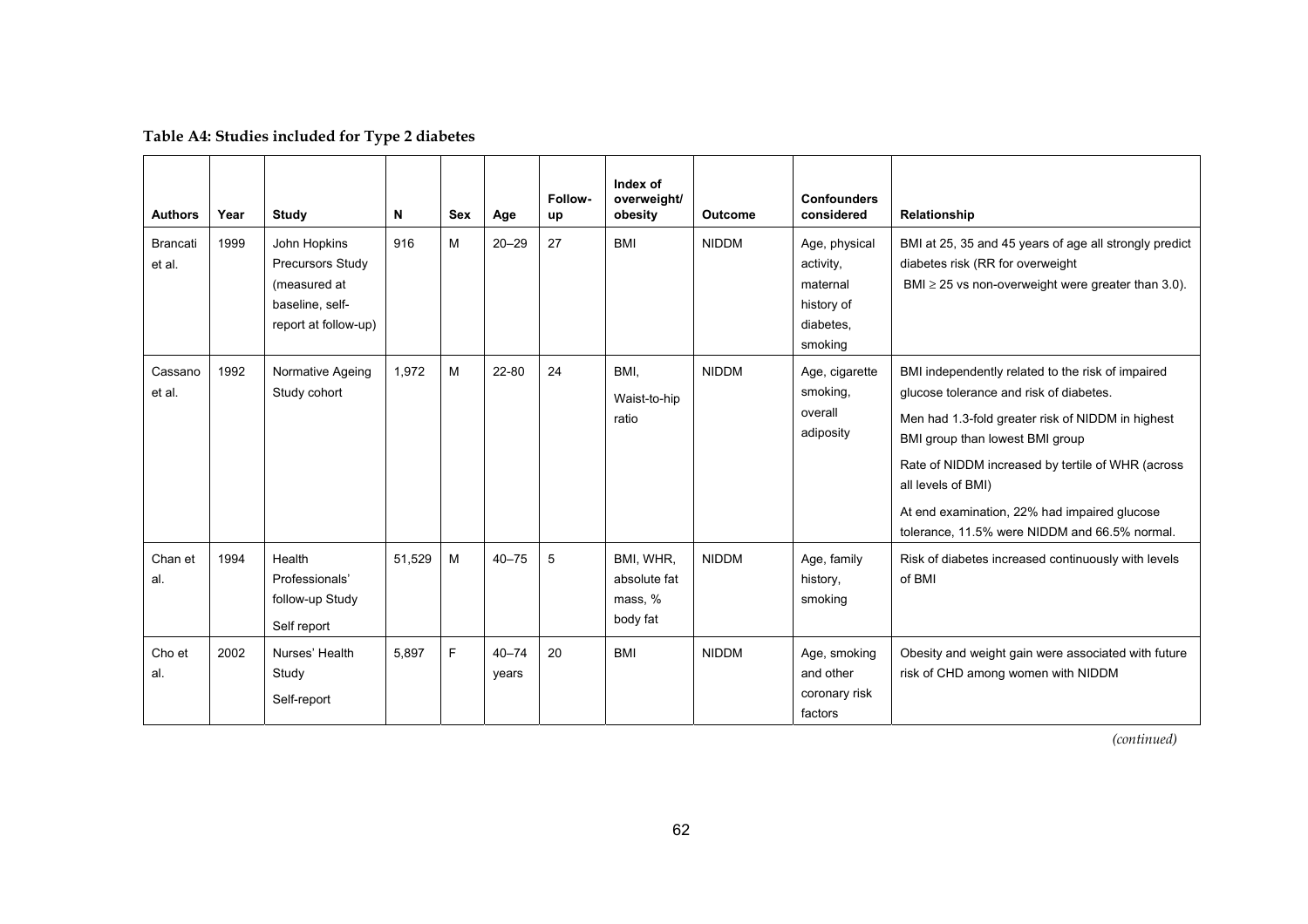| <b>Authors</b>    | Year | Study                                                                                                                                               | N                                         | <b>Sex</b> | Age                    | Follow-<br>up       | Index of<br>overweight/<br>obesity | <b>Outcome</b>                        | <b>Confounders</b><br>considered | Relationship                                                                                                                                                                                                                                                                                                      |
|-------------------|------|-----------------------------------------------------------------------------------------------------------------------------------------------------|-------------------------------------------|------------|------------------------|---------------------|------------------------------------|---------------------------------------|----------------------------------|-------------------------------------------------------------------------------------------------------------------------------------------------------------------------------------------------------------------------------------------------------------------------------------------------------------------|
| Colditz<br>et al. | 1990 | Nurses' Health<br>Study<br>Self-report                                                                                                              | 113.861                                   | F.         | $30 - 55$              | 8                   | <b>BMI</b>                         | <b>NIDDM</b>                          | Age, family<br>history           | Increasing risk of NIDDM with increase in BMI.                                                                                                                                                                                                                                                                    |
| Daniel et<br>al.  | 1999 | Aboriginal and<br><b>Torres Strait</b><br>Islander people                                                                                           | 882                                       | M<br>F     | $15 - 77$              | 8                   | <b>BMI</b>                         | <b>NIDDM</b>                          | Age, sex,<br>community           | BMI-specific rates: 10.7 to 47.2 cases/1,000 person-<br>years. RR for BMI categories: 3.3 (1.5-7.0) for <<br>25kgm <sup>2</sup> , 2.7 (1.1–6.8) 4.4 (1.7–11.6)                                                                                                                                                    |
| Dunstan<br>et al. | 2000 | AusDiab                                                                                                                                             | 11,247                                    | M<br>F     | $25+$                  | Cross-<br>sectional | <b>BMI</b>                         | Glucose<br>tolerance,<br><b>NIDDM</b> | Age, sex                         | Diabetes was associated with hypertension (69.3%),<br>obesity (44.4%), LDL (45.9%), HDL (23.1%),<br>triglycerides (42.9%).                                                                                                                                                                                        |
| Folsom<br>et al.  | 1991 | Coronary Artery<br><b>Risk</b><br>Development in<br><b>Young Adults</b><br>(CARDIA),<br>Atherosclerosis<br>Risk in<br>Communities<br>(ARIC) studies | CARDIA<br>$= 5,115$<br>$ARIC =$<br>15,803 | M<br>F     | $18 - 30$<br>$45 - 64$ | $\overline{2}$<br>2 | BMI, WHR,<br>skinfolds             | Glucose,<br><b>NIDDM</b>              | Age, cigarette<br>smoking        | Obesity defined by skinfold thickness was positively<br>associated with cholesterol, BP, serum glucose and<br>insulin and the prevalence of Type 2 diabetes. The<br>strength of the association was similar across<br>African-Americans and Caucasians. For middle-aged<br>African-Americans, the risk increased. |

# **Table A4 (continued): Studies included for Type 2 diabetes**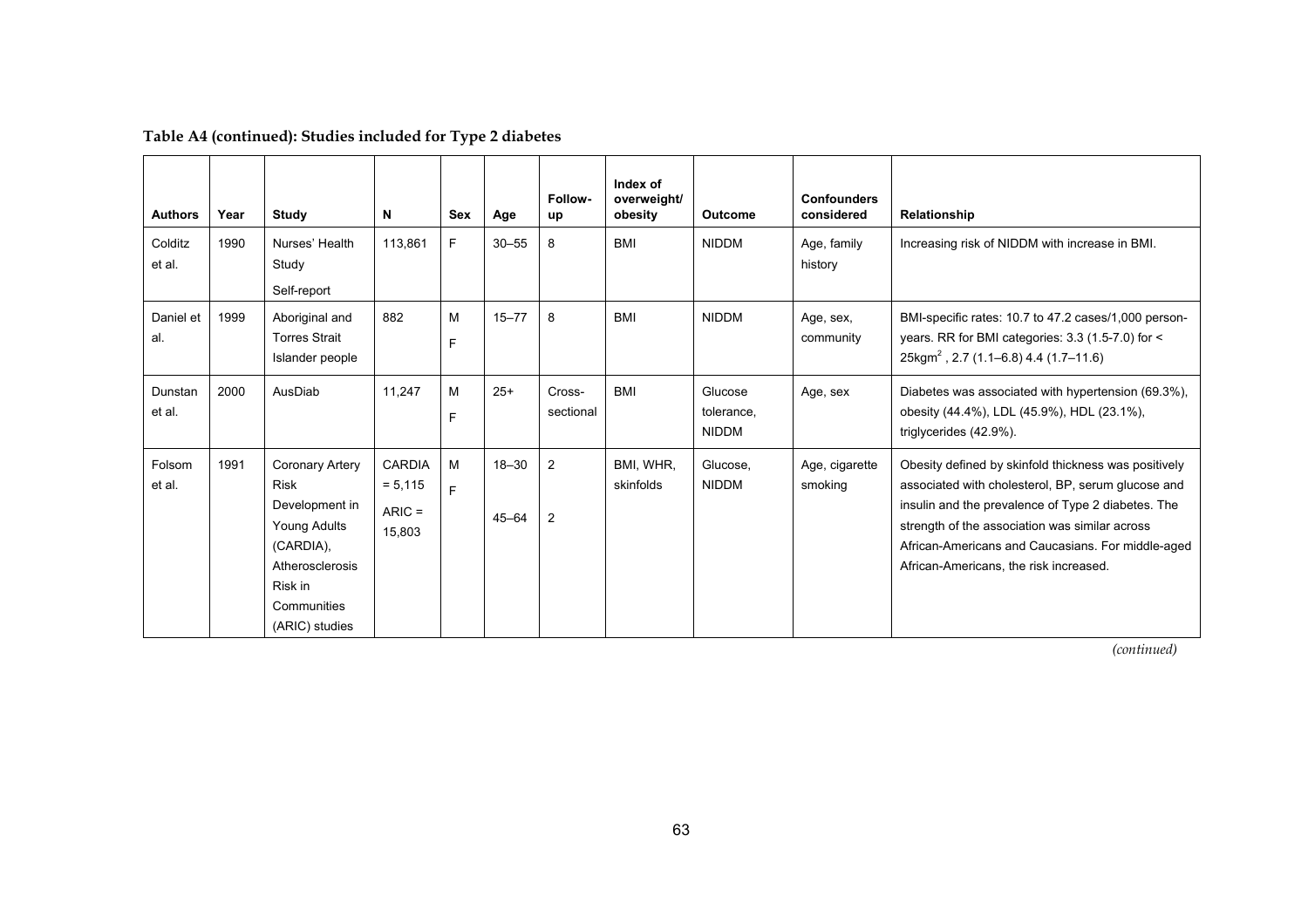| <b>Authors</b>    | Year | Study                                                                                                                                                                              | N                                             | Sex    | Age       | Follow-<br>up       | Index of<br>overweight/<br>obesity | <b>Outcome</b> | <b>Confounders</b><br>considered                                         | Relationship                                                                                                                                                                                          |
|-------------------|------|------------------------------------------------------------------------------------------------------------------------------------------------------------------------------------|-----------------------------------------------|--------|-----------|---------------------|------------------------------------|----------------|--------------------------------------------------------------------------|-------------------------------------------------------------------------------------------------------------------------------------------------------------------------------------------------------|
| Ford et<br>al.    | 1997 | <b>First National</b><br>Health and<br>Nutrition<br>Examination<br>Epidemiologic<br>al Follow-up<br>Study<br>(NHEFS)<br>(Measured at<br>baseline, self-<br>report at<br>follow-up) | 8,545                                         | M<br>E | $18+$     | 21                  | <b>BMI</b>                         | <b>NIDDM</b>   | Age, sex,<br>race,<br>education,<br>smoking and<br>other risk<br>factors | Weight gain over a 10-year period was strongly<br>associated with increased risk for diabetes. Every kg<br>increase, the risk for diabetes increases 4.5%.<br>No differences across age, sex or race. |
| Guest et<br>al.   | 1993 | Aboriginal and<br><b>Torres Strait</b><br>Islander<br>people                                                                                                                       | 306<br>Aborigines<br>553 other<br>Australians | M<br>E | $13+$     | Cross-<br>sectional | BMI, WHR                           |                |                                                                          | Abdominal obesity is high in urbanised Aborigines.<br>BMI is more associated with glucose intolerance<br>than WHR.                                                                                    |
| Haffner<br>et al. | 1991 | San Antonio<br><b>Heart Study</b>                                                                                                                                                  | 2,117                                         | M<br>F | $25 - 64$ | 3                   | BMI,<br>skinfolds                  | <b>NIDDM</b>   | <b>BMI</b>                                                               | Central adiposity was more strongly associated with<br>diabetes incidence in women than men, when<br>adjusted for BMI                                                                                 |

# **Table A4 (continued): Studies included for Type 2 diabetes**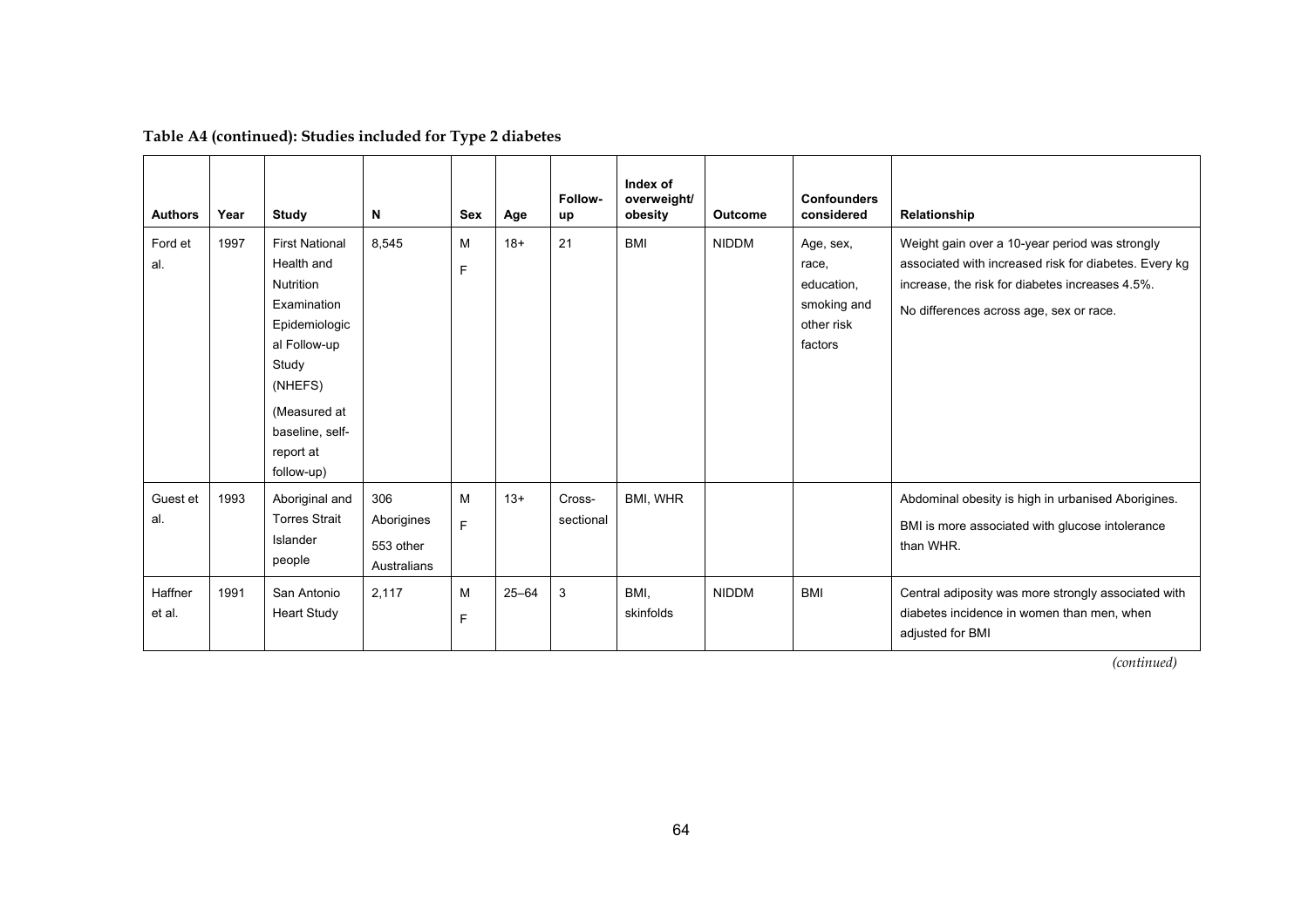| <b>Authors</b><br>Janssen et | Year<br>2002 | Study<br><b>NHANES III</b> | N<br>14,924 | <b>Sex</b><br>M | Age<br>$17+$             | Follow-<br>up<br>Cross-    | Index of<br>overweight/<br>obesity<br>BMI, WC | <b>Outcome</b><br><b>Blood</b>                                                | <b>Confounders</b><br>considered<br>Age, race,                                                                                            | Relationship<br>Include both measures BMI and WC in studies.                                                                                                                                        |
|------------------------------|--------------|----------------------------|-------------|-----------------|--------------------------|----------------------------|-----------------------------------------------|-------------------------------------------------------------------------------|-------------------------------------------------------------------------------------------------------------------------------------------|-----------------------------------------------------------------------------------------------------------------------------------------------------------------------------------------------------|
| al.                          |              |                            |             | F               |                          | sectional                  |                                               | pressure, IRS<br>(insulin<br>resistance<br>syndrome),<br>blood<br>cholesterol | alcohol intake,<br>smoking,<br>physical<br>activity,<br>poverty-to-<br>income ratio                                                       | High WC (indicative of high abdominal (visceral) fat)<br>is associated with hypertension, Type 2 diabetes,<br>dyslipidemia, and metabolic syndrome.<br>Increases with age. Women higher than men    |
| Leonard et<br>al.            | 2002         | <b>TSI</b>                 | 592         | M<br>F          | $15+$                    | Cross-<br>sectional        | <b>BMI</b>                                    | <b>NIDDM</b>                                                                  |                                                                                                                                           | High prevalence of overweight (30%), obesity (51%),<br>abdominal obesity (70%), diabetes (26%),<br>hypercholesterolaemia (33%), albuminuria (28%),<br>hypertension (32%) and tobacco smoking (45%). |
| Lundgren et<br>al.           | 1989         | Gothenburg                 | 1,462       | F               | 38, 46,<br>50, 54,<br>60 | 12                         | BMI.<br>skinfolds,<br><b>WHR</b>              | <b>NIDDM</b>                                                                  | Age, smoking,<br>SBP, intake of<br>antihypertensi<br>ve drugs,<br>serum<br>cholesterol,<br>triglyceride,<br>and glucose<br>concentrations | BMI, skinfolds, WHR were significantly associated<br>with the incidence of NIDDM.                                                                                                                   |
| McDermott<br>et al.          | 2000         | A&TSI                      | 335         | M<br>F          | $15+$                    | 8 x<br>cross-<br>sectional | BMI, WHR                                      | <b>NIDDM</b>                                                                  |                                                                                                                                           | In younger women (15-24 years) a trebling in<br>obesity, and four- to five-fold increase in diabetes<br>prevalence.                                                                                 |

# **Table A4 (continued): Studies included for Type 2 diabetes**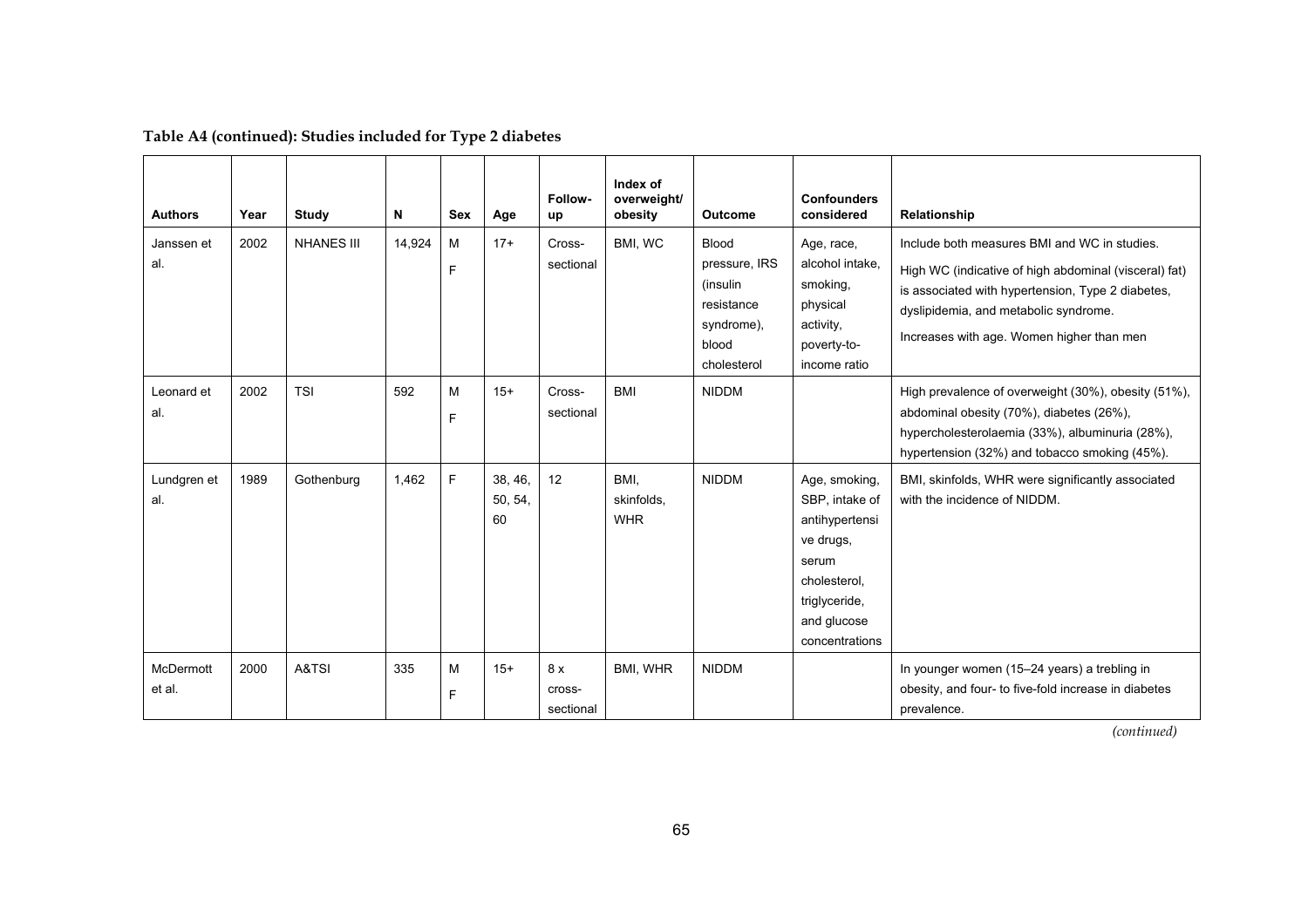| <b>Authors</b>                  | Year | Study                                                                                      | N      | <b>Sex</b> | Age       | Follow-<br>up       | Index of<br>overweight/<br>obesity | <b>Outcome</b>                        | <b>Confounders</b><br>considered                                                   | Relationship                                                                                                                                                  |
|---------------------------------|------|--------------------------------------------------------------------------------------------|--------|------------|-----------|---------------------|------------------------------------|---------------------------------------|------------------------------------------------------------------------------------|---------------------------------------------------------------------------------------------------------------------------------------------------------------|
| Njolstad<br>et al.              | 1998 | Finnmark Study                                                                             | 11.654 | M<br>F     | $35 - 52$ | 12                  | <b>BMI</b>                         | <b>NIDDM</b>                          | Age, ethnicity,<br>smoking, BP,<br>physical<br>activity,<br>cholesterol,<br>height | BMI RR = 2.22 (1.98–2.50) for men, RR = 1.72<br>(1.57-1.88) for women.<br>Strong dose-response relation between diabetes<br>and BMI for both sexes            |
| O'Dea et<br>al.                 | 1990 | A&TSI                                                                                      | 122    | M<br>F     | $17+$     | Cross-<br>sectional | BMI, WHR                           | Glucose<br>tolerance,<br><b>NIDDM</b> |                                                                                    | High levels of diabetes despite relative leanness of<br>sample.                                                                                               |
| Perry et<br>al.                 | 1995 | British regional<br>heart study<br>(Measured at<br>baseline, self-<br>report at follow-up) | 7,735  | M          | $40 - 59$ | 12.8<br>years       | <b>BMI</b>                         | <b>NIDDM</b>                          | Age, BMI, risk<br>factors                                                          | Risk of NIDDM increased with increasing BMI.<br>$RR = 11.6(5.4, 16.8)$                                                                                        |
| <b>Skarfors</b><br>et al.       | 1991 | Uppsala, Sweden                                                                            | 2,322  | M          | $47 - 53$ | $7 - 14$            | <b>BMI</b>                         | <b>NIDDM</b>                          |                                                                                    | BMI independent predictor of diabetes in middle-<br>aged men                                                                                                  |
| Wanna-<br>methee<br>&<br>Shaper | 1999 | British regional<br>heart study<br>(Measured at<br>baseline, self-<br>report at follow-up) | 6.916  | M          | $40 - 59$ | 12                  | <b>BMI</b>                         | <b>NIDDM</b>                          | Age, initial<br>BMI and other<br>risk factors.                                     | BMI is strong and continuous predictor of NIDDM.<br>Substantial weight gain (> 10%) was associated with<br>significant increase in risk of NIDDM (RR = 1.65). |

# **Table A4 (continued): Studies included for Type 2 diabetes**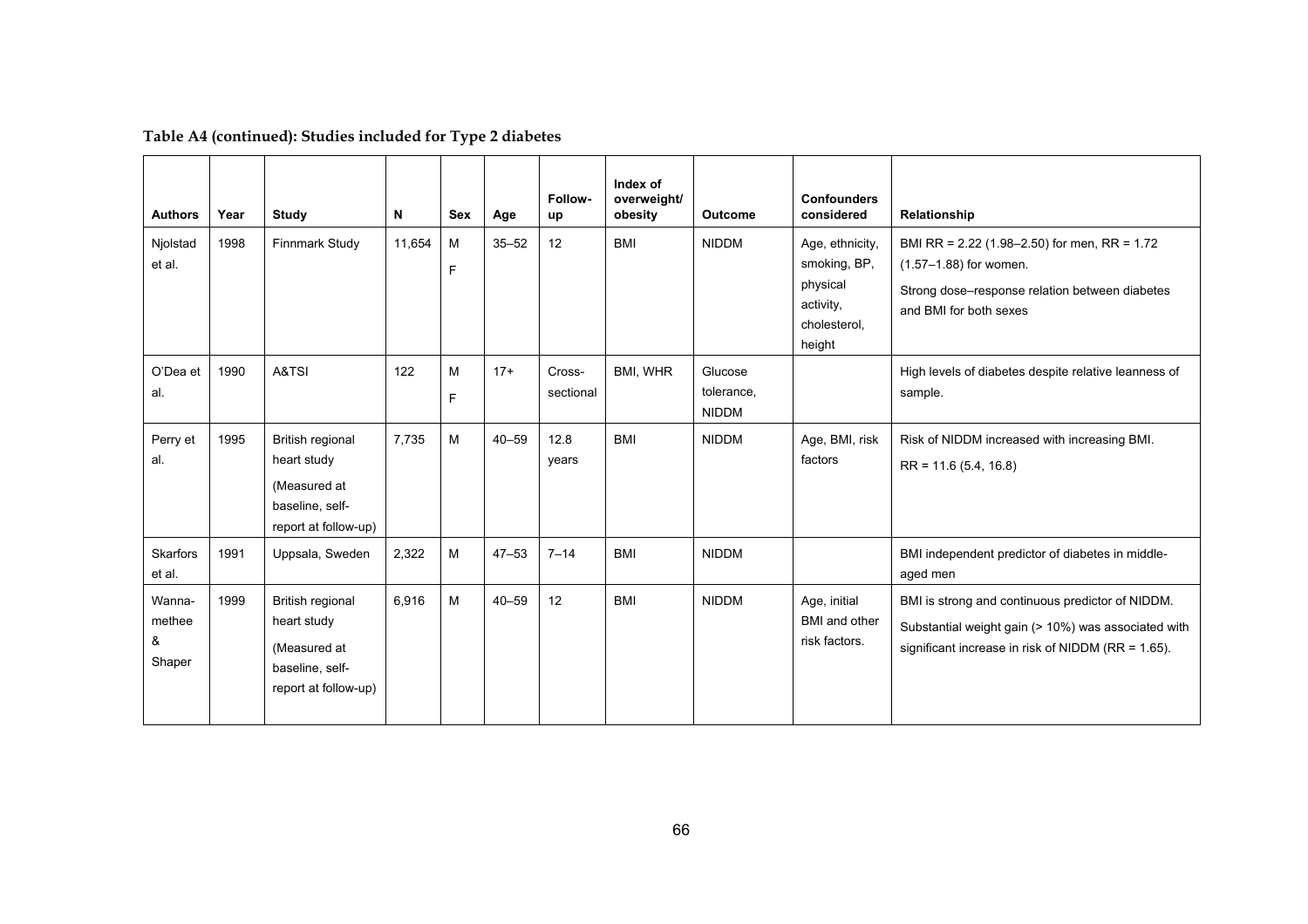#### **Table A5: Studies included for CVD**

| <b>Authors</b>                | Year | <b>Study</b>                                                   | N      | <b>Sex</b> | Age       | Follow-<br>up                                            | Index of<br>overweight/<br>obesity | Outcome                    | <b>Confounders</b><br>considered                                                                                                                                                                                | Relationship                                                                                                                                                                                                                                                           |
|-------------------------------|------|----------------------------------------------------------------|--------|------------|-----------|----------------------------------------------------------|------------------------------------|----------------------------|-----------------------------------------------------------------------------------------------------------------------------------------------------------------------------------------------------------------|------------------------------------------------------------------------------------------------------------------------------------------------------------------------------------------------------------------------------------------------------------------------|
| Adams-<br>Campbe<br>Il et al. | 1995 | African-<br>Americans<br>undergoing<br>coronary<br>angiography | 866    | M<br>F     |           | Retrosp-<br>ective<br>review<br>of 7<br>years of<br>data | <b>BMI</b>                         | Coronary<br>artery disease | Age, smoking,<br>diabetes, lipid<br>levels                                                                                                                                                                      | Inverted U-shaped relationship between BMI and<br>coronary artery disease                                                                                                                                                                                              |
| Baik et<br>al.                | 2000 | Health<br>Professionals<br>Follow-Up Study                     | 39,756 | M          | $40 - 75$ | 10 years                                                 | BMI, WC                            | CVD mortality              | Age, smoking<br>status and<br>quantity,<br>family history<br>of myocardial<br>infarction<br>before age 60<br>years,<br>profession,<br>marital status,<br>height, alcohol<br>intake and<br>dietary<br>components | Among men aged < 65 years, CVD risk increased<br>linearly with greater BMI. Among men aged 65 years<br>or more, there were no significant relations between<br>BMI and CVD risk; however, waist circumference<br>strongly predicted death from CVD among older<br>men. |
| Brown et<br>al.               | 1998 | Women's Health<br>Australia project                            | 13,431 | F          | $45 - 49$ |                                                          | <b>BMI</b>                         | <b>CVD</b>                 | Area of<br>residence,<br>education,<br>smoking,<br>exercise and<br>menopausal<br>status                                                                                                                         | Healthy weight range for middle-aged women to<br>reduce the risk of CVD is about a BMI of 19 to 24.                                                                                                                                                                    |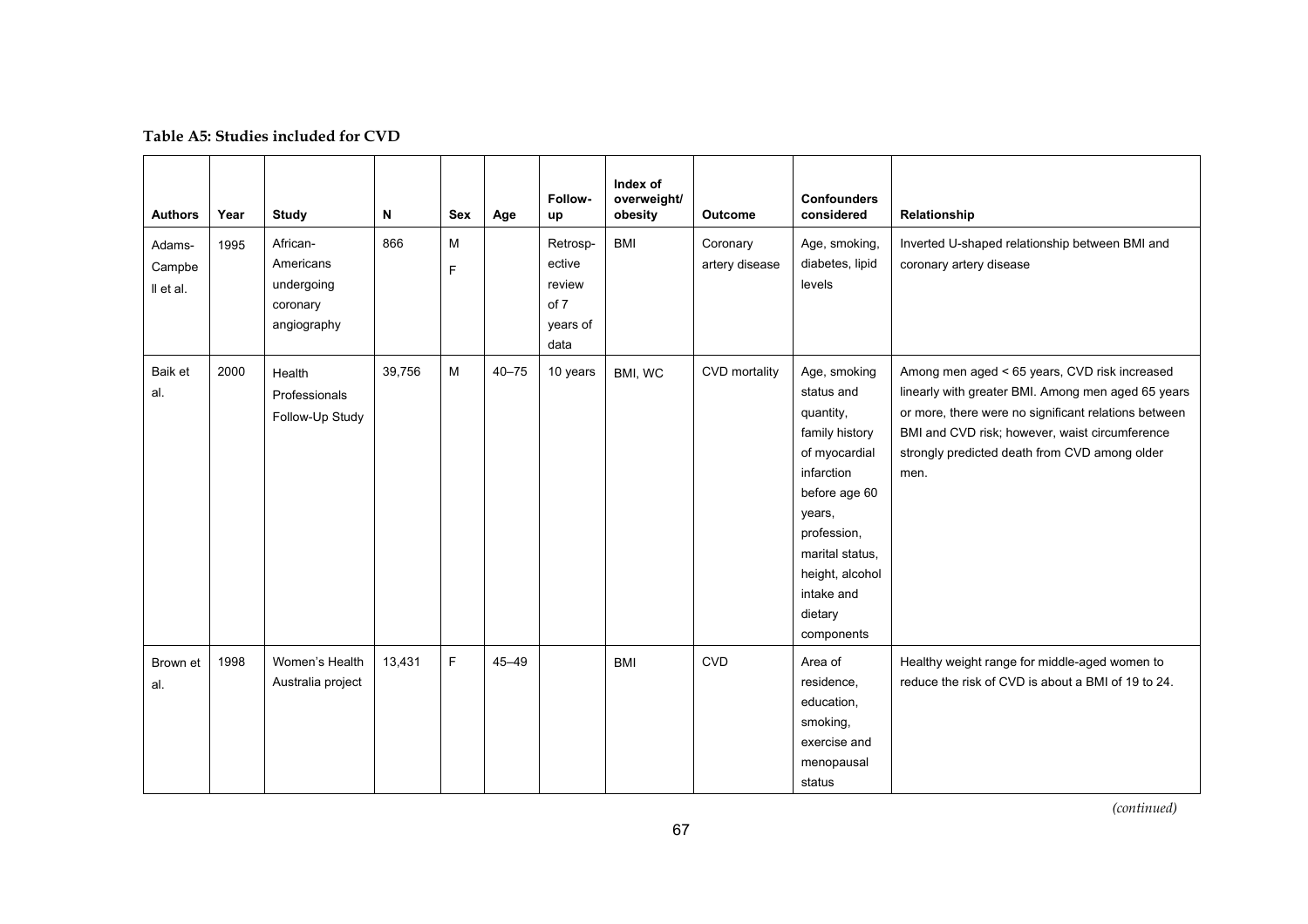| Table A5 (continued): Studies included for CVD |  |
|------------------------------------------------|--|
|------------------------------------------------|--|

| <b>Authors</b>     | Year | Study                                                                                   | N                | <b>Sex</b> | Age            | Follow-<br>up       | Index of<br>overweight/<br>obesity | <b>Outcome</b>              | <b>Confounders</b><br>considered                                  | Relationship                                                                                                                                                                                                 |
|--------------------|------|-----------------------------------------------------------------------------------------|------------------|------------|----------------|---------------------|------------------------------------|-----------------------------|-------------------------------------------------------------------|--------------------------------------------------------------------------------------------------------------------------------------------------------------------------------------------------------------|
| Field et al.       | 2001 | Nurse Health<br>Study<br>(women)<br>Health<br>Professionals<br>Follow-Up<br>study (men) | 46,060<br>77,690 | M<br>F     |                | 10 years            | <b>BMI</b>                         | CHD<br>incidence,<br>stroke | Age, smoking<br>status and<br>race                                | Risk of incidence increased with severity of<br>overweight                                                                                                                                                   |
| Freedman<br>et al. | 2001 | Bogalusa<br><b>Heart Study</b>                                                          | 2.617            | M<br>F     | $2 - 17$       | Mean of<br>17 years | <b>BMI</b>                         | CHD                         | Age, sex,<br>race,<br>examination<br>year and adult<br><b>BMI</b> | Childhood overweight was related to adverse risk<br>factor levels for CHD but associations were weak<br>and were attributable to the strong persistence of<br>weight status between childhood and adulthood. |
| Harmsen<br>et al.  | 1990 | Swedish study                                                                           | 7.495            | M          | $47 - 55$      | 12 years            | <b>BMI</b>                         | <b>Stroke</b>               | Stroke risk<br>factors                                            | BMI was not a risk factor for stroke.                                                                                                                                                                        |
| Harris et<br>al.   | 1993 | Epidemiologic<br>Follow- Up<br>Study of<br><b>NHANES I</b>                              | 1,259            | F          | $65 - 74$      | 14 years            | <b>BMI</b>                         | CHD<br>incidence            | Age, smoking                                                      | Overweight (BMI $>$ = 29) is an independent risk<br>factor for CHD in older women, finding strengthened<br>after previous weight loss is accounted for.                                                      |
| Harris et<br>al.   | 1997 | Epidemiologic<br>Follow- Up<br>Study of<br><b>NHANES I</b>                              | 621<br>960       | M<br>F     | Mean<br>age 77 | Up to 13<br>years   | <b>BMI</b>                         | CHD<br>incidence            | Age, smoking<br>status                                            | Heavier weight in late middle age was a risk factor<br>for CHD in late life. Heavier weight in old age was a<br>risk factor after excluding those with substantial<br>weight loss.                           |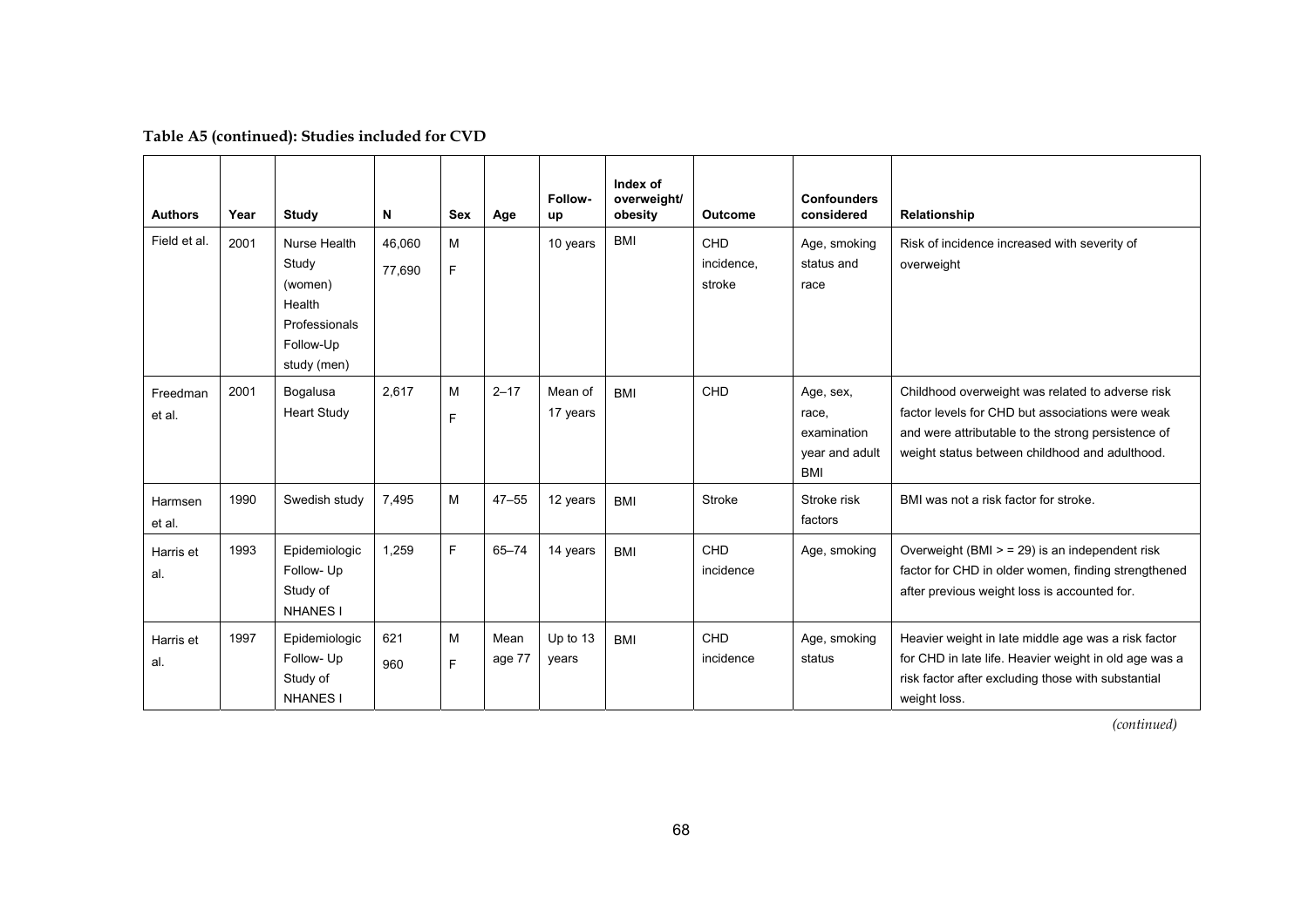| <b>Authors</b> | Year | <b>Study</b>                     | N            | Sex         | Age       | Follow-<br>up     | Index of<br>overweight/<br>obesity | Outcome       | <b>Confounders</b><br>considered | Relationship                                                              |
|----------------|------|----------------------------------|--------------|-------------|-----------|-------------------|------------------------------------|---------------|----------------------------------|---------------------------------------------------------------------------|
| Harris et      | 1988 | Framingham<br><b>Heart Study</b> | 597<br>1,126 | M           | $55 - 65$ | Up to 23<br>years | BMI                                | Mortality     | SBP,blood<br>glucose,            | U-shaped (but thinness and mortality dependent on<br>illness at baseline) |
| al.            |      |                                  |              | $\mathsf F$ |           |                   |                                    |               | serum                            |                                                                           |
|                |      |                                  |              |             |           |                   |                                    |               | cholesterol,                     |                                                                           |
|                |      |                                  |              |             |           |                   |                                    |               | smoking, prior                   |                                                                           |
|                |      |                                  |              |             |           |                   |                                    |               | <b>CVD</b>                       |                                                                           |
| He et al.      | 2001 | <b>NHANES I</b>                  | 5,545        | M           | $25 - 74$ | Average           | Overweight                         | Incidence of  | Sex,                             | Overweight is an independent risk factor for                              |
|                |      | Epidemiologic                    | 8,098        | F           |           | of 19             | defined as                         | congestive    | education,                       | congestive heart failure.                                                 |
|                |      | Follow-Up Study                  |              |             |           | years             | BMI of 27.8                        | heart failure | physical                         |                                                                           |
|                |      |                                  |              |             |           |                   | or greater                         |               | inactivity,                      |                                                                           |
|                |      |                                  |              |             |           |                   |                                    |               | smoking,                         |                                                                           |
|                |      |                                  |              |             |           |                   |                                    |               | diabetes, high                   |                                                                           |
|                |      |                                  |              |             |           |                   |                                    |               | blood                            |                                                                           |
|                |      |                                  |              |             |           |                   |                                    |               | pressure,                        |                                                                           |
|                |      |                                  |              |             |           |                   |                                    |               | valvular heart                   |                                                                           |
|                |      |                                  |              |             |           |                   |                                    |               | disease and                      |                                                                           |
|                |      |                                  |              |             |           |                   |                                    |               | <b>CHD</b>                       |                                                                           |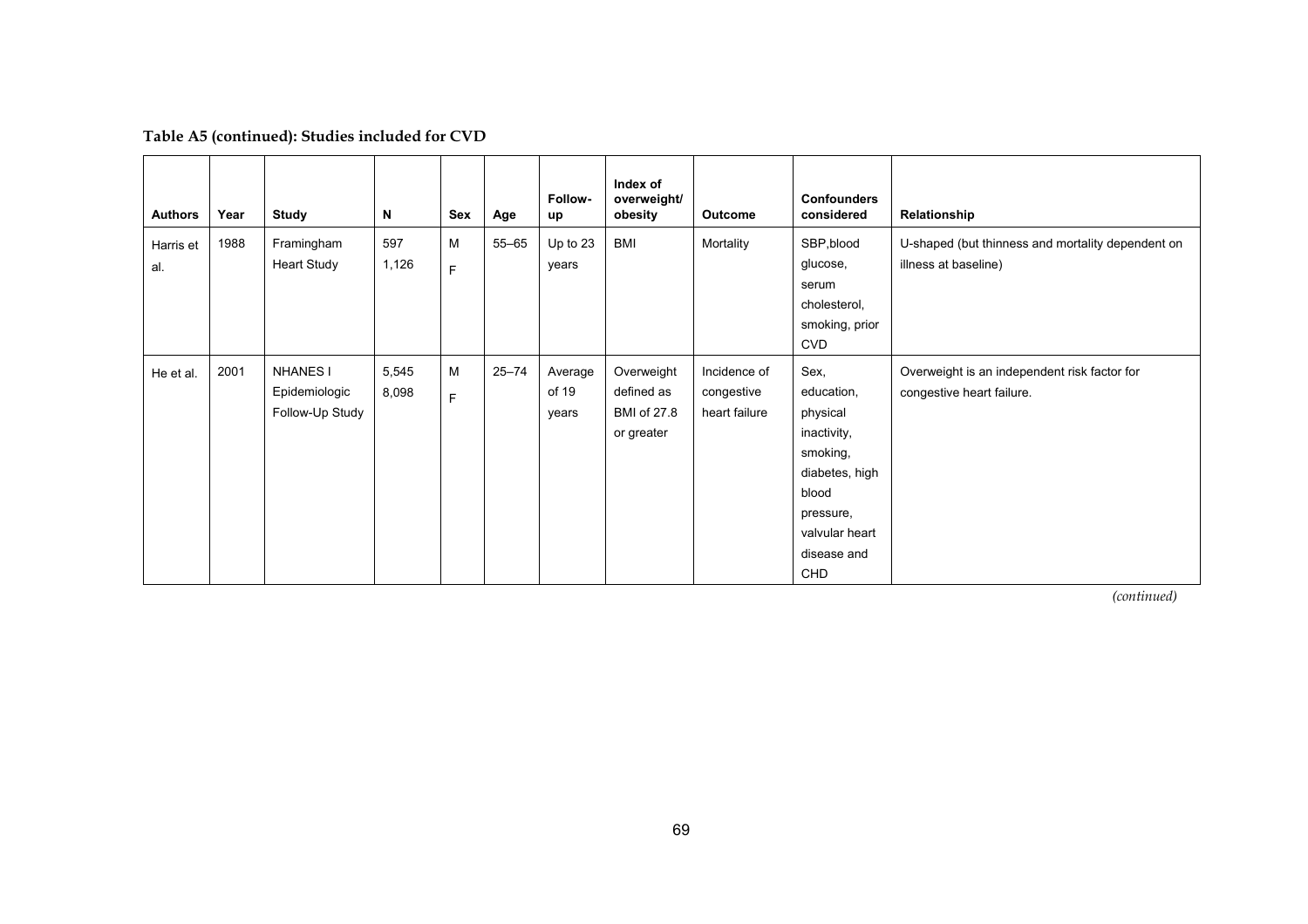| <b>Authors</b>                  | Year | Study                                                                    | N                               | <b>Sex</b> | Age       | Follow-<br>up | Index of<br>overweight/<br>obesity                                          | <b>Outcome</b>                               | <b>Confounders</b><br>considered                                                                                                 | Relationship                                                                                                                                                                                            |
|---------------------------------|------|--------------------------------------------------------------------------|---------------------------------|------------|-----------|---------------|-----------------------------------------------------------------------------|----------------------------------------------|----------------------------------------------------------------------------------------------------------------------------------|---------------------------------------------------------------------------------------------------------------------------------------------------------------------------------------------------------|
| Hubert et<br>al.                | 1983 | Framingham<br><b>Heart Study</b>                                         | 2,252<br>2,818                  | M<br>F     | 28-62     | 26 years      | <b>MRW</b><br>(ratio of<br>actual<br>weight to<br>desirable<br>weight as %) | CHD<br>Stroke<br>Congestive<br>heart failure | Age<br>Systolic BP<br>Serum<br>cholesterol<br>Cigarettes per<br>day<br>Glucose<br>intolerance<br>Left ventricular<br>hypertrophy | MRW was a risk factor for CHD independent of age,<br>cholesterol, systolic blood pressure, smoking, left<br>ventricular hypertrophy and glucose intolerance.                                            |
| Jousilahti<br>et al.            | 1996 | Follow-up of<br>middle-aged<br>man and<br>women in<br>Eastern<br>Finland | 16.113                          | М<br>F     | $30 - 59$ | 15 years      | <b>BMI</b>                                                                  | CHD mortality                                | Age, smoking,<br>serum<br>cholesterol,<br>systolic BP                                                                            | Obesity was an independent risk factor for CHD<br>mortality among men and contributed to the risk of<br>CHD death in women                                                                              |
| Kahn et al.                     | 1996 | Case-control                                                             | 217<br>cases<br>261<br>controls | M<br>F     | < 70      |               | Ratio of<br>waist to<br>thigh girth,<br>abdominal<br>diameter               | CHD                                          | Smoking,<br>history of high<br>BP, high<br>cholesterol or<br>diabetes                                                            | Increased mid-thigh girth and subcutaneous fat<br>mass (sum of 3 skinfolds) were associated with a<br>protective effect against CHD.                                                                    |
| Kannel,<br>D'Agostino<br>& Cobb | 1996 | Framingham<br><b>Heart Study</b>                                         |                                 | M<br>F     | $35 - 70$ | 26 years      | <b>BMI</b>                                                                  | CHD, stroke                                  |                                                                                                                                  | Each SD in relative weight gain confers 15% and<br>22% increases in men and women, respectively. The<br>optimal weight for avoidance of CVD corresponds to<br>a BMI of 22.6 for men and 21.1 for women. |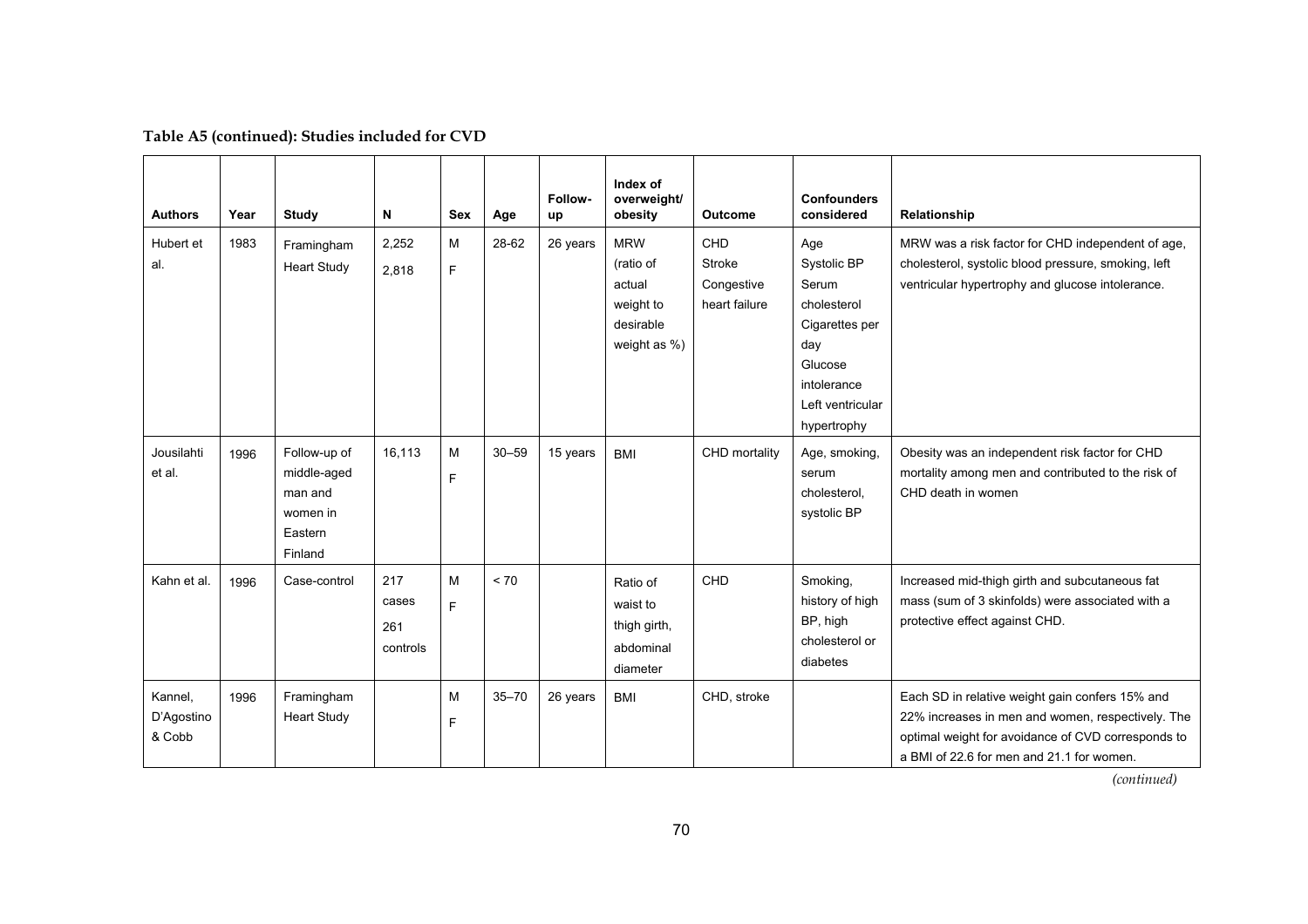| <b>Authors</b>       | Year | Study                              | N              | <b>Sex</b> | Age       | Follow-<br>up    | Index of<br>overweight/<br>obesity              | <b>Outcome</b>                                         | <b>Confounders</b><br>considered                                                                                                   | Relationship                                                                                                                                                                  |
|----------------------|------|------------------------------------|----------------|------------|-----------|------------------|-------------------------------------------------|--------------------------------------------------------|------------------------------------------------------------------------------------------------------------------------------------|-------------------------------------------------------------------------------------------------------------------------------------------------------------------------------|
| Kannel<br>et al.     | 1991 | Framingham<br><b>Heart Study</b>   | 2,039<br>2,671 | M<br>F     | $35 - 70$ | 24 years         | Regional,<br>central or<br>abdominal<br>obesity | CHD, stroke,<br><b>PVD</b><br>chronic heart<br>failure | Serum<br>cholesterol,<br>SBP, blood<br>glucose,<br>uric acid                                                                       | Linear trend. CVD is closely linked to abdominal and<br>general adiposity.                                                                                                    |
| Kenchai<br>ah et al. | 2002 | Framingham<br><b>Heart Study</b>   | 2,704<br>3,177 | M<br>F     |           | Mean 14<br>years | <b>BMI</b>                                      | Incidence of<br>heart failure                          | Age, smoking<br>status, alcohol<br>consumption,<br>serum<br>cholesterol,<br>valve disease.<br>high BP,<br>diabetes, ECG<br>LVH, MI | Stepwise increase in risk of heart failure across<br>increasing categories of BMI                                                                                             |
| Kurth et<br>al.      | 2002 | Physicians'<br><b>Health Study</b> | 21,414         | M          |           | 12.5<br>years    | <b>BMI</b>                                      | <b>Stroke</b><br>(ischaemic<br>and<br>haemorrhagic)    | BP, diabetes,<br>cholesterol                                                                                                       | Significant increase in the RR of stroke of total<br>stroke and its two major subtypes with each unit<br>increase of BMI independent of high BP, diabetes<br>and cholesterol. |
| Manson<br>et al.     | 1990 | Nurses' Health<br>Study            | 115.886        | F.         | $30 - 55$ | 8 years          | <b>BMI</b>                                      | CHD                                                    | Age, smoking<br>status and<br>quantity                                                                                             | Strong positive association between obesity and risk<br>of CHD in women.                                                                                                      |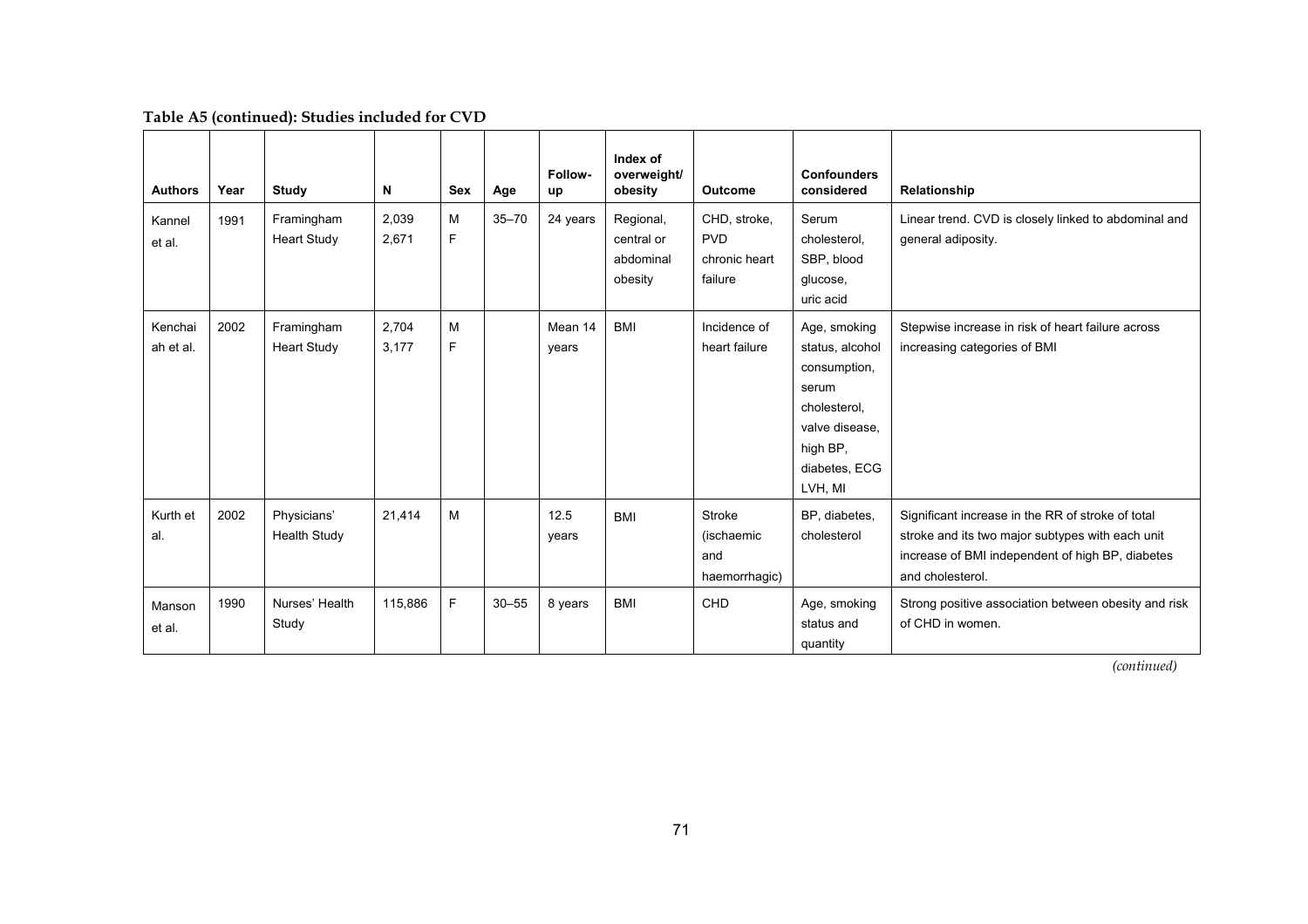| <b>Authors</b>   | Year | Study                        | N       | Sex | Age       | Follow-<br>up | Index of<br>overweight/<br>obesity | <b>Outcome</b> | <b>Confounders</b><br>considered                                                                                                                                                                                 | Relationship                                                                                                                                                                                 |
|------------------|------|------------------------------|---------|-----|-----------|---------------|------------------------------------|----------------|------------------------------------------------------------------------------------------------------------------------------------------------------------------------------------------------------------------|----------------------------------------------------------------------------------------------------------------------------------------------------------------------------------------------|
| Manson<br>et al. | 1995 | Nurses' Health<br>Study      | 115,195 | F   | $30 - 55$ | 16 years      | BMI                                | CHD mortality  | Age, smoking<br>status and<br>quantity,<br>menopausal<br>status, oral<br>contraceptive<br>and<br>postmenopaus<br>al hormone<br>use, parental<br>history of<br>myocardial<br>infarction<br>before age 60<br>years | The lowest mortality was observed among women<br>who weighed 15% less than the US average for<br>women of similar age and among those whose<br>weight had been stable since early adulthood. |
| Rao et<br>al.    | 2001 | Review of<br>several studies |         |     |           |               | BMI, WHR                           | CHD            |                                                                                                                                                                                                                  | Both a high BMI and a high WHR are independent<br>risk factors for CHD and mortality.                                                                                                        |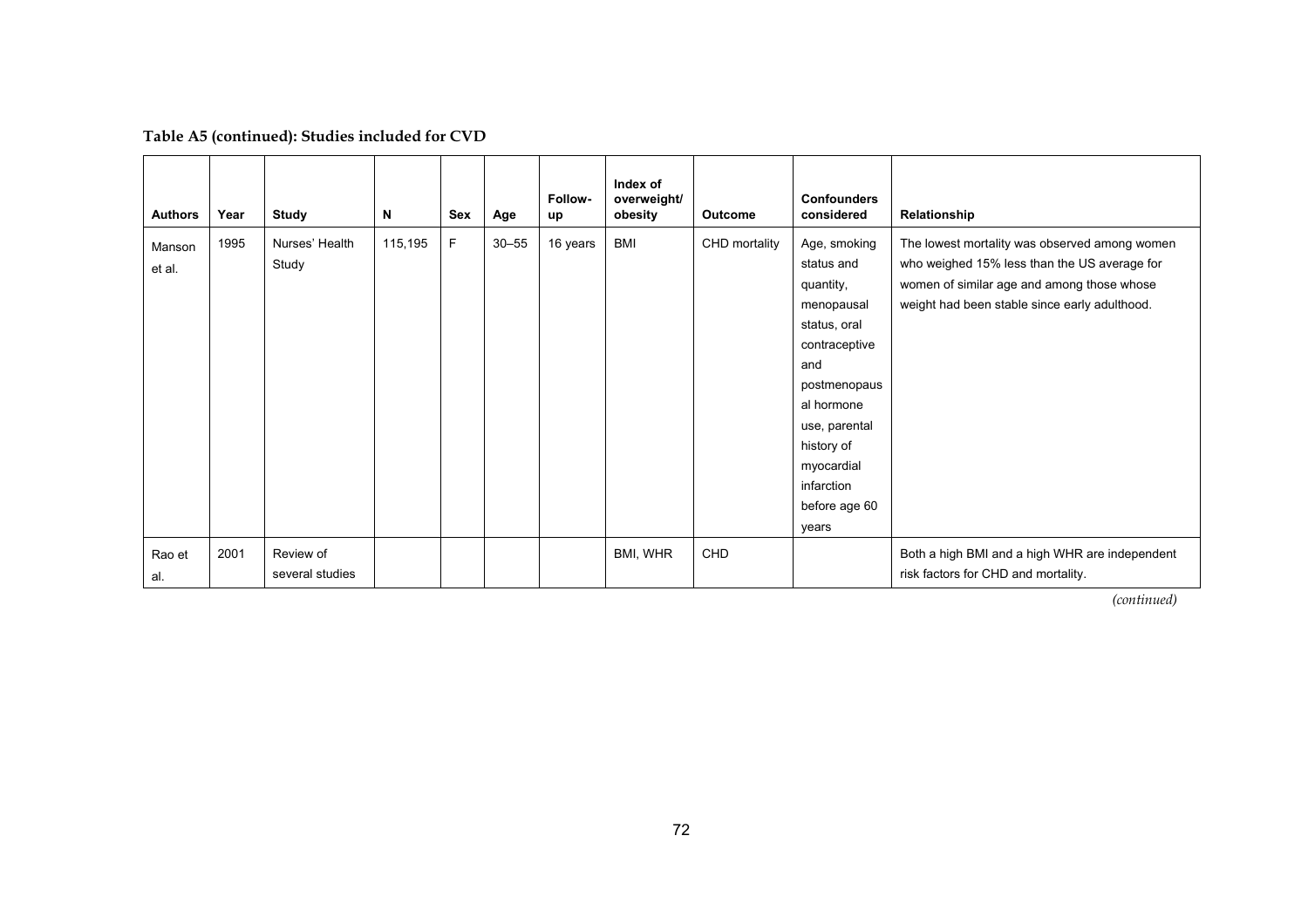| <b>Authors</b>    | Year | <b>Study</b>            | N       | Sex | Age       | Follow-<br>up | Index of<br>overweight/<br>obesity | Outcome | <b>Confounders</b><br>considered                                                                                                                                                                                                                                | Relationship                                                                                                                  |
|-------------------|------|-------------------------|---------|-----|-----------|---------------|------------------------------------|---------|-----------------------------------------------------------------------------------------------------------------------------------------------------------------------------------------------------------------------------------------------------------------|-------------------------------------------------------------------------------------------------------------------------------|
| Rexrode<br>et al. | 1997 | Nurses' Health<br>Study | 116,759 | F   | $30 - 55$ | 16 years      | <b>BMI</b>                         | Stroke  | Age, smoking<br>status and<br>quantity, oral<br>contraceptive<br>use,<br>menopausal<br>status, hormone<br>replacement<br>therapy and time<br>period                                                                                                             | Both obesity and weight gain are important risk<br>factors for ischaemic and total stroke but not for<br>haemorrhagic stroke. |
| Rexrode<br>et al. | 1998 | Nurses' Health<br>Study | 44,702  | F   | $40 - 65$ | 12 years      | BMI, WHR,<br>WC                    | CHD     | Age, smoking,<br>parental history<br>of heart attack,<br>alcohol intake,<br>physical activity,<br>menopausal<br>status, hormone<br>replacement<br>therapy, oral<br>contraceptive<br>use, aspirin<br>intake, saturated<br>fat intake and<br>antioxidant<br>score | The WHR and WC are independently associated<br>with CHD risk in women.                                                        |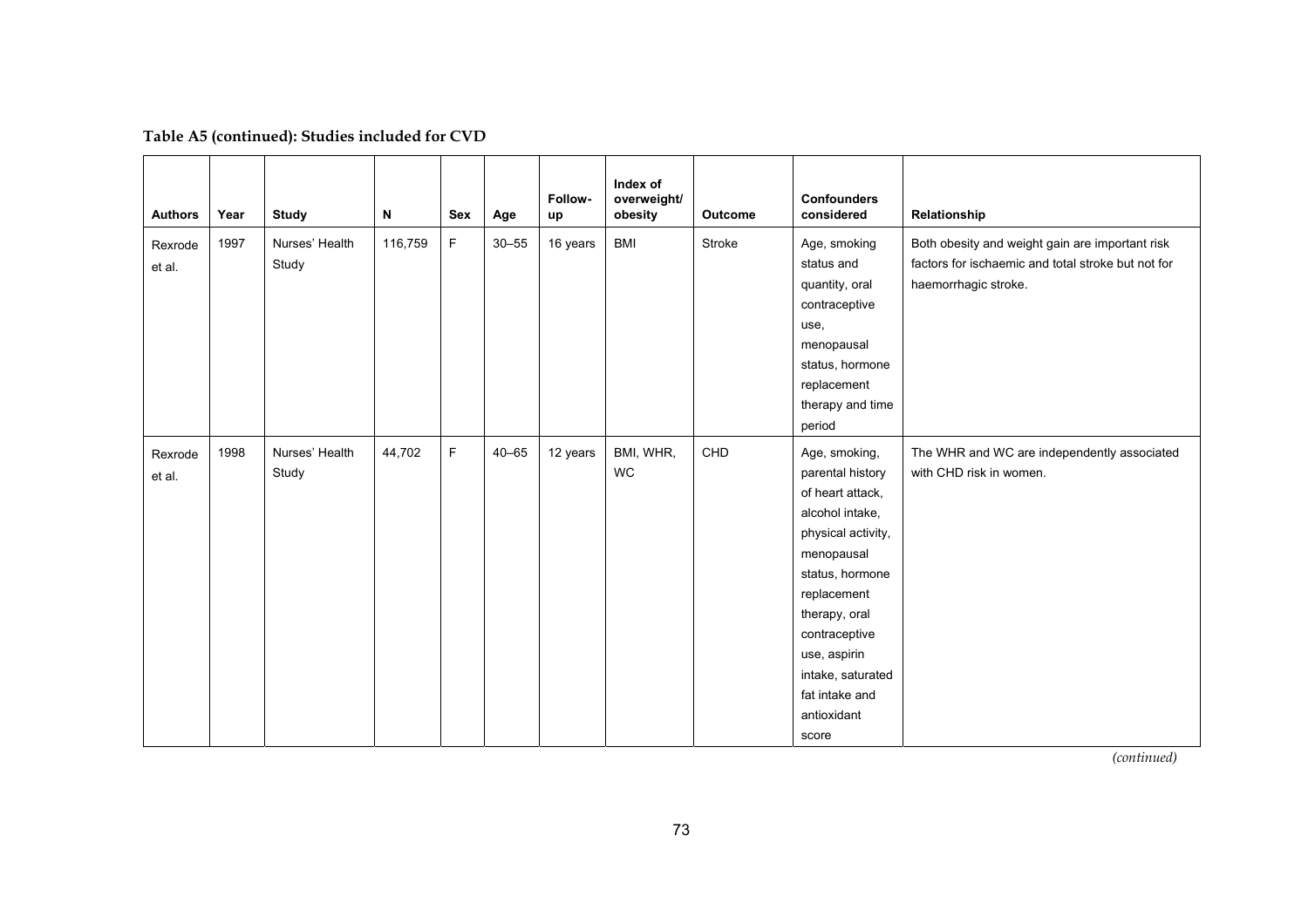| <b>Authors</b>                        | Year | Study                                      | N                               | <b>Sex</b> | Age       | Follow-<br>up         | Index of<br>overweight/<br>obesity                          | <b>Outcome</b>                             | <b>Confounders</b><br>considered                                                                                                            | Relationship                                                                                                                                                                                  |
|---------------------------------------|------|--------------------------------------------|---------------------------------|------------|-----------|-----------------------|-------------------------------------------------------------|--------------------------------------------|---------------------------------------------------------------------------------------------------------------------------------------------|-----------------------------------------------------------------------------------------------------------------------------------------------------------------------------------------------|
| Rimm et<br>al.                        | 1995 | Health<br>Professionals<br>Follow-Up Study | 29,122                          | M          | $40 - 75$ | 3 years               | BMI, WHR                                                    | Incidence of<br>CHD                        | Baseline BMI.<br>vitamin E use,<br>age, smoking<br>status, alcohol<br>use, total<br>calories,<br>profession and<br>family history<br>of CHD | Among men less than 65, BMI was better than WHR<br>at predicting CHD risk. For older men<br>$(\geq 65$ years), measures of fat distribution may be<br>better than BMI at predicting CHD risk. |
| Shaper<br>et al.                      | 1997 | Prospective<br>study of a male<br>cohort   | 7,735                           | M          | $40 - 59$ | Mean<br>14.8<br>years | <b>BMI</b>                                                  | CVD mortality                              | Age, smoking,<br>social class.<br>alcohol intake<br>and physical<br>activity                                                                | A healthy BMI among this cohort of men appeared to<br>be about 22.                                                                                                                            |
| Shinton,<br>Sagar &<br><b>Beevers</b> | 1995 | <b>British case</b><br>control study       | 125<br>cases<br>198<br>controls | M<br>F     | $35 - 74$ |                       | Subscapular<br>skinfold<br>thickness                        | Stroke                                     | Age, smoking,<br>race,<br>saturated fat<br>intake,<br>exercise for<br>those aged 15<br>to 25                                                | Those in the thinnest and fattest quartiles of<br>subscapular skinfold thickness were at increased<br>risk of stroke compared with those in the middle<br>quartiles.                          |
| Singh &<br>Linstead                   | 1998 | Adventist<br><b>Mortality Study</b>        | 12,576                          | F          | $30 - 74$ | 26 years              | BMI (based<br>on self-<br>reported<br>height and<br>weight) | CHD,<br>hypertensive<br>disease,<br>stroke | Age, smoking                                                                                                                                | U-shaped, particularly among women in the fifth to<br>seventh decade of life.                                                                                                                 |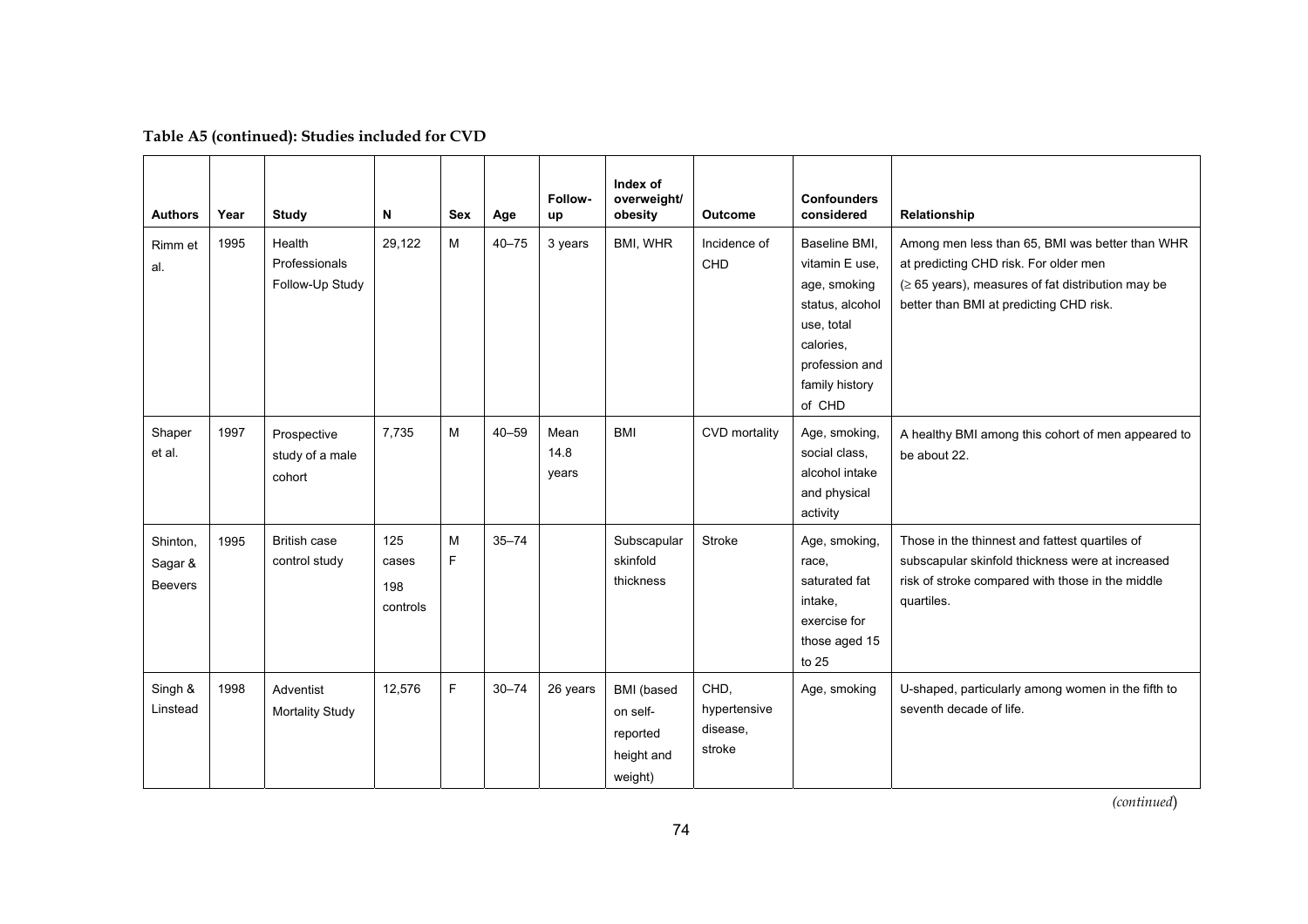|  | Table A5 (continued): Studies included for CVD |
|--|------------------------------------------------|
|--|------------------------------------------------|

| <b>Authors</b>           | Year | <b>Study</b>                                                    | N       | <b>Sex</b> | Age       | Follow-<br>up | Index of<br>overweight/<br>obesity                                                                                 | <b>Outcome</b>       | <b>Confounders</b><br>considered                                                                                                           | Relationship                                                                                                                              |
|--------------------------|------|-----------------------------------------------------------------|---------|------------|-----------|---------------|--------------------------------------------------------------------------------------------------------------------|----------------------|--------------------------------------------------------------------------------------------------------------------------------------------|-------------------------------------------------------------------------------------------------------------------------------------------|
| Spataro<br>et al.        | 1996 | <b>Western Electric</b><br>Study                                | 1.707   | M          | $40 - 55$ | 22 years      | BMI,<br>% body fat<br>(1),<br>% body fat<br>(2)<br>triceps,<br>subscapular,<br>sum of<br>skinfolds,<br>body weight | CHD mortality        | Age, SBP and<br>DBP, serum<br>cholesterol,<br>education,<br>minor and<br>major ECG<br>abnormalities.<br>smoking,<br>alcohol, heart<br>rate | After 15 years follow-up, all adiposity measures,<br>except triceps skinfold, were significantly related to<br>CHD mortality.             |
| <b>Stevens</b><br>et al. | 1998 | American<br>Cancer Society's<br>Cancer<br>Prevention<br>Study I | 324,125 | M<br>F     | $30 - 74$ | 12 years      | <b>BMI</b>                                                                                                         | <b>CVD</b> mortality | Age,<br>education,<br>physical<br>activity and<br>alcohol<br>consumption                                                                   | Increased BMI increases the risk of death from CVD<br>in adults between 30–74 years of age with RR being<br>greater among younger adults. |
| Suk et<br>al.            | 2003 | Northern<br>Manhattan<br>Stroke Study                           |         | M<br>F     |           |               | BMI, WHR                                                                                                           | <b>Stroke</b>        | Stroke risk<br>factors                                                                                                                     | Abdominal obesity is an independent risk factor for<br>stroke. It is stronger than BMI and has a greater<br>effect among younger persons. |
| Walker<br>et al.         | 1996 | Health<br>professionals                                         | 28,643  | M          | $40 - 75$ | 5 years       | BMI, WHR                                                                                                           | <b>Stroke</b>        | Age, physical<br>activity,<br>vitamin E,<br>vitamin C and<br>carotene                                                                      | Abdominal obesity but not increased BMI, predicts<br>risk of stroke in men.                                                               |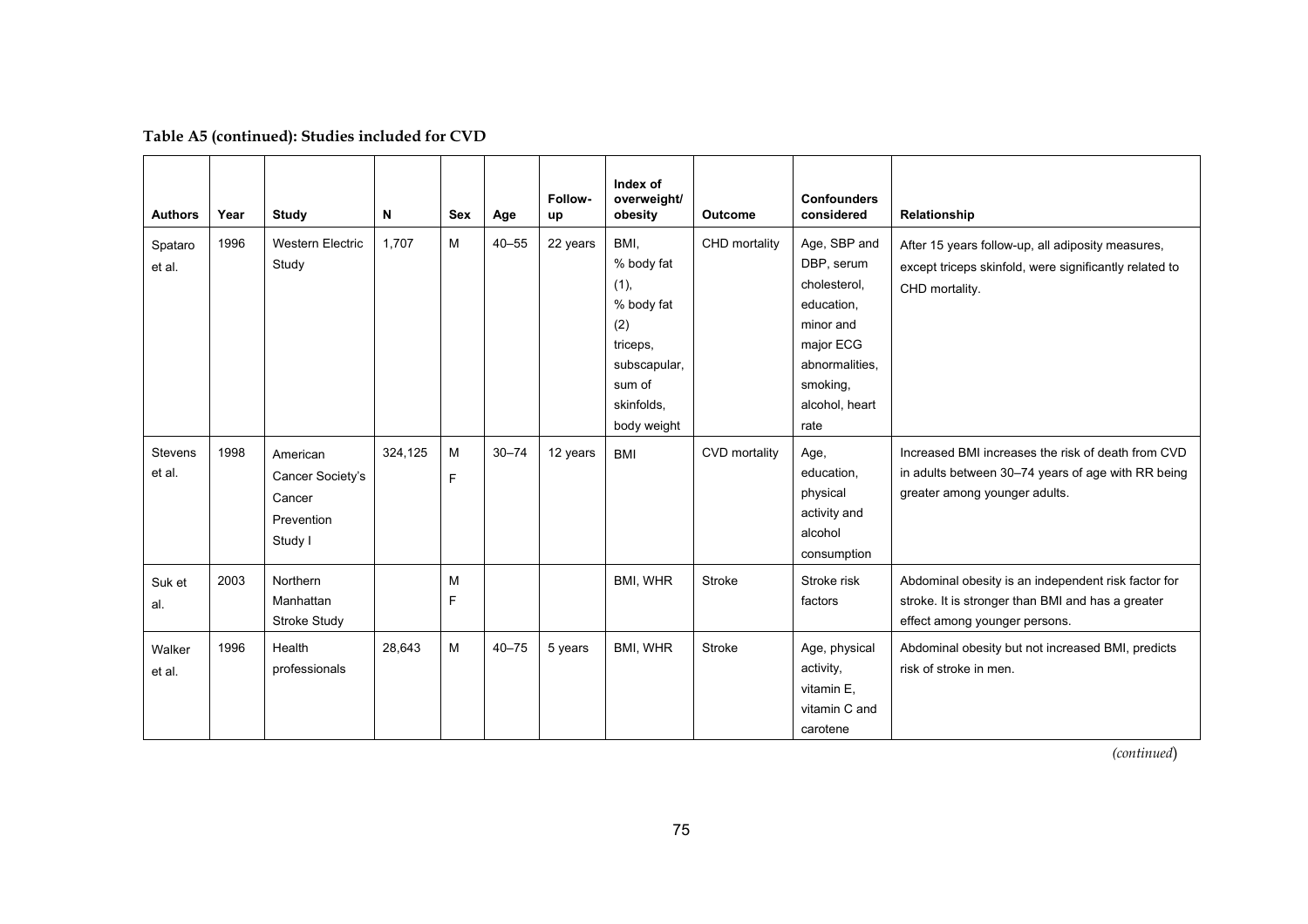| <b>Authors</b>    | Year | Study                                                          | N       | <b>Sex</b> | Age       | Follow-<br>up             | Index of<br>overweight/<br>obesity   | Outcome                      | <b>Confounders</b><br>considered                                                                                                                                                                  | Relationship                                                                                                                                           |
|-------------------|------|----------------------------------------------------------------|---------|------------|-----------|---------------------------|--------------------------------------|------------------------------|---------------------------------------------------------------------------------------------------------------------------------------------------------------------------------------------------|--------------------------------------------------------------------------------------------------------------------------------------------------------|
| Wang &<br>Hoy     | 2002 | Australian<br>Aboriginals                                      | 744     | M<br>F     | $20 - 77$ | 5,041<br>person-<br>years | <b>BMI</b>                           | <b>CVD</b>                   | Age, sex,<br>smoking,<br>drinking status                                                                                                                                                          | Individuals with a relatively lower BMI have a lower<br>risk of death.                                                                                 |
| Willett et<br>al. | 1995 | Nurses' Health<br>Study                                        | 115,818 | F          | $30 - 55$ | 14 years                  | <b>BMI</b>                           | CHD                          | Age, smoking<br>status,<br>menopausal<br>status, current<br>and past use<br>of<br>postmenopaus<br>al hormones.<br>parental<br>history of<br>myocardial<br>infarction<br>before 60<br>years of age | Higher levels of body weight within the 'normal'<br>modest weight gains after 18 years of age appear to<br>increase risks of CHD in middle-aged women. |
| Wilson<br>et al.  | 2002 | Framingham<br><b>Heart Study</b>                               |         | M<br>F     | $35 - 75$ | Up to 44<br>years         | <b>BMI</b>                           | CVD incidence                | Age, smoking,<br>high blood<br>pressure, high<br>cholesterol<br>and diabetes                                                                                                                      | Overweight and obesity are associated with<br>increased CVD incidence.                                                                                 |
| Zhou et<br>al.    | 2002 | 14 target<br>populations<br>among the main<br>regions of China | 19,741  | M<br>F     | $35 - 59$ | $~10$ years               | BMI, WC,<br>hip<br>circumferenc<br>e | Stroke<br>CHD<br>Total death |                                                                                                                                                                                                   | Overweight was an independent risk factor for stroke<br>and CHD.                                                                                       |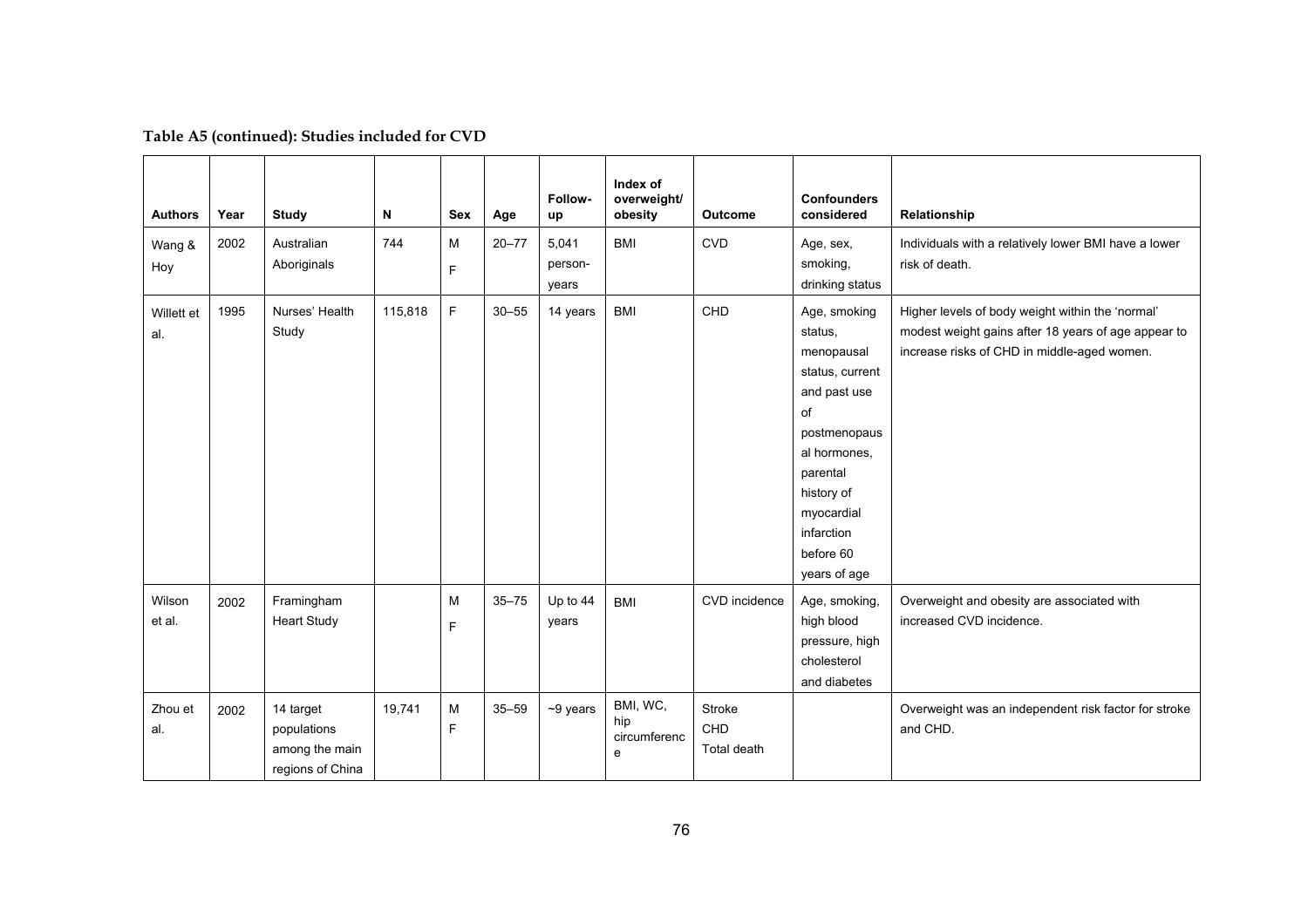# **Abbreviations**

| <b>AIHW</b>   | Australian Institute of Health and Welfare                   |
|---------------|--------------------------------------------------------------|
| AusDiab       | Australian Diabetes, Obesity and Lifestyle Study             |
| BMI           | Body mass index                                              |
| $\rm BP$      | Blood pressure                                               |
| CARDIA        | Coronary Artery Risk Development in Young Adults             |
| <b>ARIC</b>   | Atherosclerosis Risk in Communities                          |
| <b>CI</b>     | Confidence interval                                          |
| <b>CHD</b>    | Coronary heart disease                                       |
| <b>CT</b>     | Computerised tomography                                      |
| <b>CVD</b>    | Cardiovascular disease                                       |
| <b>DBP</b>    | Diastolic blood pressure                                     |
| <b>HBP</b>    | High blood pressure                                          |
| <b>HDL</b>    | High-density lipoprotein cholesterol                         |
| <b>IMT</b>    | Intimal-medial thickness                                     |
| <b>ITCI</b>   | Iliac-to-thigh circumference index                           |
| <b>LAD</b>    | Left anterior descending coronary artery                     |
| <b>LDL</b>    | Low-density lipoprotein cholesterol                          |
| <b>MONICA</b> | MONItoring trends and determinants of CArdiovascular disease |
| <b>MRW</b>    | Metropolitan relative weight                                 |
| <b>NHANES</b> | National Health and Nutrition Examination Survey (US)        |
| <b>NHDC</b>   | National Health Data Committee                               |
| <b>NHFA</b>   | National Heart Foundation of Australia                       |
| <b>NIDDM</b>  | Non-insulin dependent diabetes mellitus                      |
| <b>NIH</b>    | National Institutes of Health                                |
| <b>OR</b>     | Odds ratio                                                   |
| <b>RCA</b>    | Right coronary artery                                        |
| RR            | Relative risk                                                |
| RW            | Relative weight                                              |
| <b>SBP</b>    | Systolic blood pressure                                      |
| SD            | Standard deviation                                           |
| TC            | Total cholesterol                                            |
| TG            | Triglycerides                                                |
| WC            | Waist circumference                                          |
| <b>WHO</b>    | World Health Organization                                    |
| <b>WHR</b>    | Waist-to-hip ratio                                           |
|               |                                                              |